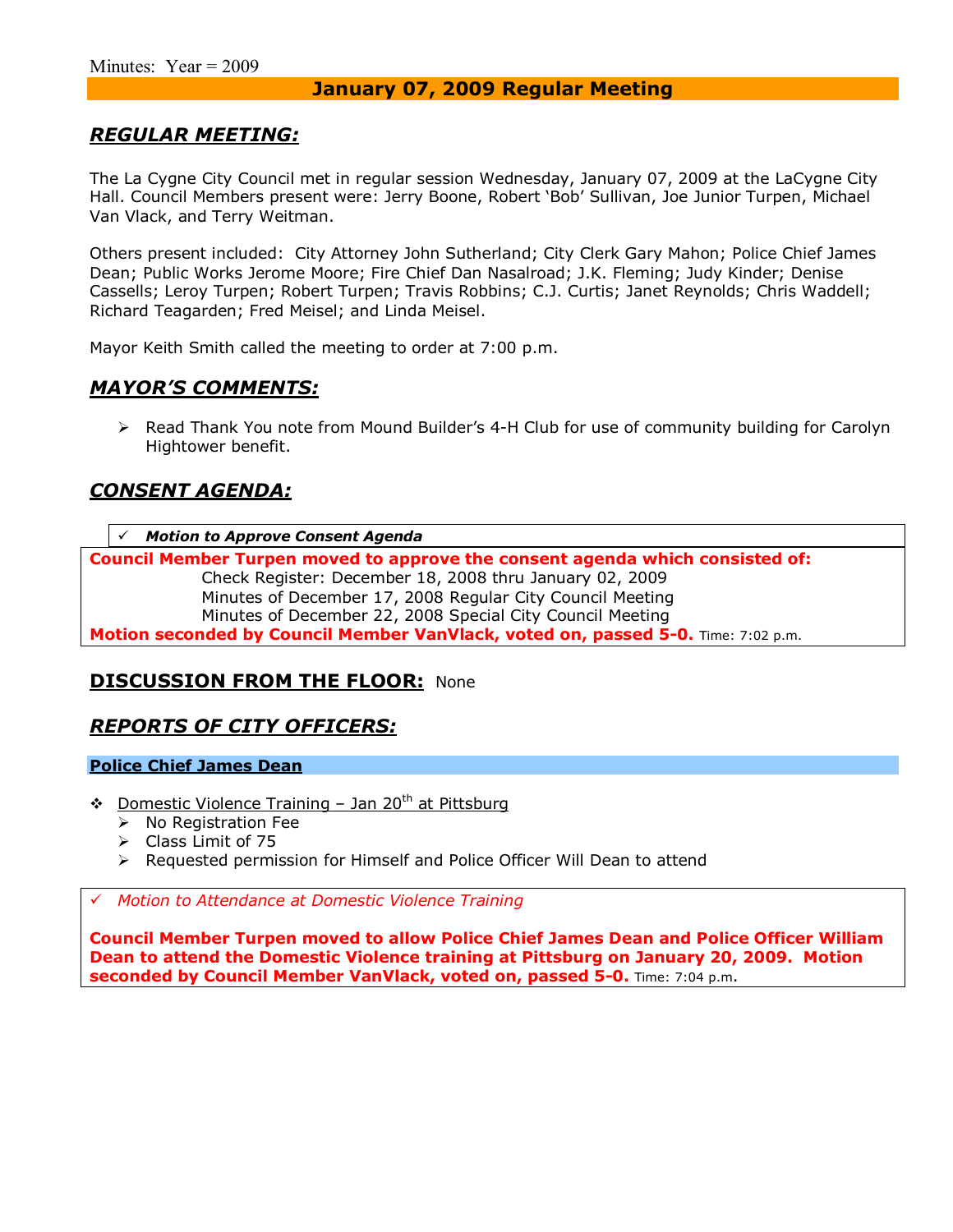## *REPORTS OF CITY OFFICERS:* (Continued)

#### **Police Chief James Dean (Continued)**

- ❖ Glock Armorer Training
	- > March 17, 2009 at Garnett, Kansas
	- $\triangleright$  Cost = \$150.00
	- $\triangleright$  Class Limit = 35
	- $\triangleright$  Officer Will Dean had requested to attend
	- $\triangleright$  Training being held on Officer Will Dean's day off. Officer W. Dean volunteered to attend without pay
	- $\triangleright$  City to pay registration and fuel

# *Motion to Approve Attendance at Glock Armorer Training* 

**Council Member Turpen moved to allow Police Officer Will Dean to attend Glock Armorer training on March 17, 2009 at Garnett, Ks with city paying registration and fuel. Motion seconded by Council Member VanVlack, voted on, passed 5-0.** Time: 7:07 p.m.

#### **Public Works Department**

Jerome Moore reported that the water plant chlorinator unit needs replaced. Current chlorinator has been in service for approximately 20 years and is rusting and deteriorating. Jerome had contacted Hawkins Inc. and Curtis Instrumentation Services Co. Two quotes were received from Hawkins for two types of chlorinators.

- $\triangleright$  Hawkins = \$9150.00
- $\triangleright$  Hawkins = \$8890.00
- $\triangleright$  Curtis = \$7308.25

Discussion followed. Mr. Curtis was in attendance and noted that the equipment could be purchased and installed within  $2 - 3$  weeks. Mr. Curtis also reduced the quote by 25 cents.

#### # *Motion to Purchase Chlorinator*

**Council Member Weitman moved to purchase a chlorinator from Curtis Instrumentation Service Co. for the amount of \$7308.00. Motion seconded by Council Member Boone, voted on, passed 5-0.** Time: 7:10 p.m.

#### **Fire Chief - Dan Nasalroad**

Fire Chief Nasalroad requested permission to purchase a used air compressor with the cost being split 50/50 with Linn County. The compressor would be used to fill breathing apparatus. Currently the city takes bottles to Mound City to be filled. City used to have a firm service the cylinders on a monthly basis at a cost of approximately  $$100$  per month. Cost of the used compressor =  $$4,000$  plus shipping. Dan estimated the City's share to be approximately \$2250. The compressor is being brokered through Fenton Fire Equipment. Discussion followed.

The proposal had not yet been submitted to the county commissioners. Dan wanted city's approval before taking to Linn County.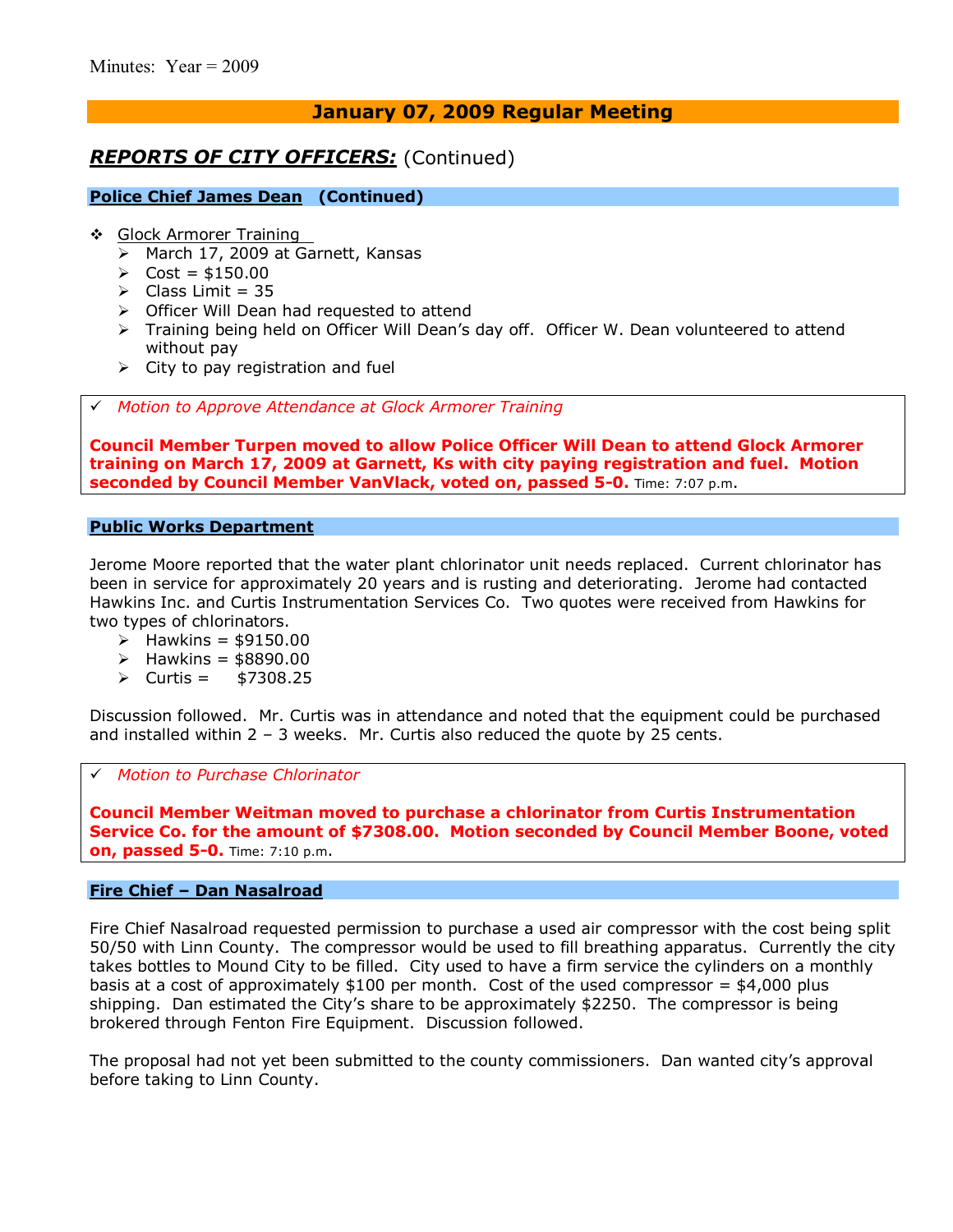### *REPORTS OF CITY OFFICERS:* (Continued) **Fire Chief - Dan Nasalroad** (Continued)

# *Motion to Cost-Share Purchase of Used Air Compressor* 

**Council Member Weitman moved to cost-share with Linn County the purchase of a used Bower air compressor at a cost of \$2,000 plus shipping. Motion seconded by Council Member Turpen, voted on, passed 5-0.** Time: 7:14 p.m.

Fireman Troth Resignation: Fire Chief Nasalroad noted that long time volunteer fireman Danny Troth had resigned from the volunteer fire department.

### *STANDING COMMITTEE REPORTS:*

#### **Park**

Council Member Boone inquired about a tree that had been cut, noting that good parts had been taken and debris of limbs, sawdust, etc. had been left. He volunteered Kansas Works to clean debris. Council Member Sullivan will check status and let Jerry know.

# *SPECIAL COMMITTEE REPORTS:* None

*UNFINISHED BUSINESS:* None

### *UNFINISHED BUSINESS:*

#### **Library Sidewalk/Gutter Repair**

Janet Reynolds, Chris Waddell, and Richard Teagarden reported that changes to the original plans were necessitated due to various elevations alongside the road. A December  $15<sup>th</sup>$  survey noted high points at the north end of the block, at the library sidewalk, and at the north end of the library building.

Janet noted that water was getting under the building and they suspected it was from water that pooled alongside Broadway in front of the library. Council asked Janet to arrange a meeting between contractor and city street committee to finalize plans for addressing grade level between street and proposed project. Dan Nasalroad questioned if the completed project would guarantee the elimination of the library's water problem.

Janet Reynolds will attempt to arrange a time for Meyer Brothers reps and the City Street Committee to meet. Council Members were in agreement to complete the project as envisioned by the library: extended sidewalk; new curb; and new gutter.

### *NEW BUSINESS:*

#### **2009 Audit Contract**

City Clerk Mahon noted that Council had decided last October to use the services of Diehl, Banwart, & Bolton for the 2008 audit. However a contract had not been executed. A new contract had been submitted reflecting a 2% increase over the previous year. Total expenses for 2007 were \$5491.86. Proposed 2008 contract =  $$5515 + out-of-pocket$  expenses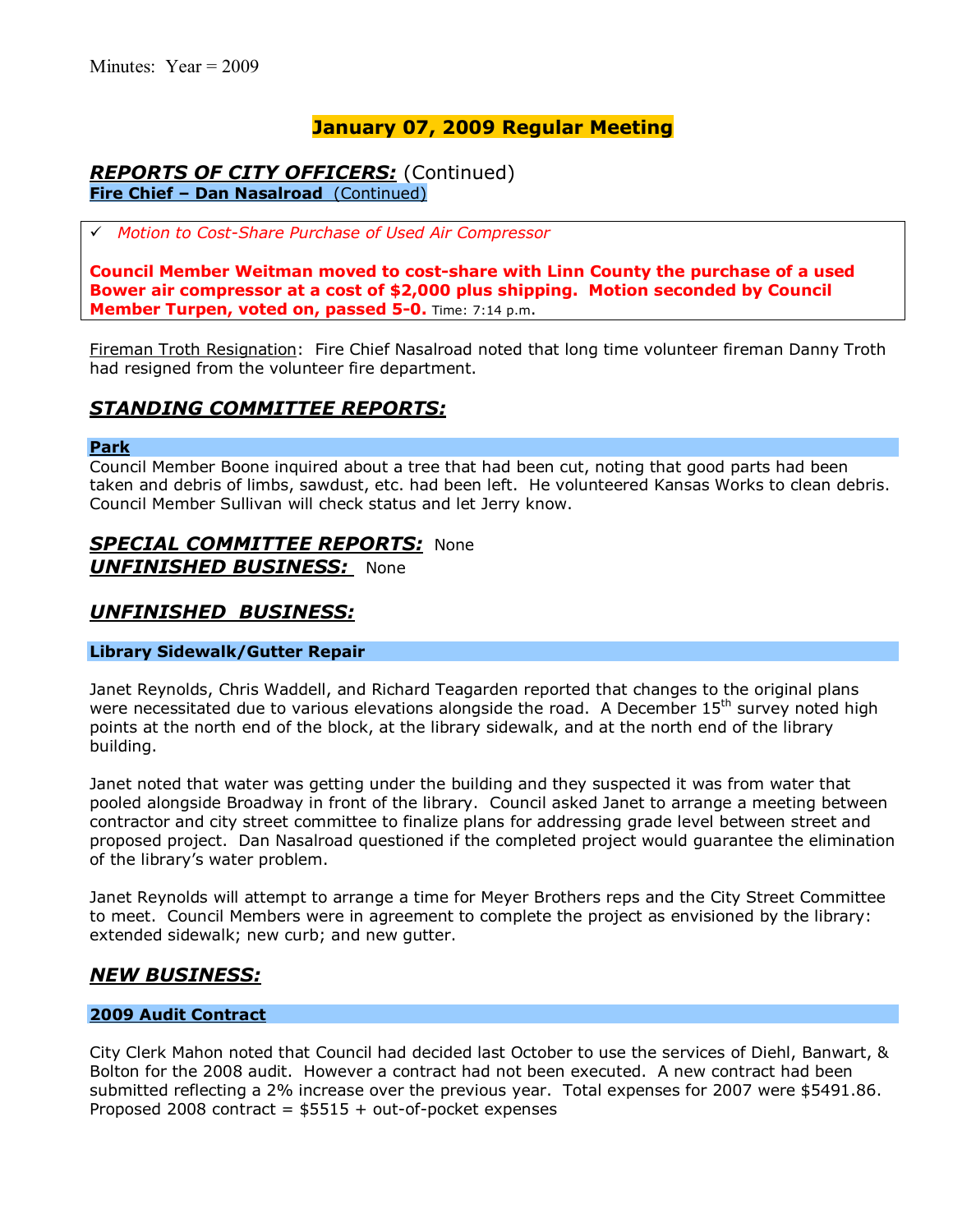### *NEW BUSINESS:* (Continued) **2009 Audit Contract** (Continued)

#### # *Motion Accept 2008 Audit Contract*

**Council Member Turpen moved to enter into the 2008 audit contract with Diehl, Banwart, and Bolton at a cost not to exceed \$5515.00 + out-of-pocket expenses. Motion seconded by Council Member VanVlack, voted on, passed 5-0.** Time: 7:4 p.m.

#### **Oak Lawn Cemetery Mowing/Caretaker Options**

Council discussed options for mowing and maintenance of cemetery. Consensus of council to advertise for caretaker position. City Clerk directed to place ads in local paper.

**Mobile Home Park License - Brokerage Securities - James Thompson** 

City Clerk Mahon noted that Codes Officer James Dean had inspected the trailer park in November. A couple of minor violations had been found and subsequently corrected by the owners. Officer Dean had recommended approval of the license.

# *Motion to Approve Mobile Home Park License for Jim Thompson*

**Council Member Van Vlack moved grant mobile home park license to Brokerage Securities ñ James Thompson.** Discussion: Council Member Turpen noted that license was for two years. 1/01/08 through 12/31/10. City Clerk Mahon noted that it should read 1/01/08 through 12/31/09 and correction would be made before license issued. **Motion was then seconded by Council Member Turpen, voted on, passed 5-0.** Time: 7:47 p.m.

### **Executive Session**

# *Motion to Go Into Executive Session*

**Council Member Turpen moved to go into executive session for up to to thirty (30) minutes, following a ten (10) minute break, for Legal, & Personnel. Motion seconded by Council Member Van Vlack, voted on, passed 5-0.** Time: 7:50 p.m.

Others invited into or requesting a portion of time in executive session included: Police Chief James Dean and City Clerk Gary Mahon.

Open Session Resumed at 8:30 p.m.

### **OTHER BUSINESS:** None

### *CITY CLERKíS REPORT:*

Verbal: None Written:

- a] Franchise Fees;
- b] Library Sidewalk/Gutter
- c] 2009 Audit Contract
- d] Oak Lawn Cemetery Mowing/Caretaker Options
- e] City Elections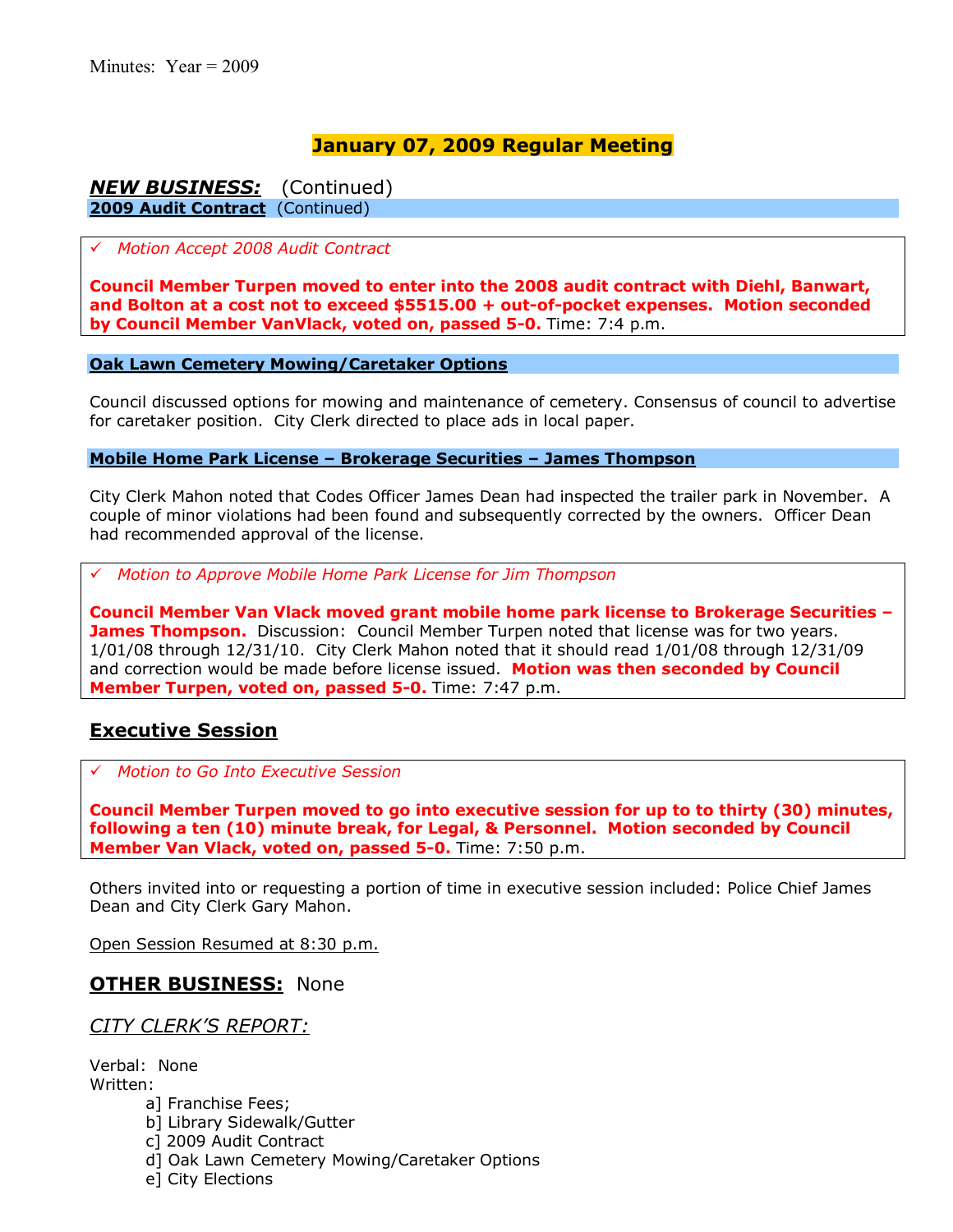# **NOTES AND COMMUNICATIONS TO COUNCIL:**

A] *ëKansas Government Journalí* December 2008

# *ADJOURNMENT:*

# *Motion for Adjournment*

There being no further business, **Council Member Turpen moved to adjourn the meeting. Motion seconded by Council Member VanVlack, voted on, passed 4-1.** Opposed: BooneThe meeting was adjourned at 8:33 p.m.

I, \_\_\_\_\_\_\_\_\_\_\_\_\_\_\_\_\_\_\_\_\_\_\_\_\_\_\_\_\_\_\_\_\_\_\_\_\_\_\_ LaCygne Deputy City Clerk, do hereby declare the above to be true and correct, to the best of my knowledge, and do hereby subscribe my name this  $7<sup>th</sup>$  day of January, 2008.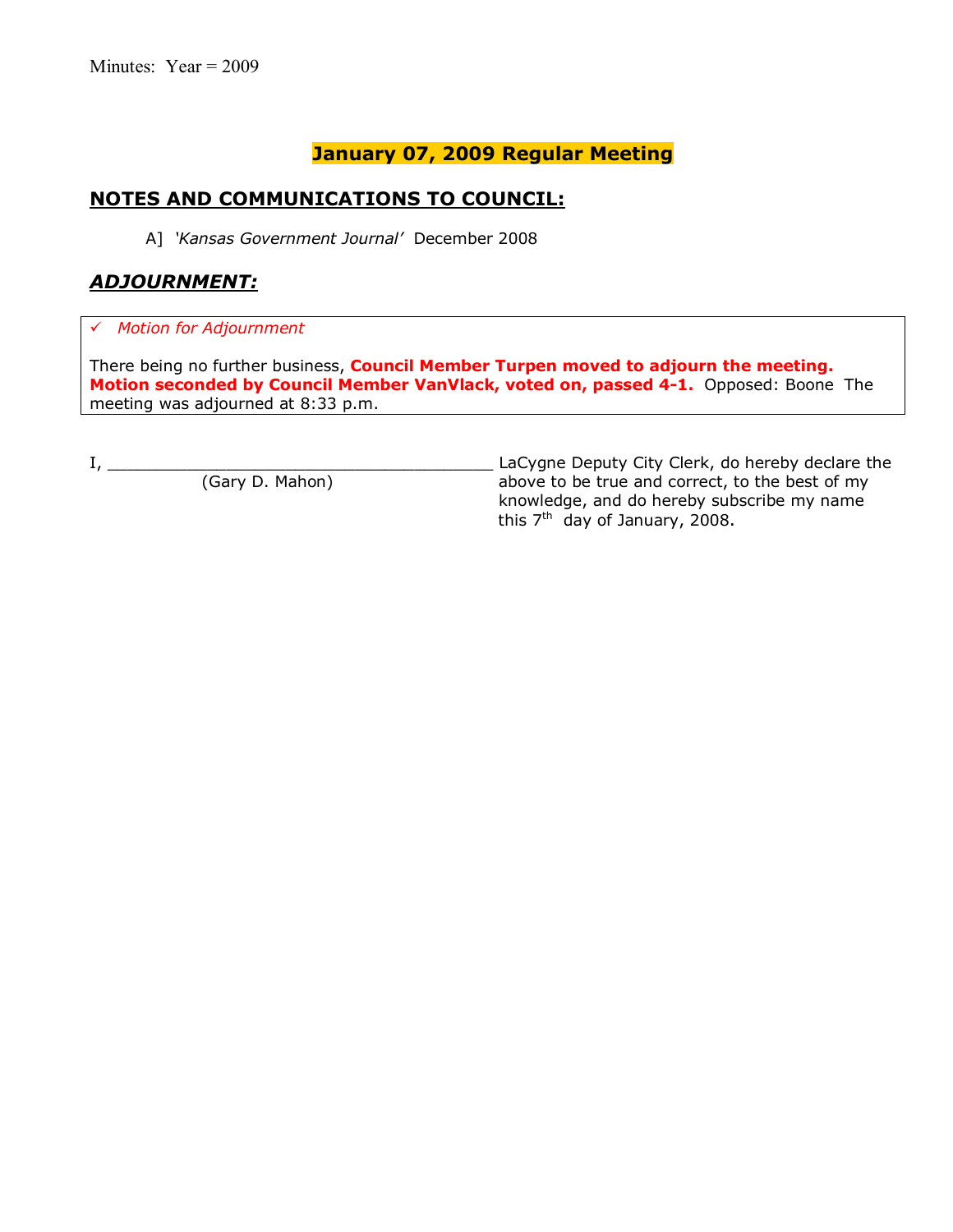### *REGULAR MEETING:*

The La Cygne City Council met in regular session Wednesday, January 21, 2009 at the LaCygne City Hall. Council Members present were: Jerry Boone, Robert 'Bob' Sullivan, Joe Junior Turpen, Michael Van Vlack, and Terry Weitman.

Others present included: City Attorney John Sutherland; City Clerk Gary Mahon; Police Chief James Dean; Public Works Jerome Moore; Fire Chief Dan Nasalroad; J.K. Fleming; Judy Kinder; Denise Cassells; Leroy Turpen; Robert Turpen; Fred Meisel, Linda Meisel, and Mike Shultz.

In the absence of Mayor Keith Smith, Council President Terry Weitman called the meeting to order at 7:02 p.m.

### *MAYORíS COMMENTS:*

 $\triangleright$  Council President (CP) Terry Weitman reported that Mayor Smith was home ill with strep throat

### *CONSENT AGENDA:*

Council Member Turpen noted an error on page 4 of the January 7, 2009 minutes (page 9 of the packet). The correct authorized dates for the mobile home park license issued to Brokerage Securities should read 01/01/09 through 12/31/09. The minutes as erroneously written stated 01/01/08 through 12/31/09. The correction was duly noted.

#### # *Motion to Approve Consent Agenda*

**Council Member Turpen moved to approve the consent agenda which consisted of:**  Check Register: January 08 thru January 16, 2009 Minutes of January 07, 2009 Regular City Council Meeting (As Corrected Above) Financial Statement: 4th Quarter 2008 Financial Statement: Annual 2008 Treasurerís Report: December 2008 Budget Report: December 2008

**Motion seconded by Council Member Sullivan, voted on, passed 5-0.** Time: 7:04 p.m.

### **DISCUSSION FROM THE FLOOR: None**

### *REPORTS OF CITY OFFICERS:*

### **Police Chief James Dean**

- \$ Property Room and Evidence Control Seminar
	- > Hutchinson, Kansas at KLETC
	- $\ge$  \$150 or \$200 with lodging and meals at KLETC
	- $\triangleright$  Class Limit of 30
	- $\geq$  August 10, 2008
	- $\triangleright$  Requested permission for Police Officer Will Dean to attend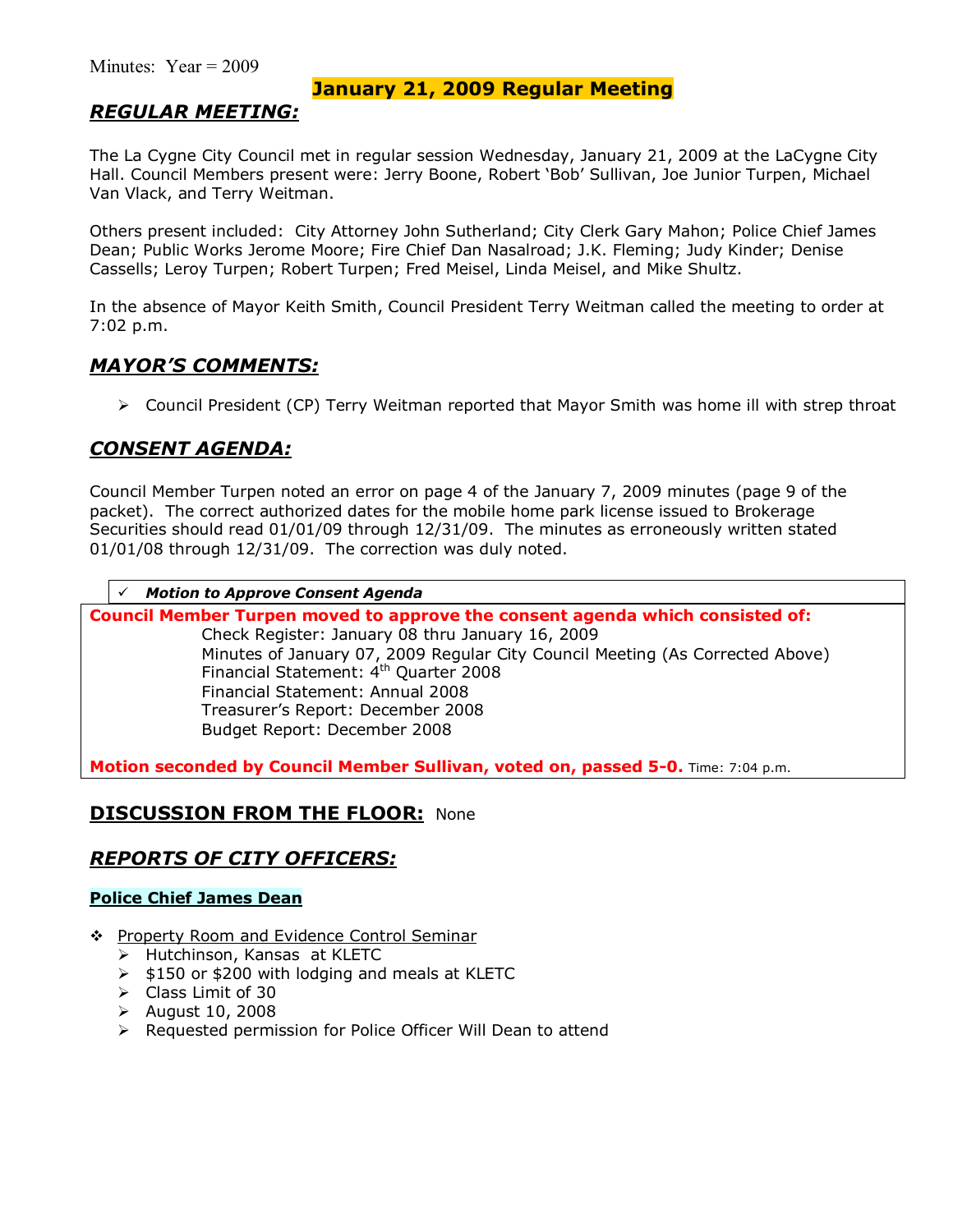*REPORTS OF CITY OFFICERS:* (Continued) **Police Chief James Dean** (Continued)

# *Motion to Authorize Attendance at Property Room & Evidence Control Seminar*

**Council Member Turpen moved to allow Police Officer William Dean to attend the Property Room & Evidence Control Seminar at Hutchinson on August 10, 2008 at registration cost of \$200. Motion seconded by Council Member Sullivan, voted on, passed 5-0.** Time: 7:06 p.m.

- $\div$  Terror From the Right: A National Overview of Far Right Terrorism
	- $\triangleright$  February 11, 2009 at Overland Park, Kansas
	- $\triangleright$  Cost = \$19.00
	- $\triangleright$  Class Limit = 60
	- ▶ Request for Police Chief James Dean to attend

# *Motion to Approve Attendance at Terrorism Seminar* 

**Council Member Turpen moved to allow Police Chief James Dean to attend Terror From the Right Seminar at Overland Park, Ks on February 11, 2009. Motion seconded by Council Member Sullivan, voted on, passed 5-0.** Time: 7:07 p.m.

- \* Calibre Press "Street Survival" Seminar
	- > March 12 & 13, 2009
	- $\triangleright$  At Johnson County Regional Police Academy
	- $\triangleright$  Cost = \$193.50
	- $\triangleright$  Class Limit = ??
	- $\triangleright$  Request for Police Officer Will Dean and Ernie Simmons to attend

# *Motion to Approve Attendance at Street Survival Seminar* 

**Council Member Turpen moved to allow Police Officer Will Dean to attend Street Survival Seminar in Overland Park on March 12 & 13, 2009. Motion seconded by Council Member Sullivan, voted on, passed 5-0.** Time: 7:08 p.m.

- \$ Intoxilizer Training
	- $\blacktriangleright$  February 10, 2009
	- > At Johnson County Community College, Overland Park, KS
	- $\triangleright$  Cost = No Charge
	- $\geq$  Class Limit = 200
	- ▶ Request for Police Officer Will Dean to attend

# *Motion to Approve Attendance at Intoxilizer Training* 

**Council Member Turpen moved to allow Police Officers Will Dean & Ernie Simmons to attend Intoxilizer Training in Overland Park on February 10, 2009. Motion seconded by Council Member Sullivan, voted on, passed 5-0.** Time: 7:11 p.m.

Police Chief Dean reported that property at 602 Chestnut has been cleaned with debris to be hauled off. Chief Dean noted that the Chiefs of Police would be meeting with reps from the Linn County Sheriff Department next week.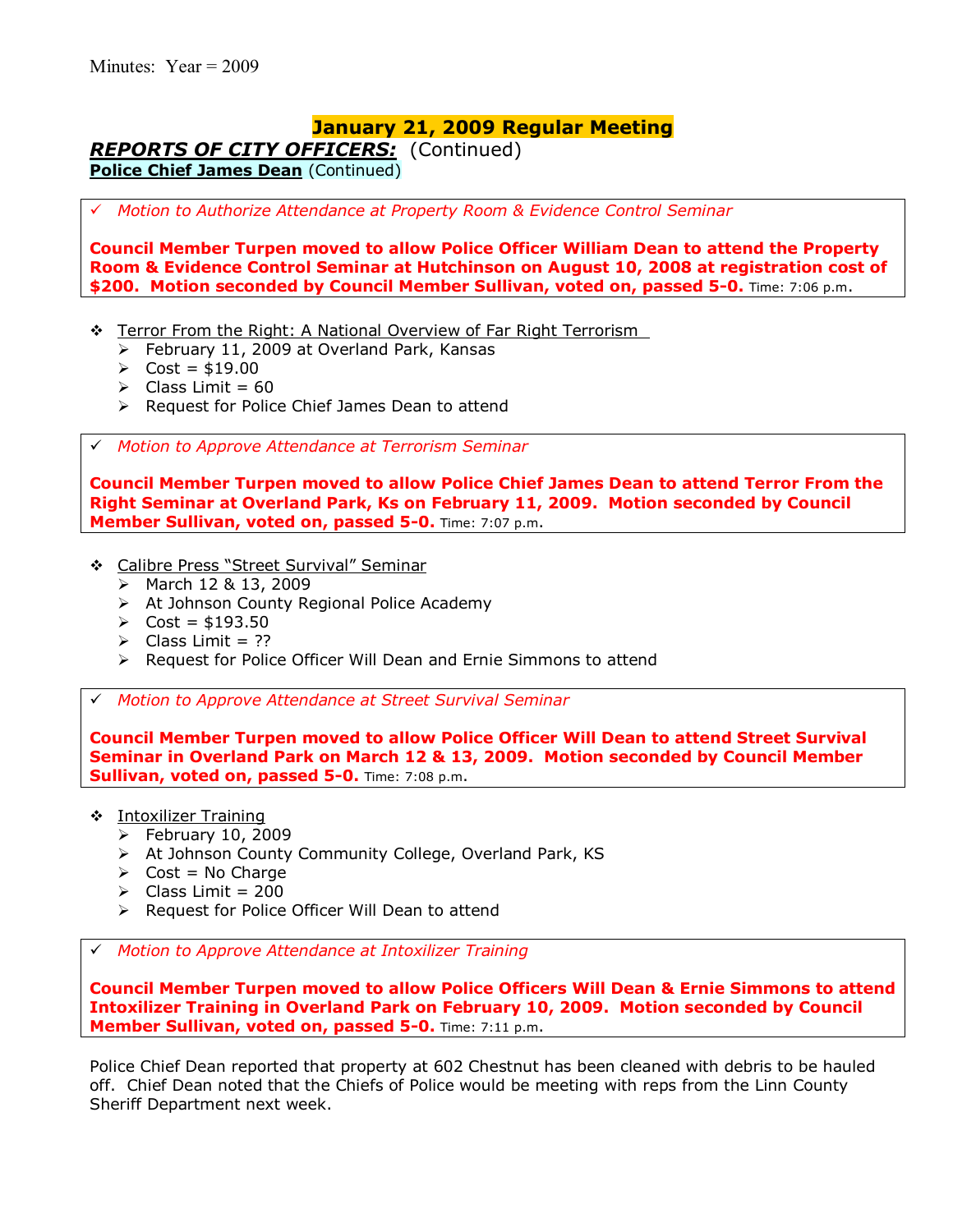### *REPORTS OF CITY OFFICERS:* (Continued) **Public Works Department**

Jerome Moore reported that the new water plant chlorinator unit has been installed. \* Meters 101

- > February 17, 2009 at Bass Pro Shop, Olathe, KS
- > Water Loss Accountability, Leak Detection methods
- $\triangleright$  Cost = No Registration Fee
- $\triangleright$  Class Limit = ??
- > Request for 2 Public Works Employees to Attend

# *Motion to Attend Meters 101* 

**Council Member Turpen moved to allow two (2) slots from the public works department to attend Water Loss, Leak Detection Seminar on February 17, 2009 at Bass Pro Shops in Olathe. Motion seconded by Council Member Sullivan, voted on, passed 5-0.** Time: 7:14 p.m.

### *STANDING COMMITTEE REPORTS:*

#### **Sewer**

Council Member Van Vlack reported that he, Councilmember Jerry Boone, John Brann of Ponzer-Youngquist, Jerome Moore, and Mike Page had recently met regarding the sewer lagoon. It was decided not to install the valves that were included in the original design. Page was having trouble getting the valves plus they were not needed nor required by KDHE. It was also decided not to concrete the base of the fence posts Elimination of the valves and concrete would save money.

### *SPECIAL COMMITTEE REPORTS:* None

### *UNFINISHED BUSINESS:*

#### **Library Sidewalk Curb & Gutter Repair**

Council President Weitman reported that he had recently met with two (2) representatives from Meyer Brothers concerning the library sidewalk, curb, and gutter repair along Broadway. Terry felt that the project would not be as extensive as first thought.

- $\triangleright$  Contractors want to raise gutter in middle of block (paralleling Broadway) and slope downward (drain) to north and south ends of block.
- $\triangleright$  Construct curb and sidewalk accordingly
- $\triangleright$  Three options on cost estimates
	- **•** Construction price with not to exceed limit
	- \$1500 to engineer to develop site plan
	- **Full Blown engineering plan**
- $\triangleright$  City would probably pay 1/3 of engineering costs (Need to confer with library)
- $\triangleright$  Discussion
	- Why original building did not have engineer to sign off on project
	- . Old basement possibly holding water?
	- Contractor says no water damage being done to building, Detriment is people having to walk through water to get to building
	- % After project finished if still having water problems? Libraryís problem
	- **EXECT** Library responsible for entire length of block?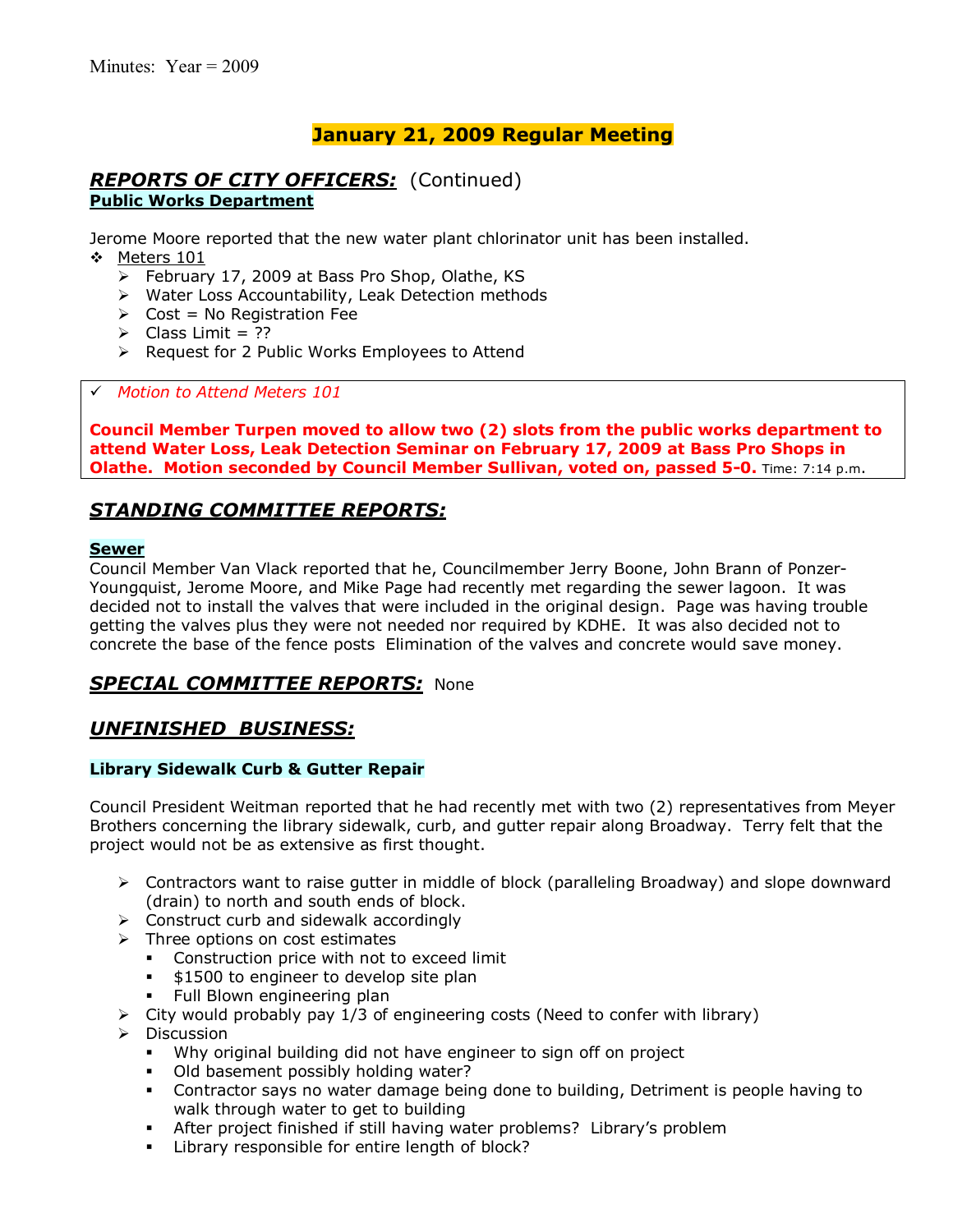*UNFINISHED BUSINESS:* (Continued)

**Library Sidewalk/Gutter Repair (Continued)** 

# *Motion to Proceed With Cost Estimates*

**Council Member Turpen moved to proceed with option of obtaining cost estimates with a not-to-exceed limitation, then determine if city wanted to proceed with project. Motion seconded by Council Member Boone, voted on, passed 5-0.** Time: 7:33 p.m.

### *NEW BUSINESS:*

#### **Water Tank Maintenance Program**

Council reviewed 2009 water tower maintenance agreement with Utility Service Co. Total price for 2009 increased by 15% from \$9581.80 to \$11,019.08.

# *Motion to Approve Water Tower Maintenance Contract*

**Council Member Van lack moved to approve the 2009 water tower maintenance payment of \$11,019.08. Motion seconded by Council Member Boone, voted on, passed 5-0.** Time: 7:36 p.m.

### **Executive Session**

# *Motion to Go Into Executive Session*

**Council Member Turpen moved to go into executive session for up to forty (40) minutes, following a ten (10) minute break, for Legal, & Personnel. Motion seconded by Council Member Van Vlack, voted on, passed 5-0.** Time: 7:40 p.m.

**Executive Session Extended** 

#### # *Motion to Extend Executive Session*

**Council Member Turpen moved to extend the executive session for up to fifteen (15) minutes for Legal, & Personnel. Motion seconded by Council Member Van Vlack, voted on, passed 5-0.** Time: 8:28 p.m.

Open Session Resumed at 8:43 p.m.

# **OTHER BUSINESS:** None

*CITY CLERKíS REPORT:*

Verbal: As of 1/21/09 three citizens had signed up to run for council: Robert Sullivan, Joe Turpen, and Terry Weitman.

Written:

- a] Utility Service Co. Inc
- b] Transfer of Excess Funds
- c] Police Pick-Up Lease Payment
- d] Annual Financial Statement
- e] Library Sidewalk, Gutter & Curb Repair
- f] Attorney Mike Shultz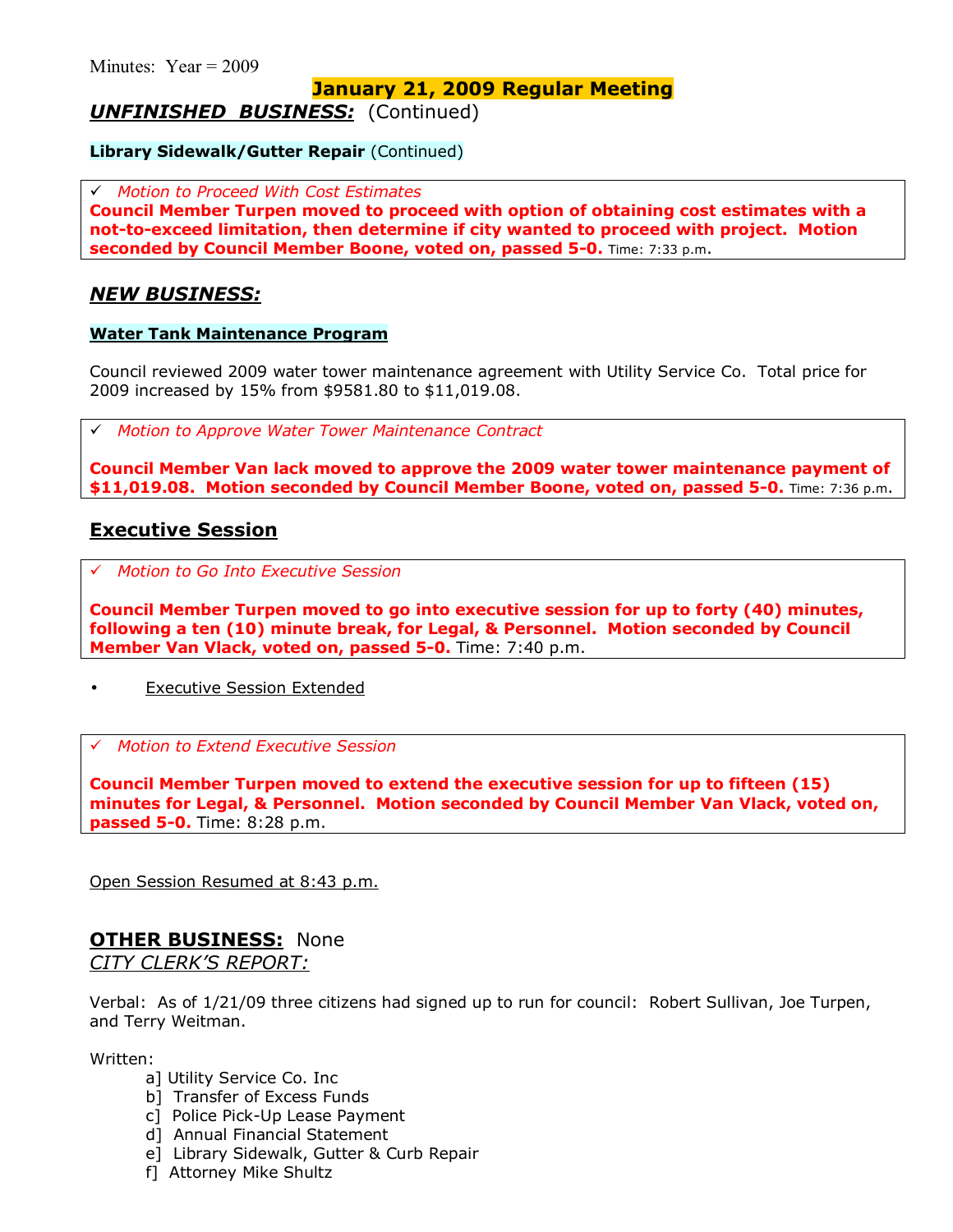## **NOTES AND COMMUNICATIONS TO COUNCIL:**

- a] Thank You to Public Works from Marge Tribby
- b] Water Production: December 2008
- c] Gas Production: December 2008

### *ADJOURNMENT:*

### # *Motion for Adjournment*

There being no further business, **Council Member Turpen moved to adjourn the meeting. Motion seconded by Council Member Sullivan, voted on, passed 5-0.** The meeting was adjourned at 8:47 p.m.

I, \_\_\_\_\_\_\_\_\_\_\_\_\_\_\_\_\_\_\_\_\_\_\_\_\_\_\_\_\_\_\_\_\_\_\_\_\_\_\_ LaCygne Deputy City Clerk, do hereby declare the above to be true and correct, to the best of my knowledge, and do hereby subscribe my name this  $21^{st}$  day of January, 2009

### *REGULAR MEETING:* **February 04, 2009**

The La Cygne City Council met in regular session Wednesday, February 04, 2009 at the LaCygne City Hall. Council Members present were: Robert 'Bob' Sullivan, Joe Junior Turpen, Michael Van Vlack, and Terry Weitman. Absent: Jerry Boone.

Others in attendance included, but not limited to: City Attorney John Sutherland; City Clerk Gary Mahon; Police Chief James Dean; Public Works Jerome Moore; Fireman J.K. Fleming; Fireman Tommy Capp; Judy Kinder; Denise Cassells; Leroy Turpen; Robert Turpen; Linda Meisel; Jess Randall; Randy Taylor; Linda Jo Hisel; and Travis Robbins.

Mayor Keith Smith called the meeting to order at 7:00 p.m.

# *PUBLIC HEARING: CONDEMNATION \*\* 114 W. MARKET \*\* TAYLOR*

A Public Hearing per Resolution No. 322 was called to order at 7:00 p.m. The public hearing was to receive comments pertaining to a two story house and other structures located at 114 W. Market as to whether or not it should be condemned. Owner of the property, Randall Taylor, and his legal counsel, Jess Randall, were in attendance. Mayor Smith asked LaCygne City Attorney John Sutherland to preside over the hearing.s

Comments Received Include, But Not Limited To, The Following:

- $\div$  Taylor & Randall (T & R) feel the report and subsequent resolution is based on house being unsafe & dangerous
- $\div$  T & R: feel the house might more accurately be categorized nuisance as opposed to unsafe and dangerous
	- ! City Attorney Sutherland referenced KSA 4-201 stating city can cause rehabilitation
- \$ Several minutes spent with Attorney Randall arguing that City had to prove property as unsafe and dangerous with City Attorney Sutherland countering argument with rehabilitation costs, house unfit for use, and habitation.
- $\div$  T & R: asked for clarification of what the city considered to be the unsafe & dangerous aspects > City Responded:
	- **Foundation shows signs of dry rot**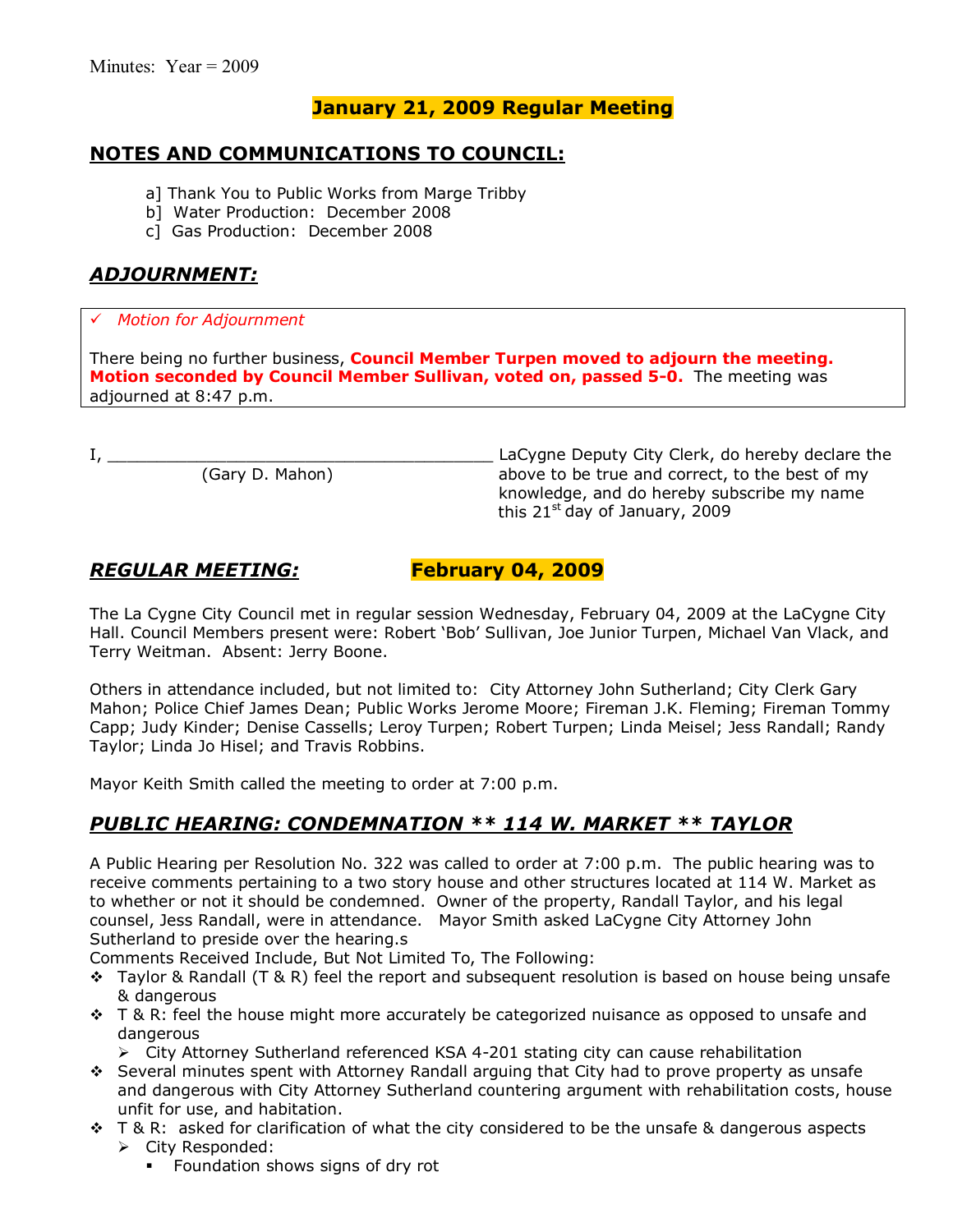### **February 04, 2009**

- **Rotten flooring and sagging floor joists**
- $\blacksquare$  Mold growing on the ceilings of both the upper and lower floors
- **East porch roof is rotting and collapsing**
- Kitchen floor is rotten
- Ceilings inside the residence are falling down
- " Holes in the walls which allow sunlight through to inside of residence
- Front porch roof & north roof of residence are sagging
- Shed in northwest corner of property is structurally unsound (City acknowledged this had been remedied)
- $\blacksquare$  Large cedar tree in front yard has been notched with chainsaw  $+$  it is split and dangerous. Storm or vehicle could cause tree to fall (City Acknowledged this had been remedied)
- **Siding is falling of the residence**
- **Electric Box has exposed wiring**
- **Example Faulty plumbing**
- $\div$  T & R: asked when property was last inspected
	- $\triangleright$  Police Chief Dean answered Outside continually observed by visual drive-bys. Interior last inspected Oct 2008.
- $\div$  T & R: How does City know property still in same condition?
	- $\triangleright$  Police Chief Dean answered -Property owner never notified city of any improvements so have to assume property still in same condition.
- ❖ T & R: do not feel house is unsafe and dangerous
	- $\triangleright$  Flooring replaced in kitchen (per Randy Taylor)
	- > Sheet Rock put up in places (per Randy Taylor)
	- $\triangleright$  East Porch might be considered unsafe (per Randy Taylor)
- \* T & R: Planning on having relatives move after more improvements are made (Per Randy Taylor)
- \$ T & R: Feel that unsightly house does not make a house unsafe and dangerous (Per Jess Randall)
- ❖ T & R: Not sure when someone last occupied the house
- $\div$  T & R: Material purchased to fix up house but not put on yet
- $\div$  T & R: Suggested capping/covering foundation and putting on siding
	- > Police Chief Dean: Would be cosmetic only
- \$ City Attorney John Sutherland
- $\div$  Chief of Police James Dean (COP) estimates it would take approximately \$12,000 to bring house up to standard
- \$ COP Noted the Following
	- $\triangleright$  Report filed with City Council concerning property at 114 W. Market
	- ! Council Adopted Resolution 322
	- $\triangleright$  Resolution published and mailed certified to property owner
	- $\triangleright$  Response received from Taylor that he had received the notice
	- $\triangleright$  No response to previous proceedings had ever been received from Taylor
- \* COP noted that Taylor had already put approximately \$9,000 to \$12,000 of repairs into house
	- $\triangleright$  Windows
		- $\triangleright$  Siding
- $\div$  COP does not believe house could be furtheredrepaired at  $\frac{1}{2}$  assessed valuation  $\triangleright$  Assessed valuation = approximately \$12,0000
- $\div$  City had set deadline for Taylor to submit a timeline and report of repairing the house  $\triangleright$  Never received by City
- $\div$  City noted at previous meeting that Randy Taylor had mentioned mold problems. Was the problem ever addressed?
	- $\triangleright$  Per Randy: Not very much mold. Only a few small spots showing
	- $\ge$  City: Small spots showing could possibly be a sign of larger mold problem underneath surface
- $\div$  T & R asked COP if he still considered the house to be unsafe & dangerous?
	- $\geq$  COP: Does not know interior condition as of this meeting
		- Has not been inside house since October
		- **Had not received report from Taylor on any improvements made**
- \$ COP recommended condemnation (Removal of house)
- \$ Attorney Sutherland recommended house be condemned due to unfit for human use and habitations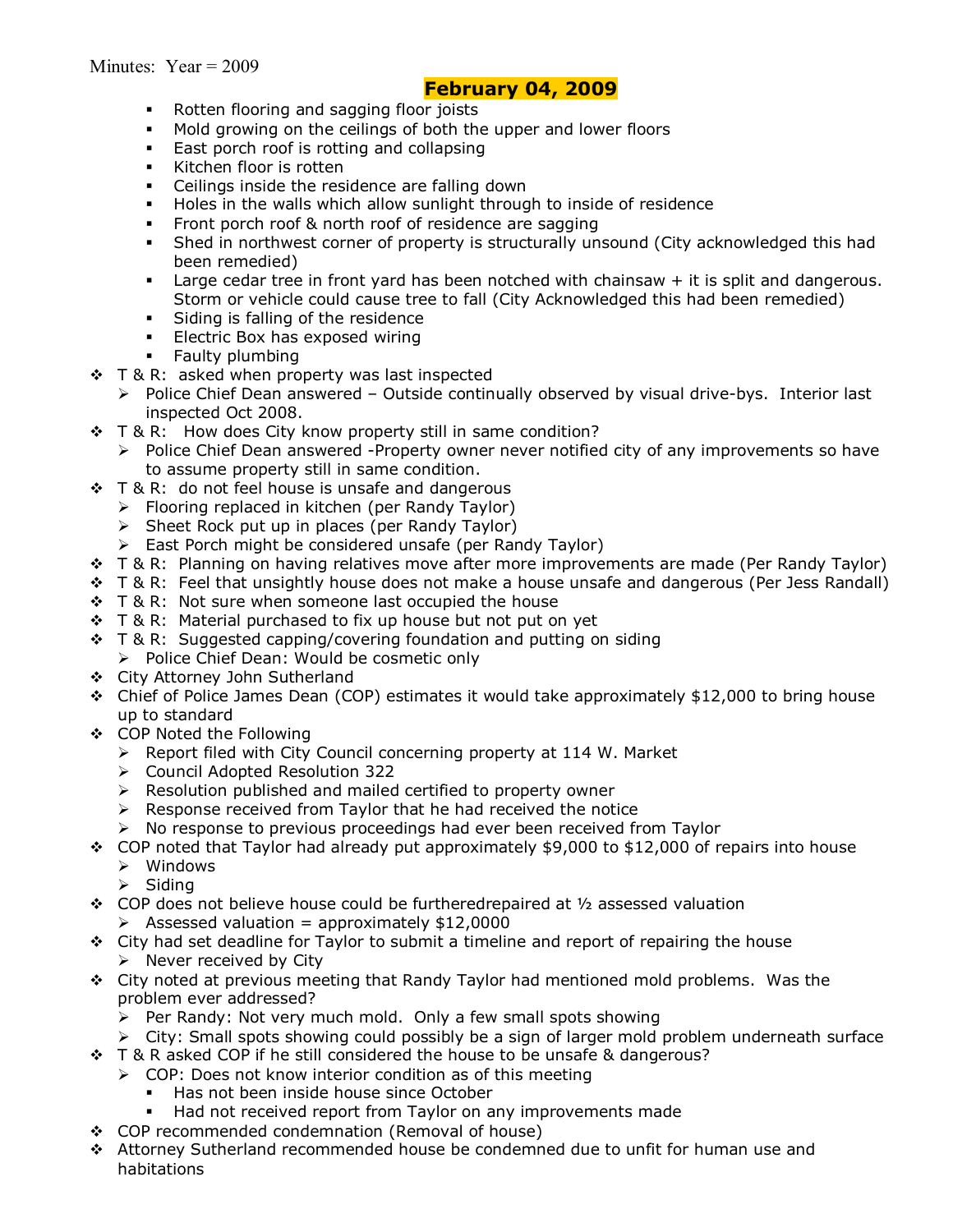### **February 04, 2009**

- $\triangleright$  Noted that structure must be removed if cost of fixing is over 50% of appraised value
- $\triangleright$  Noted that Owner must be given time to comply with condemnation order
- $\triangleright$  Noted that Owner has 30 days to appeal

Finding of Facts:

- 1) House cannot be renovated for an amount equal to, or less than, 50% of valuation of house
- 2) House has been abandoned for considerable period of time
- 3) House should be removed or torn down
- 4) House is unfit for human use or habitation
- 5) Foundation shows signs of dry rot
- 6) House has rotten flooring and sagging floor joists
- 7) Mold growing on the ceilings of both the upper and lower floors
- 8) East porch roof is rotting and collapsing
- 9) Kitchen floor is rotten
- 10) Ceilings inside the residence are falling in
- 11) There are holes in exterior walls which allow outside elements to enter
- 12) Front porch roof & north roof of residence are sagging
- 13) Siding is falling off the residence
- 14) Electric box has exposed wiring
- 15) Faulty plumbing

# *Motion to Condemn Taylor Property at 114 W. Market* 

**Council Member Turpen moved to condemn the property at 114 W. Market, allowing sixty (60) days to make improvements, submit schedule, or demolish house. Motion seconded by Council Member VanVlack.** Attorney Sutherland noted 50% value factor requiring demolition. **Motion voted on, passed 4-0.** Time: 7:53 p.m.

The hearing was closed at 7:53 p.m.

# *REGULAR MEETING RESUMED AT 7:53 p.m.:*

### *MAYORíS COMMENTS:*

- ! Noted that City and County was under a Burn Ban Thurs Feb 5 and Friday Feb 6 due to high winds and low humidity
- $\triangleright$  Forwarded compliments and thank you's to the fire department that were received from the Scheele family for the department's excellent and professional service at their recent fire
- ! Reported that Councilman Boone was recovering from gangrene complications due to recent gall bladder surgery and wished him a speedy recovery
- E Reported that the New Medical Building would be open for business on February 25<sup>th</sup>
- $\triangleright$  Joe Turpen noted that an open house at the medical facility is being planned for sometime in April or May

# *CHANGE IN STARTING TIMES FOR NEXT (FEB 18TH) MEETING*

Mayor and Council were invited to tour the new medical facility prior to its opening. It was decided to gather at 6:15 p.m. on Wednesday, February 18, 2009 at the new medical facility for a tour. Council will then return to city hall for its regularly scheduled meeting.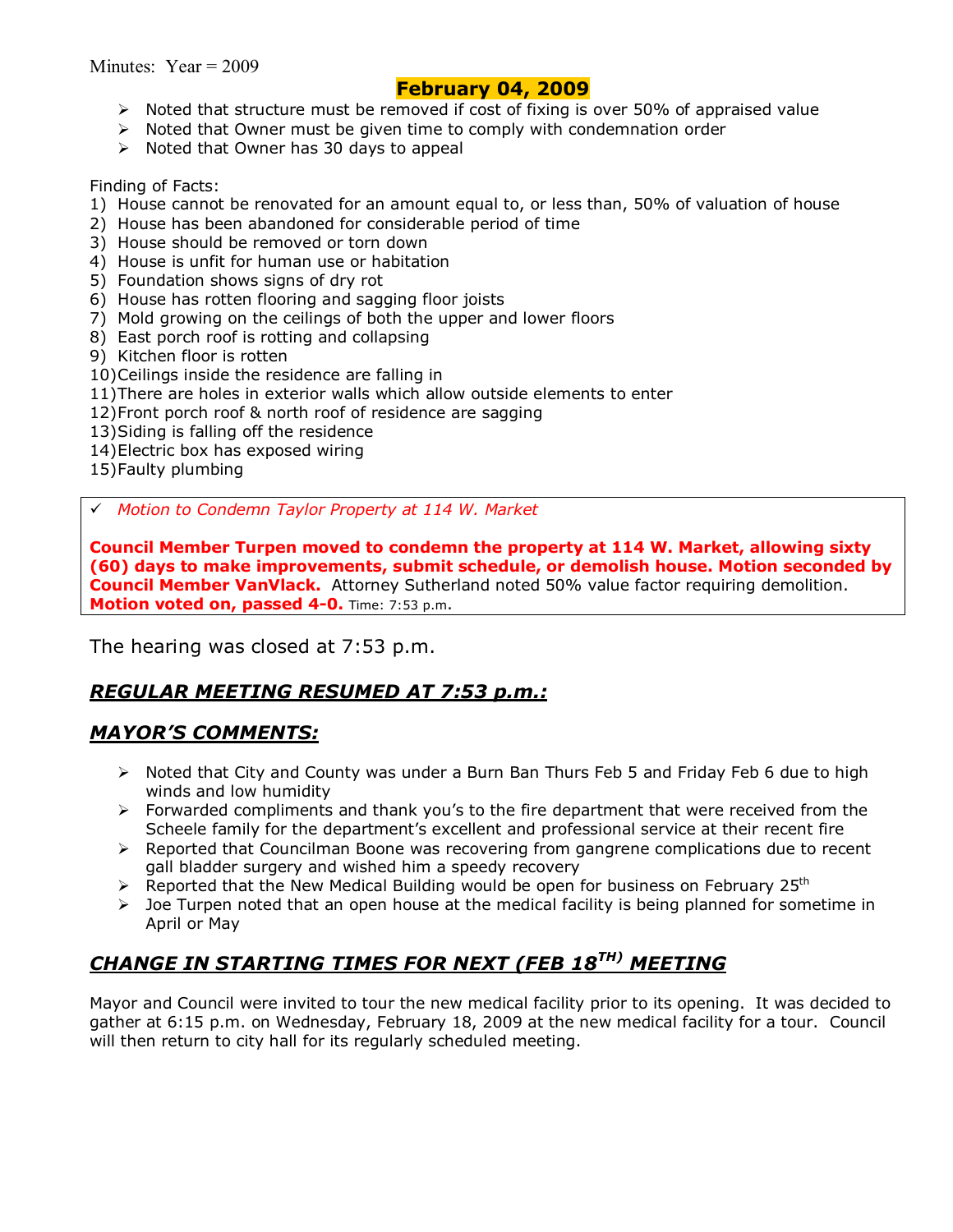## *CONSENT AGENDA:*

#### # *Motion to Approve Consent Agenda*

**Council Member Turpen moved to approve the consent agenda which consisted of:**  Minutes of January 21, 2009 City Council Meeting

Check Register: January 22 thru February 04, 2009

**Motion seconded by Council Member VanVlack voted on, passed 4-0.** Time: 7:57 p.m.

2009 Minutes February 04, 2009

**DISCUSSION FROM THE FLOOR:** Linda Jo Hisel asked Council for assistance in collecting damages from MP Nexlevel. While laying fiber optic cable for Peoples Telecommunications last summer, MP Nexlevel cut into a 6" water main at the intersection of 4<sup>th</sup> and Market on two different occasions. Each time caused Linda to have to shut down her business (LJ's Lunchbox). Linda has approached both MP and Peoples. MP indicated they had paid City of LaCygne and that City would have her money. City Clerk Mahon stated that was not true. The bill that City had turned into MP was for city damages and there were no damages for any businesses or private individuals included. Council instructed Attorney Sutherland to assist Linda Hisel by submitting letter to MP or other appropriate means.

## *REPORTS OF CITY OFFICERS:*

#### **City Attorney Sutherland**

Attorney Sutherland asked permission to attend the Kansas Rural Water Association Attorney Forum in Wichita on March 24th.

# *Motion to Authorize Attendance at KRWA Attorney Forum*

**Council Member VanVlack moved to authorize Attorney Sutherland to attend the Attorney Forum at the Kansas Rural Water Association Convention on March 24, 2009. Motion seconded by Council Member Turpen, voted on, passed 4-0.** Time: 8:09 p.m.

### **Police Chief James Dean**

- \$ Park Vandalism
	- $\triangleright$  Door on restroom kicked in again.
	- $\triangleright$  Makes 2<sup>nd</sup> Time
	- $\triangleright$  Asked Public for Assistance
- **\*** Bullet Proof Vests Are In
	- $\triangleright$  Receiving partial reimbursement from federal grant
- \$ Richmond, Kansas Police Department Disbanded
	- $\triangleright$  Used equipment available
	- $\geq$  2 Police Cars Available
	- $\triangleright$  Will view equipment and police cars on Feb 5th

#### **Public Works Department - Jerome Moore**

- \* Kansas Rural Water Association 2009 Conference
	- $\triangleright$  March 24 thru 26, 2009 @ Wichita
	- $\triangleright$  Registration = \$100 per person + meals
	- $\triangleright$  Ask permission for up to 2 people to attend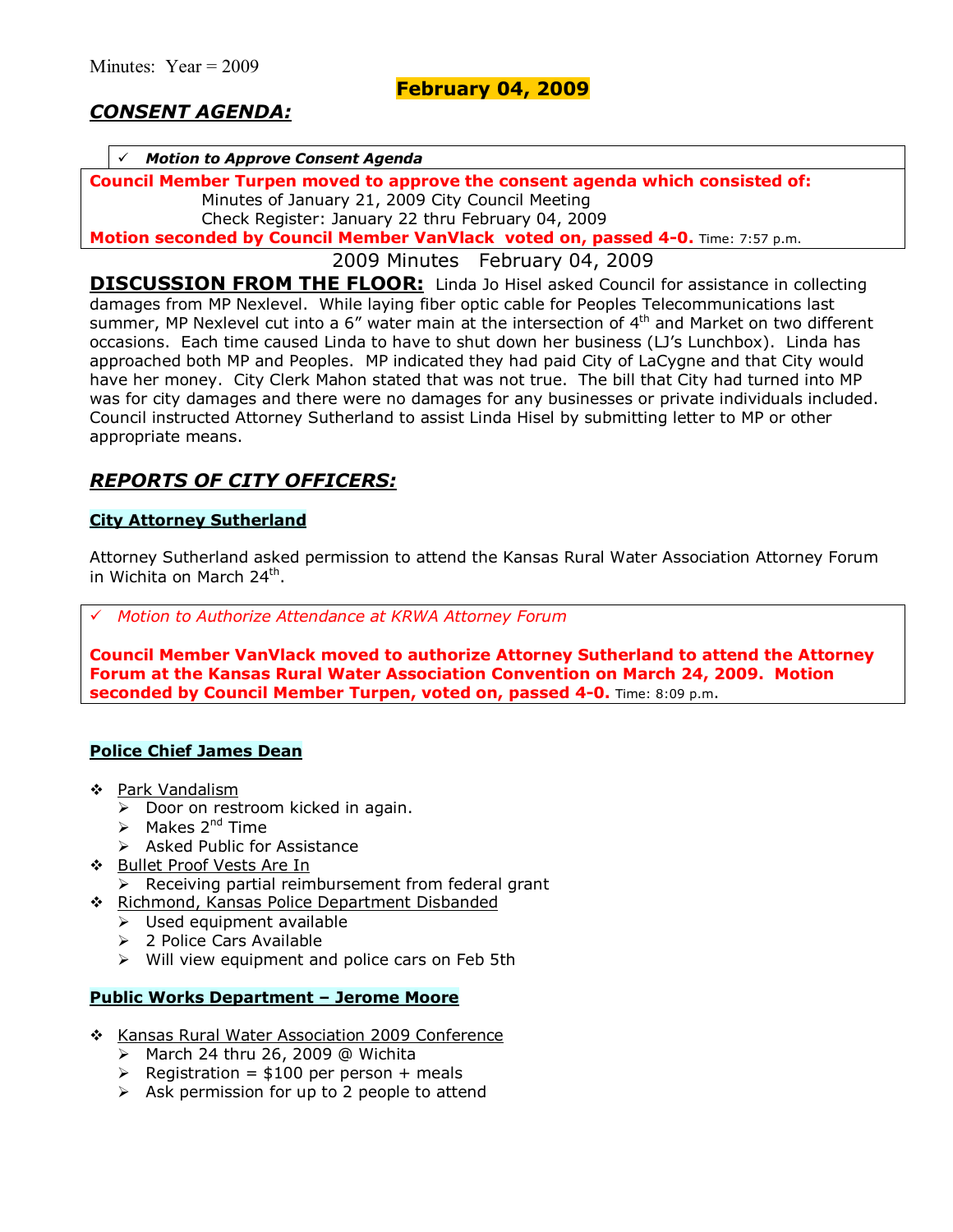### **February 04, 2009**

# *Motion to Kansas Rural Water Association 2009 Conference* 

**Council Member Turpen moved to allow two people to attend the Kansas Rural Water Association Conference, March 24-26, 2009 in Wichita. Motion seconded by Council Member VanVlack, voted on, passed 4-0.** Time: 8:09 p.m.

#### **Fire Department - J. K. Fleming**

J.K. relayed thank you's from rural fire chief Jerome Mitzner for the city's assistance in a recent fire. City sent 3 trucks plus 7 firemen. Total trucks present = 5 with 14 firemen. Quick response and cooperation enabled the combined fire departments to save the house.

- \$ Update Fire Gear
	- $\geq$  6 new sets purchased within last two years
	- $\triangleright$  Recommend purchasing 5 sets this year then 2 sets per year thereafter
	- $\geq$  Cost = \$972.90 per set + shipping
	- > Purchase from Jerry Ingram Fire Equipment @ Ottawa, Ks

#### # *Motion to Purchase New Fire Gear*

**Council Member Turpen moved to authorize the purchase of five (5) new sets of fire gear from Jerry Ingram Fire at a cost of \$972.90 per set plus shipping.** Discussion: Council Member Sullivan asked if this expenditure had been anticipated and included on this yearís budget. No one in attendance had worked on the fire budget and the question could not be answered. **Motion was then seconded by Council Member VanVlack, voted on, passed 4-0.** Time: 8:16 p.m.

- \$ Status of Previously Authorized Air Compressor
	- $\triangleright$  Linn County Commissioners had agreed to share expense 50/50 with City of LaCygne
	- ! Compressor scheduled to be delivered Feb 05, 2009

### *STANDING COMMITTEE REPORTS:*

#### **Sewer**

Council Member Van Vlack reported that the fence had been installed at the sewer lagoon. Mike indicated reservations of the quality of work exhibited. Mike asked others to also view the completed project and render an opinion.

#### **Public Safety**

Council Member Turpen reported that the Linn County Fire Department had recently encountered transmission problems with one of their trucks. The Mayor and Public Safety Committee had given rural fire permission to use the City's pumper if/when needed until the rural truck is repaired.

#### **Street**

Mayor Smith noted erosion problems at the intersection of the roads on the southeast corner of the post office property. Jerome Moore will look into the problem and report back.

### *SPECIAL COMMITTEE REPORTS:* None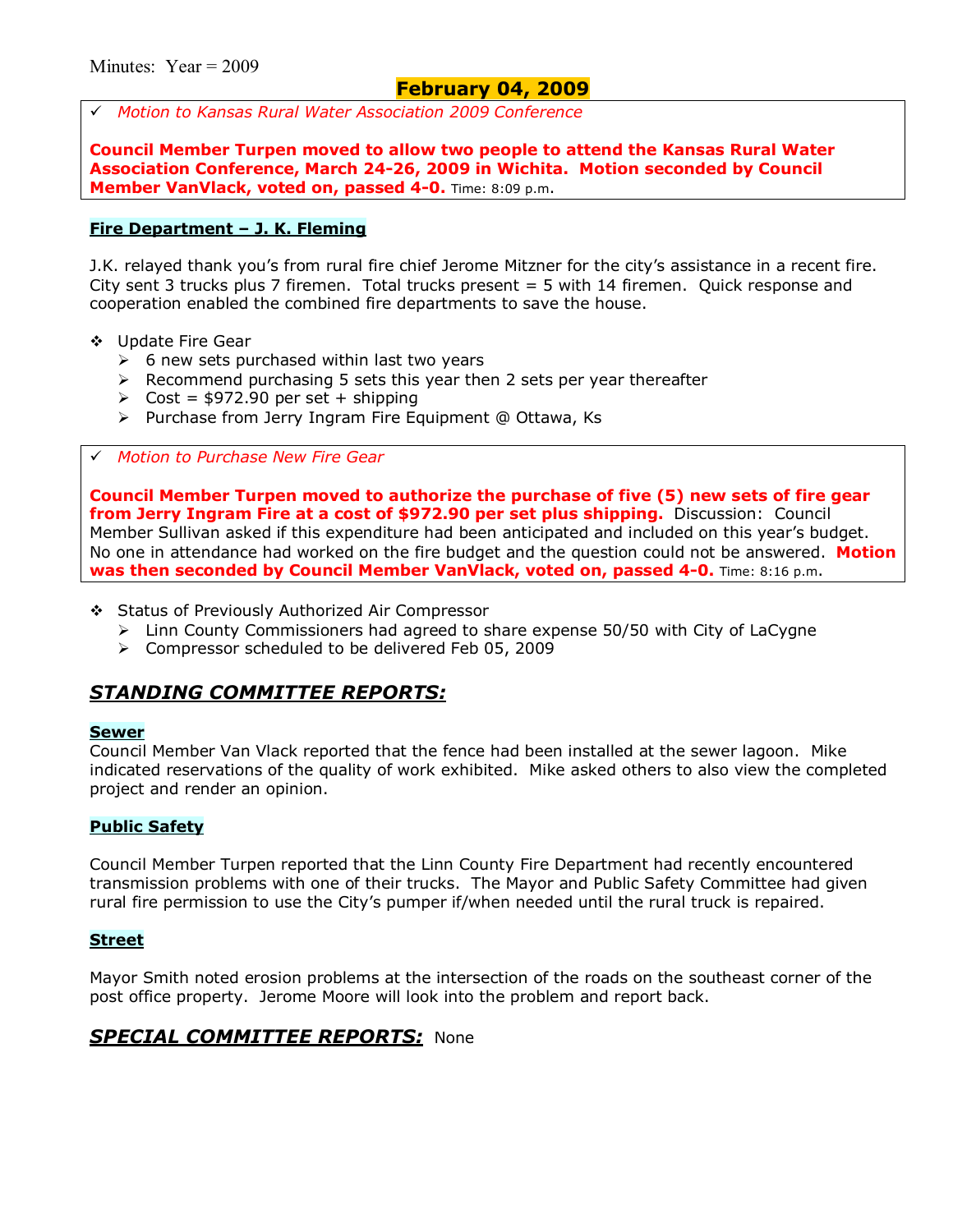### **February 04, 2009**

### *UNFINISHED BUSINESS:*

#### **Library Sidewalk Curb & Gutter Repair**

Council Member Weitman reported that he had not received any facts or numbers from Meyer Brothers since our last meeting. It was noted that a surveyor had been on site today and perhaps numbers would be forthcoming shortly.

### *NEW BUSINESS:*

#### **Basics of Budgeting Workshop & Municipal Seminar**

- \$ Basics of Budgeting Work Shop
	- $\triangleright$  Iola, Kansas April 1st
	- $\triangleright$  Registration = \$50
	- > Nuts & Bolts of Preparing Budget
- \$ Municipal Seminar
	- $\triangleright$  Overland Park, Kansas June 17<sup>th</sup>
	- $\triangleright$  Registration = \$50
	- $\triangleright$  Deals more with Electronics of Submitting Budget to State

# *Motion to Authorize Attendance at Basics of Budgeting Work Shop and Municipal Seminar* 

**Council Member VanVlack moved to send City Clerk Gary Mahon to the Basics of Budgeting**  Work Shop in Iola April 1<sup>st</sup> and the Municipal Seminar in Overland Park June 17<sup>th</sup>. Motion **was seconded by Council Member Turpen, voted on, passed 4-0.** Time: 8:22 p.m.

Council Member Weitman suggested forewarning Iola personnel of the impending visit. He felt Overland Park could handle the situation.

### **EMC (Linn Co Ins) Risk Management Seminar - Gary**

City Clerk Mahon reported that EMC was hosting a Risk Management Seminar Feb 19<sup>th</sup> at Topeka. Linn County Insurance is a sponsor and has invited reps from LaCygne, Pleasanton, and Linn Valley. There is no cost to the city. Gary also noted that the timing was good as notice was received that EMC was canceling the city's work comp coverage effective April 01, 2009. Mahon reported that there are a couple of options available. He will report when more info is available.

# *Motion to Authorize Attendance at Risk Management Seminar* 

**Council Member VanVlack moved to send City Clerk Gary Mahon to the Risk Management Seminar in Topeka on February 19th. Motion was seconded by Council Member Turpen, voted on, passed 4-0.** Time: 8:25 p.m.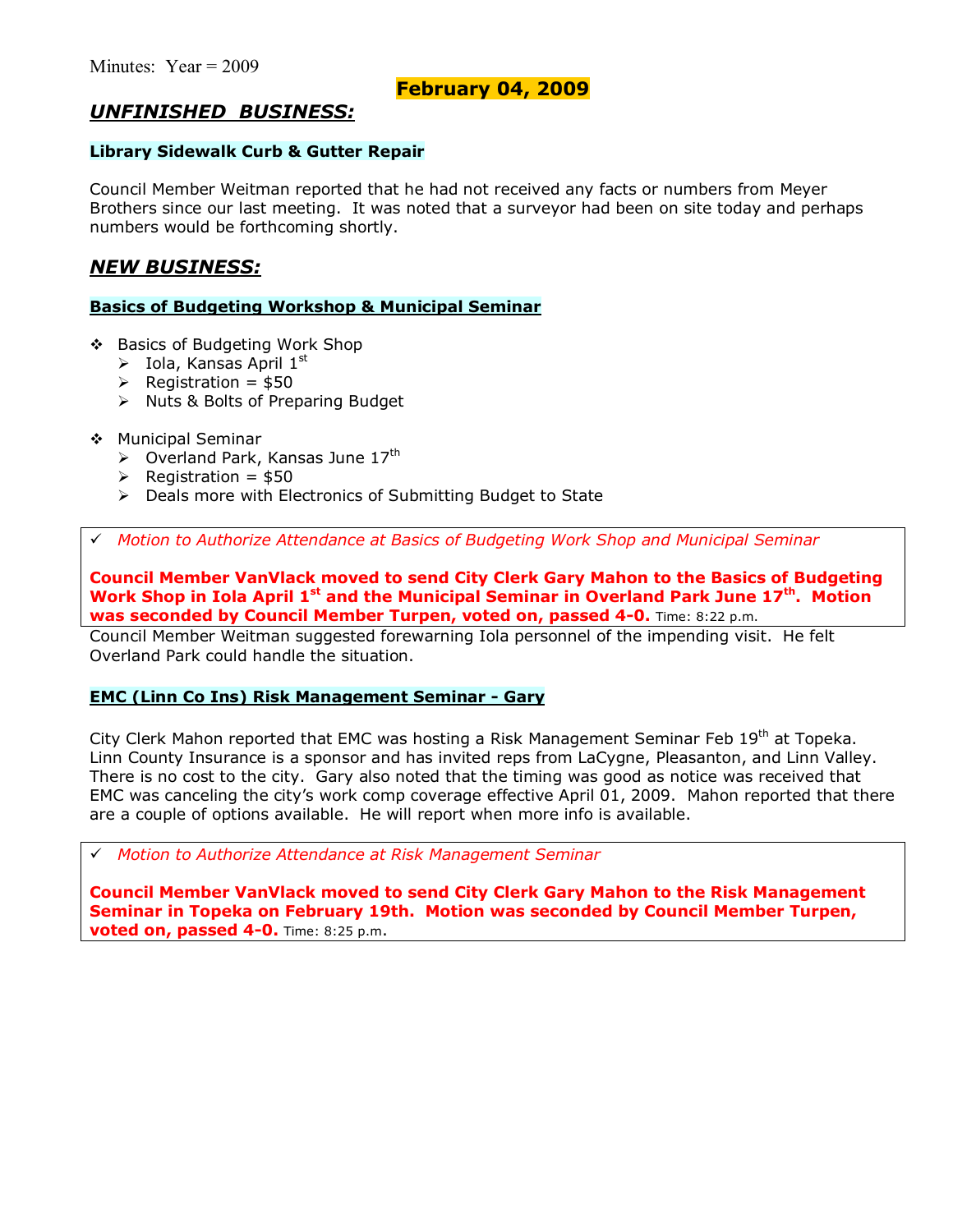### **February 04, 2009**

#### **Summer Employment Program Overview**

Linn County Economic Development is having a question/answer session and overview of a youth employee program for the summer. It is a luncheon meeting. Would like to have a rep from LaCygne attend. Council Member VanVlack will check with Kansas Works as they also have a youth program.

### **Executive Session**

# *Motion to Go Into Executive Session*

**Council Member Turpen moved to go into executive session for up to fifteen (15) minutes, following a ten (10) minute break, for Personnel. Motion seconded by Council Member Van Vlack, voted on, passed 4-0.** Time: 8:31 p.m.

Open Session Resumed at 8:56 p.m.

### **OTHER BUSINESS:**

#### **Clarification of Public Hearing Condemnation Motion**

Council Member Turpen noted that Linn County News Reporter Judy Kinder would like clarification of the motion in the earlier public hearing held tonight regarding condemnation of the Taylor property. It was noted that the motion was to continue the condemnation proceedings giving 60 days to remove or demolish. The property could not be repaired due to the cost being over 50% of the value of the property. Attorney Sutherland noted that the 50% factor was noted at the time the original motion was passed.

### *CITY CLERKíS REPORT:*

Verbal: None

Written:

- a] Public Hearing  $-114$  W. Market  $-$  Randall Taylor
- b] Park Damage
- c] Kansas Rural Water Association 2009 Conference
- d] Sidewalk, Curb, and Gutter Repair at LaCygne Library
- e] Basics of Budgeting Workshop and Municipal Seminar
- f] Kansas Rural Water Association Attorney Forum

### **NOTES AND COMMUNICATIONS TO COUNCIL:**

a] Minutes of January 28, 2009 Park Board Meeting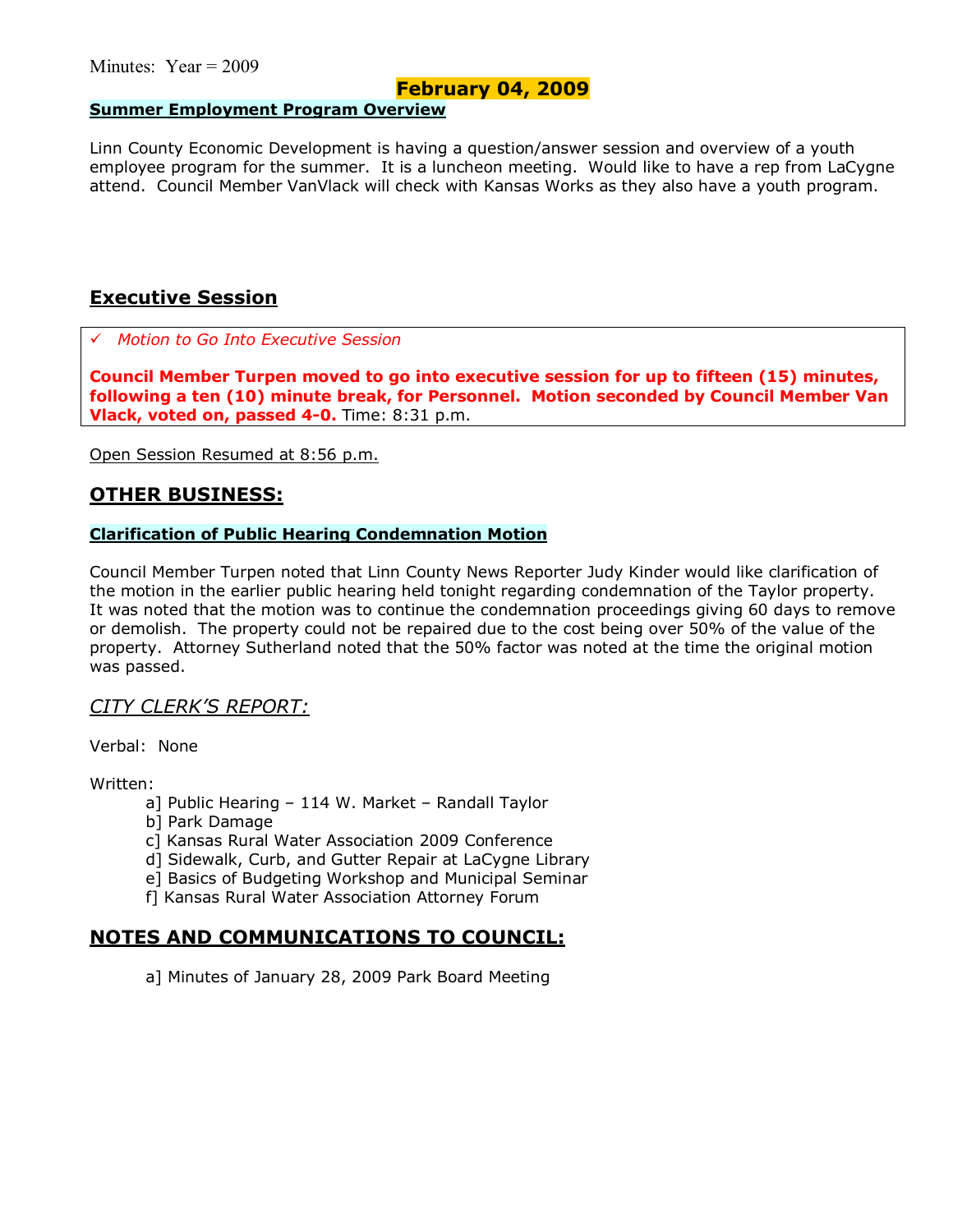**February 04, 2009**

# *ADJOURNMENT:*

#### # *Motion for Adjournment*

There being no further business, **Council Member Turpen moved to adjourn the meeting. Motion seconded by Council Member VanVlack, voted on, passed 4-0.** The meeting was adjourned at 9:02 p.m.

I, \_\_\_\_\_\_\_\_\_\_\_\_\_\_\_\_\_\_\_\_\_\_\_\_\_\_\_\_\_\_\_\_\_\_\_\_\_\_\_ LaCygne Deputy City Clerk, do hereby declare the above to be true and correct, to the best of my knowledge, and do hereby subscribe my name this 4th day of February, 2009.

# *REGULAR MEETING:* **February 18, 2009**

The La Cygne City Council met in regular session Wednesday, February 18, 2009 at the LaCygne City Hall. Council Members present were: Robert 'Bob' Sullivan, Joe Junior Turpen, Michael Van Vlack, Jerry Boone and Terry Weitman.

Others in attendance included, but not limited to: City Attorney John Sutherland; City Clerk Gary Mahon; Police Chief James Dean; Public Works Jerome Moore; Fireman J.K. Fleming; Fireman Tommy Capp; Judy Kinder; Denise Cassells; Leroy Turpen; Robert Turpen; Linda Meisel; Jess Randall; Randy Taylor; Linda Jo Hisel; and Travis Robbins.

Mayor Keith Smith called the meeting to order at 7:00 p.m.

# *PUBLIC HEARING: CONDEMNATION \*\* 114 W. MARKET \*\* TAYLOR*

A Public Hearing per Resolution No. 322 was called to order at 7:00 p.m. The public hearing was to receive comments pertaining to a two story house and other structures located at 114 W. Market as to whether or not it should be condemned. Owner of the property, Randall Taylor, and his legal counsel, Jess Randall, were in attendance. Mayor Smith asked LaCygne City Attorney John Sutherland to preside over the hearing.s

Comments Received Include, But Not Limited To, The Following:

- $\div$  Taylor & Randall (T & R) feel the report and subsequent resolution is based on house being unsafe & dangerous
- $\div$  T & R: feel the house might more accurately be categorized nuisance as opposed to unsafe and dangerous
	- $\triangleright$  City Attorney Sutherland referenced KSA 4-201 stating city can cause rehabilitation
- \* Several minutes spent with Attorney Randall arguing that City had to prove property as unsafe and dangerous with City Attorney Sutherland countering argument with rehabilitation costs, house unfit for use, and habitation.
- $\div$  T & R: asked for clarification of what the city considered to be the unsafe & dangerous aspects > City Responded:
	- **Foundation shows signs of dry rot**
	- **Rotten flooring and sagging floor joists**
	- $\blacksquare$  Mold growing on the ceilings of both the upper and lower floors
	- **East porch roof is rotting and collapsing**
	- Kitchen floor is rotten
	- Ceilings inside the residence are falling down
	- **•** Holes in the walls which allow sunlight through to inside of residence
	- **Front porch roof & north roof of residence are sagging**
	- Shed in northwest corner of property is structurally unsound (City acknowledged this had been remedied)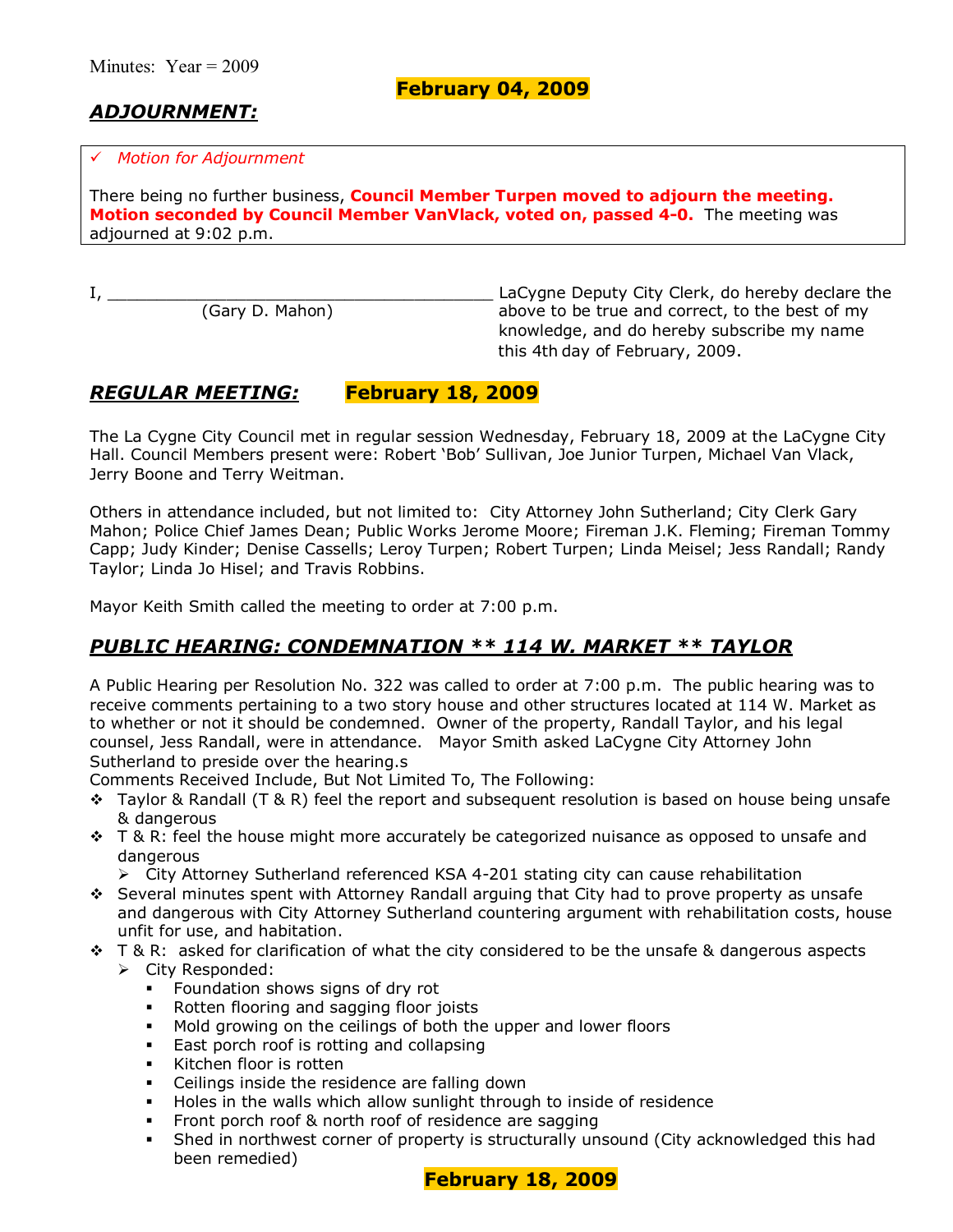- **Large cedar tree in front yard has been notched with chainsaw**  $+$  **it is split and dangerous.** Storm or vehicle could cause tree to fall (City Acknowledged this had been remedied)
- **Siding is falling of the residence**
- **Electric Box has exposed wiring**
- **Faulty plumbing**
- ❖ T & R: asked when property was last inspected
	- $\triangleright$  Police Chief Dean answered Outside continually observed by visual drive-bys. Interior last inspected Oct 2008.

### **PUBLIC HEARING: CONDEMNATION \*\* 114 W. MARKET \*\* TAYLOR** (Continued)

- $\div$  T & R: How does City know property still in same condition?
	- $\triangleright$  Police Chief Dean answered -Property owner never notified city of any improvements so have to assume property still in same condition.
- ❖ T & R: do not feel house is unsafe and dangerous
	- $\triangleright$  Flooring replaced in kitchen (per Randy Taylor)
		- $\triangleright$  Sheet Rock put up in places (per Randy Taylor)
		- $\triangleright$  East Porch might be considered unsafe (per Randy Taylor)
- \$ T & R: Planning on having relatives move after more improvements are made (Per Randy Taylor)
- \* T & R: Feel that unsightly house does not make a house unsafe and dangerous (Per Jess Randall)
- $\div$  T & R: Not sure when someone last occupied the house
- $\div$  T & R: Material purchased to fix up house but not put on yet
- $\div$  T & R: Suggested capping/covering foundation and putting on siding
	- $\triangleright$  Police Chief Dean: Would be cosmetic only
- \$ City Attorney John Sutherland
- $\div$  Chief of Police James Dean (COP) estimates it would take approximately \$12,000 to bring house up to standard
- \$ COP Noted the Following
	- > Report filed with City Council concerning property at 114 W. Market
	- ! Council Adopted Resolution 322
	- $\triangleright$  Resolution published and mailed certified to property owner
	- $\triangleright$  Response received from Taylor that he had received the notice
	- $\triangleright$  No response to previous proceedings had ever been received from Taylor
- $\div$  COP noted that Taylor had already put approximately \$9,000 to \$12,000 of repairs into house  $\triangleright$  Windows
	- $\triangleright$  Siding
- $\div$  COP does not believe house could be furtheredrepaired at  $\frac{1}{2}$  assessed valuation  $\triangleright$  Assessed valuation = approximately \$12,0000
- $\div$  City had set deadline for Taylor to submit a timeline and report of repairing the house  $\triangleright$  Never received by City
- $\div$  City noted at previous meeting that Randy Taylor had mentioned mold problems. Was the problem ever addressed?
	- $\triangleright$  Per Randy: Not very much mold. Only a few small spots showing
	- $\triangleright$  City: Small spots showing could possibly be a sign of larger mold problem underneath surface
- $\div$  T & R asked COP if he still considered the house to be unsafe & dangerous?
	- $\geq$  COP: Does not know interior condition as of this meeting
		- Has not been inside house since October
		- Had not received report from Taylor on any improvements made
- \$ COP recommended condemnation (Removal of house)
- \$ Attorney Sutherland recommended house be condemned due to unfit for human use and habitations
	- $\triangleright$  Noted that structure must be removed if cost of fixing is over 50% of appraised value
	- $\triangleright$  Noted that Owner must be given time to comply with condemnation order
	- $\triangleright$  Noted that Owner has 30 days to appeal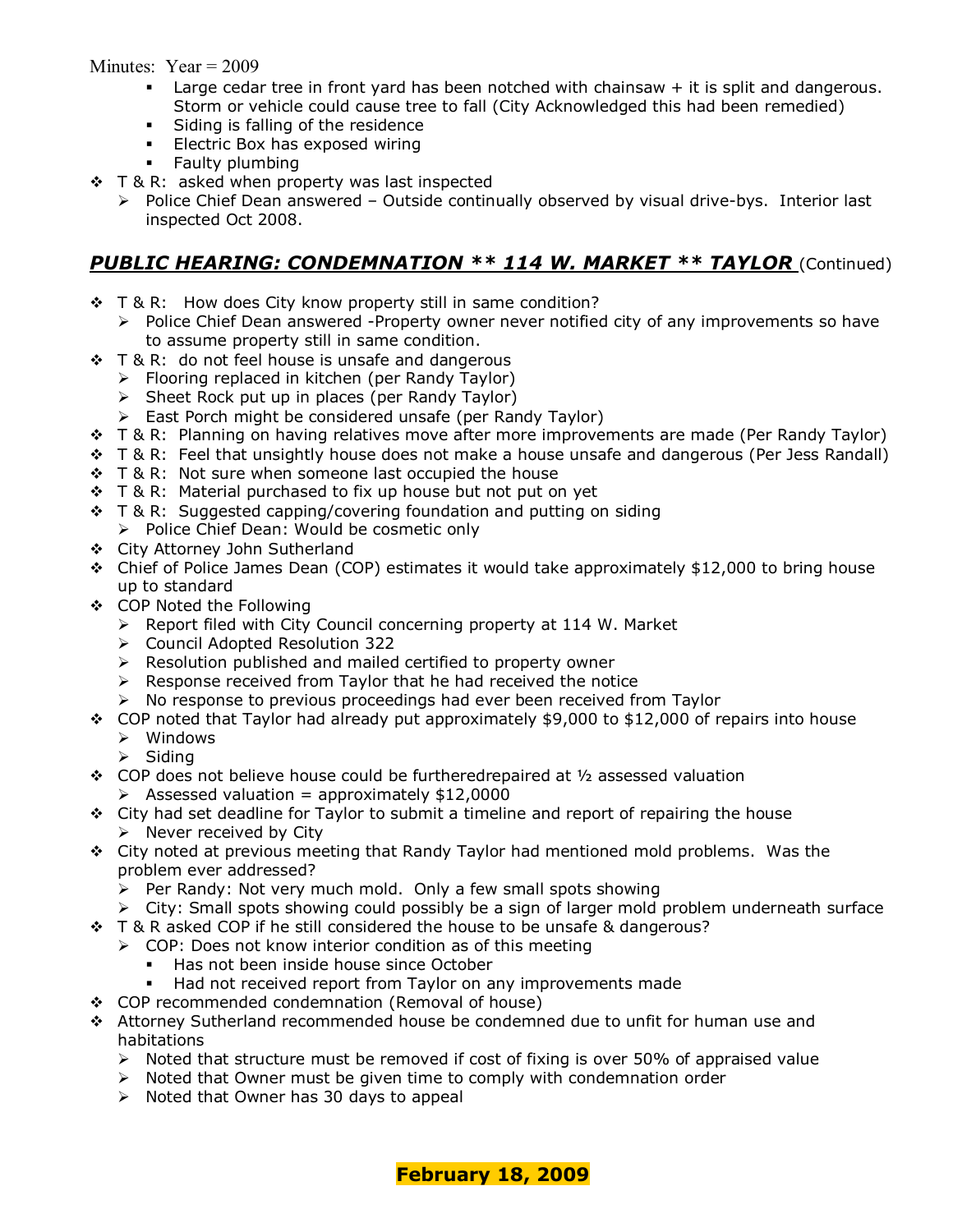Finding of Facts:

- 16) House cannot be renovated for an amount equal to, or less than, 50% of valuation of house
- 17) House has been abandoned for considerable period of time
- 18) House should be removed or torn down

19) House is unfit for human use or habitation

20) Foundation shows signs of dry rot

### *PUBLIC HEARING: CONDEMNATION \*\* 114 W. MARKET \*\* TAYLOR* (Continued)

- 21) House has rotten flooring and sagging floor joists
- 22) Mold growing on the ceilings of both the upper and lower floors
- 23) East porch roof is rotting and collapsing
- 24) Kitchen floor is rotten
- 25) Ceilings inside the residence are falling in
- 26) There are holes in exterior walls which allow outside elements to enter
- 27) Front porch roof & north roof of residence are sagging
- 28) Siding is falling off the residence
- 29) Electric box has exposed wiring
- 30) Faulty plumbing

# *Motion to Condemn Taylor Property at 114 W. Market* 

**Council Member Turpen moved to condemn the property at 114 W. Market, allowing sixty (60) days to make improvements, submit schedule, or demolish house. Motion seconded by Council Member VanVlack.** Attorney Sutherland noted 50% value factor requiring demolition. **Motion voted on, passed 4-0.** Time: 7:53 p.m.

The hearing was closed at 7:53 p.m.

# *REGULAR MEETING RESUMED AT 7:53 p.m.:*

# *MAYORíS COMMENTS:*

- ! Noted that City and County was under a Burn Ban Thurs Feb 5 and Friday Feb 6 due to high winds and low humidity
- $\triangleright$  Forwarded compliments and thank you's to the fire department that were received from the Scheele family for the department's excellent and professional service at their recent fire
- $\triangleright$  Reported that Councilman Boone was recovering from gangrene complications due to recent gall bladder surgery and wished him a speedy recovery
- $\triangleright$  Reported that the New Medical Building would be open for business on February 25<sup>th</sup>
- $\triangleright$  Joe Turpen noted that an open house at the medical facility is being planned for sometime in April or May

# *CHANGE IN STARTING TIMES FOR NEXT (FEB 18TH) MEETING*

Mayor and Council were invited to tour the new medical facility prior to its opening. It was decided to gather at 6:15 p.m. on Wednesday, February 18, 2009 at the new medical facility for a tour. Council will then return to city hall for its regularly scheduled meeting.

# *CONSENT AGENDA:*

# *Motion to Approve Consent Agenda* **Council Member Turpen moved to approve the consent agenda which consisted of:**  Minutes of January 21, 2009 City Council Meeting Check Register: January 22 thru February 04, 2009 **Motion seconded by Council Member VanVlack voted on, passed 4-0.** Time: 7:57 p.m.

**February 18, 2009**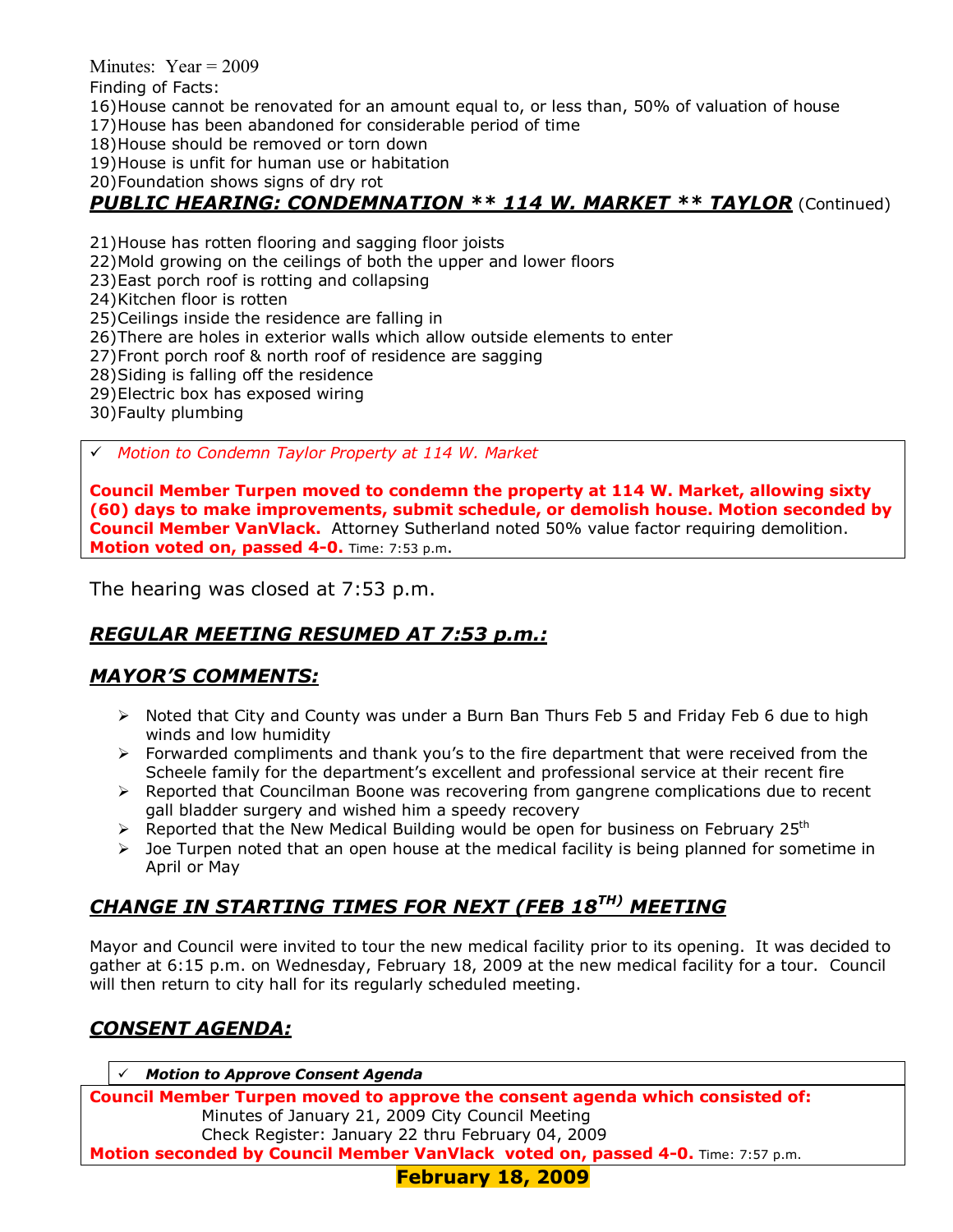**DISCUSSION FROM THE FLOOR:** Linda Jo Hisel asked Council for assistance in collecting damages from MP Nexlevel. While laying fiber optic cable for Peoples Telecommunications last summer, MP Nexlevel cut into a  $6''$  water main at the intersection of  $4<sup>th</sup>$  and Market on two different occasions. Each time caused Linda to have to shut down her business (LJís Lunchbox). Linda has approached both MP and Peoples. MP indicated they had paid City of LaCygne and that City would have her money. City Clerk Mahon stated that was not true. The bill that City had turned into MP was for city damages and there were no damages for any businesses or private individuals included. Council instructed Attorney Sutherland to assist Linda Hisel by submitting letter to MP or other appropriate means.

### *REPORTS OF CITY OFFICERS:*

#### **City Attorney Sutherland**

Attorney Sutherland asked permission to attend the Kansas Rural Water Association Attorney Forum in Wichita on March 24<sup>th</sup>.

# *Motion to Authorize Attendance at KRWA Attorney Forum*

**Council Member VanVlack moved to authorize Attorney Sutherland to attend the Attorney Forum at the Kansas Rural Water Association Convention on March 24, 2009. Motion seconded by Council Member Turpen, voted on, passed 4-0.** Time: 8:09 p.m.

#### **Police Chief James Dean**

- ❖ Park Vandalism
	- $\triangleright$  Door on restroom kicked in again.
	- $\triangleright$  Makes 2<sup>nd</sup> Time
	- > Asked Public for Assistance
- \$ Bullet Proof Vests Are In
- $\triangleright$  Receiving partial reimbursement from federal grant
- \$ Richmond, Kansas Police Department Disbanded
	- $\triangleright$  Used equipment available
	- > 2 Police Cars Available
	- $\triangleright$  Will view equipment and police cars on Feb 5th

#### **Public Works Department - Jerome Moore**

- \$ Kansas Rural Water Association 2009 Conference
	- $\triangleright$  March 24 thru 26, 2009 @ Wichita
	- $\triangleright$  Registration = \$100 per person + meals
	- $\triangleright$  Ask permission for up to 2 people to attend
- # *Motion to Kansas Rural Water Association 2009 Conference*

**Council Member Turpen moved to allow two people to attend the Kansas Rural Water Association Conference, March 24-26, 2009 in Wichita. Motion seconded by Council Member VanVlack, voted on, passed 4-0.** Time: 8:09 p.m.

### **Fire Department - J. K. Fleming**

J.K. relayed thank youís from rural fire chief Jerome Mitzner for the cityís assistance in a recent fire. City sent 3 trucks plus 7 firemen. Total trucks present = 5 with 14 firemen. Quick response and cooperation enabled the combined fire departments to save the house.

**February 18, 2009**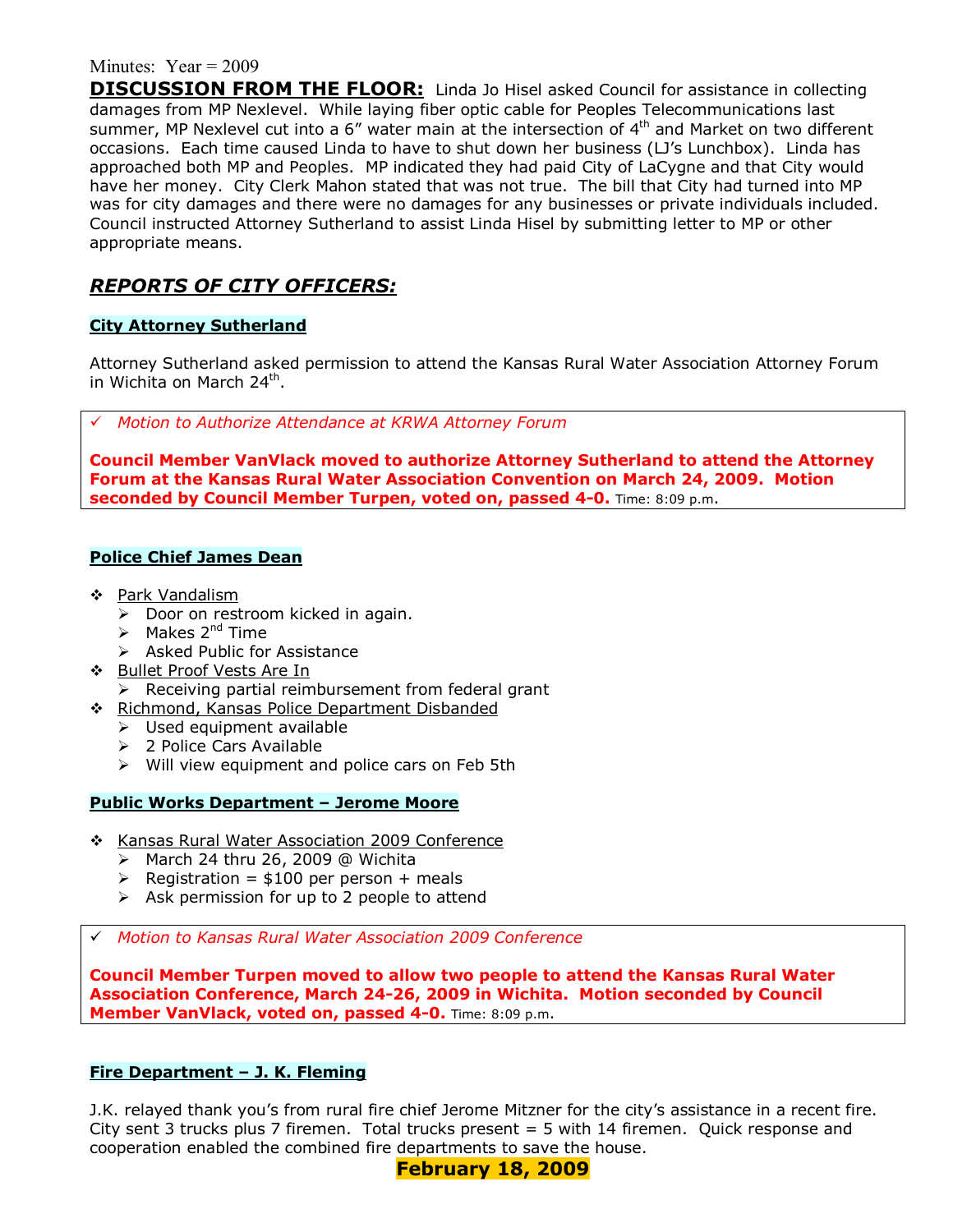- \$ Update Fire Gear
	- $\geq$  6 new sets purchased within last two years
	- $\triangleright$  Recommend purchasing 5 sets this year then 2 sets per year thereafter
	- $\geq$  Cost = \$972.90 per set + shipping
	- > Purchase from Jerry Ingram Fire Equipment @ Ottawa, Ks

#### # *Motion to Purchase New Fire Gear*

**Council Member Turpen moved to authorize the purchase of five (5) new sets of fire gear from Jerry Ingram Fire at a cost of \$972.90 per set plus shipping.** Discussion: Council Member Sullivan asked if this expenditure had been anticipated and included on this yearís budget. No one in attendance had worked on the fire budget and the question could not be answered. **Motion was then seconded by Council Member VanVlack, voted on, passed 4-0.** Time: 8:16 p.m.

- \$ Status of Previously Authorized Air Compressor
	- $\geq$  Linn County Commissioners had agreed to share expense 50/50 with City of LaCygne
	- ! Compressor scheduled to be delivered Feb 05, 2009

### *STANDING COMMITTEE REPORTS:*

#### **Sewer**

Council Member Van Vlack reported that the fence had been installed at the sewer lagoon. Mike indicated reservations of the quality of work exhibited. Mike asked others to also view the completed project and render an opinion.

#### **Public Safety**

Council Member Turpen reported that the Linn County Fire Department had recently encountered transmission problems with one of their trucks. The Mayor and Public Safety Committee had given rural fire permission to use the Cityís pumper if/when needed until the rural truck is repaired.

#### **Street**

Mayor Smith noted erosion problems at the intersection of the roads on the southeast corner of the post office property. Jerome Moore will look into the problem and report back.

### *SPECIAL COMMITTEE REPORTS:* None

### *UNFINISHED BUSINESS:*

#### **Library Sidewalk Curb & Gutter Repair**

Council Member Weitman reported that he had not received any facts or numbers from Meyer Brothers since our last meeting. It was noted that a surveyor had been on site today and perhaps numbers would be forthcoming shortly.

### *NEW BUSINESS:*

#### **Basics of Budgeting Workshop & Municipal Seminar**

- \$ Basics of Budgeting Work Shop
	- $\triangleright$  Iola, Kansas April 1st
	- $\triangleright$  Registration = \$50
	- $\triangleright$  Nuts & Bolts of Preparing Budget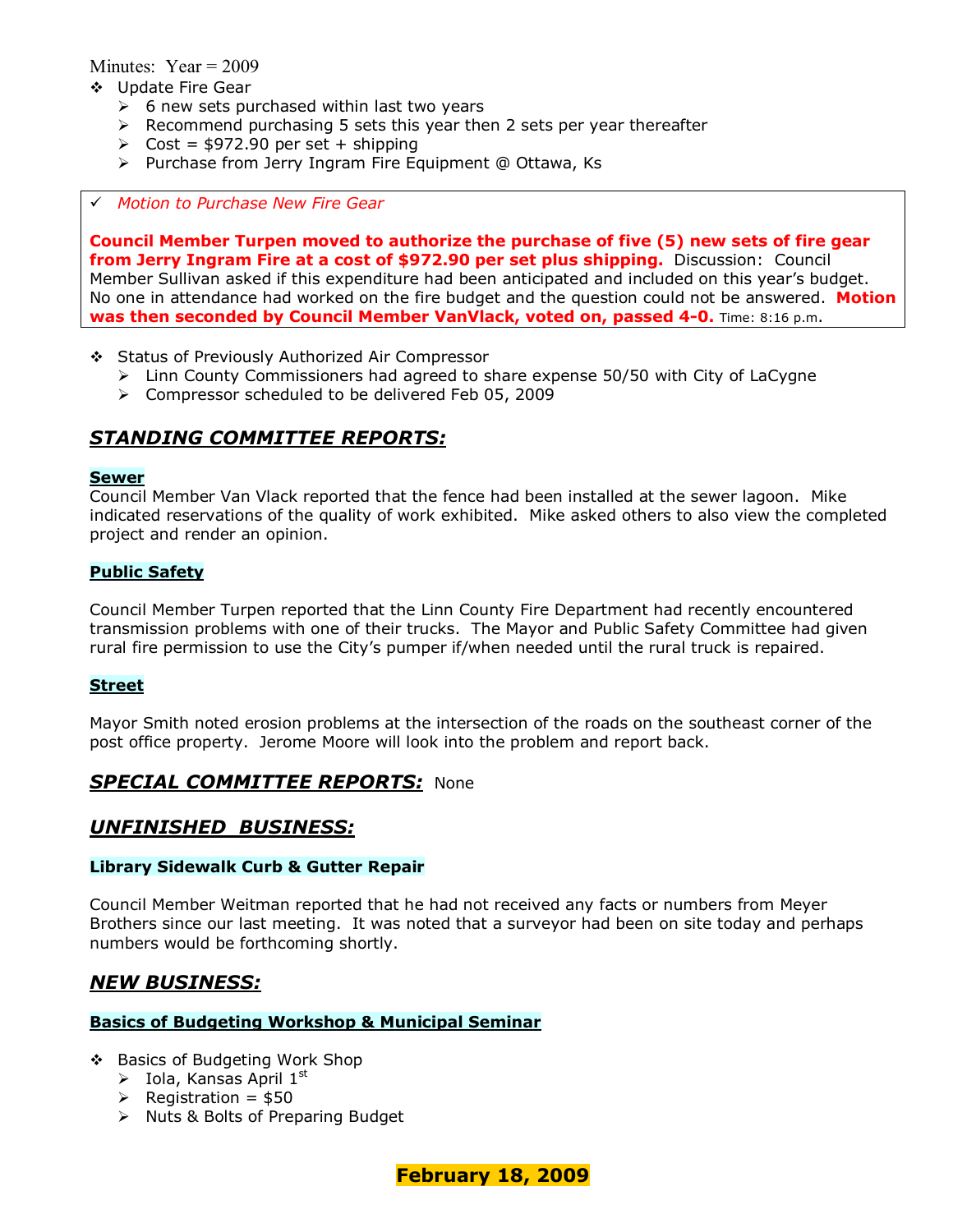- \$ Municipal Seminar
	- $\triangleright$  Overland Park, Kansas June 17<sup>th</sup>
	- $\triangleright$  Registration = \$50
	- $\triangleright$  Deals more with Electronics of Submitting Budget to State

# *Motion to Authorize Attendance at Basics of Budgeting Work Shop and Municipal Seminar* 

**Council Member VanVlack moved to send City Clerk Gary Mahon to the Basics of Budgeting Work Shop in Iola April 1<sup>st</sup> and the Municipal Seminar in Overland Park June 17<sup>th</sup>. Motion was seconded by Council Member Turpen, voted on, passed 4-0.** Time: 8:22 p.m.

Council Member Weitman suggested forewarning Iola personnel of the impending visit. He felt Overland Park could handle the situation.

#### **EMC (Linn Co Ins) Risk Management Seminar - Gary**

City Clerk Mahon reported that EMC was hosting a Risk Management Seminar Feb 19<sup>th</sup> at Topeka. Linn County Insurance is a sponsor and has invited reps from LaCygne, Pleasanton, and Linn Valley. There is no cost to the city. Gary also noted that the timing was good as notice was received that EMC was canceling the city's work comp coverage effective April 01, 2009. Mahon reported that there are a couple of options available. He will report when more info is available.

# *Motion to Authorize Attendance at Risk Management Seminar* 

**Council Member VanVlack moved to send City Clerk Gary Mahon to the Risk Management Seminar in Topeka on February 19th. Motion was seconded by Council Member Turpen, voted on, passed 4-0.** Time: 8:25 p.m.

#### **Summer Employment Program Overview**

Linn County Economic Development is having a question/answer session and overview of a youth employee program for the summer. It is a luncheon meeting. Would like to have a rep from LaCygne attend. Council Member VanVlack will check with Kansas Works as they also have a youth program.

### **Executive Session**

# *Motion to Go Into Executive Session*

**Council Member Turpen moved to go into executive session for up to fifteen (15) minutes, following a ten (10) minute break, for Personnel. Motion seconded by Council Member Van Vlack, voted on, passed 4-0.** Time: 8:31 p.m.

Open Session Resumed at 8:56 p.m.

### **OTHER BUSINESS:**

#### **Clarification of Public Hearing Condemnation Motion**

Council Member Turpen noted that Linn County News Reporter Judy Kinder would like clarification of the motion in the earlier public hearing held tonight regarding condemnation of the Taylor property. It was noted that the motion was to continue the condemnation proceedings giving 60 days to remove or demolish. The property could not be repaired due to the cost being over 50% of the value of the property. Attorney Sutherland noted that the 50% factor was noted at the time the original motion was passed.

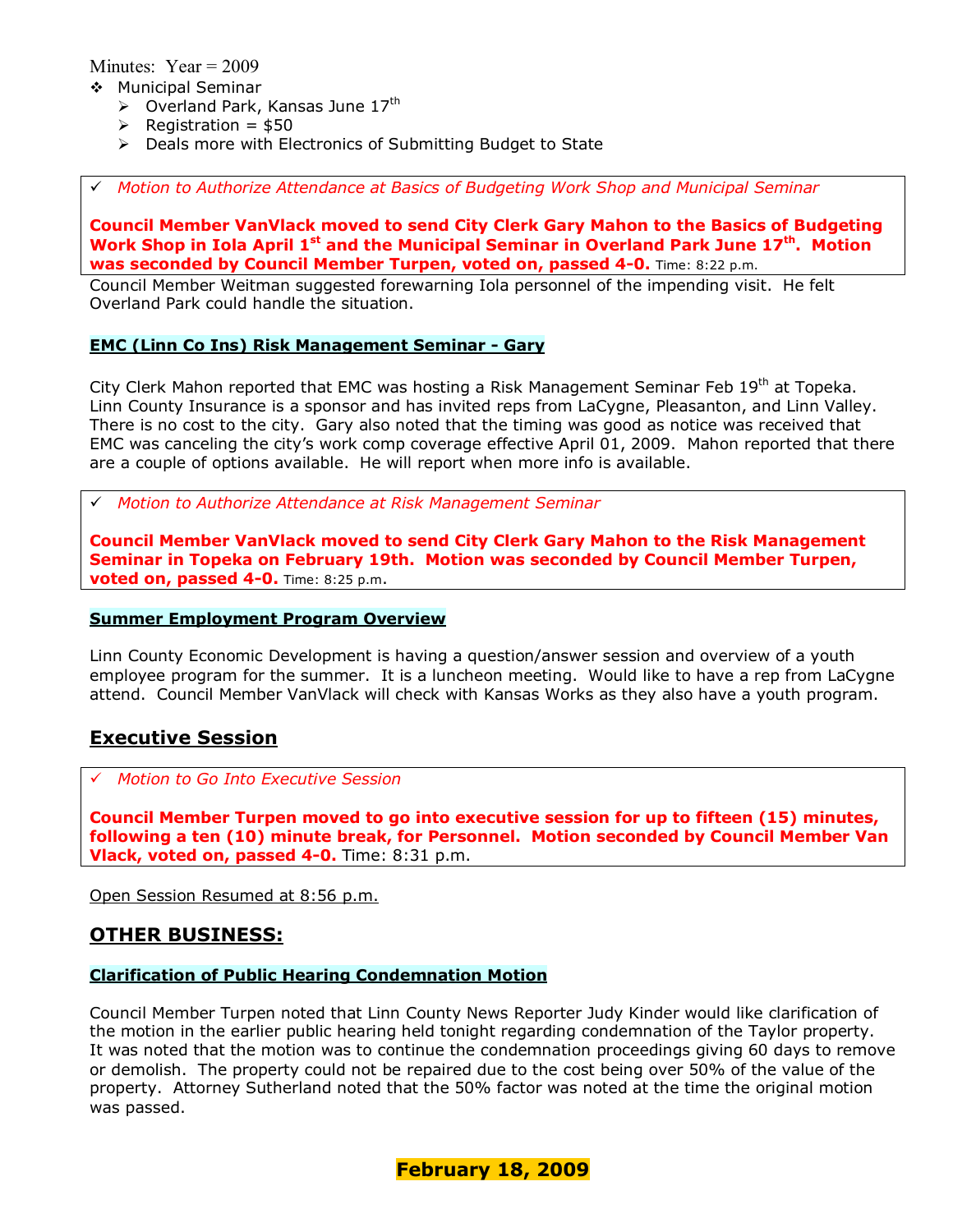Minutes:  $Year = 2009$ *CITY CLERKíS REPORT:*

Verbal: None

Written:

- a] Public Hearing  $-114$  W. Market  $-$  Randall Taylor
- b] Park Damage
- c] Kansas Rural Water Association 2009 Conference
- d] Sidewalk, Curb, and Gutter Repair at LaCygne Library
- e] Basics of Budgeting Workshop and Municipal Seminar
- f] Kansas Rural Water Association Attorney Forum

## **NOTES AND COMMUNICATIONS TO COUNCIL:**

a] Minutes of January 28, 2009 Park Board Meeting

# *ADJOURNMENT:*

# *Motion for Adjournment*

There being no further business, **Council Member Turpen moved to adjourn the meeting. Motion seconded by Council Member VanVlack, voted on, passed 4-0.** The meeting was adjourned at 9:02 p.m.

I, \_\_\_\_\_\_\_\_\_\_\_\_\_\_\_\_\_\_\_\_\_\_\_\_\_\_\_\_\_\_\_\_\_\_\_\_\_\_\_ LaCygne Deputy City Clerk, do hereby declare the above to be true and correct, to the best of my knowledge, and do hereby subscribe my name this 18th day of February, 2009.

# *REGULAR MEETING: March 04, 2009*

The La Cygne City Council met in regular session Wednesday, March 04, 2009 at the LaCygne City Hall. Council Members present were: Robert 'Bob' Sullivan, Joe Junior Turpen, Michael Van Vlack, and Jerry Boone. Absent: Terry Weitman.

Others in attendance included, but not limited to: City Attorney John Sutherland; City Clerk Gary Mahon; Police Chief James Dean; Public Works Jerome Moore; Fire Chief Dan Nasalroad; Janet Reynolds; Chris Waddell; Richard Teagarden; Judy Kinder; Denise Cassells; Leroy Turpen; Robert Turpen; Linda Meisel; and Fred Meisel;

Mayor Keith Smith called the meeting to order at 7:02 p.m.

### *MAYORíS COMMENTS:*

- $\triangleright$  Expressed Sympathy to Council Member Weitman and his family in the loss of Terry's father
- $\triangleright$  Noted the passing of long time community citizen Wilma Claar
- $\triangleright$  Noted the new Medical Facilities are now open
- $\triangleright$  Noted two new businesses in La Cygne
	- Cook Chiropractic now open
	- Second Hand Rose opening soon

*CONSENT AGENDA: March 04, 2009*

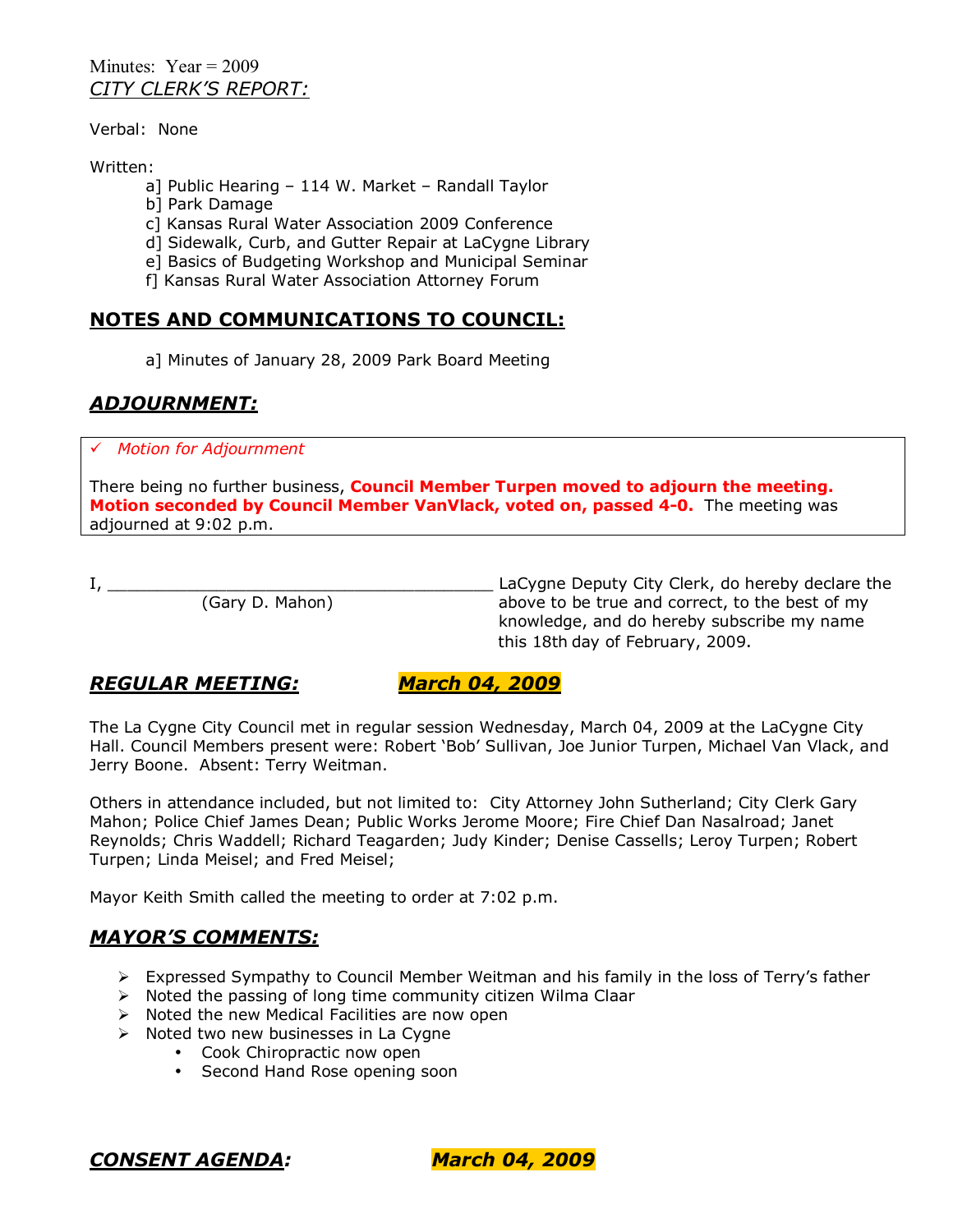#### **Motion to Approve Consent Agenda**

**Council Member Turpen moved to approve the consent agenda which consisted of:**  Minutes of February 18, 2009 City Council Meeting Check Register: February 19 thru 28, 2009 **Motion seconded by Council Member VanVlack voted on, passed 4-0.** Time: 7:05 p.m.

### **DISCUSSION FROM THE FLOOR:**

#### **La Cygne Library: Janet Reynolds, Chris Waddell, & Richard Teagarden**

- ❖ Library Board met with Meyer Brothers
	- $\blacksquare$  Agreed to sidewalk extension  $+$  new curb
	- . No new gutter
	- $\blacksquare$  192 ft. = \$14,341.42
- \$ City Portion Approx 103 ft
	- Per Library the City Share =  $$7693.58$  Sidewalk Grant of Approx  $$2500$  = Approx \$5193.58
- ◆ Did Library seek quotes from other contractors?
	- $No -$  Wanted to stay with contractor who did original building constructions
- \$ Council Member Turpen: Contractor who did concrete at new medical center quoted \$10,000 for the same project
- $\cdot \cdot$  Problem of water pooling will not be totally eliminated per Janet Reynolds

### **La Cygne Library: Janet Reynolds, Chris Waddell, & Richard Teagarden** (Continued)

# *Motion to Approve Extended Sidewalk and Curbing*

**Council Member Boone moved to approve expenditures up to \$7693.58 for portion of new curb and sidewalk extension in front of Library. Motion seconded by Council Member VanVlack, voted on, passed 3-0-1.** Abstain: Turpen Time: 7:17 p.m.

Council Member Turpen noted that he was not against the project, but felt the entire cost of the project should be the responsibility of the library.

### *REPORTS OF CITY OFFICERS:*

### **City Attorney Sutherland**

Attorney Sutherland reported that the City was now the owner of the former Stevermer property acquired through eminent domain procedures.

#### **Police Chief James Dean**

Mayor Smith: After giving thought to the subject felt [1] maybe computer was needed; [2] Rifles definitely on back burner; and [3] Hate to pass up good deal on Richmond, Ks police car.

Computer Purchase Request

- \$ Presented new Lap Top Cost Estimates
	- Advantage Installed =  $$2684$  Not Installed =  $$1595$
	- $\blacksquare$  Micro Center Installed = \$2839 Not Installed = \$1300
	- Best Buy Installed =  $$2439$  Not Installed =  $$900$
	- **•** Peoples Telecommunications Installed = Unknown Not Installed =  $$1950$

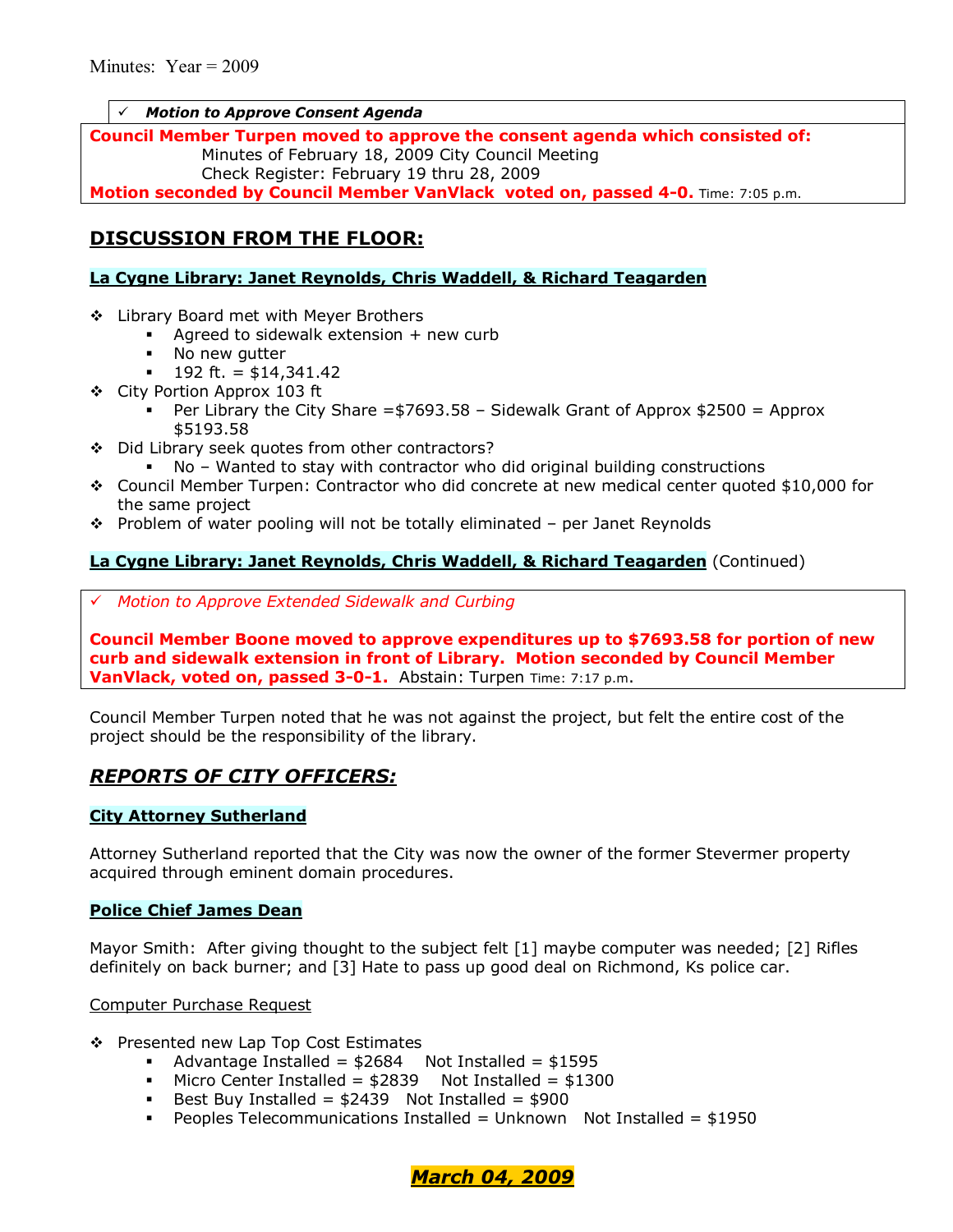- \$ Presented new Desktop Cost Estimates
	- Advantage Installed =  $$1658$  Not Installed =  $$899$
	- $\blacksquare$  Micro Center (Rebuilt) Installed = \$1500 Not Installed = \$500
	- Best Buy Installed =  $$1527$  Not Installed =  $$527$
	- **Peoples Telecommunications Installed = Unknown** Not Installed =  $$1284$
- \$ Original Cost Estimates from Best Buy Did Not Include Installation
- \* Original Cost Estimates from Best Buy Included Software Packages that were only for a 90 day trial, then had to be purchased
- $\div$  Additional Add-ons for Lap Top = \$1539
- $\div$  Additional Add-ons for Desk Top = \$1000
- $\div$  Chief of Police recommended purchasing from Advantage Computer
	- Back ground checks have already been completed for Advantage Computer personnel
	- % Advantage is the company that originally set up all other computers plus the new server
	- **EXECOMPUTER 6 COMPUTER 19 ADVALUATE:** Computers quoted by Advantage come with larger hard drives
	- Lap Tops with other companies would have to be sent back to the manufacturer for repairs

#### **Police Chief James Dean** - Computer Purchase (Continued)

# *Motion to Purchase Computers from Advantage Computer*

**Council Member Turpen moved to purchase both the desktop and laptop computers from Advantage Computers at the quoted total price of Four Thousand Three Hundred Forty Two Dollars (\$4342.00). Motion seconded by Council Member VanVlack, voted on, passed 3-1.** No: Sullivan

#### Rifles

- $\div$  Law Enforcement Support Office (LESO) for military surplus will be receiving rifles that will cost less than \$50 each
- $\div$  Will be 18 to 24 months before they are available
- $\div$  Have signed up to receive two (2) if available
- \* Police officers have purchased their own rifles in the meantime

#### Richmond, KS Surplus Police Cars

- \* Chief of Police Dean: Does not want to purchase now. Wants to keep money in his budget.
- $\div$  Council asked Fire Chief Nasalroad if he was interested in one of the cars
	- Feels he does not have enough money in budget
		- . Concerned about high utility bills being charged to Fire Dept.
			- ♦ Has been charged for Historical Society Utility Bills
			- ♦ City started paying utility bills in exchange for storing 58 fire truck
			- ♦ Christmas decorations also stored there (Not sure which was first decorations or fire truck)
			- ♦ As of Today Historical Society bills are no longer being charged to Fire Dept Fund
			- ♦ Offered to store old 58 fire truck in another building
			- ♦ Suggested renting storage space for Christmas Decorations
			- ♦ Mayor Smith asked Fire Chief Nasalroad to investigate other storage arrangements

#### **Public Works Department - Jerome Moore**

#### New Truck Search

- \* Jerome Moore noted that Council Member Boone had been pricing 1 ton trucks and had found one to recommend
- $\cdot \cdot$  Jerome had priced comparable trucks on the internet and could not find one for as low a price
- \* Police Chief James Dean had checked the Highway Patrol Surplus site with unfavorable results

#### *March 04, 2009*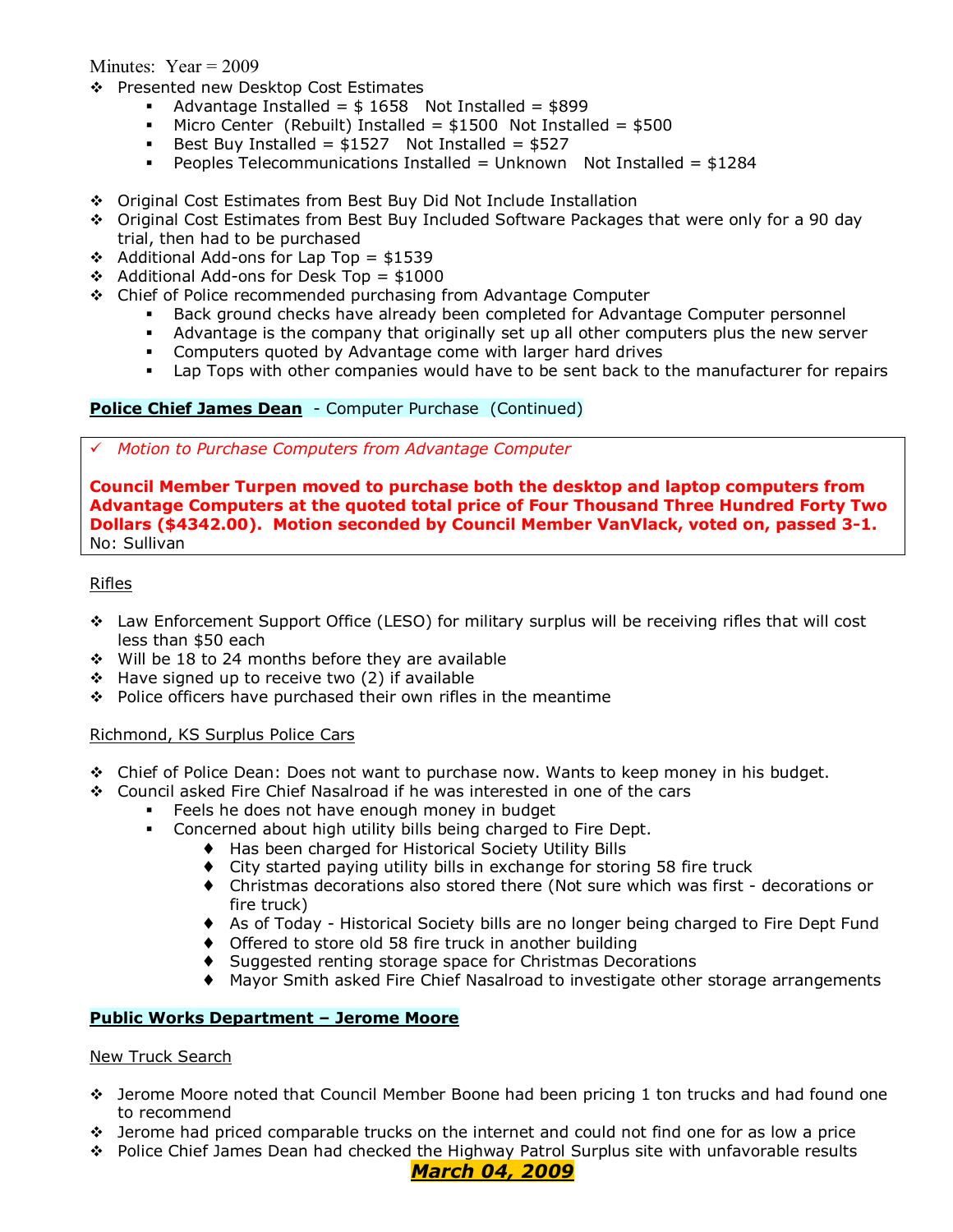- \$ Per Council Member Boone:
	- $\triangleright$  Had checked dealerships in Kansas City Metro Area, Osawatomie, Paola, Olathe, Garnett, Butler and other places in eastern Kansas and Western Missouri
	- $\triangleright$  Most trucks were priced at \$30,000 to \$38,000
	- > Recommended a 2007 Dodge 1 Ton Diesel for \$24,244
	- > Located at Olathe Dodge
	- $\geq$  8,000 miles
	- > Flat Bed included
	- $>$  52 gal fuel tank
	- > Snow Plow Package
	- $\triangleright$  Single Cab
- \$ Financing
	- $\triangleright$  Could divide payment between utilities and equipment reserve
	- $\triangleright$  Could finance through banks
	- $\triangleright$  Could pay outright, then finance and reimburse the utility funds with loan proceeds
- $\div$  City Clerk instructed to contact banks for financing rates to determine if we might want to finance rather than pay outright
- \* City would not be trading in or selling either of the present trucks

#### # *Motion to Purchase 2007 Dodge 1 Ton*

**Council Member Boone moved to purchase a 2007 Dodge 1 Ton Diesel from Olathe Dodge in the amount of Twenty Four Thousand Two Hundred Forty Four Dollars (\$24,244.00). Motion seconded by Council Member Turpen, voted on, passed 4-0.** Time: 7:49 p.m.

#### **Fire Department - Chief Dan Nasalroad**

Kansas State Fire Fighters Association (KSFFA) Conference

- \$ Request to send four (4) firemen
- $\div$  Cost = \$70 registration per fireman + Hotel and other usual expenses
- \$ April 22 through 25
- # *Motion to Authorize KSFFA Conference Attendance*

**Council Member Turpen moved to authorize four (4) firemen to attend the Kansas State Fire Fighters Association Conference in Great Bend April 22nd through 25th. Motion was seconded by Council Member VanVlack, voted on, passed 4-0.** Time: 7:53 p.m.

### *STANDING COMMITTEE REPORTS:*

**Park** Council Member Jerry Boone Expressed Concerns About New Shelter House Project

- \$ Live tree had been cut
	- **▶ Cost \$600**
	- $\triangleright$  Ruts cut into ground and debris not cleaned up
	- $\triangleright$  Area left for City to clean up
	- $\triangleright$  Kansas Works would have cut and cleaned up and not cost Park Board anything
- $\div$  Proposed Shelter House Site requires relocation of some water and electrical lines
	- $\triangleright$  Water and electrical just put in a few years ago
- $\div$  Moving shelter house 20 ft east would save cost of relocating lines and would have saved tree  $\triangleright$  Park Board wants to build in chosen location for cosmetic reasons
- \$ Council Member Sullivan noted
	- $\triangleright$  The contractor (Diversified) had included moving the lines in their bid
	- $\triangleright$  Location of the shelter house was discussed again after Boone requested moving shelter house and park board wants to leave it where originally planned
- \$ Council Member Boone noted that Kansas Works would not be helping with Park projects anymore

### *March 04, 2009*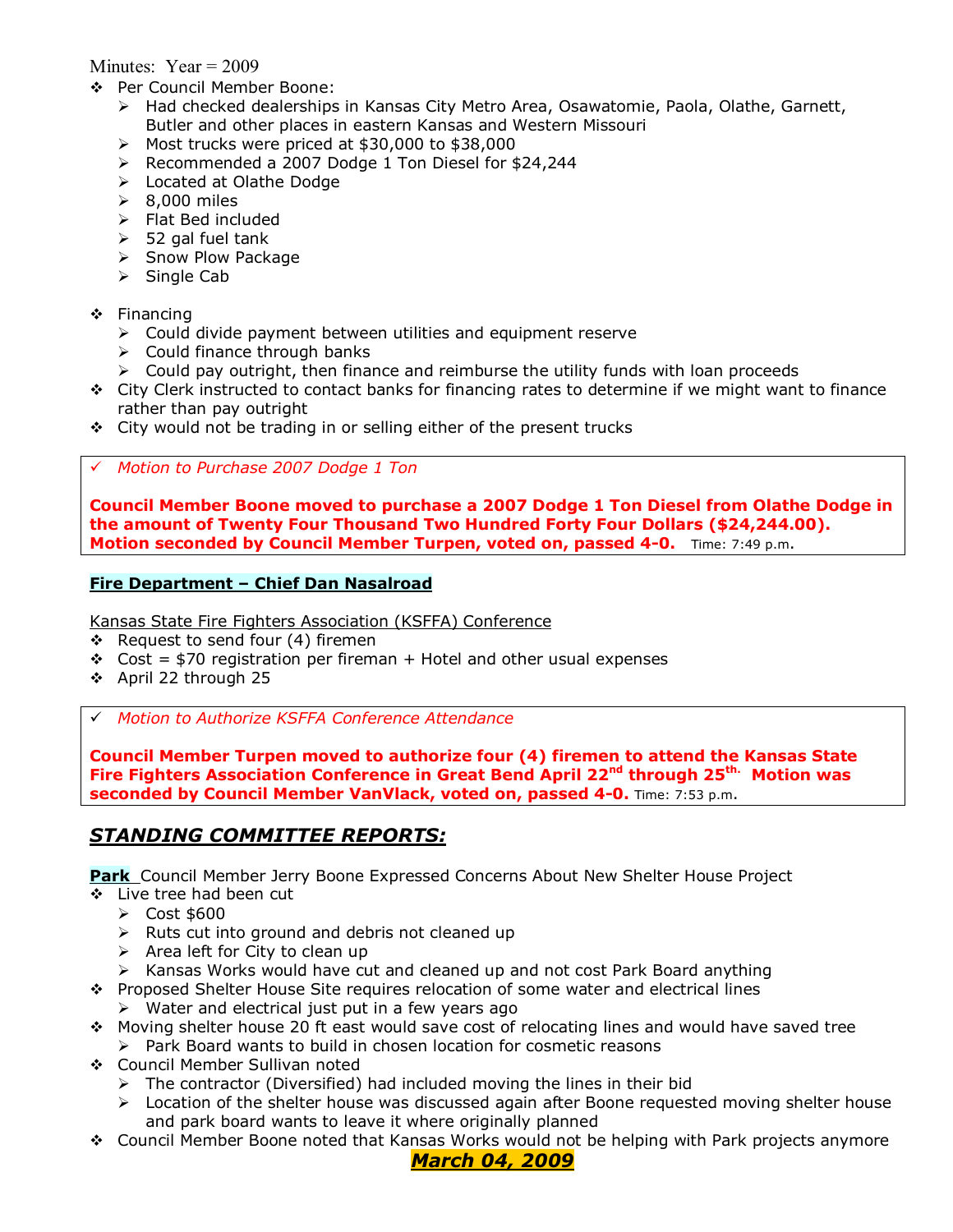### **Community Building**

Mayor Smith noted he had received recommendation that the blue curtains in front windows of the community building be replaced. City Clerk Mahon reported that Treasurer Linda Elder had been investigating replacement curtains. He will ask her to make recommendations to forward to the council.

### *SPECIAL COMMITTEE REPORTS:* None

### *UNFINISHED BUSINESS:* None

### *NEW BUSINESS:*

#### **Kansas Works Youth Program**

- $\div$  Same program as Kansas Works but for Youth ages 16 21
- $\div$  City will ask for five (5) youth for Park, Cemetery, Public Works, and General City
- \$ City Sets rate to be paid
- ❖ May be able to carry over the youth we already have
- ❖ Council was in agreement to register for the program

#### **Panhandle Pipeline Transportation Agreement**

Routine agreement with Panhandle to transport the Cityís natural gas purchases through their pipeline

# *Motion to Approve Small Customer Transportation Agreement No. 11480 with Panhandle* 

**Council Member Turpen moved to approve the Transportation Agreement with Panhandle for a period of 10 years. Motion was seconded by Council Member VanVlack, voted on, passed 4-0.** Time: 8:15 p.m.

#### **City Burn Site**

- \$ Property located on north side of Oak Lawn Cemetery
- $\div$  Approximately .18 acres
- \$ City Fire Department had approved the site
- \* Fire Chief Dan Nasalroad suggested placing gates up by Bob Durbin property
- \$ Council Member Boone indicated that would not be necessary as was city street
- \$ Mayor would like signage placed on property indicating no dumping
- $\cdot$  State of Kansas will give burn site a temporary permit through December 31<sup>st</sup> the review
- $\div$  Only Brush and trees can be burned at the site  $-$  No other debris of any kind permitted
- ◆ Only City allowed to dump at the site
- \* Property owned by Council Member Boone who purchased it at a Sheriff's sale previous Fall
- $\div$  Asking price = \$1,000
- \$ Will discuss purchase and price during executive session; Land Acquisition

### **Executive Session**

# *Motion to Go Into Executive Session*

**Council Member Turpen moved to go into executive session for up to forty-five (45) minutes, following a ten (10) minute break, for Personnel & Legal. Motion seconded by Council Member Van Vlack, voted on, passed 4-0. Mayor Smith requested the time be amended to add five (5) minutes for land acquisition. No Objections.** Time: 8:31 p.m.

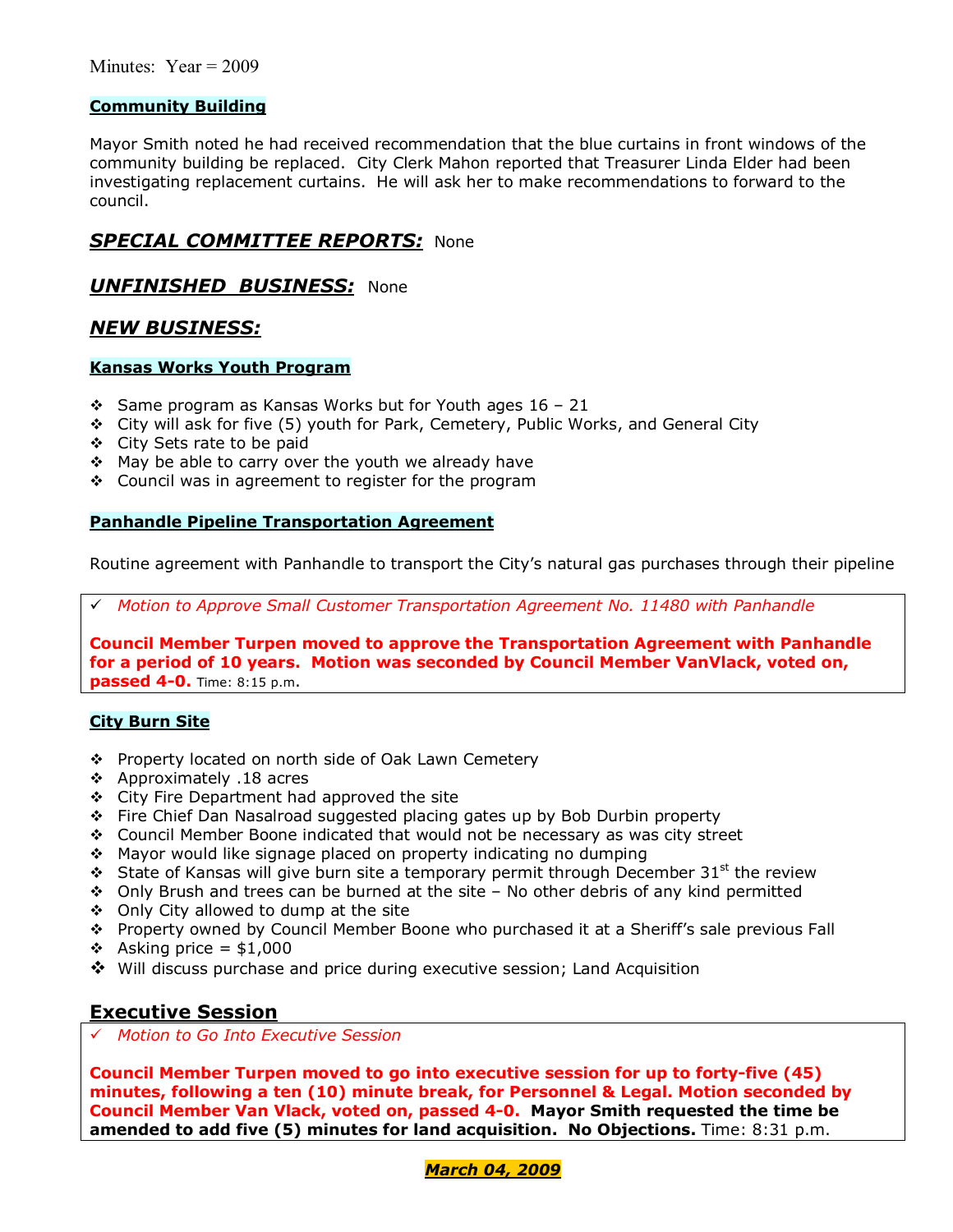Minutes: Year = 2009 Others asking for time or invited into the executive session included: Police Chief James Dean and City Clerk Gary Mahon.

Open Session Resumed at 9:26 p.m.

#### **OTHER BUSINESS: Purchase of Land for a City Burn Site**

# *Motion to Purchase Land for Use As a City Burn Site*

**Council Member Van Vlack moved to approve the purchase of land from Jerry Boone for a price of up to One Thousand Dollars (\$1,000.00) Motion seconded by Council Member Turpen, voted on, passed 3-0-1.** Abstain: Boone Time: 8:09 p.m.

*CITY CLERKíS REPORT:*

Verbal: None Written:

- a] Correction to First Draft of 2/18/09 Minutes
- b] Suspension of 1% KPERS Insurance/Disability Contributions
- c] Check Register Bond/Loan Payments
- d] Police Department Equipment Requests
- e] Special Park & Pool Sales Tax Vote
- f] Kansas Works Youth Program
- g] Panhandle Energy Transportation Agreement

### **NOTES AND COMMUNICATIONS TO COUNCIL:**

- a] Thank You from Mine Creek Amateur Radio Club
- b] Thank You from Kansas Rural Water Association

# *ADJOURNMENT:*

#### # *Motion for Adjournment*

There being no further business, **Council Member Turpen moved to adjourn the meeting. Motion seconded by Council Member Boone, voted on, Tied 2-2. Mayor Smith voted yes. Motion passed 3-2. n** The meeting was adjourned at 9:32 p.m.

I, \_\_\_\_\_\_\_\_\_\_\_\_\_\_\_\_\_\_\_\_\_\_\_\_\_\_\_\_\_\_\_\_\_\_\_\_\_\_\_ LaCygne Deputy City Clerk, do hereby declare the (Gary D. Mahon) above to be true and correct, to the best of my knowledge, and do hereby subscribe my name this 4th day of March, 2009.

### **March 18, 2009 Meeting**

### *REGULAR MEETING:*

The La Cygne City Council met in regular session Wednesday, March 18, 2009 at the LaCygne City Hall. Council Members present were: Jerry Boone; Robert 'Bob' Sullivan; Michael Van Vlack; and Terry Weitman. Absent: Joe Turpen.

Others in attendance included, but not limited to: City Attorney John Sutherland; City Clerk Gary Mahon; Police Chief James Dean; Police Officer Will Dean; Public Works Jerome Moore; Fire Chief Dan Nasalroad; Judy Kinder; Denise Cassells; Leroy Turpen; Robert Turpen; Linda Meisel; Meisel; Jean Allen; Esther Shields; Bruce Holt; Jodi Wade; Ken McClanahan; Tommy Capp; J.K. Fleming; Christine Teagarden; Diane Stainbrook; Robert Blanc; Trevor Riley; Scott Stainbrook; and Charlie Moore.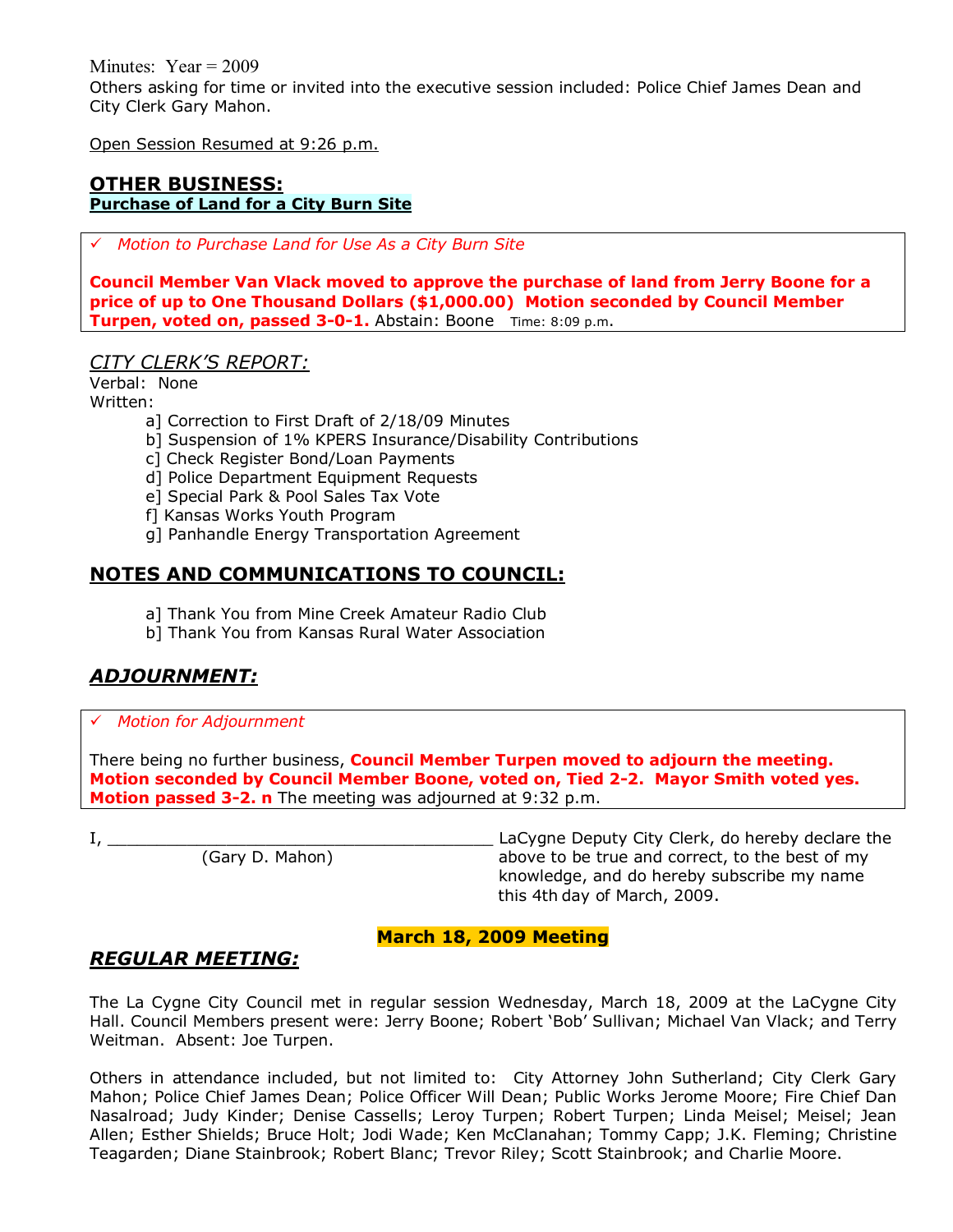Mayor Keith Smith called the meeting to order at 7:03 p.m.

### *MAYORíS COMMENTS:*

- \$ Thanks to Janet Reynolds, Charlotte Reynolds and Chris Waddell for their assistance with the newsletter
- \* Reminded everyone of upcoming City Elections
- \$ Noted that Silver Creek Pharmacy had medical supplies available for loan, i.e. wheel chairs
- $\div$  Encouraged the Police Dept to keep up efforts on drug elimination
- \$ Encouraged the Police Dept to step up activities on codes enforcement

# *CONSENT AGENDA:*

#### # *Motion to Approve Consent Agenda*

**Council Member Weitman moved to approve the consent agenda which consisted of:** 

 Minutes of March 04, 2009 City Council Meeting Check Register: March 05 thru 18, 2009 Treasurerís Report: February 2009; Budget Report: February 2009

**Motion seconded by Council Member VanVlack voted on, passed 4-0.** Time: 7:07 p.m.

## **DISCUSSION FROM THE FLOOR: None**

## *REPORTS OF CITY OFFICERS:*

### **Police Chief James Dean**

#### Training Requests

- ◆ 1. Kansas Joint Law Enforcement Conference
	- $\triangleright$  Topeka, Ks  $4/14 4/15/09$
	- $\triangleright$  Cost: \$30 + wages, fuel and 2 nights lodging
- \$ 2. Telenet II: SRS/Law Enforcement Joint Investigations
	- > Overland Park, KS 06/03/09
	- $\triangleright$  Cost: Wages & fuel
- ◆ 3. Telenet II: Legislative Update
	- > Overland Park, KS 7/01/09
	- $\triangleright$  Cost: Wages & Fuel
- \$ 4. On-Line Data Entry
	- > KLETC Hutchinson, KS 08/05/09
	- $\triangleright$  Cost: Wages, Fuel, and 3 Meals
- \$ 5. MOCIC Services & Intelligence Database
	- $\triangleright$  Emporia, KS 4/28/09
	- $\triangleright$  Cost: Wages, Fuel, and 2 Meals
- \$ Ranking of requests
	- $\triangleright$  #1 Needed; #3 Needed; #5 Good; #2 So-So; #4 Could be eliminated
- \$ Request was tabled until next meeting when Public Safety Committeeman Joe Turpen is present

### Taser Gun Purchase Requests

- \$ Chief Of Police James Dean presented council with price quotes for taser guns
	- $\geqslant$  X263 w/Taser Cam & accessories = \$1496.30
	- $\geq$  Taser without Taser Cam = \$1054.30
- ❖ Reasons to Purchase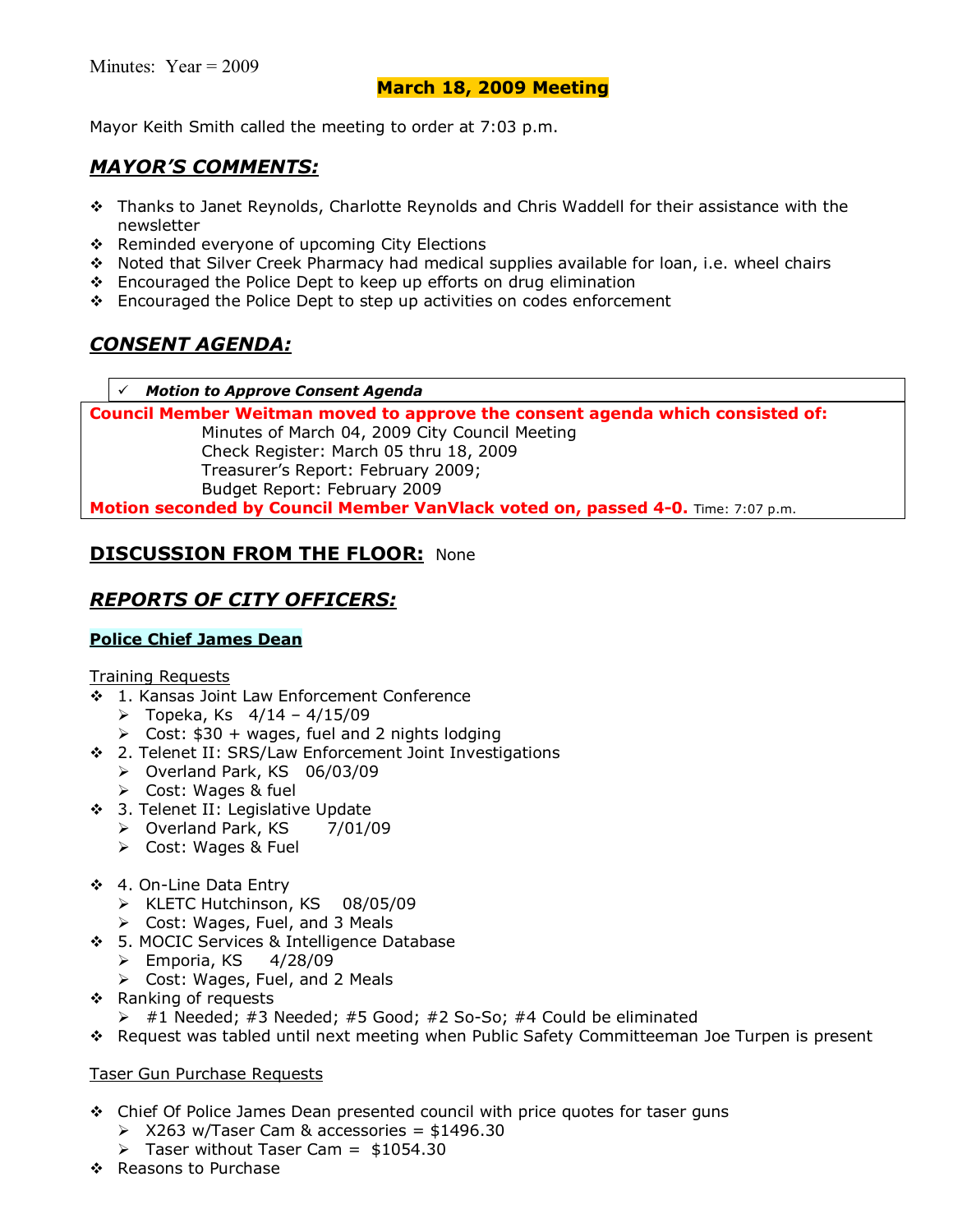- $\triangleright$  Makes safer environment for the police officers
- $\triangleright$  Ouite often the officers are alone with no back up
- $\triangleright$  Tasers are safe and effective means of deterrent
- $\triangleright$  One of the best options in enhancing officer security
- \$ Request was tabled until next meeting when Public Safety Committeeman Joe Turpen is present

#### C.O.P.S. Grant

- $\div$  Chief Of Police James Dean requested permission to apply for grant
- ❖ Must apply on-line within next two weeks
- $\cdot$  If successful the grant would pay for an additional officer for the next three years
	- $\triangleright$  City would be obligated to keep and pay wages for at least one year (4<sup>th</sup> year)
- ❖ Grant is for the position not person
- $\triangleright$  Example: If hire officer, then officer leaves after one year, still eligible to hire another officer
- \$ Rate of Pay is set when hire officer
- $\div$  It was consensus of council for Chief Dean to apply for the grant

#### **Public Works Department - Jerome Moore**

#### Gas O-Q Training

Jerome requested authorization for one person from public works to attend training at Garnett, Ks on April 2<sup>nd</sup>.

#### Mosquito Spray Purchase and Calibration

Jerome requested authorization to spend up to \$1600 for mosquito spray and to calibrate spray machine.

#### # *Motion to Authorize Attendance at O-Q Training*

**Council Member VanVlack moved to authorize one public works employee to attend training at Garnett, Kansas on April 2nd. Motion was seconded by Council Member Boone, voted on, passed 4-0.** Time: 7:23 p.m.

# *Motion to Authorize Purchase of Mosquito Spray and Calibration of Spray Machine*

**Council Member Weitman moved to authorize the expenditure of up to \$1600.00 for mosquito spray and to have the spray machine calibrated at Ottawa, Ks on April 2nd. Motion was seconded by Council Member VanVlack, voted on, passed 4-0.** Time: 7:24 p.m.

#### **Fire Department - Chief Dan Nasalroad**

- $\div$  Dan has found a place to move old fire truck and Christmas decorations from historical society  $\triangleright$  He will try to move the items within next two weeks
- \$ Council inquired about available funds to purchase police car from Richmond, Kansas
	- $\triangleright$  Asked City Clerk Mahon to check availability of funds later when council is in exec session

#### **Public Works Department - Jerome Moore**

#### Repair 2003 Chevy 3500

- $\div$  Estimated cost to repair = \$2826.94
- $\div$  City Clerk directed to prepare proper documents to list the truck as surplus
	- $\triangleright$  Include any other eligible city property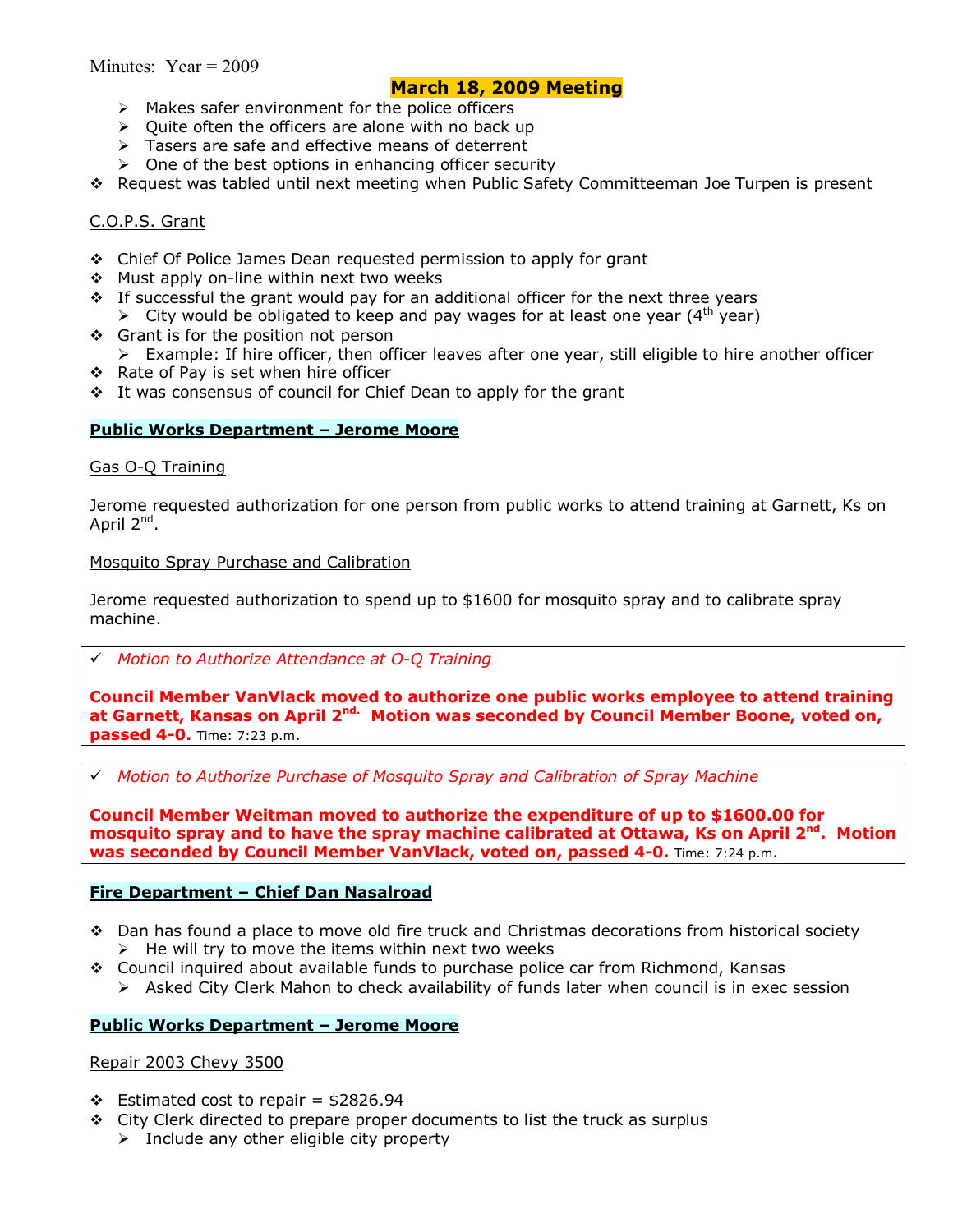# *STANDING COMMITTEE REPORTS:*

### **Street**

- \$ Council inquired about status of ditch by post office
	- $\triangleright$  Jerome Moore indicated that the problem was being addressed

### **Community Building**

❖ Reported that City Treasurer Linda Elder had ordered new curtains

# *SPECIAL COMMITTEE REPORTS:*

### **New Swimming Pool**

- \$ Jodi Wade introduced the committee members that were in attendance
- $\div$  Jodi gave history on current pool and an update on the proposed new pool
	- $\triangleright$  New pool will be approximately 25 % larger than current pool (approx 4,000 sq ft)
	- $\geq$  20 year bond funded by 1% sales tax could fund approx \$1.5 Million
	- $\geq$  25 year bond funded by 1% sales tax could fund approx \$1.8 Million
- $\div$  Committee is ready to present project to the public
- $\cdot$  If project is approved, attempts will be made to contract work to local contractors
- $\div$  Have not been able to find grants to assist with the project
- \$ Mayor: Concerned about defeat of County Sales Tax initiative in Nov 08
	- > Jodi: Citizens go to metro area to shop and pay over 7% sales tax without questioning it
	- $\triangleright$  Time to come together as a community
- \$ Points Discussed:
	- > Does LaCygne need a pool?
	- $\triangleright$  Can current pool be refurbished?
		- If refurbished, pool would have to be brought up to today's codes
		- % Current pool has fiber glass liner. Leaks have severely damaged area underneath Pool
		- Restoration a few years ago was merely a band-aid fix
	- $\triangleright$  Do operations break even? No
	- $\triangleright$  Can community support a pool of this size?
	- Expenses are estimated to increase to an estimated \$29,000 per year
- \$ Jodi asked Council for permission to proceed with project
	- $\triangleright$  Next step would be holding election for sales tax referendum
	- $\triangleright$  There were no objections from any council member to proceed with the project

### LaCygne Community Park Board

Park Board Chairman Jodi Wade addressed concerns the Council and Township Board had expressed about the new shelter house being planned for the park.

- $\cdot$  Proposed Shelter House 40'x70'x8' Construction Cost = \$34,470
- $\div$  Jodi explained the process of building the shelter
	- $\triangleright$  Idea conceived in 2007
	- $\triangleright$  Construction open shelter with option of enclosing in the future
	- $\triangleright$  Project bogged down then restarted in summer of 2008 at Township's urging
- \$ Council & Township concerned about location due to:
	- $\triangleright$  Live tree had to be cut to make space for shelter house
		- **Jodi: Tree to be replaced with new trees**
	- $\triangleright$  Expense of electric and water lines being moved from camp site area
	- $\triangleright$  Shelter being constructed in low area that retains water
		- Jodi: Rock house and parking area are in the low spot also
	- $\triangleright$  Distance from restrooms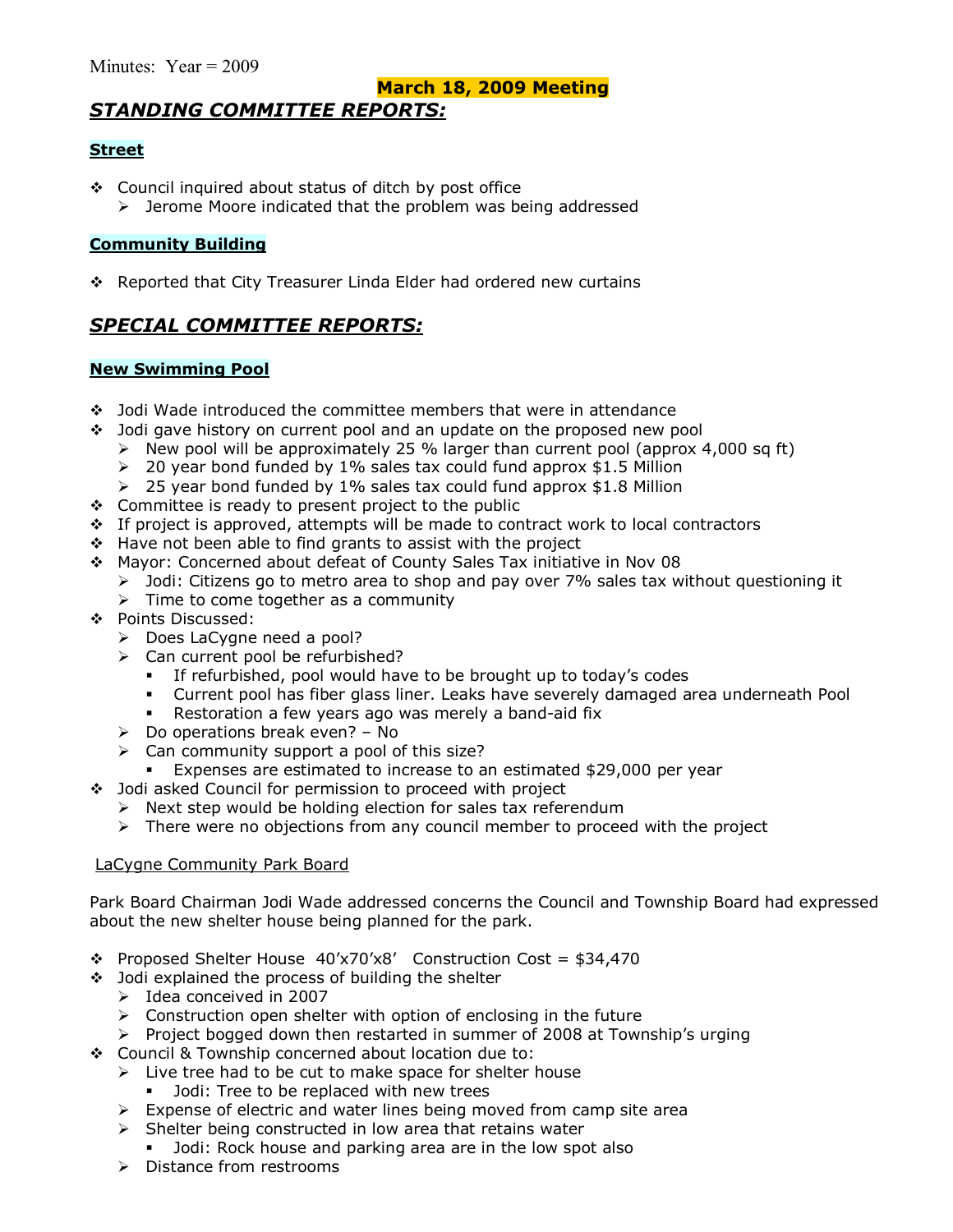- % K McClanahan: Area south of restrooms has new electric service lines in the way
- % Bruce Holt: Mistake made at Linn County Park by not placing shelter house closer to restroom
- $\triangleright$  Not building in first chosen location
	- Jodi: Three potential sites selected. This is site voted on. Never changed.
- $\triangleright$  Why not move shelter 20 ft east and save tree and expense of moving utilities?
	- Jodi: Might need that area for future ball field
- \$ Noted that Lincoln Township had also received complaints about proposed location of shelter house
- \* Was noted that Park Board appointed by Mayor with approval of Township Board
- \$ Mayor Smith asked Park Board to consider opinions of Township Board and City Council on projects
- \* Park Board frustrated that the project has been on-going for over a year and now people are wanting changes after contracts are let
- \$ Councilmember Weitman commended Park Board for doing its job The park board did not fail
- $\div$  Conclusion = Mayor Smith requested Park Board to meet with Township Board and settle on a location

### *UNFINISHED BUSINESS:* None

### *NEW BUSINESS:*

#### **Insurance Renewal Quotes**

Christine Teagarden of Linn County Insurance presented quotes for insurance coverage.

- $\div$  Property = \$27,836 Work Comp = \$16,000
- $\div$  Christine noted that EMC insures 500 cities in Kansas and 85% of the school districts
- $\div$  The property insurance premium was basically the same as last year
- \* The Work Comp quote was not from EMC as EMC was canceling the city's work comp
- \$ City Clerk Mahon had obtained a quote of \$13,734 from Kansas Municipal Insurance Trust (KMIT) for Work Comp Coverage
	- $\triangleright$  Ms Teagarden explained the reason for such high work comp rates was the mod factor of 1.34
	- $\triangleright$  The City had experienced significant work comp claims the past year
	- $\triangleright$  Normal mod factor is 1.0

# *Motion to Approve Linn County Insurance Property Insurance Quote* 

**Council Member VanVlack moved to approve the property insurance quote of twenty seven thousand eight hundred thirty six dollars (\$27,836.00) from Linn County Insurance. Motion was seconded by Council Member Boone, voted on, passed 4-0.** Time: 8:34 p.m.

# *Motion to Award Kansas Municipal Insurance Trust (KMIT) for Work Comp Insurance* 

**Council Member Weitman moved to award the workman Comp coverage to KMIT in the amount of thirteen thousand seven hundred thirty four dollars (\$13,734.00) Motion was seconded by Council Member VanVlack, voted on, passed 4-0.** Time: 8:37 p.m.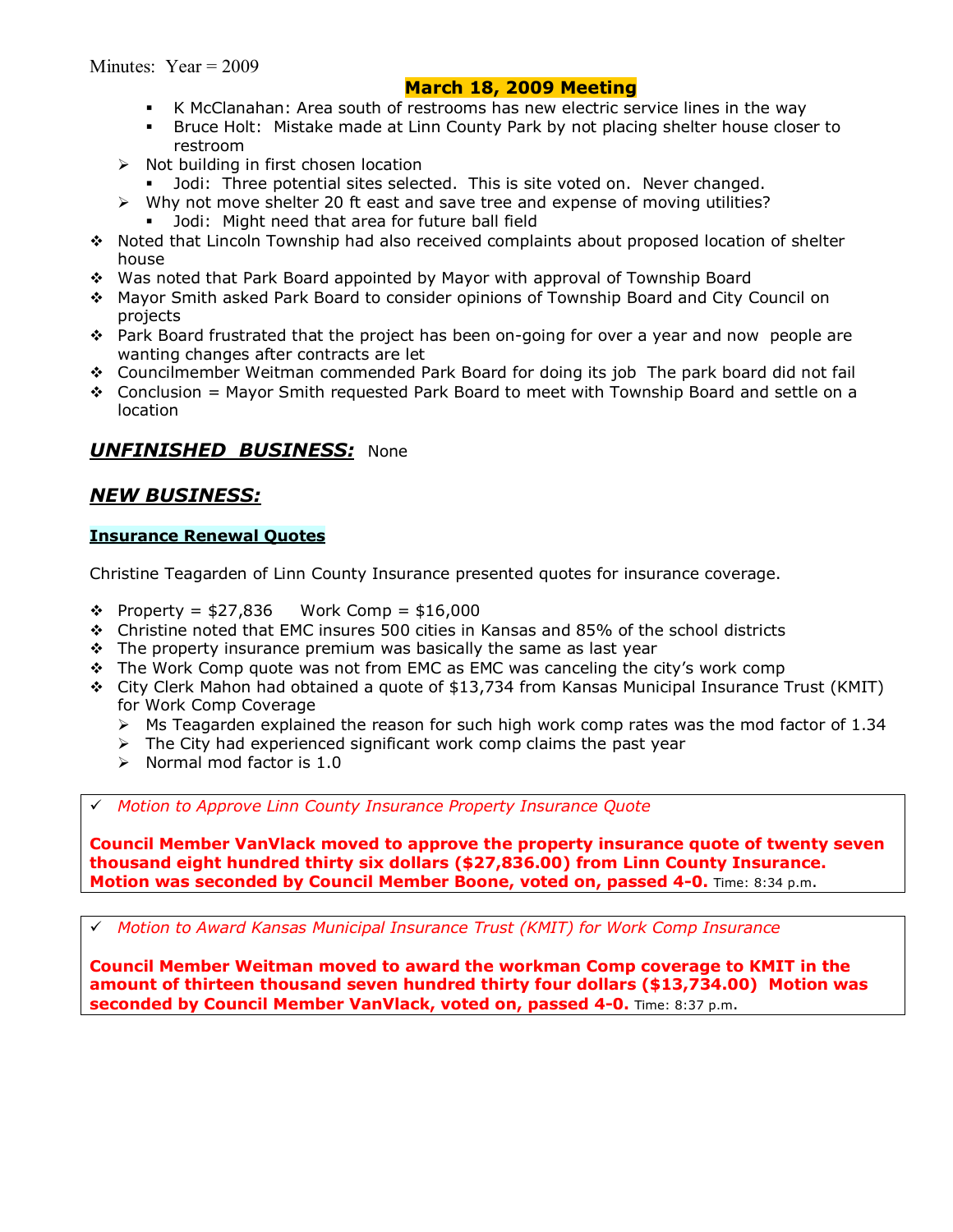#### **Cemetery - New Section Approval**

Tabled until next meeting when Cemetery Committee man Joe Turpen will be present.

#### **Forks & Man Lifts for Backhoe**

Tabled until next meeting. Council Member VanVlack to gather more information.

#### **Amend Park & Pool Budget**

Due to the fact that the shelter house was not completed in 2007 there is a large carry over of cash into 2009. The extra carry over was not budgeted to be spent. The park and pool budget will need to be amended to allow for the expenditure of the extra carry over. The first step in the process is to hold a hearing.

# *Motion to Hold Hearing for Amending 2009 Special Park & Pool Budget* 

**Council Member Weitman moved to hold hearing to amend the special park & pool budget on April 15, 2009 at 7:00 p.m. Motion was seconded by Council Member VanVlack, voted on, passed 4-0.** Time: 8:40 p.m.

#### **Housing Authority Board Appointment**

Mayor Smith recommended the appointment of Dorothy Erhart to the Housing Authority Board

# *Motion to Appoint Dorothy Erhart to the Housing Authority Board* 

**Council Member VanVlack moved to approve the appointment of Dorothy Erhart to the Housing Authority Board. Motion was seconded by Council Member Sullivan, voted on, passed 4-0.** Time: 8:41 p.m.

#### **Prairie View After Prom**

# *Motion to Donate to Prairie View After Prom* 

**Council Member VanVlack moved to donate \$150 to the Prairie View After Prom. Motion was seconded by Council Member Weitman, voted on, passed 4-0.** Time: 8:42 p.m.

#### **Resolution No. 324: Railroad Crossing on Industrial Park Boulevard**

Resolution No. 324 was presented to council. The resolution authorized the Mayor to sign agreements between the City, Burlington Northern Railroad and the Kansas Secretary of Transportation to install crossing lights and gates on Industrial Park Boulevard. There is no cost to the city other than placement and maintenance of advance warning signs.

# *Motion to Approve Resolution No. 324* 

**Council Member Weitman moved to adopt Resolution No. 324 . Motion was seconded by Council Member VanVlack, voted on, passed 4-0.** Time: 8:43 p.m.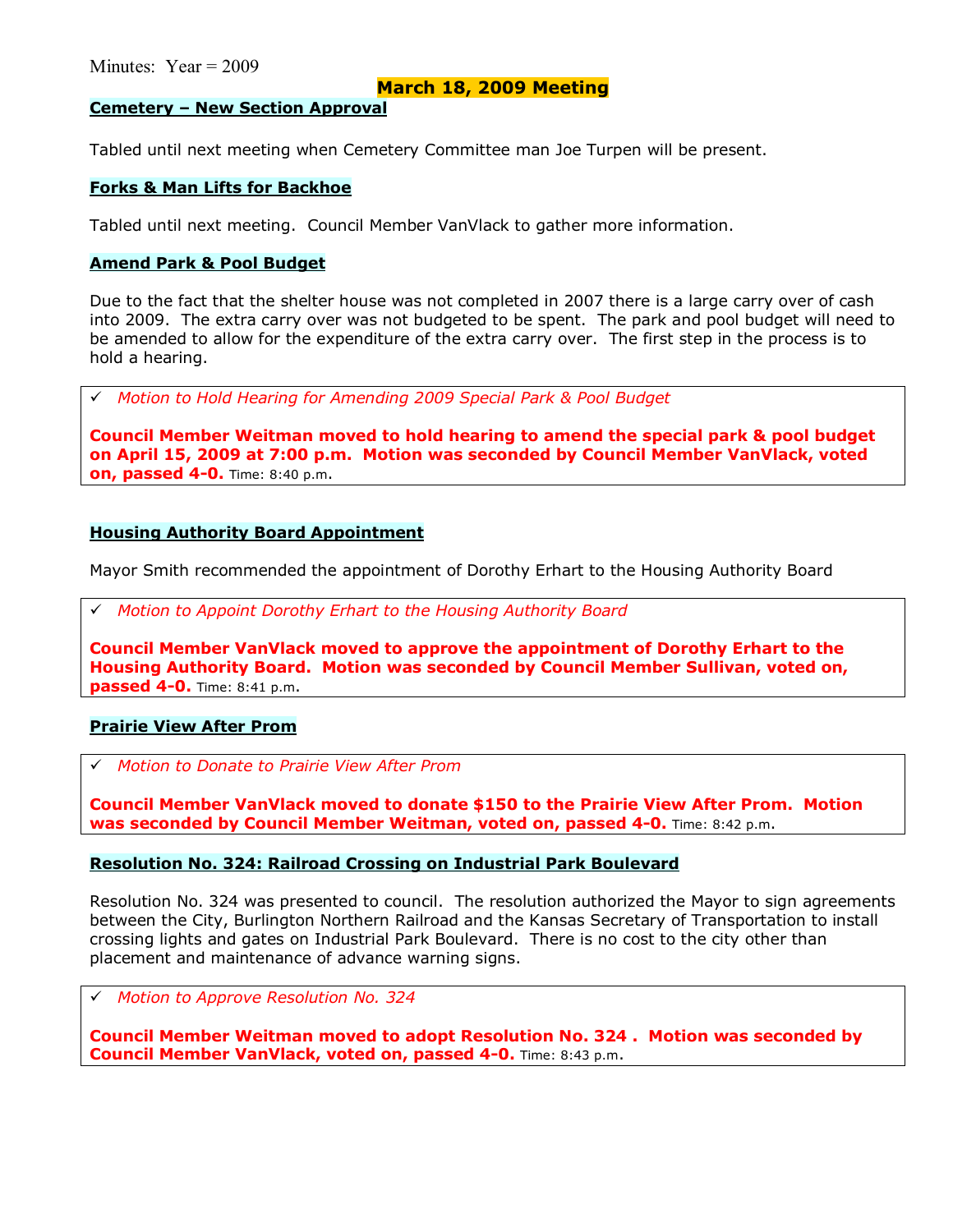### **Executive Session**

# *Motion to Go Into Executive Session*

**Council Member VanVlack moved to go into executive session for up to forty-five (45) minutes, following a ten (10) minute break for Personnel & Legal. Motion seconded by Council Member Weitman, voted on, passed 4-0.** Time: 8:44 p.m.

Those requesting a portion of time or being invited into the executive session included: Police Chief James Dean and City Clerk Gary Mahon.

Open Session Resumed at 9:38 p.m.

### **OTHER BUSINESS:**

### **Authorization for Part Time City Hall Office Help**

# *Motion to Authorize Part Time City Hall Office Help*

**Council Member Van Vlack authorized the City Clerk to place ads for part time city hall office help with salary to be determined. Motion seconded by Council Member Sullivan, voted on, passed 4-0.** Time: 9:40 p.m.

### **Authorization for Temporary Public Works Employee**

# *Motion to Authorize Temporary Full Time Public Works Employee*

**Council Member Van Vlack authorized the City Clerk to place ads for temporary full time public works employee with salary to be determined. Motion seconded by Council Member Sullivan, voted on, passed 4-0.** Time: 9:40 p.m.

### *CITY CLERKíS REPORT:*

Verbal: Noted that the Dog/Cat Vaccinations scheduled for April  $4<sup>th</sup>$  would be held at the community building due to construction on K-152 in front of the street barn

Written:

- a] City Burn Permit
- b] Police Chief Dean
- c] Public Works Jerome Moore
- d] Pool Committee
- e] Park Board
- f] Insurance Renewal Quotes & Workman Comp Quotes
- g] Cemetery New Section Approval
- h] Forks & Man Lifts for Backhoe
- i] Set Hearing Date for Amending Park & Pool Budget
- j] Housing Authority Board Appointment
- k] Prairie View After Prom Donation
- l] Resolution No. 324 Railroad Crossing on Industrial Park Boulevard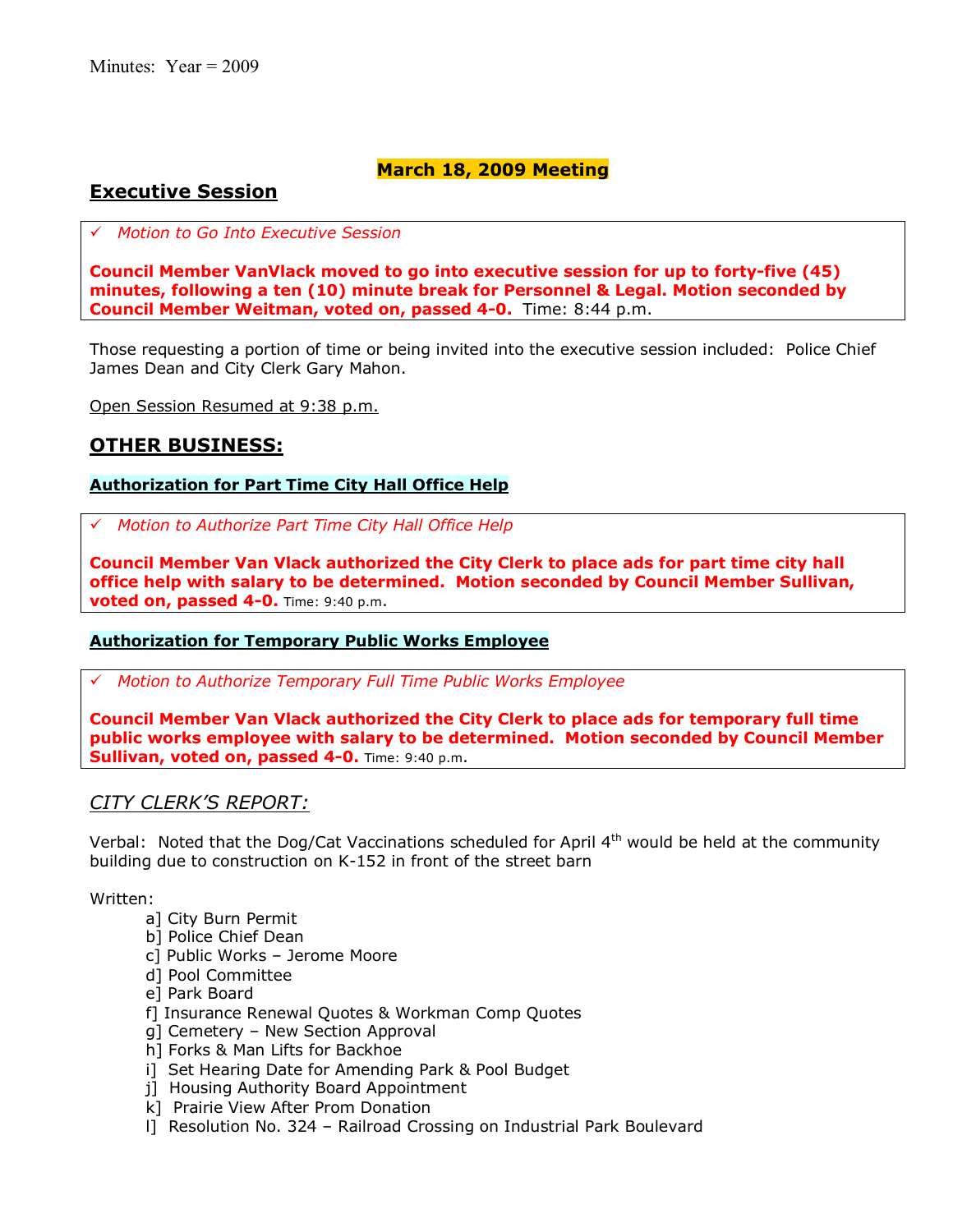### **March 18, 2009 Meeting NOTES AND COMMUNICATIONS TO COUNCIL:**

- a] Gas Report  $-$  February 2008
- b] Water Production Report February 2008
- c] Water Production Report  $-$  Summary
- d] Letter to KDOT requesting extension of 30 mile speed limit
- e] Park Board Minutes: February 26, 2009

# *ADJOURNMENT:*

### # *Motion for Adjournment*

There being no further business, **Council Member VanVlack moved to adjourn the meeting. Motion seconded by Council Member Sullivan, voted on, passed 4-0.** The meeting was adjourned at 9:42 p.m.

I, \_\_\_\_\_\_\_\_\_\_\_\_\_\_\_\_\_\_\_\_\_\_\_\_\_\_\_\_\_\_\_\_\_\_\_\_\_\_\_ LaCygne City Clerk, do hereby declare the above to be true and correct, to the best of my knowledge, and do hereby subscribe my name this 18th day of March, 2009.

April 01, 2009 Meeting

### *REGULAR MEETING:*

The La Cygne City Council met in regular session Wednesday, April 01, 2009 at the LaCygne City Hall. Council Members present were: Jerry Boone; Robert 'Bob' Sullivan; Joe Turpen; Michael Van Vlack; and Terry Weitman.

Others in attendance included, but not limited to: City Attorney John Sutherland; City Clerk Gary Mahon; Police Chief James Dean; Public Works Jerome Moore; Fire Chief Dan Nasalroad; Judy Kinder; Denise Cassells; Leroy Turpen; Robert Turpen; Linda Meisel; Travis Robbins; J.K. Fleming; and Don Long.

Mayor Keith Smith called the meeting to order at 7:02 p.m.

### *MAYORíS COMMENTS:*

- $\div$  Vote next Tuesday, April 7<sup>th</sup>, for 3 council members
- \$ Encouraged Police Chief to continue enforcement of city clean up codes
	- $\triangleright$  Jerry Boone noted that recent visitor commented on "trashy" look of the town
	- $\triangleright$  Jerry offered to go door-to-door and offer assistance in cleaning up their property if owners desired
	- $\triangleright$  Noted that some people were unable to take proper care of their property
- \$ Noted later in meeting that Brock Barber, son of former Mayor Sam Barber, had recently been life flighted to KU Med Center - Brain Tumor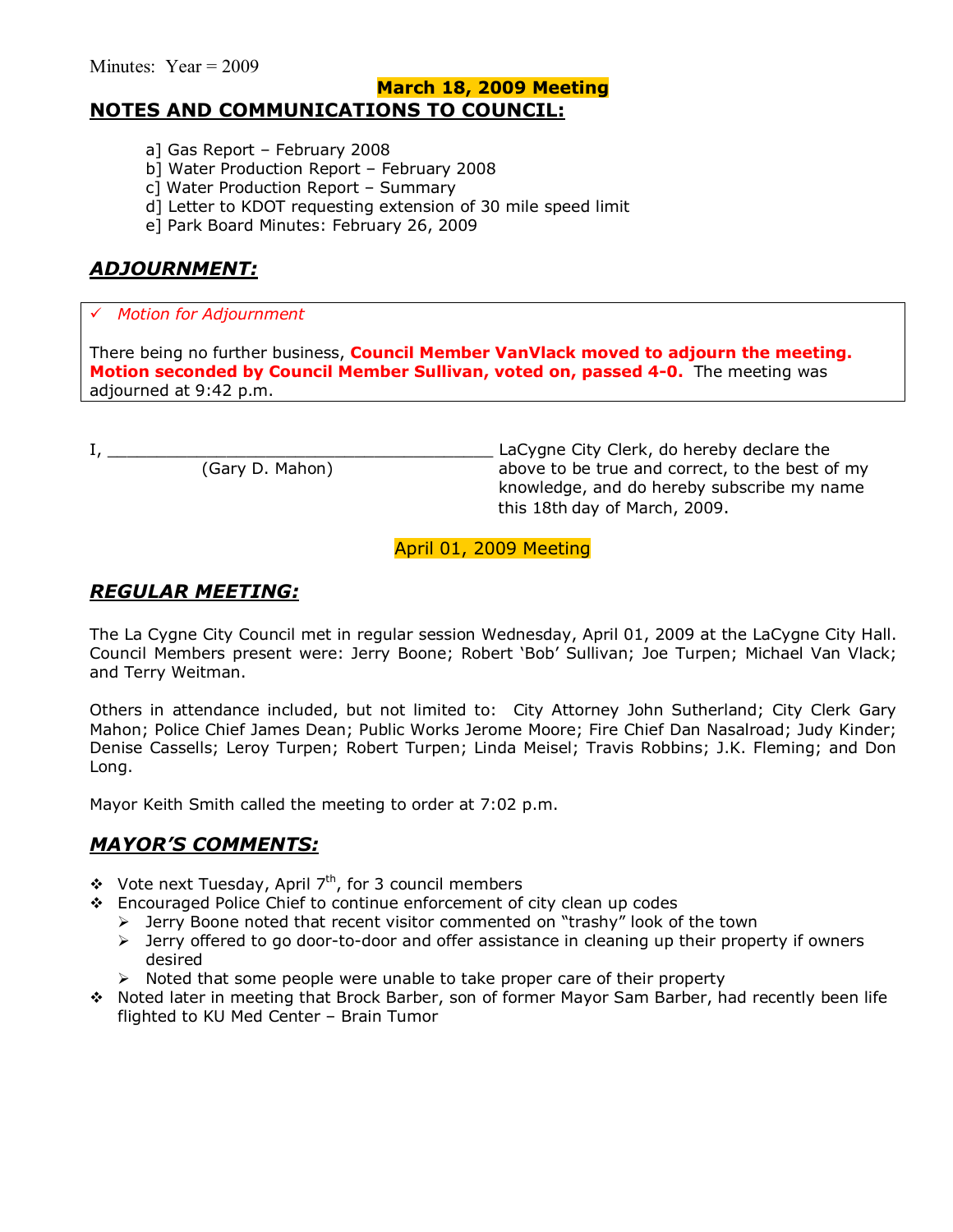# *CONSENT AGENDA:*

#### # *Motion to Approve Consent Agenda*

**Council Member VanVlack moved to approve the consent agenda which consisted of:** 

Minutes of March 18, 2009 City Council Meeting

Check Register: March 16 thru April 01, 2009

Discussion: Council Member Turpen noted that the minutes showed they were being signed by "Deputy City Clerk Gary Mahon". The correct title should be "City Clerk". With crossed fingers, Mahon promised to try and do better in the future.

**Motion seconded by Council Member Boone voted on, passed 5-0.** Time: 7:08 p.m.

### *REPORTS OF CITY OFFICERS:*

#### **Police Chief James Dean**

At Council's March 18<sup>th</sup> meeting, Police Chief Dean had requested permission to attend the following training numbered 1 through 5.

Training Requests

- $\frac{1}{2}$  1. Kansas Joint Law Enforcement Conference
	- $\triangleright$  Topeka, Ks  $4/14 4/15/09$
	- $\triangleright$  Cost: \$30 + wages, fuel and 2 nights lodging
- \$ 2. Telenet II: SRS/Law Enforcement Joint Investigations
	- $\triangleright$  Overland Park, KS 06/03/09
	- $\triangleright$  Cost: Wages & fuel
- ◆ 3. Telenet II: Legislative Update
	- $\triangleright$  Overland Park, KS  $\triangleright$  7/01/09
	- ▶ Cost: Wages & Fuel
- \$ 4. On-Line Data Entry
	- > KLETC Hutchinson, KS 08/05/09
	- $\triangleright$  Cost: Wages, Fuel, and 3 Meals
- \$ 5. MOCIC Services & Intelligence Database
	- $\triangleright$  Emporia, KS  $4/28/09$
	- $\triangleright$  Cost: Wages, Fuel, and 2 Meals

At tonight's April  $1<sup>st</sup>$  meeting, Chief of Police reduced his request to include only No.1, No.4, and No.5.

- $\cdot$  Noted that officers are required to obtain 40 hrs training per year to retain certifications
	- The year runs from July  $1^{st}$  through June 30<sup>th</sup>
	- $\triangleright$  Chief Dean currently needs another 10 to 12 hours to meet requirements for 2008 -2009
	- $\triangleright$  Current year will end June 30<sup>th</sup>

# *Motion to Authorize Police Training Sessions* 

**Council Member Turpen moved to allow Chief of Police James Dean to attend the following training sessions with costs as presented:** 

**No. 1 Kansas Joint Law Enforcement Conference, Topeka, Ks, 4/14 - 15, 2009;** 

 **No. 4 On-Line Data Entry, KLETC Hutchinson, KS, August 05, 2009;** 

 **No. 5 MOCIC Services and Intelligence Database, Emporia, KS, April 28, 2009** 

**Motion was seconded by Council Member Weitman, voted on, passed 5-0.** Time: 7:14 p.m.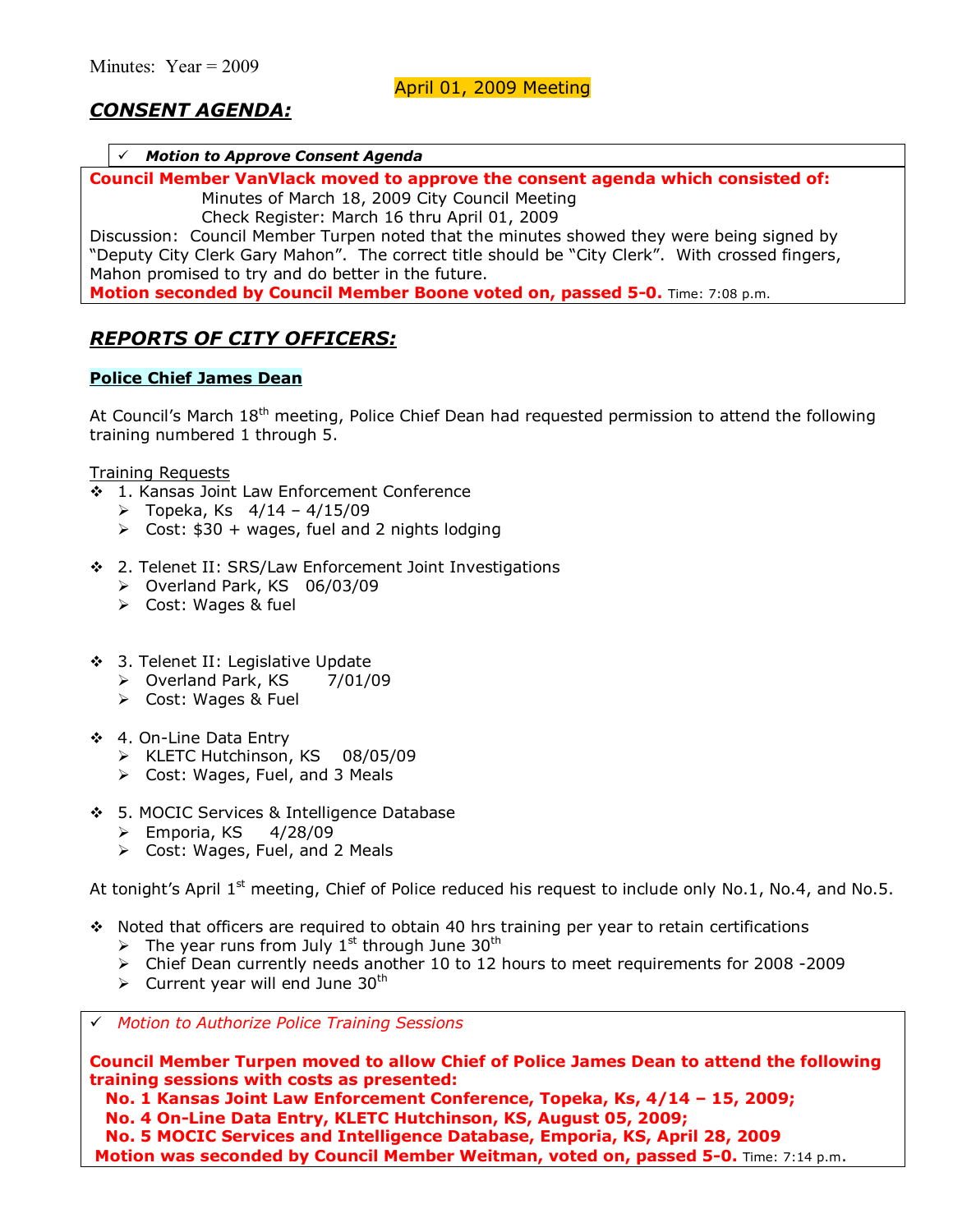## Taser Gun Purchase Requests

- \* Chief Of Police James Dean presented council with price quotes for taser guns
	- $\geqslant$  X263 w/Taser Cam & accessories = \$1496.30
	- $\triangleright$  Taser without Taser Cam = \$1054.30
- \$ Mayor and Council asked for justification from Chief Dean for the purchase. Officer Deanís Response:
	- $\triangleright$  Help reduce liability
		- Pepper Spray produces more problems to certain individuals, i.e. children, asthma, pregnancy
	- $\triangleright$  Helps prevent injury to officer & potential injury to suspect
	- $\triangleright$  City officers now are frequently required to respond alone
		- Back-up from Linn County very limited if available at all
			- County sometimes has only one officer on duty for the entire county
				- ♦ Councilmember Weitman suggested COP Dean and other officials attend County Commission meeting to discuss the situation
				- ♦ Was noted that City does have mutual aid agreement with Linn Valley and other cities
- $\cdot$  Mayor noted that if purchase is approved, he felt spending the extra \$450 for camera was warranted
	- $\triangleright$  Camera is activated when finger is placed on trigger of gun
- \* Range of Taser Gun depends on cartridge size. Max of approximately 30 feet
- ❖ Warnings are given before using
- \* Requesting only one gun. Officers will share.
- ❖ Weapon fits on officer's equipment belt
- \* Chief of Police was asked which officer requested the taser gun  $\triangleright$  No comment
- \* Council requested this item be placed on next meeting's agenda
	- $\triangleright$  Want more time to evaluate and study the proposal

#### Amend Code 5-302 - False Alarms

COP Dean requested that Code 5-302 be amended.

- \* Alarm users would be allowed only two (2) chargeable false alarms in a ninety (90) day period.  $\triangleright$  Currently they are allowed two (2) in one calendar month
- $\cdot \cdot$  The fine for violations would increase from \$50 to \$150 for each chargeable false alarm
- $\div$  Add a new subsection sating that business owners complete alarm report within three (3) days or face a fine.
- \* Request tabled until next meeting. Mayor and Council would like more time to evaluate.

#### 314 W. Market

COP Dean reported that the condemned house at 314 W. Market had been broken into. City personnel had tried to secure as best they could. Time limit for the property to be cleaned up is April  $25<sup>th</sup>$ .

#### **Fire Department - Chief Dan Nasalroad**

#### City Utility Charges to Fire Department

- $\cdot$  Chief Nasalroad reported that Fire Dept was being charged for water at New Rural Fire Building. Chief Nasalroad reported:
	- $\triangleright$  New building has metered water whereas the old fire building does not have water at all
	- $\triangleright$  Did not budget for water in the 2009 budget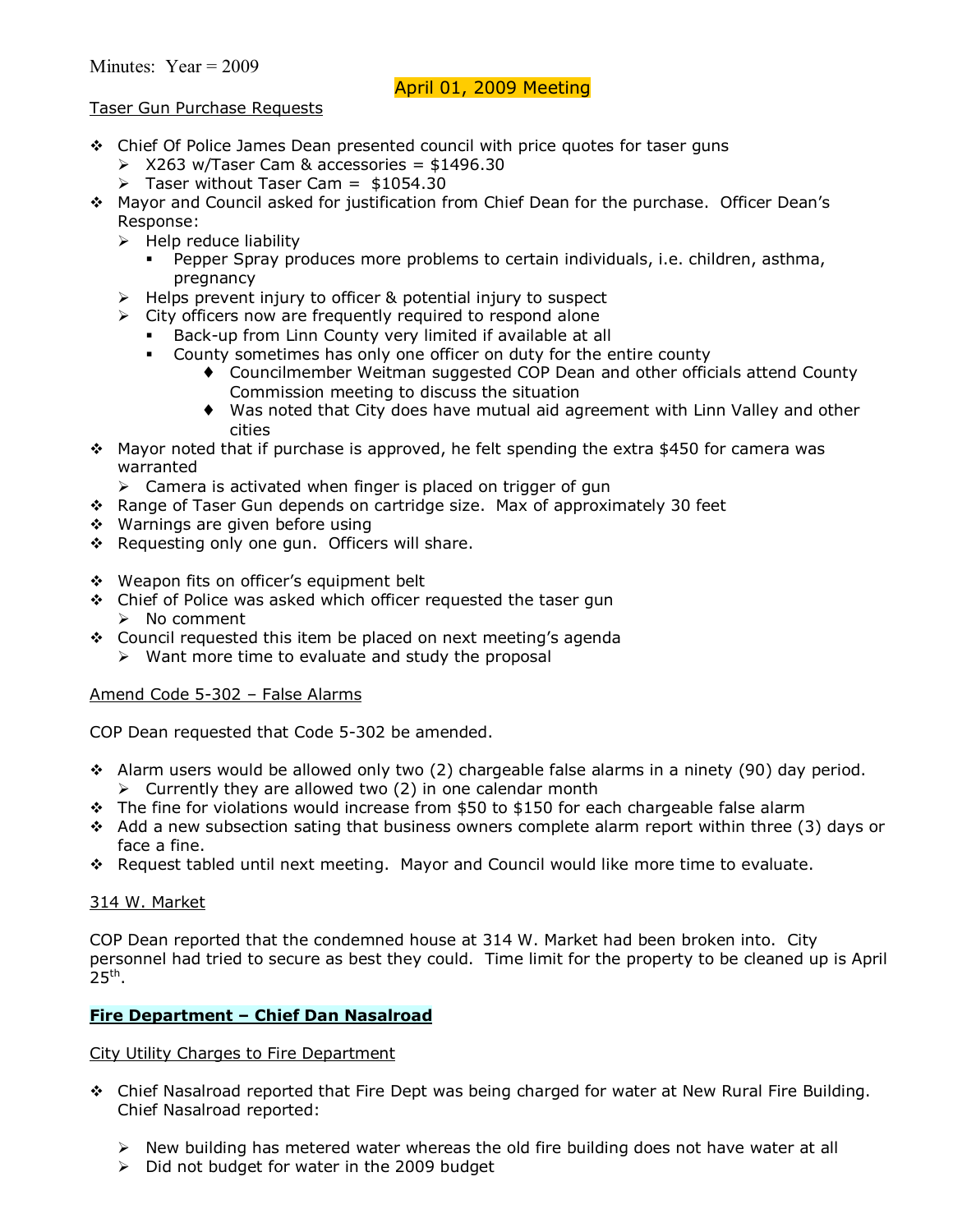- $\triangleright$  Will fill trucks at hydrants rather than inside building as are not charged for water from hydrants
- $\triangleright$  Does not know of any other entity that charges fire departments for water
- $\triangleright$  Feels it is uncalled-for to charge fire department for water
- $\triangleright$  Suggested that council consider rescinding the practice
- $\triangleright$  Chief Nasalroad also voiced disapproval of requests to report amounts of water used from hydrants by the fire department
	- Does not know how much rural fire trucks use when fighting fires or training
	- Major concern is fighting fires or training  $-$  not counting gallons of water
- \$ City Clerk Mahon reported:
	- $\triangleright$  City also bills itself for utilities used at: city hall; community building; water plant; street building, and the original fire station
	- $\triangleright$  The procedure is actually a wash. City sends itself a bill and then pays itself
		- It is true the practice shows as an added expense affecting department budgets
		- Clerk's Note (not stated at meeting): The practice also shows as an added income in various fund budgets
	- $\triangleright$  Mahon had requested and received an explanation from auditor Terry Sercer and felt Council should know of the reasons before making a decision
	- $\triangleright$  Mahon read auditor's explanation, noting that Chief Nasalroad was also in possession of the same information. Some of the reasons for the practice include:
		- May be obligated to do so by bond ordinances
			- Only true for Gas department at present time. Water & Sewer bonds have expired
		- **Not doing so might affect contracts with other entities** 
			- Auditor specifically cited the water department and rural water contracts
		- **Good, sound financial practices**
		- Helps give more accurate assessment of actual cost of departments, including fire dept
	- $\triangleright$  Mahon suggested that an easy and fast solution was to simply raise the budget
	- $\triangleright$  Mahon also noted
		- That it was never his intention to bill for water used through hydrants
		- Precise hydrant usage numbers were never asked for or expected.
		- **Gary has asked only for estimates of water used through the hydrants**
		- . Reason for asking for estimates was to help with monthly reports in identifying where water was used & not for billing purposes.
- \$ No action taken by council

# *STANDING COMMITTEE REPORTS:*

#### **Sewer**

\$ Council Member Boone noted that the city used to chemically clean the sewers annually. City had quit for some time, cleaned in 2007 and skipped 2008. Boone noted that it costs approximately \$2,000 each time a jettor is brought in. Quotes for cleaning chemicals for Continental Research were \$2930 for 100 gal SLP and \$3978 for 102 gal of citra float. SLP is the cleaner and citra float is the odorizer.

# *Motion to Approve Purchase of Sewer Cleaning Chemicals* 

**Council Member VanVlack moved to purchase 100 gal of SLP and 102 gal Citra Float at a cost of up to six thousand nine hundred and eight dollars (\$6908.00).** Discussion: Council Member Sullivan: Is work performed by city personnel? Yes. **Motion was seconded by Council Member Boone, voted on, passed 5-0.** Time: 7:51 p.m.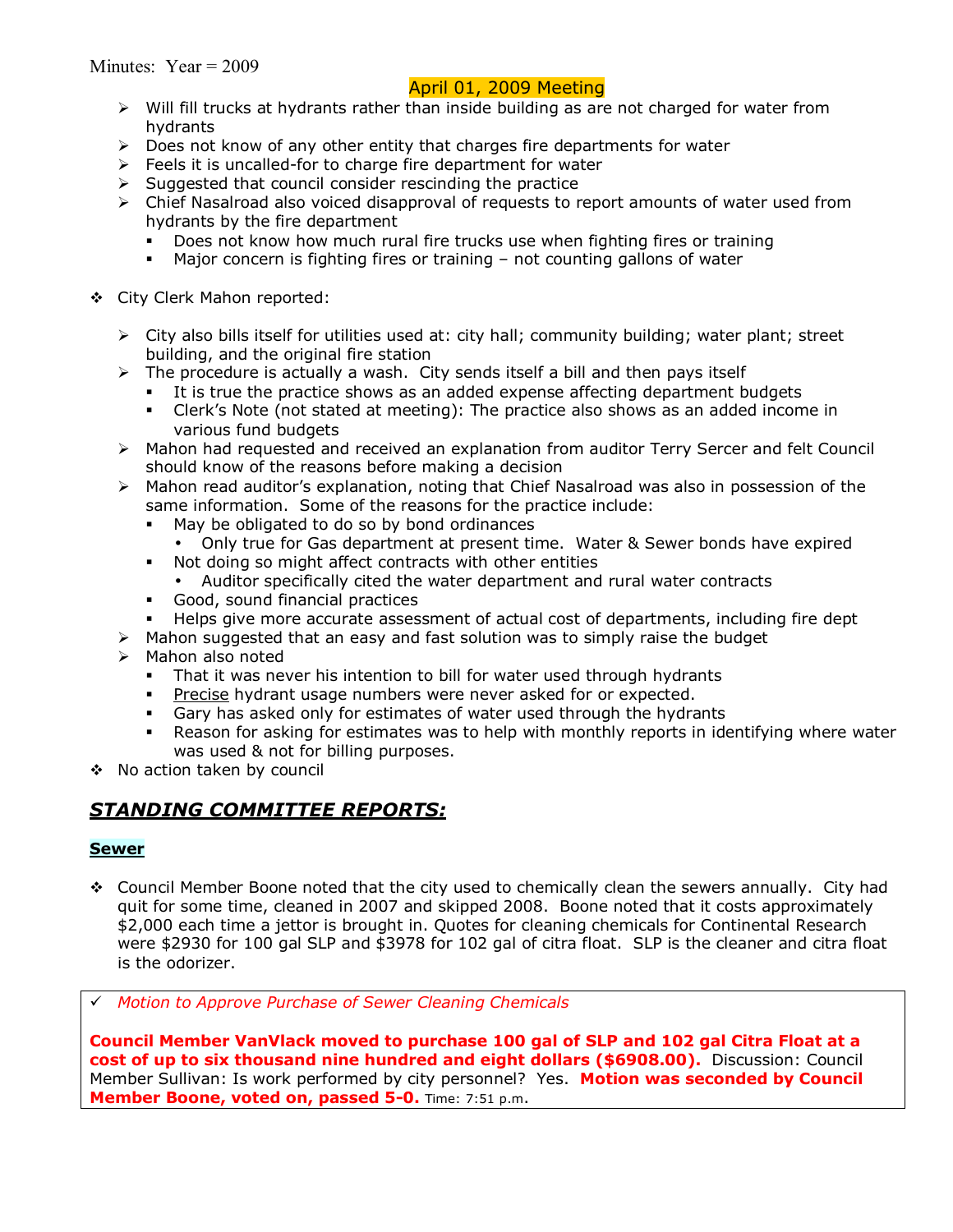## **Park**

Mayor Smith reported that the park board and Lincoln Township Board had met regarding the shelter house. The shelter house will remain where park board originally planned. Future tree removals must by approved by Lincoln Township.

## *UNFINISHED BUSINESS:* None

Interest Rates for Truck Purchase

- \$ Labette Bank had lowest rate
- \* Loan would increase cost approximately \$1750 over three years and \$2,000 over four years
- $\div$  Clerk Mahon noted that due to unfilled positions in city hall & public works that:
	- $\triangleright$  City had unintentionally saved approx \$31,000 in salaries since last October and approximately \$18,000 thus far this budget year
- \$ Clerk suggested paying for truck outright
- $\div$  Mayor concurred noting adding extra interest would negate the good deal received on the purchase
- \$ Council concurred

## Cemetery - New Section Approval

- ◆ Don Long reviewed latest proposal with Council
	- $\triangleright$  Move lots five feet west to accommodate for irregular fence line
	- $\triangleright$  Not sell first row of lots until present fence is removed and new fence placed on property line
	- $\triangleright$  Will give city a few years to save funds for a nice fence
- \* Cost to build new road and extend across ravine is estimated to be around \$5,000 (Includes two 36î by 30í tubes)
- # *Motion to Approve New Section of Cemetery*

**Council Member Turpen moved to purchase two 36î by 30í tubes + rock for the new east section of La Cygne Cemetery up to five thousand dollars (\$5,000.00). Motion was seconded by Council Member Weitman, voted on, passed 5-0.** Time: 8:09 p.m.

Forks & Man Lifts for Backhoe - Van Vlack

Council Member Van Vlack presented cost for purchasing forks and kit from Budget Attachments. Mike was requesting the purchase so the backhoe could be fitted with a platform to more safely lift personnel up to heights needed in certain projects, i.e. hanging Christmas decorations.

#### # *Motion to Approve New Section of Cemetery*

**Council Member VanVlack moved to purchase forks and kit from Budget Attachments at a cost of seven hundred eighty-five dollars (\$785.00) Motion was seconded by Council Member Boone, voted on, passed 5-0.** Time: 8:12 p.m.

# *NEW BUSINESS:*

## **Resolution for Surplus Equipment**

- \* Resolution No. 325 listing surplus equipment was presented to Council
- \$ Add to Resolution:
	- 9. Large Trap Animal
- \$ Council Member Weitman inquired about Lawn Mowers
	- $\triangleright$  Are there extra mowers since none were traded in when we purchased a new one last fall?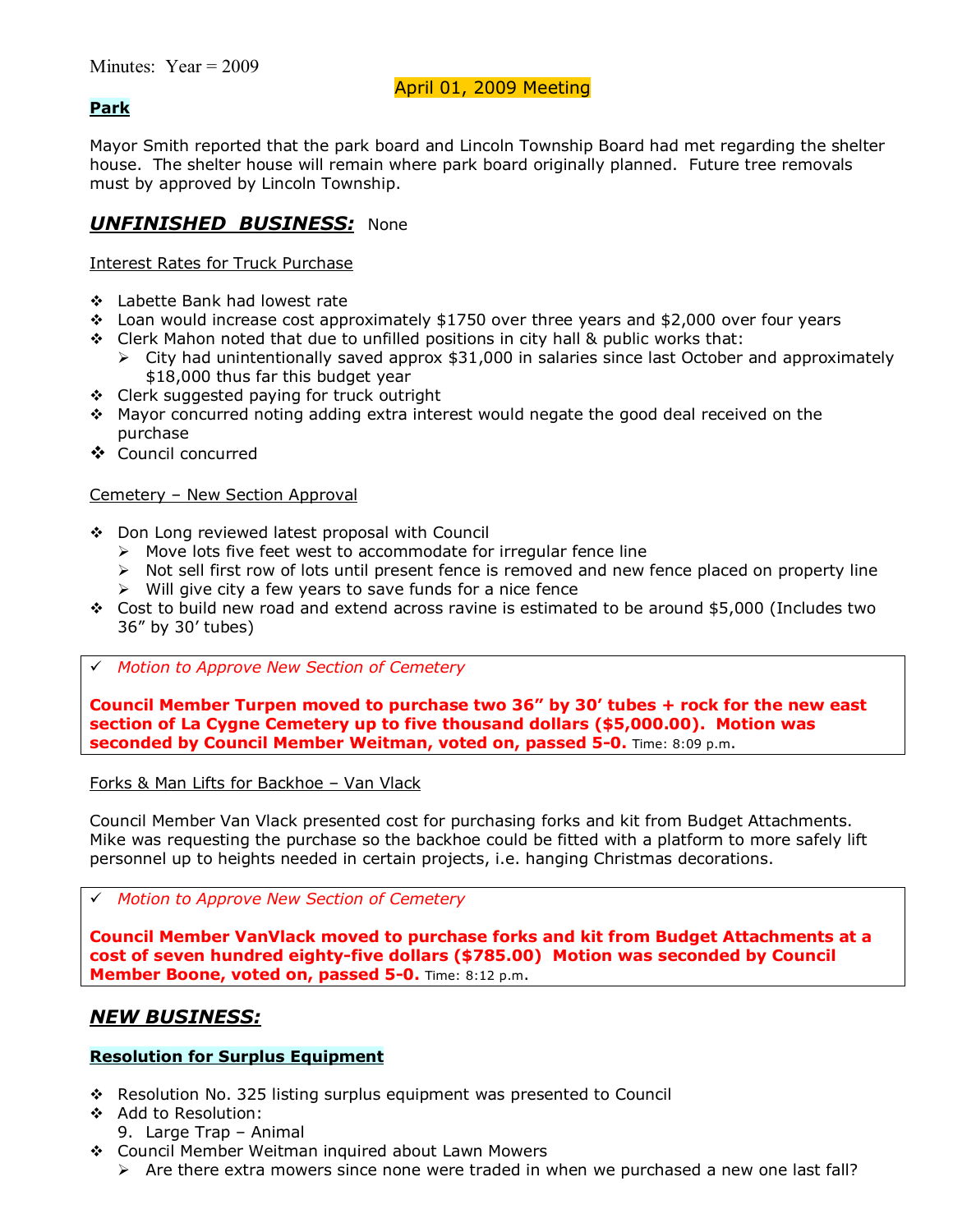- $\triangleright$  Determined that city has 5 on hand
	- Park, Cemetery, and 3 public works
- \$ Add to Resolution: 10. ExMark Mower

# *Motion to Approve Resolution No. 325* 

**Council Member VanVlack moved to approve Resolution No. 325 with the additions of items 9 and 10. Motion was seconded by Council Member Turpen, voted on, passed 5-0.** Time: 8:18 p.m.

Resolution Authorizing Mayor to Sign Documents Joining KMIT

City Clerk Mahon noted that Council had authorized joining KMIT at the last meeting. This was a resolution needed by KMIT authorizing the Mayor to sign documents. The Resolution will be number No. 326.

# *Motion to Approve Resolution No. 326 Authorizing Mayor to Sign KMIT Documents* 

**Council Member VanVlack moved to approve Resolution No. 326. Motion was seconded by Council Member Turpen, voted on, passed 5-0.** Time: 8:19 p.m.

# **Executive Session**

# *Motion to Go Into Executive Session*

**Council Member Turpen moved to go into executive session for up to fifty (50) minutes, following a ten (10) minute break for Personnel & Legal. Motion seconded by Council Member VanVlack, voted on, passed 5-0.** Time: 9:18 p.m.

Those requesting a portion of time or being invited into the executive session included: Police Chief James Dean and City Clerk Gary Mahon.

Open Session Resumed at 9:17 p.m.

## **OTHER BUSINESS:**

## **Hire Art Terry for Public Works Department**

# *Motion to Hire Art Terry for Public Works Department*

**Council Member Van Vlack moved to temporarily hire Art Terry full time for the public works department with salary to be determined. Motion seconded by Council Member Boone, voted on, passed 5-0.** Time: 9:18 p.m.

## *CITY CLERKíS REPORT:*

Verbal: Noted that the Dog/Cat Vaccinations scheduled for April 4<sup>th</sup> would be held at the community building due to construction on K-152 in front of the street barn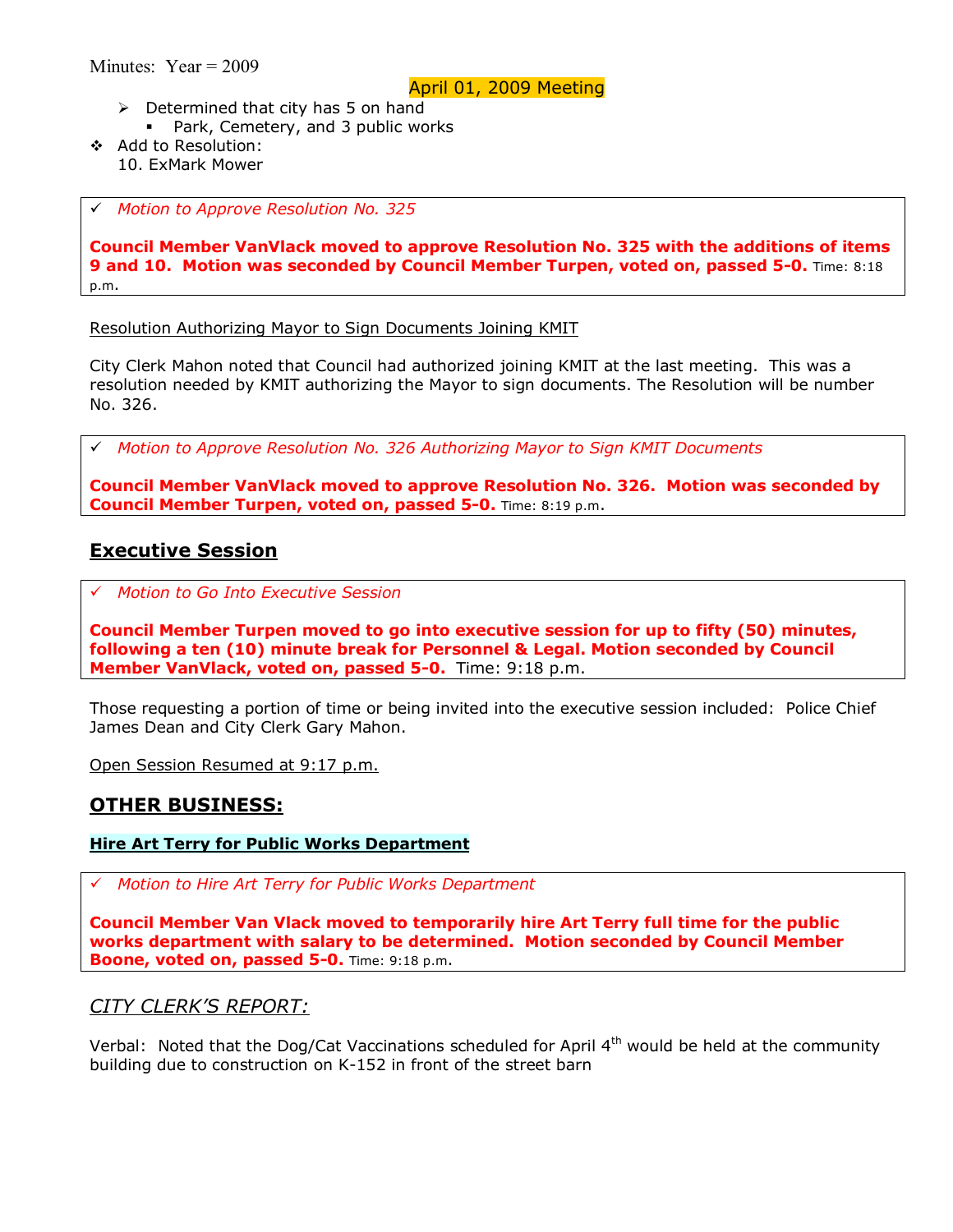#### Written:

- a) a] City Elections  $-$  Vote for 3
- b) Police Chief Dean Requests
- c) Interest Rates for Truck Purchases
- d) Cemetery  $-$  New Section Approval
- e) Forks & Man Lifts for Backhoe
- f) Resolution No.  $325 -$  Surplus Equipment
- g) Resolution to Join KMIT

## **NOTES AND COMMUNICATIONS TO COUNCIL:**

- a] Minutes of Park Board: March 21, 2009
- b] Minutes of Park Board: March 26, 2009

# *ADJOURNMENT:*

# *Motion for Adjournment*

There being no further business, **Council Member Turpen moved to adjourn the meeting. Motion seconded by Council Member VanVlack, voted on, passed 5-0.** The meeting was adjourned at 9:19 p.m.

I, \_\_\_\_\_\_\_\_\_\_\_\_\_\_\_\_\_\_\_\_\_\_\_\_\_\_\_\_\_\_\_\_\_\_\_\_\_\_\_ LaCygne City Clerk, do hereby declare the above to be true and correct, to the best of my knowledge, and do hereby subscribe my name this  $01<sup>st</sup>$  day of April, 2009.

## April 08, 2009 Special Meeting

# *SPECIAL MEETING:*

The La Cygne City Council met For a Special Meeting on Wednesday, April 08, 2009, at the LaCygne City Hall. Council Members present were: Jerry Boone, Robert 'Bob' Sullivan, Joe Junior Turpen, Michael Van Vlack, and Terry Weitman.

Others present included: City Clerk Gary Mahon; Fire Chief Dan Nasalroad; and Council Member-Elect Jake Fleming.

Mayor Keith Smith called the special meeting to order at 7:07 p.m. for the purposes of:

1. Vehicle Purchase

#### **Vehicle Purchase**

Mayor Smith reported that the City of LaCygne had been contemplating the past few weeks the possible purchase of one or two used police vehicles from the City of Richmond, Kansas. It had been reported that the City of Richmond had another very interested party.

Fire Chief Dan Nasalroad stated that if the City chose to purchase the car it would be a good addition to the fire department for use as a first responder vehicle. This would enable the fire department to leave first responder gear in the car making it immediately available and ready-to-go. Presently Chief Nasalroad uses his personal vehicle which requires him to first retrieve the gear before actually responding. There have been times he has driven by the scene en route to retrieve the first responder equipment.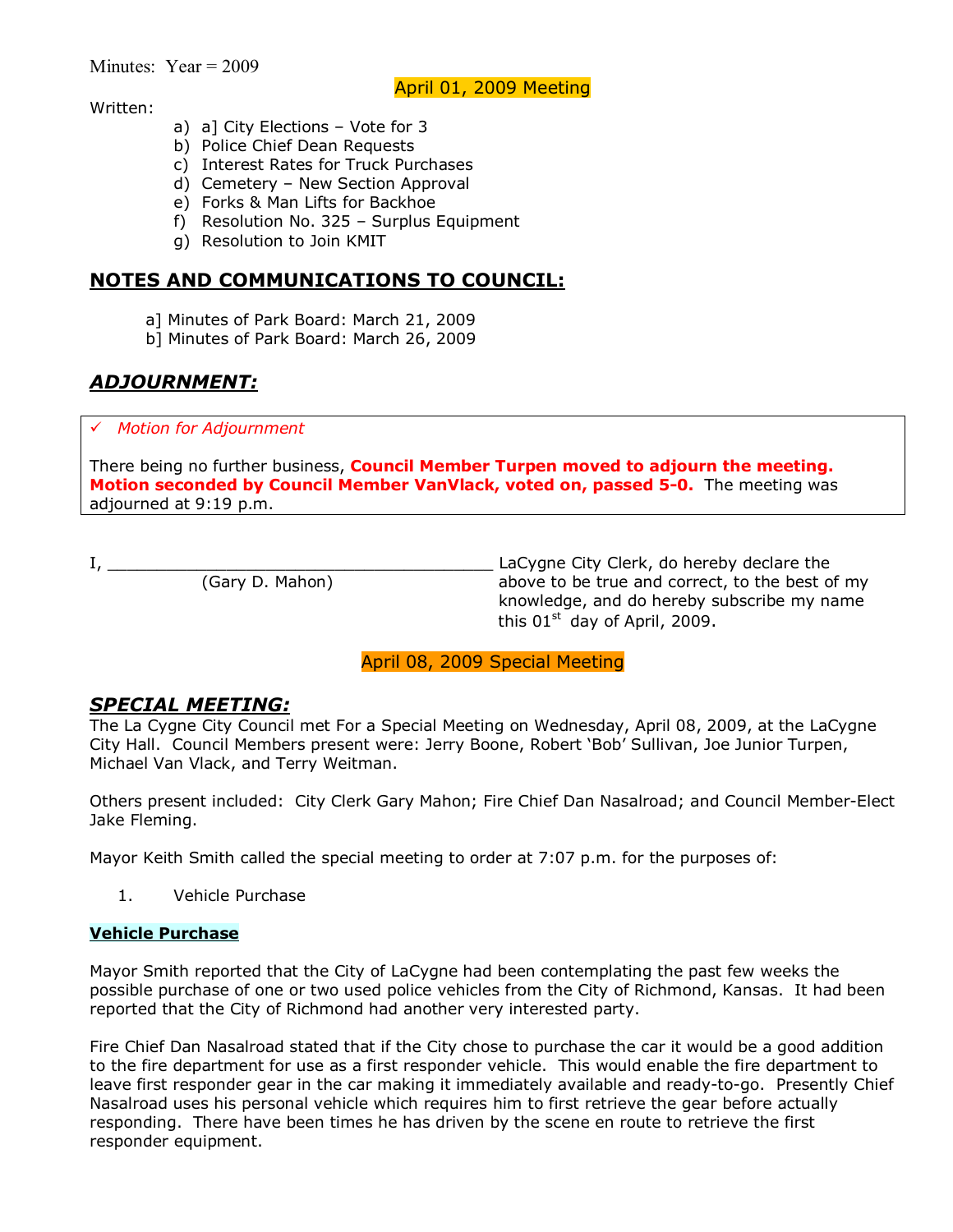## April 08, 2009 Special Meeting

The vehicle best suited to the Fire Department's needs is a 2001 Ford Crown Vic. Mileage is approximately 68,000 to 69,000. The vehicle is equipped with a complete set of emergency lights. Price = \$2400.00

# *Motion to Purchase 2001 Ford Crown-Vic from City of Richmond, Kansa*

**Council Member Turpen moved to purchase from the City of Richmond, Kansas a 2001 Ford Crown-Vic Police Car for Two Thousand Four Hundred Dollars (\$2400.00) from the Equipment Reserve Fund to be used by the Fire Department. Motion was seconded by Council Member VanVlack, voted on, passed 5-0.** Time: 7:11 p.m.

## *ADJOURNMENT:*

# *Motion for Adjournment*

**Council Member VanVlack moved to adjourn the special meeting. Motion seconded by Council Member Turpen, voted on, passed 5-0.** 

#### **The meeting was adjourned at 7:12 p.m.**

I, \_\_\_\_\_\_\_\_\_\_\_\_\_\_\_\_\_\_\_\_\_\_\_\_\_\_\_\_\_\_\_\_\_\_\_\_\_\_\_ LaCygne City Clerk, do hereby declare the above to be true and correct, to the best of my knowledge, and do hereby subscribe my name this 8th day of April, 2009.

April 15, 2009 Regular Meeting

# *REGULAR MEETING:*

The La Cygne City Council met in regular session Wednesday, April 15, 2009 at the LaCygne City Hall. Council Members present were: Jerry Boone; Joe Turpen; Michael Van Vlack; and Terry Weitman. Council Member Robert Sullivan arrived at 7:27 p.m.

Others in attendance included, but not limited to: City Attorney John Sutherland; City Clerk Gary Mahon; Police Chief James Dean; Public Works Jerome Moore; Council Member Elect Travis Robbins; Council Member Elect Jake Fleming; LeRoy Turpen; Judy Kinder; Linda Meisel; Jodi Wade; Harley Wade; Fireman Tommy Capp; Fireman Danny Curtis; Tiffany Boone; Lonnie LawRance; Denise Cassels; and Craig Cassels.

Mayor Keith Smith called the meeting to order at 7:03 p.m.

# **PUBLIC HEARING - AMEND PARK & POOL 2009 BUDGET:**

Mayor Smith called the public hearing to order at 7:06 p.m. Purpose of hearing was to amend the 2009 Park & Pool Budget allowing for the expenditure of funds on hand. The original budget was for expenditures of \$67,715. The amended budget would allow for expenditures of up to \$118,788. The extra cash is on hand because a major shelter house project was not completed in 2008 and the unspent funds carried over into 2009 without being budgeted for expenditure in 2009.

No comments were received for citizens in the audience.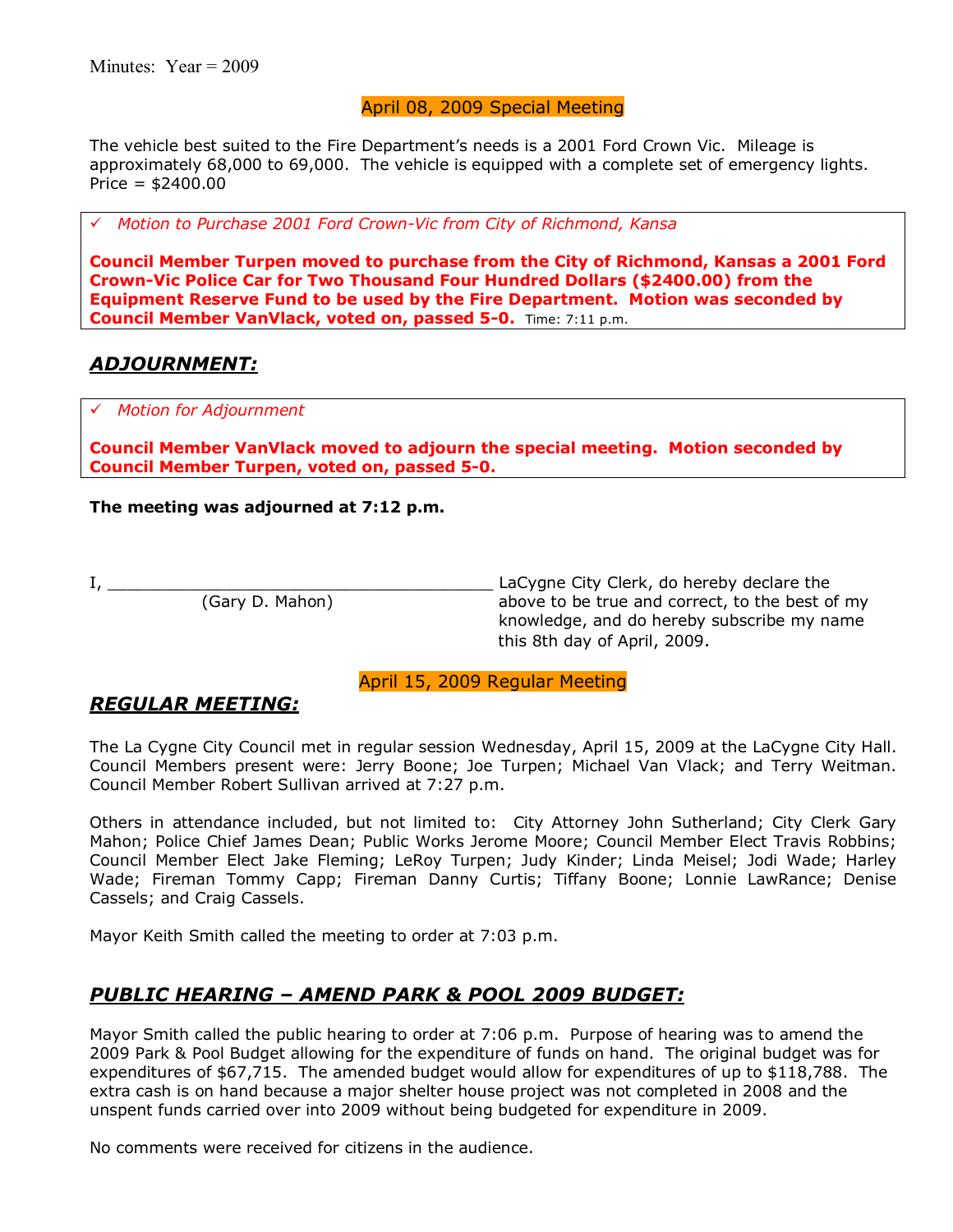# *Motion to Amend 2009 Park & Pool Budget* 

Noting no objections were received and that expected 2008 expenses would not occur until 2009 creating a larger than expected cash carry over, **Council Member Weitman moved to amend the Special Park & Pool Budget allowing for expenses to increase from \$67,715 to \$118,788. Motion was seconded by Council Member VanVlack, voted on, passed 4-0.** Time: 7:06 p.m.

# *MAYORíS COMMENTS:*

- \* Read Thank You from Edith Ross family for memorial donation
- Recognized Officer Will Dean's  $1<sup>st</sup>$  Anniversary with the City of LaCygne
- \$ Recognized outgoing Council Member Joe Turpen and Thanked Him for his Dedicated Service
- $\div$  Emphasized the need to use respect when communicating complaints and concerns
	- $\triangleright$  Mayor and Council will listen
	- $\triangleright$  But will not act unless complaints are in writing and signed
	- $\triangleright$  Council trying to move LaCygne forward
		- Not always to everyone's liking or as fast as desired
	- $\triangleright$  Citizens & Council Members are requested to use proper forms when registering complaints

# *CONSENT AGENDA:*

## # *Motion to Approve Consent Agenda*

**Council Member Weitman moved to approve the consent agenda as presented which consisted of:** 

 Minutes of April 01, 2009 City Council Meeting Minutes of April 08, 2009 City Council Special Meeting Check Register: April 02 thru April 15, 2009 Treasurerís Report: March 2009 Budget Report: March 2009 Financial Statement: 1<sup>st</sup> Quarter 2009

**Motion seconded by Council Member Boone voted on, passed 4-0.** Time: 7:12 p.m.

# *DISCUSSION FROM THE FLOOR:*

Lonnie LawRance - Gas Pipe Damage/Leak

- \$ Lonnie LawRance questioned amount of a bill he received from the city as a result of damages for accident on November 12, 2007
- $\div$  Statement total = \$540.74
	- $\triangleright$  Includes loss of 41 mcf of gas = \$447.80
	- $\triangleright$  Includes overtime wages for 2 men for 2 hours = \$78.90
	- Penalties & Late Fees =  $$14.04$
- ❖ Lonnie felt statement was too high
	- $\triangleright$  Stated that Councilman Boone said it should not be over \$250
		- Councilman Boone stated that he was only stating what another citizen had been charged for the same type of accident
	- $\triangleright$  Stated that 41 mcf of gas could not have passed through in the amount of time the gas was leaking
		- % Councilman Weitman noted that a time frame obtained from police report indicated that the leak had been in excess of 20 minutes and at 30 lb pressure a  $1-1/4$ " line would have leaked at least 41 mcf and probably more.
			- Lonnie noted he had not seen the police report
		- Lonnie stated that Police Reports from La Cygne were not worth anything
- $\cdot$  Lonnie noted that after leak was fixed, the gas pipe is still 2" to 3" above ground
	- $\triangleright$  He does not consider this to be an acceptable repair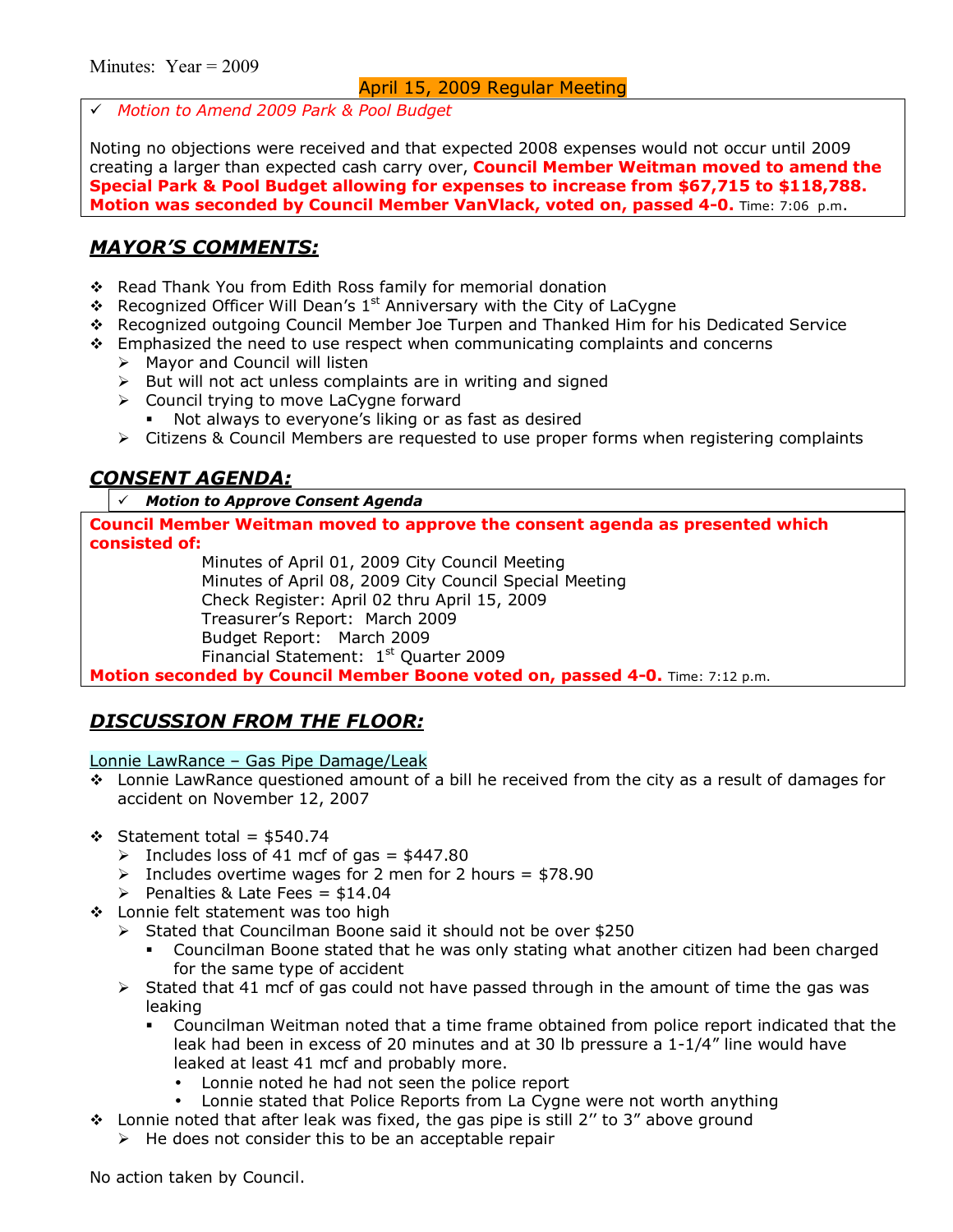## April 15, 2009 Regular Meeting

# *REPORTS OF CITY OFFICERS:*

## **Police Chief James Dean**

Taser Gun Purchase Requests This item was continued from previous meeting.

- $\div$  Chief Of Police James Dean presented council with price quotes for taser guns
	- $\geq$  X263 w/Taser Cam & accessories = \$1496.30
	- $\triangleright$  Taser without Taser Cam = \$1054.30
- $\div$  Councilman Turpen noted that originally opposed, he was reconsidering  $\triangleright$  Had read a communication from another law enforcement officer that gave reasons and justification for the taser guns.

# *Motion to Approve Purchase of Taser Guns*  **Council Member Turpen moved to purchase a Taser Gun with camera at a cost of One Thousand Four Hundred Ninety Six and 30/00 Dollars (\$1496.30)** Motion died for lack of second. Motion failed. Time: 7:26 p.m.

Council Member Robert Sullivan arrived at 7:27 p.m.

Amend Code 5-302 - False Alarms This item was continued from previous meeting.

COP Dean requested that Code 5-302 be amended.

- $\div$  Alarm users would be allowed only two (2) chargeable false alarms in a ninety (90) day period.  $\triangleright$  Currently they are allowed two (2) in one calendar month
- \* The fine for violations would increase from \$50 to \$150 for each chargeable false alarm
- $\div$  Add a new subsection sating that business owners complete alarm report within three (3) days or face a fine.
- \* COP Dean noted that one business had 5 alarms in 60 days and 7 alarms in 90 days  $\triangleright$  All were unfounded and owners do not respond if police has premises secured
- ❖ Several businesses in town have alarms
- \$ Council feels this is a service that City should provide
	- $\triangleright$  Part of taxes paid by businesses is for police security
- \$ Mayor and Council suggested writing letter to businesses encouraging cooperation
- \* If no cooperation received then city may have to pursue other alternatives
- \* Alarm reports are to be filed by property owners within 3 days
	- $\triangleright$  Police Dept. not receiving them

It was consensus of Council not to make any changes at the present time

#### C.O.P.S. Grant

- ◆ Has been accepted for review
- \$ Will receive answer on award in September

#### **Fire Department - Tommy Capp**

#### First Response Vehicle

The 2001 Crown Vic purchased from the City of Richmond had arrived. Looks good and runs good.

## *MAYORíS COMMENTS:*

\$ Recognized outgoing Council Member Robert Sullivan and Thanked Him for his Dedicated Service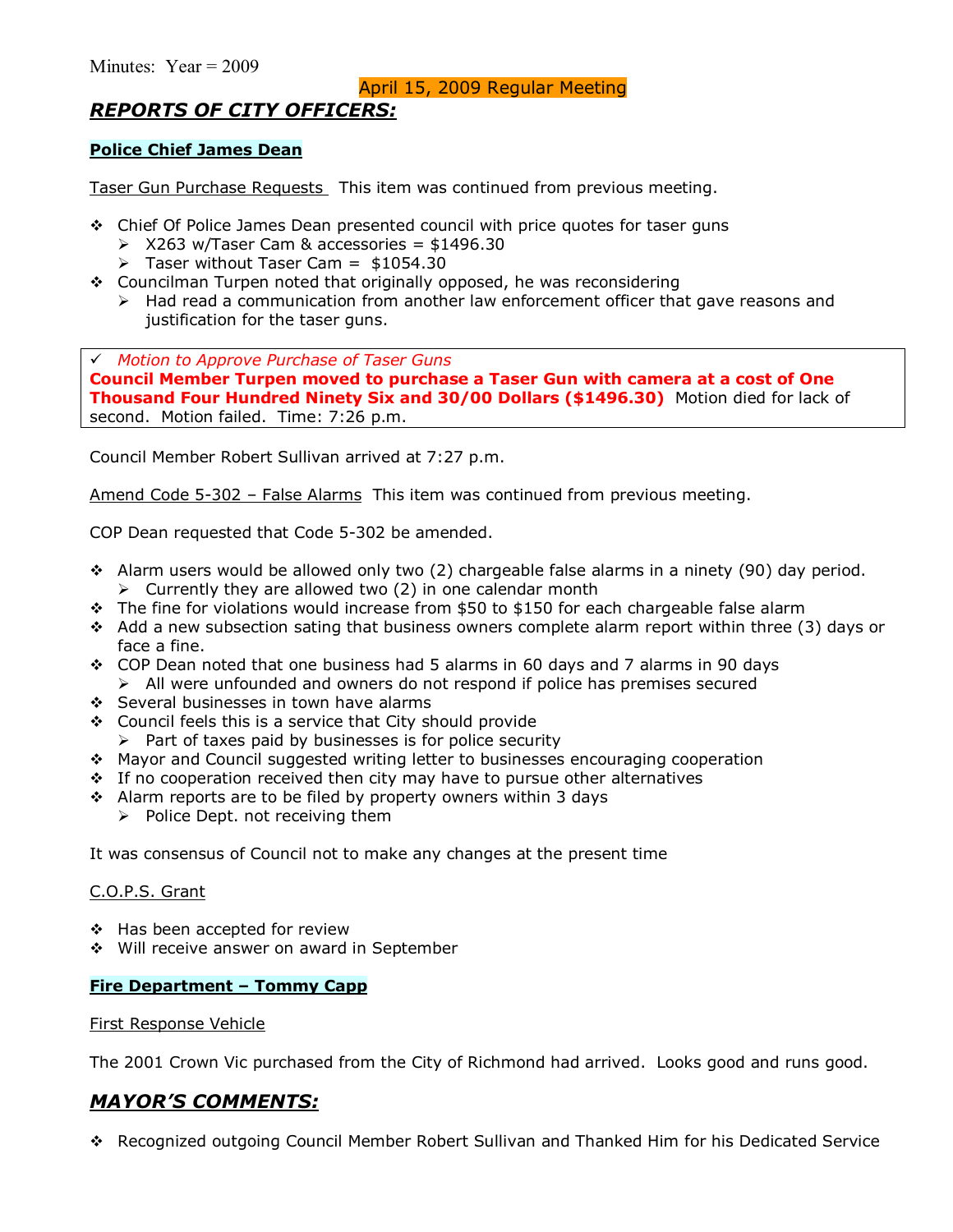# *STANDING COMMITTEE REPORTS:*

## **Cemetery**

- \* Council Member Boone noted that the entrance gates to original cemetery had been taken down. They will be Sandblasted and repainted.
- $\div$  Drainage tubes are here and construction on road for newest part of cemetery will commence when weather clears and dries up
- \$ Newest section of cemetery is being staked off by Don Long and Lonnie Farmer

# *STANDING COMMITTEE REPORTS:*

## **Special Pool Project**

Park Board Chairman Jodi Wade Reported:

- $\cdot$  June 23<sup>rd</sup> is date set for sales tax question ballot/election
	- $\triangleright$  Originally thought cost of election would be \$1,000 +
	- $\triangleright$  Actual cost will be around \$2200
- ❖ Committee also looking into renovation costs
	- $\geq 1$ <sup>st</sup> estimates show a minimum of \$400,000 to \$500,000
- $\cdot \cdot$  June 23<sup>rd</sup> is the Vote Date

# *UNFINISHED BUSINESS:*

Man lift - Backhoe - VanVlack

- \$ Budget Attachments has man lifts available
	- $\triangleright$  Mike did not know Budget Attachments had the man lifts when purchasing the forks
	- $\triangleright$  City had originally planned to build its own man lift
	- $\geq$  Cost from Budget = \$1,000
		- **OSHA Approved, Painted, with Safety Equipment**
- # *Motion to Purchase Man Lift from Budget Attachments*

**Council Member VanVlack moved to purchase a man lift from Budget Attachments for One Thousand Dollars (\$1,000.00). Motion was seconded by Council Member Boone.** Discussion: Council Member Weitman stated that he felt the man lift was very much needed to improve over all safety. He noted the dangers of having employees lifted to working heights by means of the backhoe bucket. **Motion was then voted on, passed 5-0.** Time: 7:44 p.m.

## *NEW BUSINESS:*

## **Medical Clinic Open House**

Council Member Turpen announced that a Grand Opening/Open House would be held at the new medical clinic from 4:00 p.m. to 6:00 p.m., Wednesday, May 19<sup>th</sup>. Since its opening, the clinic has gained new patients. The new furniture has arrived also.

## **KMGA Board Meeting Attendance - May 7, 2009**

City Clerk Mahon informed Council that either Jerome Moore or himself would possibly attend the KMGA board meeting in Wichita on May  $7<sup>th</sup>$  if there were objections from Council. No objections.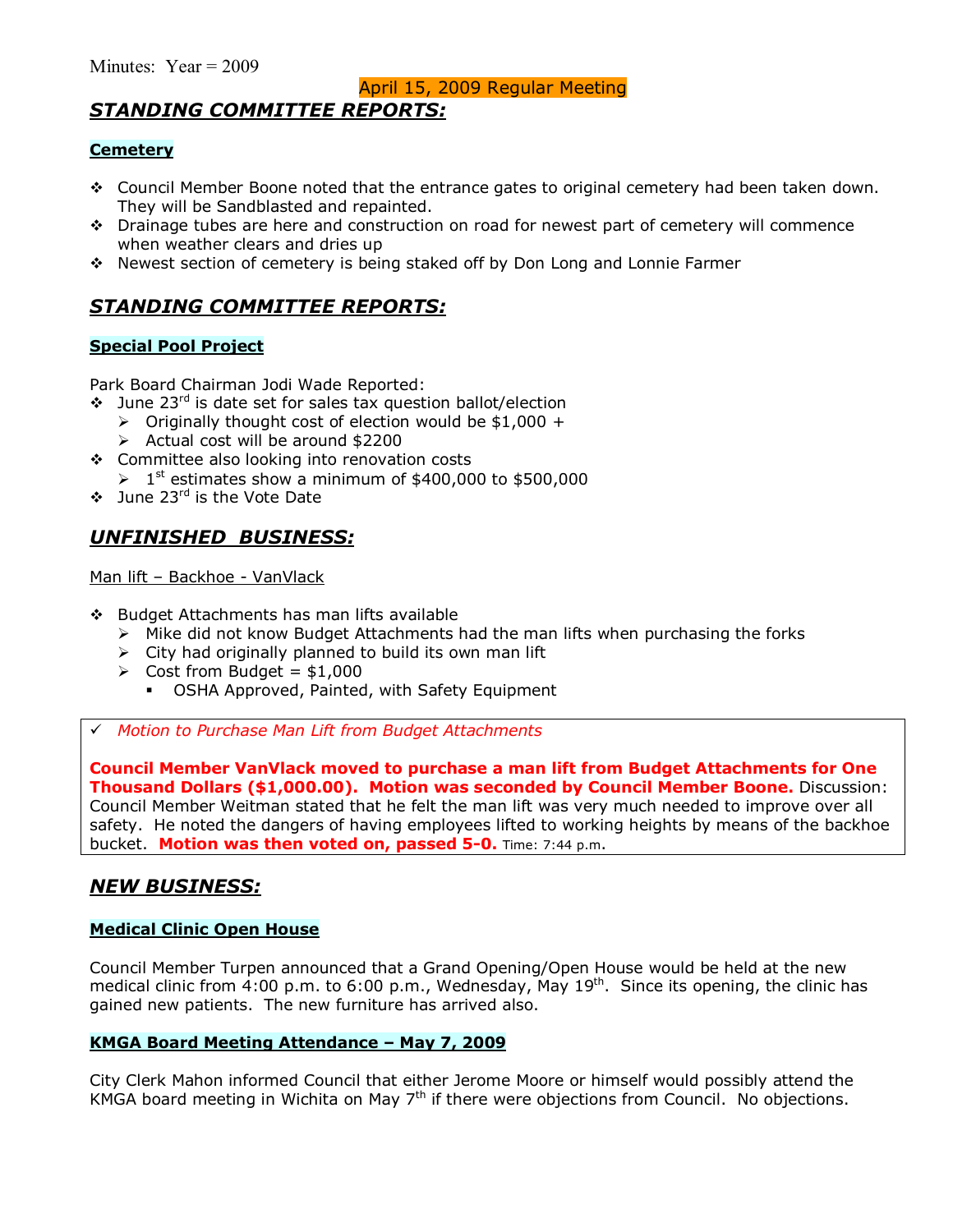## **Ponzer - Youngquist Final Bill**

Final engineering bill was received from Ponzer-Youngquist

City Clerk Mahon asked if O.K. to cut check

- $\triangleright$  Council noted problems with fence on south side
- **Bean stubble washing against it causing it to lean**
- \* "Keep Out" signs were not in original specs so city will order and install them
- \$ Council asked City Clerk to contact Ponzer-Youngquist about fence problem before issuing final check

## **Gravel for Elm Street \_ Meisel Request**

Fred & Linda Meisel requested gravel for a portion of Elm Street

- $\cdot$  That portion of Elm extending eastward from intersection of 9<sup>th</sup> and Elm
	- $\triangleright$  Street is platted but current status is: unimproved
	- $\triangleright$  Meisels were not sure of city policy and did not want to do something wrong
	- $\triangleright$  Want to gravel a strip on platted segment enabling them to get to a shop east of their house
	- $\triangleright$  Meisel's would consider all options including cost share
- \$ Council agreeable to project
	- $\triangleright$  Felt should start with 3" base, allow to set, then top with smaller rock
	- $\triangleright$  Council consensus to gravel a portion of the unimproved section starting with 3<sup>n</sup> base rock

## **Executive Session**

# *Motion to Go Into Executive Session*

**Council Member Turpen moved to go into executive session for up to forty (40) minutes, following a ten (10) minute break for Personnel & Legal. Motion seconded by Council Member VanVlack, voted on, passed 5-0.** Time: 7:57 p.m.

Those requesting a portion of time or being invited into the executive session included: Police Chief James Dean and City Clerk Gary Mahon.

Open Session Resumed at 8:47 p.m.

## **OTHER BUSINESS:**

## **Hire Paul Filla for Police Department - Part Time**

# *Motion to Hire Paul Filla for Part-Time Police Officer*

**Council Member Van Vlack moved to hire Paul Filla as part-time police officer beginning May 01, 2009 at Ten Dollars (\$10.00) per hour. Motion seconded by Council Member Boone, voted on, passed 4-0-1. Abstained:Turpen** Time: 9:18 p.m.

# **CITY CLERKíS REPORT:**

Verbal: None Written:

- h) Thank You to Joe & Robert
- $i)$  Public Hearing Amend 2009 Park/Pool Budget
- j) Lonnie LawRance
- k) Taser Guns & False Alarms
- l) KMGA Board Meeting Attendance
- m) Ponzer-Youngquist Final Bill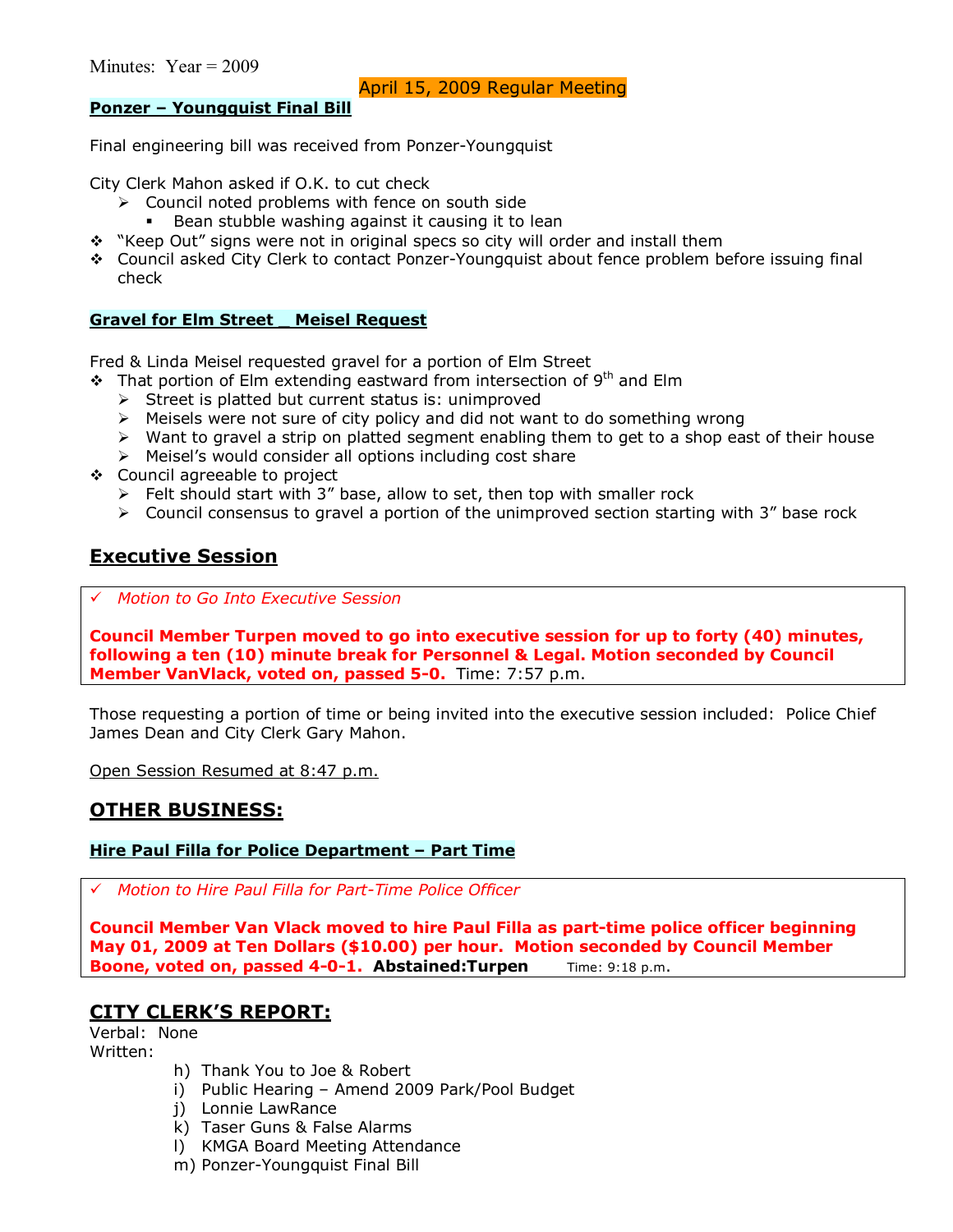Minutes: Year = 2009

## **NOTES AND COMMUNICATIONS TO COUNCIL:**

- a] Gas Records: March 2009
- b] Water Records: March 2009
- c] Minutes of Planning Commission: April 09, 2009

# *ADJOURNMENT:*

## # *Motion for Adjournment*

There being no further business, **Council Member VanVlack moved to adjourn the meeting. Motion seconded by Council Member Sullivan, voted on, passed 5-0.** The meeting was adjourned at 8:50 p.m.

I, \_\_\_\_\_\_\_\_\_\_\_\_\_\_\_\_\_\_\_\_\_\_\_\_\_\_\_\_\_\_\_\_\_\_\_\_\_\_\_ LaCygne City Clerk, do hereby declare the above to be true and correct, to the best of my knowledge, and do hereby subscribe my name this 15<sup>th</sup> day of April, 2009.

May 06, 2009 Regular Meeting

# *OATH OF OFFICE:*

Prior to opening the meeting, City Clerk Gary Mahon administered the Oath of Office to newly elected Council Members Jake Fleming, Travis Robbins, and Terry Weitman.

# *REGULAR MEETING:*

The La Cygne City Council met in regular session Wednesday, May 06, 2009 at the LaCygne City Hall. Council Members present were: Jerry Boone; Jake Fleming; Travis Robbins; Mike VanVlack; and Terry Weitman.

Others in attendance included, but not limited to: City Attorney John Sutherland; City Clerk Gary Mahon; City Treasurer Linda Elder; Police Chief James Dean; Public Works Jerome Moore; Fire Chief Dan Nasalroad; Public Works Jim Johnson; Police Officer Will Dean; Park Board Chairman Jodi Wade; Connie Schlezner; Judy Kinder; Joe Turpen; LeRoy Turpen; Richard Marsh; Tiffany Boone; Mike Gilliland; Scott & Dawn Waisner; Christina Brown; Fireman Tommy Capp; Bryan Turpen; Mr. & Mrs. Claude Warren; Fred & Linda Meisel; Betty Bullock; Boy Scout Leader Larry Pope and four members of the local scout troops.

Mayor Keith Smith called the meeting to order at 7:03 p.m.

# *NEW YEAR ORGANIZATION:*

Council had previously been presented with a prepared list of annual appointments. Mayor Smith noted the following changes to the original submitted list: move Jerry Boone from park committee to community building committee; move Jake Fleming from community building committee to park committee; and insert Claude Warren as appointee for Municipal Judge. The new list (with changes) of annual appointments included:

City Clerk - Gary Mahon; City Treasurer - Linda Elder; Chief of Police - James Dean; City Attorney - John Sutherland; Fire Chief - Dan Nasalroad;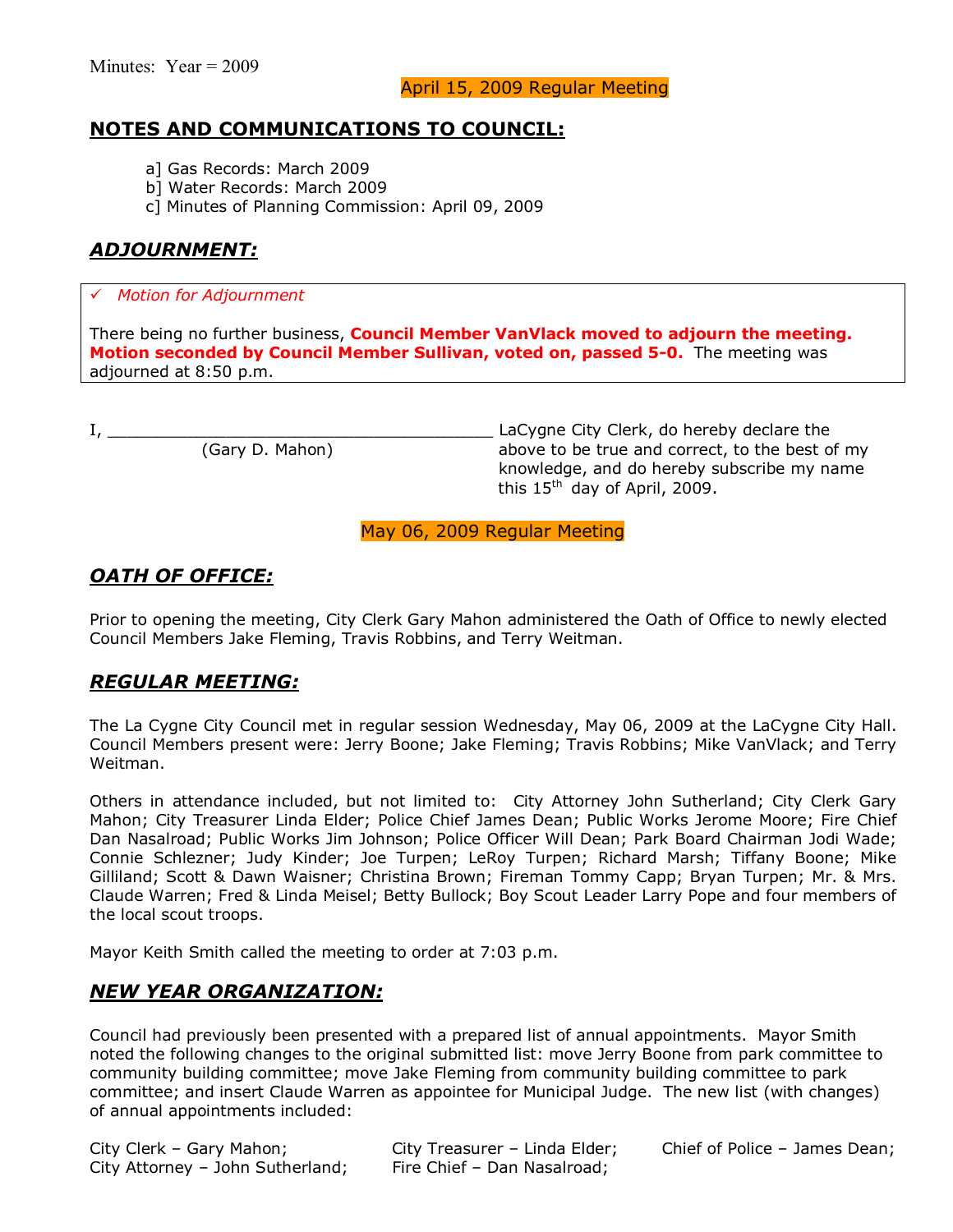#### Minutes: Year = 2009

## May 06, 2009 Regular Meeting

Municipal Judge – Claude Warren; Codes Officer/Zoning Administrator – James Dean; Public Health Officer - James Dean; Council Representative to Park Board - Travis Robbins.

Official City Newspaper - Linn County News

Planning Commission (3 year terms) – Don Wagner, Bob Burnett, and Linda Meisel

Zoning Appeals Board - Don Wagner (3 year term), Ken McClanahan (3 year term), and Steve Hisel (1 year term).

Standing Committee Appointments:

Water & Gas Mike VanVlack & Travis Robbins Street Terry Weitman & Jake Fleming Sewer **General Contract Contract Contract Contract Contract Contract Contract Contract Contract Contract Contract Contract Contract Contract Contract Contract Contract Contract Contract Contract Contract Contract Contract** Park **Park 1996** The Control of the United State Fleming & Travis Robbins Cemetery **Mike VanVlack & Jerry Boone** Public Safety **Mike VanVlack & Terry Weitman** Community Building The Matter of Boone & Travis Robbins Employee Relations & Training Travis Robbins & Jake Fleming

# *Motion to Accept Annual City Officer Appointments* 

**Council Member Weitman moved to accept the annual appointments of City Officers as presented. Motion was seconded by Council Member Boone, voted on, passed 5-0.** Time: 7:05 p.m.

Mayor Smith introduced new Municipal Judge Appointee, Claude Warren, to the Council and audience and Thanked him for accepting the appointment.

# *Motion to Designate Official City Newspaper* 

**Council Member VanVlack moved to designate the** *Linn County News* **as the official city newspaper. Motion was seconded by Council Member Fleming, voted on, passed 5-0.** Time: 7:06 p.m.

# *Motion to Accept Annual Planning Commission Appointments* 

**Council Member Weitman moved to accept the annual appointments of Planning Commission Members as presented. Motion was seconded by Council Member VanVlack, voted on, passed 5-0.** Time: 7:06 p.m.

# *Motion to Accept Annual Zoning Appeals Board Appointments* 

**Council Member VanVlack moved to accept the annual appointments of Zoning Appeals Board Members as presented. Motion was seconded by Council Member Fleming, voted on, passed 5-0.** Time: 7:07 p.m.

# *Motion to Accept Annual Standing Committee Appointments* 

**Council Member Robbins moved to accept the annual appointments of Standing Committee appointments as presented. Motion was seconded by Council Member VanVlack, voted on, passed 5-0.** Time: 7:07 p.m.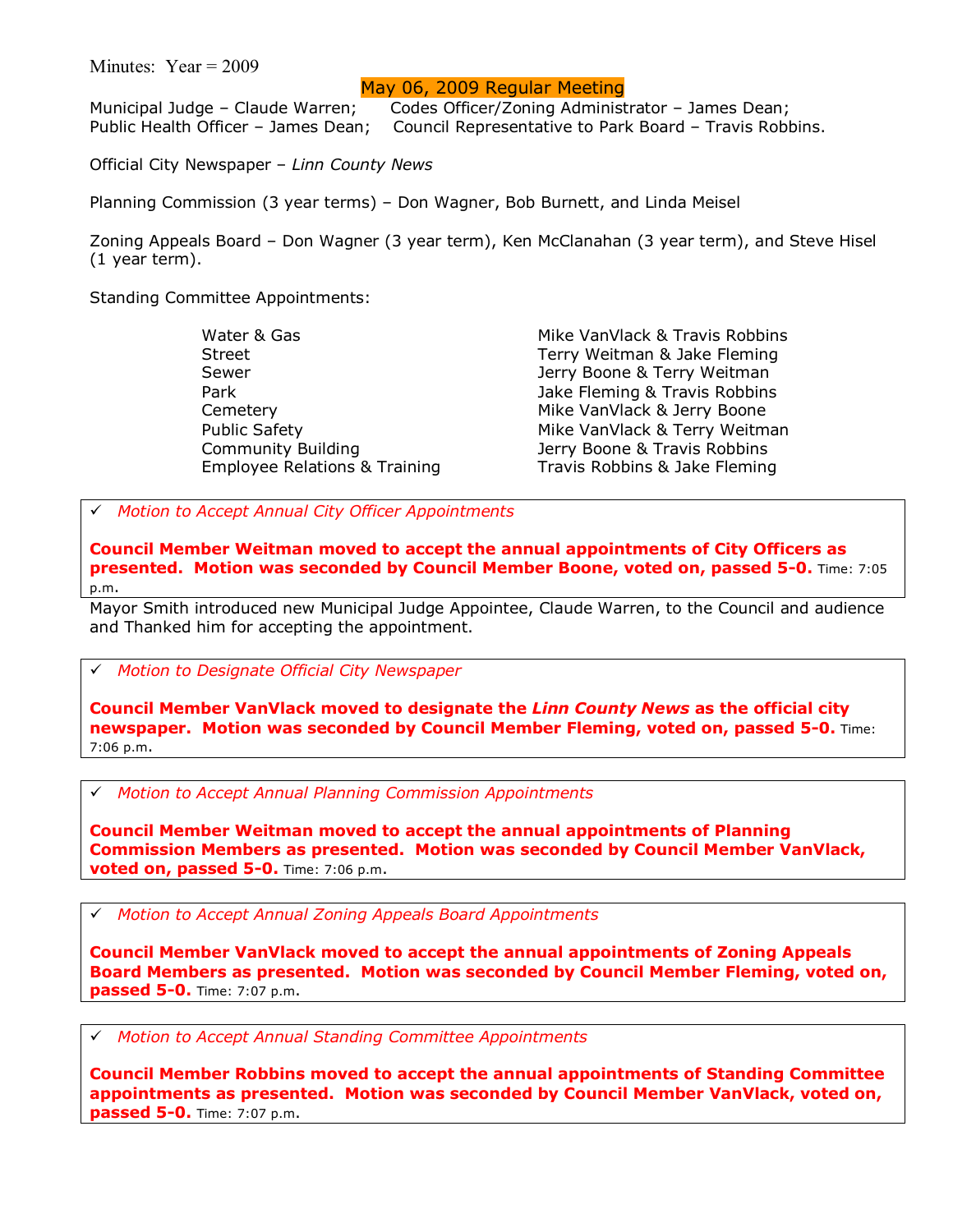#### May 06, 2009 Regular Meeting

Resolution #327 - Waiver from Certain Accounting Procedures

# *Motion to Approve Resolution No. 327* 

**Council Member VanVlack moved to approve Resolution No. 327. Motion was seconded by Council Member Robbins, voted on, passed 5-0.** Time: 7:08 p.m.

Resolution  $#328$  – Authority to Pay Payroll and Certain Bills Early

# *Motion to Approve Resolution No. 328* 

**Council Member VanVlack moved to approve Resolution No. 328. Motion was seconded by Council Member Fleming, voted on, passed 5-0.** Time: 7:09 p.m.

Elect Council President

# *Motion to Appoint Mike VanVlack Council President* 

**Council Member Boone moved to appoint Mike VanVlack as Council President. Motion was seconded by Council Member Fleming, voted on, passed 4-0-1.** (Abstained: VanVlack) Time: 7:08 p.m.

## *MAYORíS COMMENTS:*

Mayor Smith introduced Boy Scout Leader Larry Pope and four members of the local Boy Scout Troops. The scouts reported on their recent activities in conjunction with promoting a green environment. The Scouts have planted trees in the park and picked up trash from city streets during the past few days. The scouts are currently collecting aluminum cans which can be left at the Waisner residence. Currently there are 20 boys participating in LaCygne Boy Scouts. Mayor Smith, Council, and audience expressed their appreciation to the scouts for their civic minded projects.

# *CONSENT AGENDA:*

*Motion to Approve Consent Agenda* 

**Council Member Weitman moved to approve the consent agenda which consisted of:**  Minutes of April 15, 2009 City Council Meeting Check Register: April 16 thru May 06, 2009 **Motion was seconded by Council Member VanVlack voted on, passed 5-0.** Time: 7:18 p.m.

# *DISCUSSION FROM THE FLOOR:*

Betty Bullock (Hillside Drive) - Sewer Concerns

- $\div$  Recent problems with sewage backing up behind her home
- $\div$  City Sewer has had to be cleaned twice in the past three weeks
	- $\triangleright$  Betty concerned with cost to city
	- $\triangleright$  Encouraged City to find problem and correct
- ❖ Originally thought it was her problem
	- $\triangleright$  Betty was going to have her line dug up
	- ! Public Works Employee Jerome Moore requested she wait until problem verified
	- $\triangleright$  Camera was run through her line showing no problems
	- $\triangleright$  It was city sewer backing up into her basement
- \$ Betty grateful to Jerome Moore for his assistance and advice
- \$ Council Member VanVlack reported that City thinks it has discovered problem
	- $\triangleright$  Will attempt to correct problem when weather dries up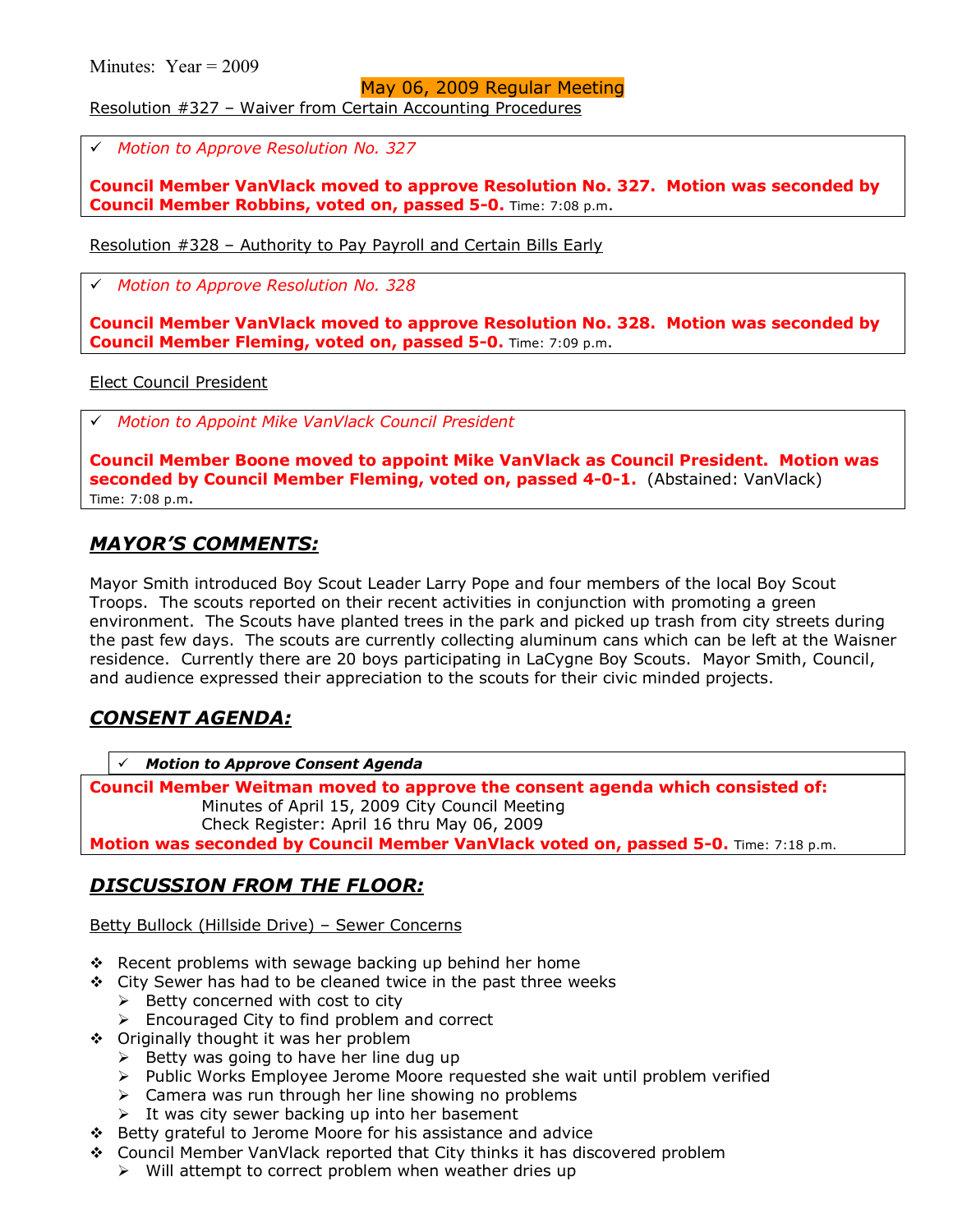## May 06, 2009 Regular Meeting

Richard Marsh - Utility Meter Readings/Billings

Per Richard Marsh:

- $\div$  Utility Billing problems the past three months
- $\cdot$  Normal Billing is around \$18 to \$30 per month
	- $\geq$  Jan Bill = \$16.36
		- $\blacksquare$  Extra people living at house
	- $\triangleright$  Feb Bill = \$100.54
		- Only two people at house
	- $\triangleright$  Mar Bill = \$79.70
- \$ Requested City to calculate average and reimburse difference
- $\div$  Noted that gas bills had been high due to some errors
	- $\ge$  Units 2, 3, & 6 all had been billed for the same amount of usage the same month

Per Linda Elder:

- $\cdot$  Average water usage had been 5300 gal per month for a six month period
- $\cdot$  Average water usage was 6700 gal per month for the following period up until when a meter was changed in August 2008
- $\cdot$  Average water usage was 5900 gal per month from Sept 08 through the last bill  $\triangleright$  This includes the high numbers of the last two billings
- $\cdot$  It is not known why meter readings show low usage for a few months then high usage the past 2 to 3 months
	- $\triangleright$  Average monthly usage remains stable
- \* Noted an error the City made on Mr. Marsh's gas billing the previous month that will be corrected

Mayor Smith requested City Clerk Mahon to provide him with a more complete set of numbers. After review either Mr. Smith or Mahon will call Mr. Marsh.

# *REPORTS OF CITY OFFICERS:*

## **City Attorney John Sutherland**

Conference Attendance Requests City Attorneyís Association of Kansas Spring CLE Overland Park Convention Center – June  $5<sup>th</sup>$  - \$50 Registration

# *Motion to Approve Attendance at City Attorneyís Conference* 

**Council Member VanVlack moved to send John Sutherland to the City Attorneyís Association Conference on June 5th and pay registration of \$50 plus other customary associated costs. Motion was seconded by Council Member Robbins, voted on, passed 5-0.** Time: 7:33 p.m.

#### **Police Chief James Dean**

Taylor Condemnation 114 W. Market

- $\div$  Sixty (60) day time period for Taylor to demolish and remove house has expired
- ◆ Need Decision From Council
	- > City Tear Down? Or Bid Out?

# *Motion to Advertise for Bids to Demolish/Remove House at 114 W. Market* 

**Council Member VanVlack moved advertise for bids to demolish and remove the house at 114 W. Market with bids to be open at Councilís first meeting in June scheduled for**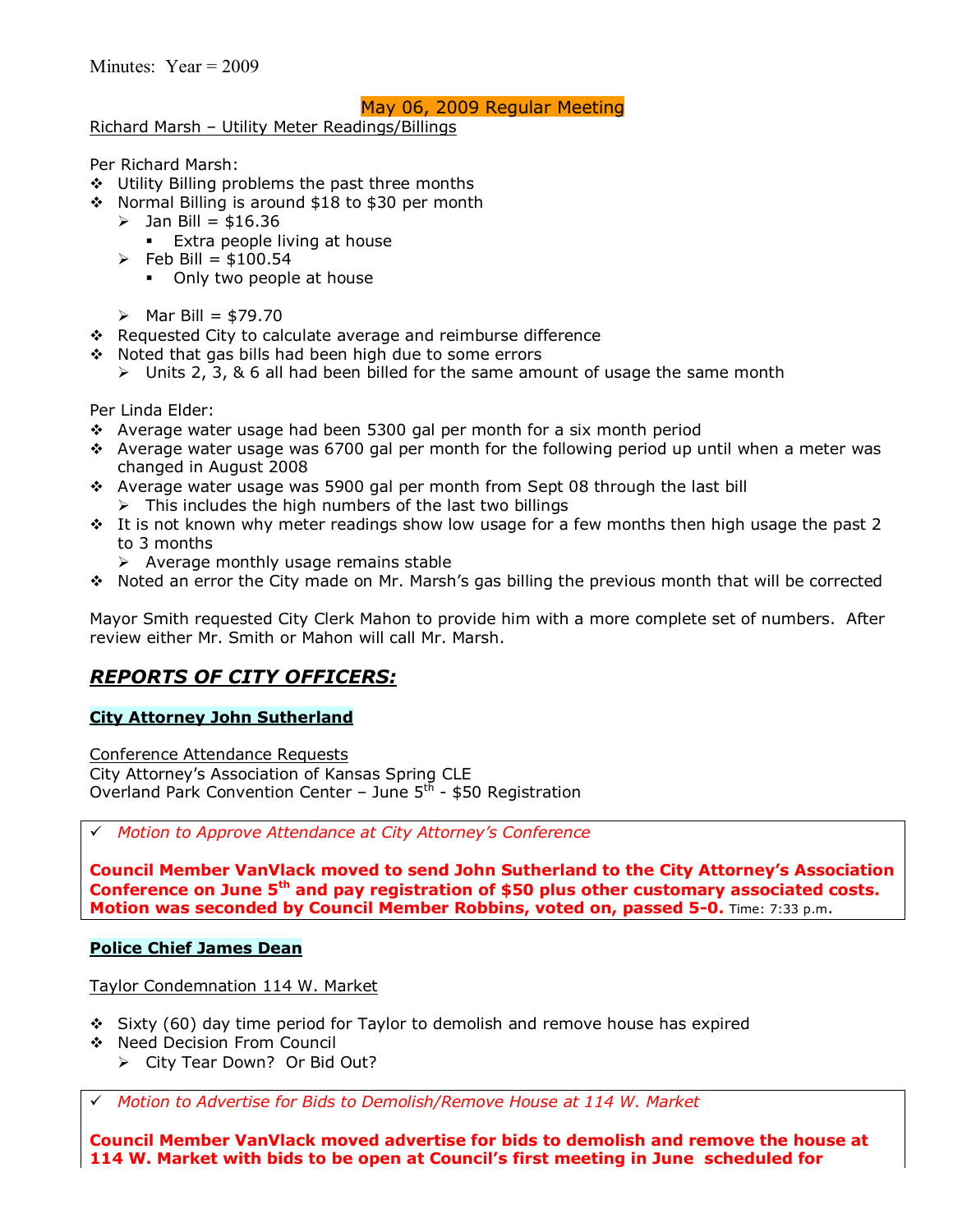Minutes: Year = 2009 **6/03/2009. Motion was seconded by Council Member Robbins, voted on, passed 5-0.** Time: 7:38 p.m.

Training Requests

- \$ 1. Train the Trainer
	- $\triangleright$  Racial Profiling Update
	- > Will enable Chief Dean to train local officers
	- $\triangleright$  May 18<sup>th</sup> Mission, Kansas
	- $\triangleright$  No registration costs
	- $\triangleright$  Costs = wages & fuel
- ❖ 2. Simmons Ammunition & Firearms Demonstration
	- $\triangleright$  May 29<sup>th</sup> Mill Creek Firing Range Spring Hill, KS
	- > Lunch Provided
	- $\triangleright$  No registration costs

# *Motion to Approve Attendance at Train the Trainer* 

**Council Member VanVlack moved to authorize Chief Dean to attend the Train the Trainer class May 18th in Mission, KS. Motion was seconded by Council Member Weitman, voted on, passed 5-0.** Time: 7:40 p.m.

# *Motion to Approve Attendance at Simmons Firearms Demonstration* 

**Council Member VanVlack moved to authorize Chief Dean to attend the Simmons Ammunition and Firearms demonstration at Mill Creek Firing Range Northwest of Spring Hill on May 29th. Motion was seconded by Council Member Weitman, voted on, passed 5-0.** Time: 7:42 p.m.

#### Update on Codes Activities

- \$ Midwest Glycol has been sent certified letters to fill in excavation and cut grass at their location in the Industrial Park
	- $\triangleright$  Message also left on voice mail
	- $\triangleright$  Message also sent by email
		- Response received to the email
	- $\triangleright$  John Sutherland to check on next step and report later in meeting
- \$ COP Dean reported on 602 Chestnut
- $\triangleright$  Property not cleaned up will start proceedings
- $\div$  Property at 112 S 7<sup>th</sup>
	- $\triangleright$  Went to bankruptcy
	- $\triangleright$  Now back to original owner
	- $\triangleright$  Checking to determine who legal owner of property is

#### **Public Works Department - Jerome Moore**

- \$ Hach Service Contract Proposal
	- $\geq 1$  year = \$5,014.00
	- $\triangleright$  Hach will service and examine water plant equipment
	- $\triangleright$  City has utilized this service in the past

Note: Council Member Boone left meeting at 7:48 p.m. (Cell Phone Call) and returned later.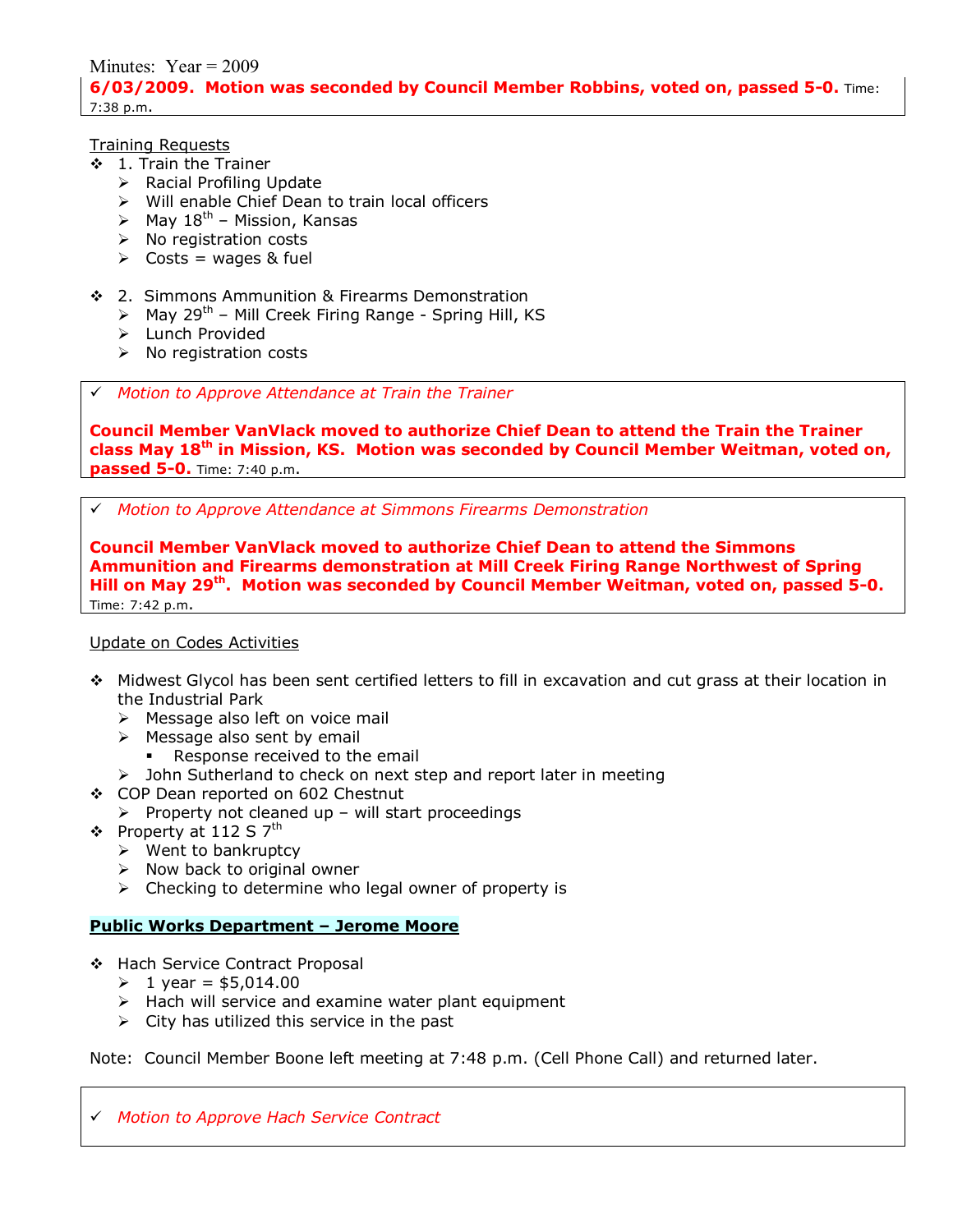Minutes:  $Year = 2009$ 

**Council Member Robbins moved to approve the Hach Service Contract in the amount of Five Thousand Fourteen Dollars (\$5014.00). Motion was seconded by Council Member VanVlack, voted on, passed 4-0.** (Boone Absent) Time: 7:50 p.m.

## **Fire Department - Chief Dan Nasalroad**

- ❖ Fire Hydrant Testing
- ❖ Planning to test hydrants in City  $\triangleright$  Flow, pressure, etc
- \$ Will need to do advance notice to public
	- $\triangleright$  To Warn of discoloration, etc
	- $\triangleright$  Flyers throughout City
	- $\triangleright$  Newsletter
- \* Consensus of Council to allow the hydrants to be tested

# *STANDING COMMITTEE REPORTS:*

## **Cemetery**

- \$ Council Member Boone Reported:
- \$ Cemetery Mowing got a little behind schedule due to wet weather
- $\cdot$  Kansas Works employees were mowing and weed eating to help catch up
- $\div$  Kansas Works program originally scheduled to go until June 30<sup>th</sup>
- \$ A Citizen in LaCygne complained to Kansas Official
- $\div$  Program now ending on May 15<sup>th</sup>
- \$ Council Member Boone thanked Kansas Works
	- ▶ Good Program
	- $\triangleright$  Work performed all over town
		- **Example 1** Including his own property
			- One of biggest flood victims in LaCygne
- ❖ Program cost City nothing in wages
- $\div$  Cost to City was for equipment & fuel
- Sorry that workers being let go earlier than planned

#### **Community Building**

- \$ Council was provided with diagram of leaks
- \$ City Clerk had contacted contractor
- $\div$  City Clerk also directed to contact sub-contractor who had sealed the roof

# *UNFINISHED BUSINESS:* None

## *NEW BUSINESS:*

## Resolution No. 329 - Authorizing and Calling of Special Election for Swim Pool Sales Tax

Town Hall meetings are being held to explain/promote the Swim Pool Sales Tax referendum. Park Board Chairman Jodi Wade indicated that the meetings have been going well.

# *Motion to Approve Resolution No. 329 Calling for a Special Election June 23rd*

**Council Member Weitman moved to approve Resolution No. 329 calling for a special sales tax election on June 23, 2009. Motion was seconded by Council Member VanVlack, voted on, passed 5-0.** Time: 8:00 p.m.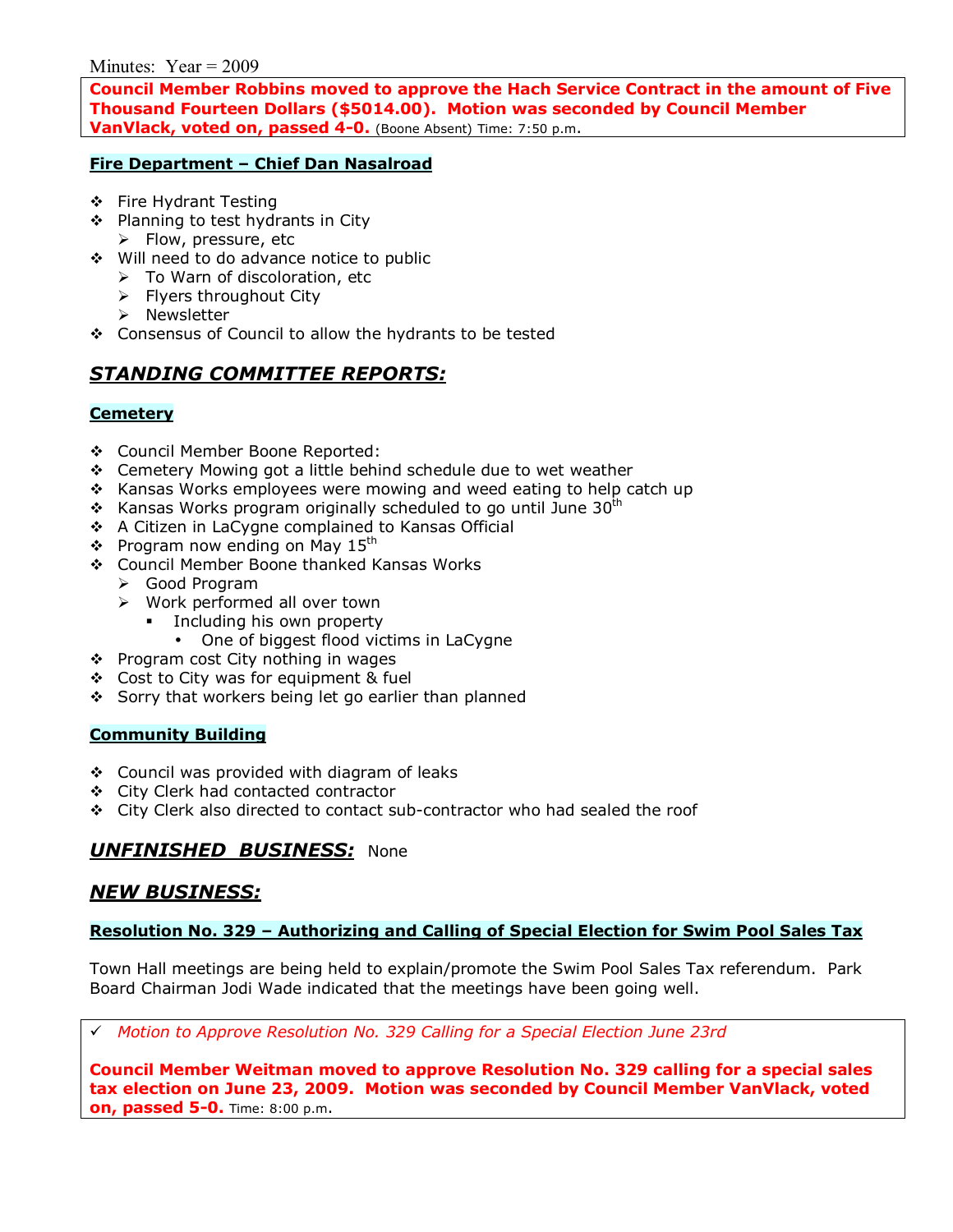## May 06, 2009 Regular Meeting

#### **Surplus Equipment Bids**

Bids were opened and read for surplus equipment. No bids were received for the following items: Wehlen Strobes; Miscellaneous Holsters, etc; Old Uniforms; Deli Computer & Monitor; HP Scanner; and the HP Printers.

The following bids were received:

| 2000 Chevrolet 1 Ton: | Larry Erickson       | \$1150.00 |
|-----------------------|----------------------|-----------|
|                       | Matt Regge           | \$600.00  |
|                       |                      |           |
| Animal Trap:          | Jim Johnson          | \$15.00   |
|                       | <b>Steve Hisel</b>   | \$55.00   |
|                       |                      |           |
| <b>ExMark Mower:</b>  | Terry Weitman        | \$777.77  |
|                       | Jim Johnson          | \$1050.00 |
|                       | <b>Richard White</b> | \$800.00  |
|                       | Mike Gilliland       | \$616.00  |
|                       | Jim McCammon         | \$753.00  |

#### # *Motion to Accept Bid on 2000 Chevrolet 1 Ton*

**Council Member VanVlack moved to accept the bid of One Thousand One Hundred Fifty dollars (\$1150.00) from Larry Erickson for the Chevrolet 1 ton. Motion was seconded by Council Member Boone, voted on, passed 4-1.** (Opposed: Robbins) Time: 8:09 p.m.

#### # *Motion to Accept Bid for Animal Trap*

**Council Member Fleming moved to accept the bid of Fifty One Dollars (\$51.00) from Steve Hisel for the animal trap. Motion was seconded by Council Member Boone, voted on, passed 5-0.** Time: 8:11 p.m.

# *Motion to Accept Bid for ExMark Mower*

**Council Member VanVlack moved to accept the bid of One Thousand Fifty Dollars (\$1050.00) from Jim Johnson for the ExMark mower. Motion was seconded by Council Member Boone, voted on, passed 3-2.** (Opposed: Robbins & Weitman)

#### **Thank You from Linda Meisel**

Linda Meisel thanked public works and council for the quick response and gravel on Elm Street.

#### **Bleachers at Elementary School Ball Park**

- \$ Bleachers at ball fields at elementary school had been given to the city in April 2006  $\triangleright$  Were given by Prairie View USD 362
- $\div$  Bleachers need repairs
- \$ Mike DeMott on behalf of LaCygne Softball Association had asked that City give bleachers to Softball Association
	- $\triangleright$  They have purchased materials to repair the bleachers

# *Motion to Give Bleachers to LaCygne Softball Association*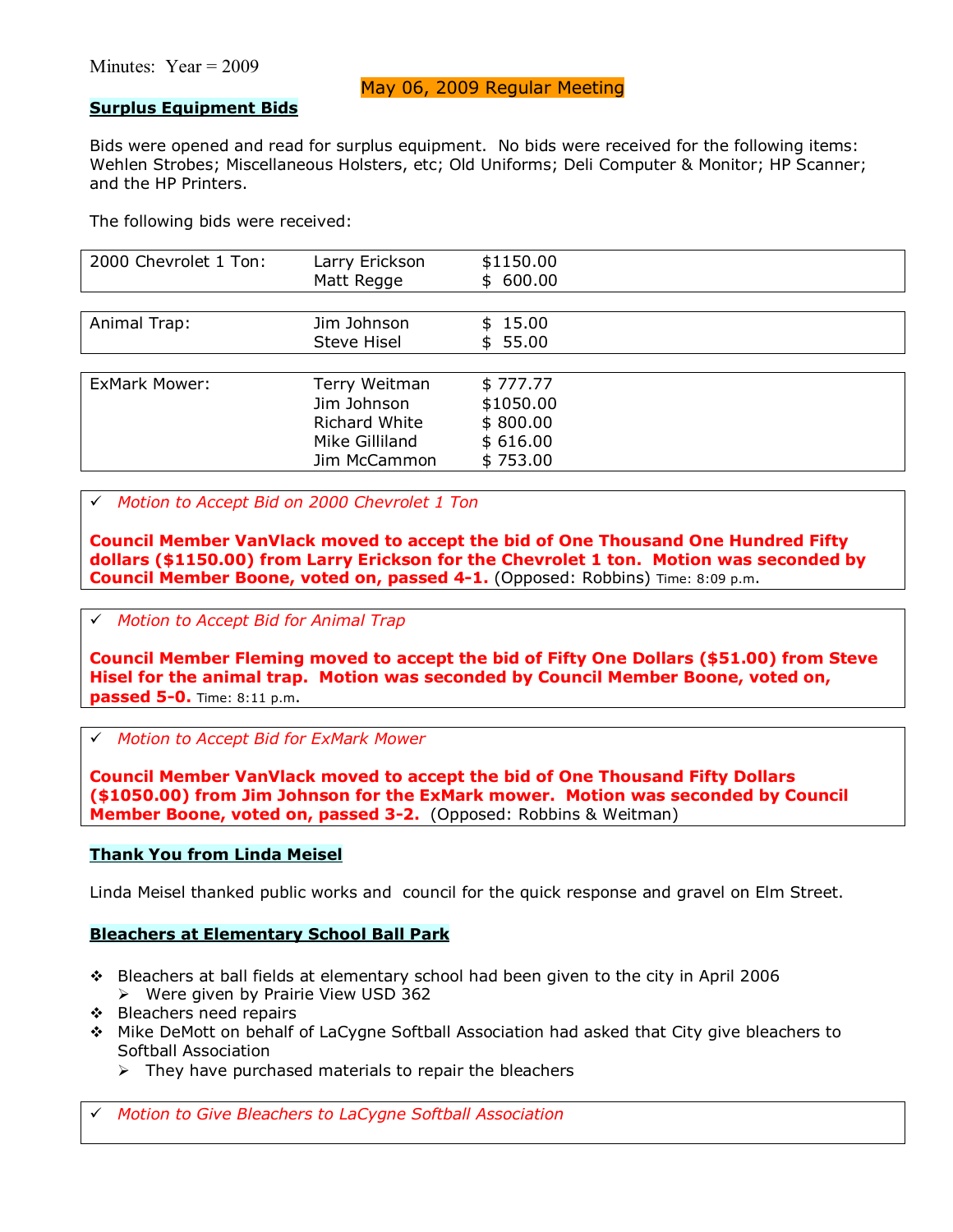**Council Member Weitman moved to donate the bleachers to the LaCygne Softball Association. Motion was seconded by Council Member Robbins, voted on, passed 5-0.** Time: 8:15 p.m.

# **Executive Session**

# *Motion to Go Into Executive Session*

**Council Member Weitman moved to go into executive session for up to sixty-five (65) minutes, following a ten (10) minute break for Personnel & Legal. Motion seconded by Council Member VanVlack, voted on, passed 5-0.** Time: 8:18 p.m.

Those requesting a portion of time or being invited into the executive session included: Police Chief James Dean and City Clerk Gary Mahon.

# **Executive Session Extended**

# *Motion to Go Into Executive Session*

**Council Member Robbins moved to extend the executive session for up to five (5) minutes for personnel. Motion seconded by Council Member Weitman, voted on, passed 5-0.** Time: 9:33 p.m.

Open Session Resumed at 9:38 p.m.

## **OTHER BUSINESS:**

## **Hire Patti Endecott as Part-Time City Hall Help**

# *Motion to Patti Endecott as Part-Time City Hall Help*

**Council Member Robbins moved to hire Patti Endecott for part-time help in City Hall as needed (max 20 hours per week) under the direction of City Clerk Gary Mahon. Motion was seconded by Council Member Weitman, voted on, passed 4-1.** (Opposed: Boone) Time: 9:40 p.m.

## *CITY CLERKíS REPORT:*

Verbal: None.

## Written:

- n) New Year Organization
- o) Discussion from the Floor Betty Bullock
- p) Condemnation of Taylor Property
- q) Training Request & Invitation to Firearms & Ammo Demo Chief Dean
- r) Hach Service Contract
- s) Community Building Leaks
- t) Resolution No. 329 Authorizing and Calling of Special Election
- u) Surplus Equipment Bids

# **NOTES AND COMMUNICATIONS TO COUNCIL:**

a] Certification of Election Results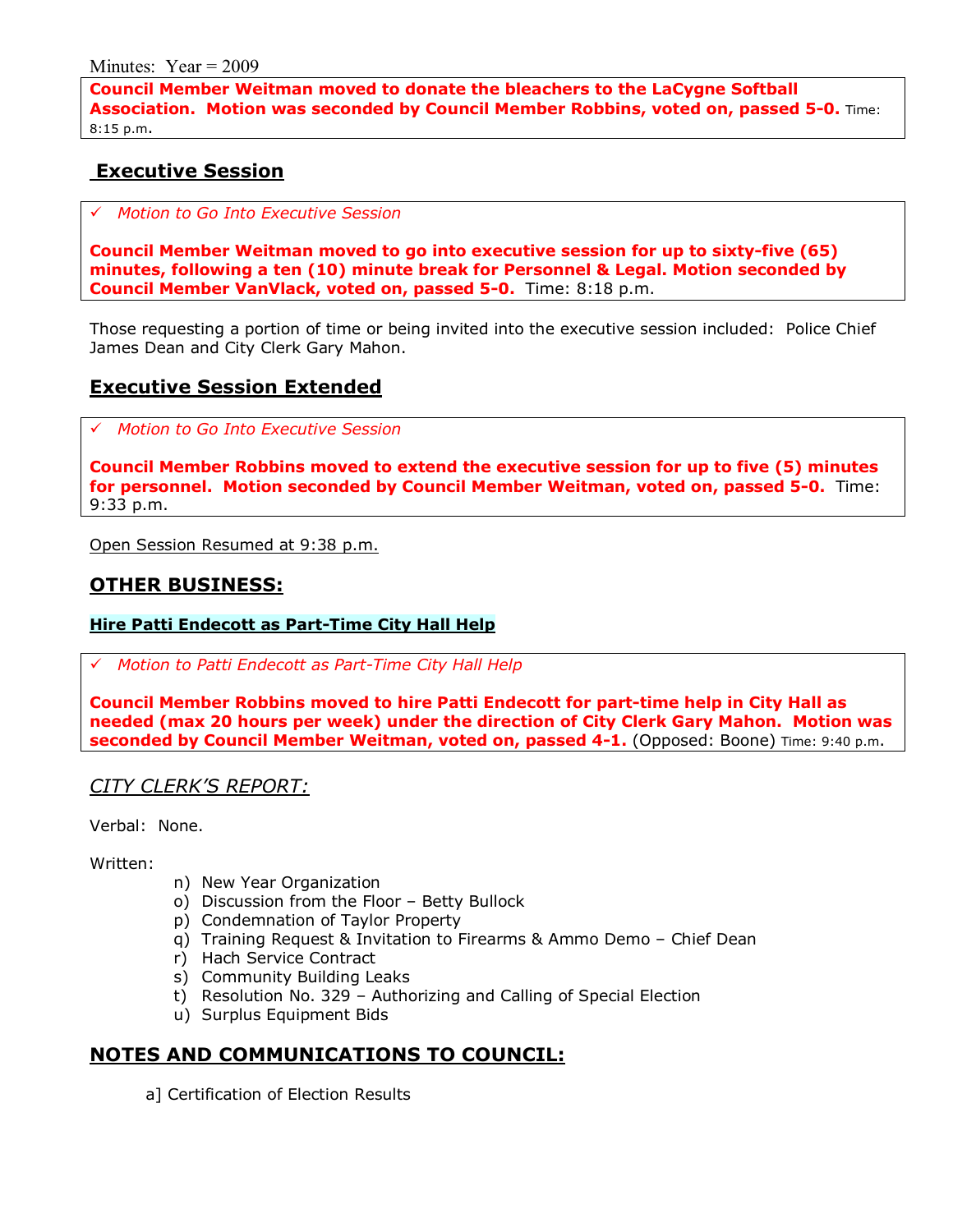# *ADJOURNMENT:*

#### # *Motion for Adjournment*

There being no further business, **Council Member VanVlack moved to adjourn the meeting. Motion seconded by Council Member Fleming, voted on, passed 5-0.** The meeting was adjourned at 9:42 p.m.

I, \_\_\_\_\_\_\_\_\_\_\_\_\_\_\_\_\_\_\_\_\_\_\_\_\_\_\_\_\_\_\_\_\_\_\_\_\_\_\_ LaCygne City Clerk, do hereby declare the above to be true and correct, to the best of my knowledge, and do hereby subscribe my name this 6th day of May, 2009.

## May 20, 2009 Regular Meeting

# *REGULAR MEETING:*

The La Cygne City Council met in regular session Wednesday, May 20, 2009 at the LaCygne City Hall. Council Members present were: Jerry Boone; Jake Fleming; Travis Robbins; Mike VanVlack; and Terry Weitman.

Others in attendance included, but not limited to: City Attorney John Sutherland; City Clerk Gary Mahon; Police Chief James Dean; Public Works Jerome Moore; Fire Chief Dan Nasalroad; Judy Kinder; Doug Carder; LeRoy Turpen; Paul Filla; Fred Meisel; Linda Meisel; Dale McIntosh; Joe Turpen; and Brian Turpen.

Mayor Keith Smith called the meeting to order at 7:02 p.m.

# *MAYORíS COMMENTS:*

- \* Congratulations to Medical Board Chairman Joe Turpen for the successful grand opening of the new medical center.
- \* Many positive comments heard from those in attendance
- $\div$  Reminder that School is Out Watch for kids out playing
- $\div$  Noted that he has received a very large number of high grass & weed complaints
	- $\triangleright$  No more excuses. Weeds must be cut

# *CONSENT AGENDA:*

#### # *Motion to Approve Consent Agenda*

**Council Member VanVlack moved to approve the consent agenda which consisted of:**  Minutes of May 06, 2009 City Council Meeting Check Register: May 06 thru May 20, 2009 Budget Report: April 2009 Treasurerís Report: April 2009 **Motion seconded by Council Member Robbins voted on, passed 5-0.** Time: 7:07 p.m.

# *REPORTS OF CITY OFFICERS:*

## **Police Chief James Dean**

- \* Recent Training Conference in Topeka was a success
- \$ Codes
	- $\geq$  602 Chestnut owner has requested city to clean up and put bill on tax rolls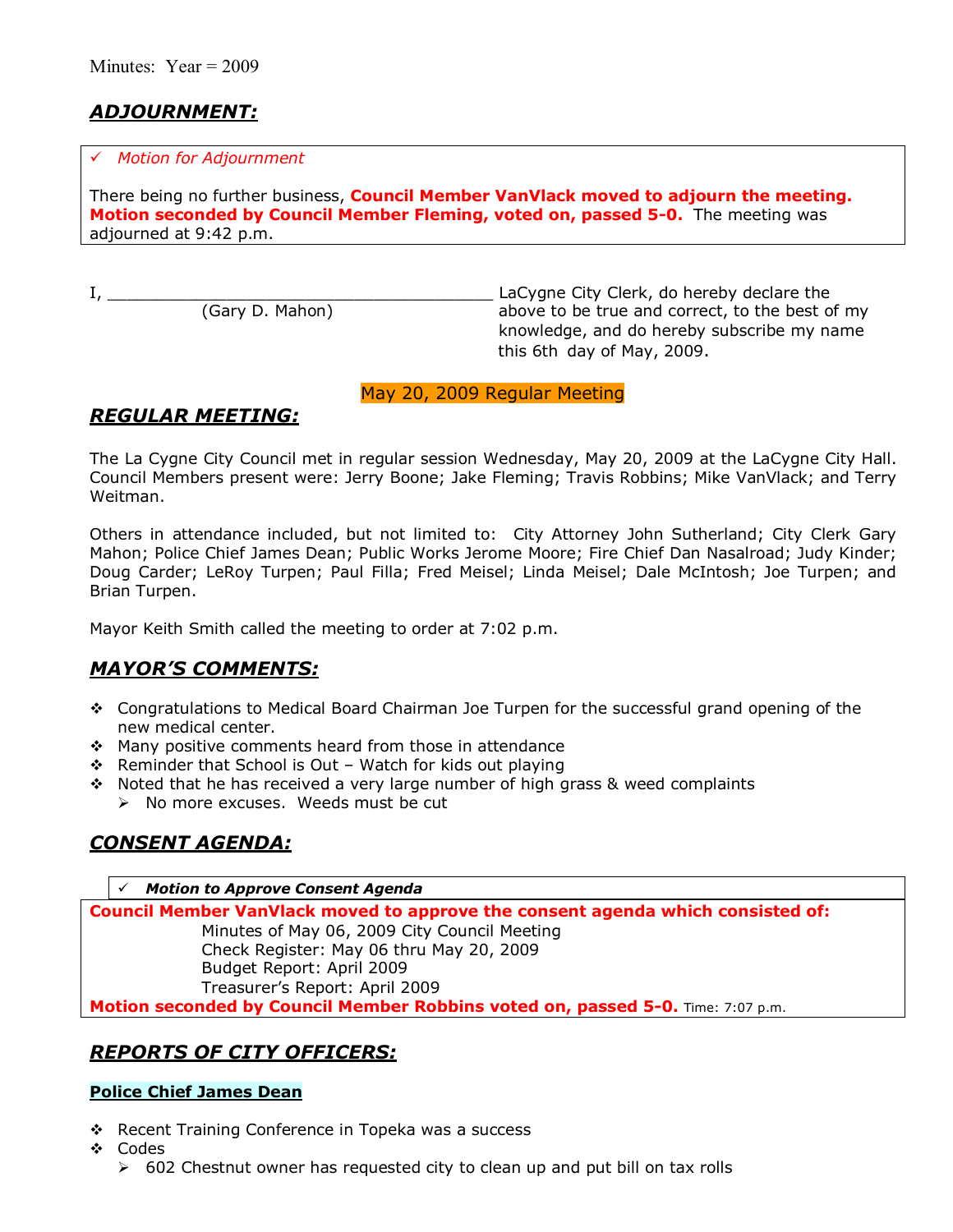## May 20, 2009 Regular Meeting

- Will confer with City Attorney Sutherland on legalities
- $\triangleright$  Midwest Glycol property is being mowed, pit has been pumped out, fence installed around pit, and will be filled in as soon as ground dries further
- $\geq 112$  S. 7<sup>th</sup> Mr. Carr trying to obtain clear deed so demolition can proceed

#### **Public Works - Jerome Moore**

#### Safety Chlorine School

- $\cdot$  Request permission for Art Terry to attend Chlorine Safety Class in Iola on June 11<sup>th</sup>
	- $\triangleright$  Had originally been listed in error as Salina on June 9th
	- $\triangleright$  No Registration Fee
	- $\geq$  5 Hours water certification credit

# *Motion to Authorize Attendance at Chlorine Safety Class* 

**Council Member VanVlack moved to send Art Terry to Chlorine Safety Class at Iola, Kansas on June 11th. Motion was seconded by Council Member Weitman, voted on, passed 5-0.** Time: 7:12 p.m.

## City of Parker Request for Mosquito Spraying

Jerome Moore informed Council that the cost to spray mosquitoes for the City of Parker would range from a minimum \$530 to possibly \$600 if there are increased costs for fuel, chemical, etc. over the summer. This represents the total cost for all 3 requested sprayings.

## # *Motion to Assist City of Parker in Mosquito Spraying*

**Council Member Weitman moved to present the City of Parker with the cost quotes and honor them if the City of Parker accepts and wishes to proceed. Motion was seconded by Council Member Boone, voted on, passed 5-0.** Time: 7:14 p.m.

# *STANDING COMMITTEE REPORTS:*

## **Park**

- \$ Council Member Robbins reported of standing water problem between Jerry Stanley property and north side of Bittiker Park.
	- $\triangleright$  Ground not draining and leaving standing water
	- $\triangleright$  Council Member Boone suggested blading the area then reseeding
		- Volunteered to do the work
	- $\triangleright$  Adding more dirt suggested
		- **Sometimes just moves pocket of water to other areas**
- \$ Street Committee will look at and make recommendation

#### **Cemetery**

- \$ Council Member Boone:
	- $\triangleright$  Cemetery looking good for Memorial Weekend
	- $\triangleright$  Ladies of Oak Lawn Cemetery Association have the entrance gates repainted and public works will assist them in re-hanging at the entrance to old part of cemetery
		- % Public Works also helped install the merry-go-round in the park yesterday

## **Community Building**

- $\div$  Noted that City had not received response from Contractor regarding Community Building leaks.
- \$ Council Member Boone asked City Clerk to Contact person who put on the sealant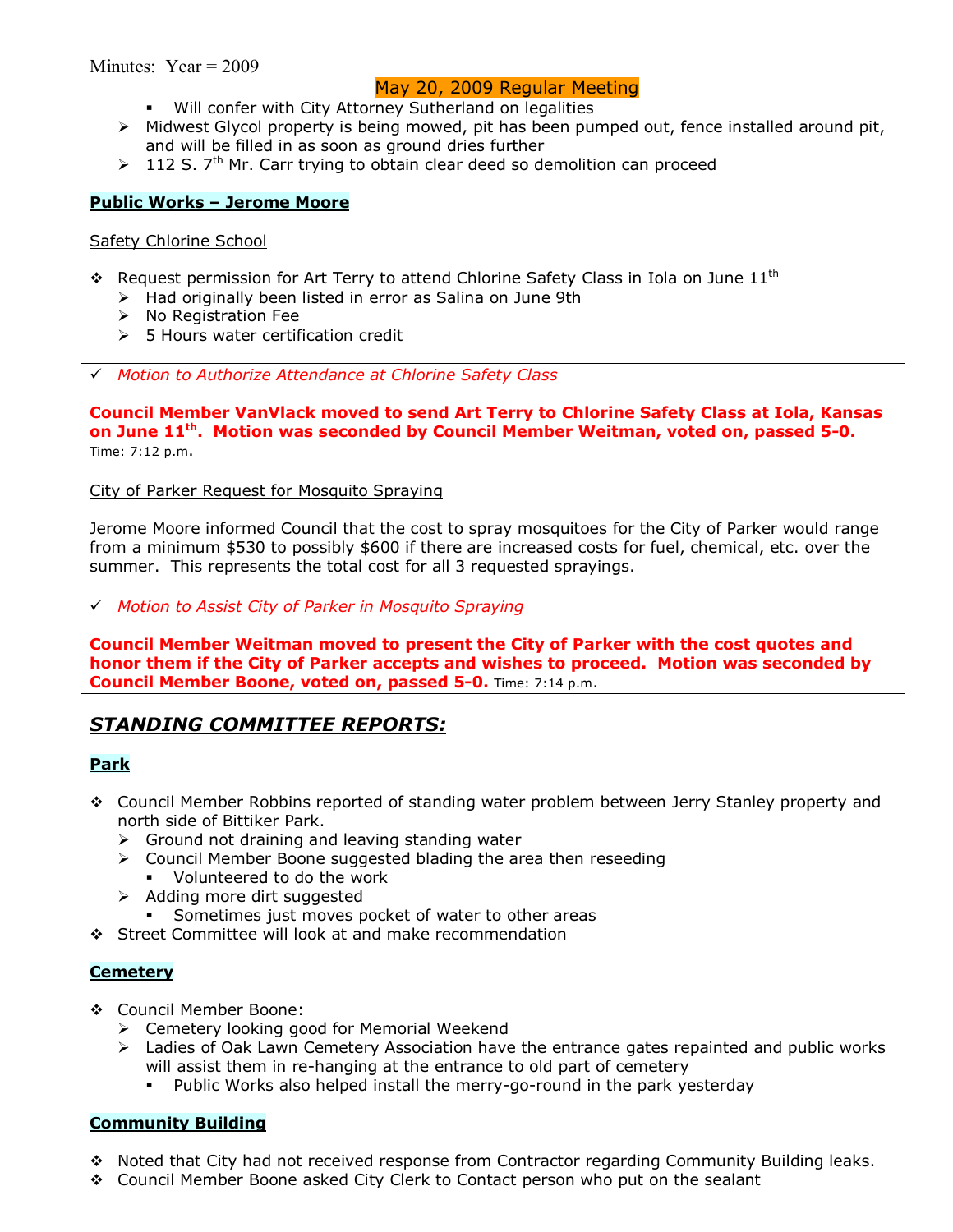## May 20, 2009 Regular Meeting

> City Clerk Mahon noted that the main contractor had been contacted and Mahon not sure if City had info on the subcontractor but would try to find.

## *UNFINISHED BUSINESS:*

Council Member Boone suggested that Council consider raises for some employees who had not received one in the past year. Mayor Smith noted that he had intended to address that very subject later in the meeting after discussing in executive session.

## *NEW BUSINESS:*

## **Ditch Maintenance - Council Member Robbins**

Council Member Robbins noted increasing problems with backed up and overflowing ditches after a rain. Question: Who is responsible for maintaining water flow through ditches? City? or Residents?

- $\div$  Individual Residents would be maintaining flow differently
	- $\triangleright$  Hiring different contractors
	- $\triangleright$  Digging at different depths
- \* Proper water flow necessary to maintain road beds
	- $\triangleright$  Overflowing water will seep under black top and weaken the road
- \$ Noted that public works has been encouraged for several years to observe and list ditches that need work
- $\cdot \cdot$  Noted that when culverts need replacing, the cost is borne by the owner
	- $\triangleright$  Discussed possibility of some owners not being able to afford new culvert
		- Will address that problem if and when it happens
- $\cdot$  Noted that property owners are in charge of sidewalk costs and mowing ditches
	- $\triangleright$  Felt city should be in charge of maintaining water flow in ditches
- $\cdot \cdot$  The Mayor and each of the 5 council members confirmed that it is the responsibility of the City to maintain water flow throughout the city's ditches.

# **Executive Session**

# *Motion to Go Into Executive Session*

**Council Member Weitman moved to go into executive session for up to forty-five (45) minutes, following a ten (10) minute break for Personnel & Legal. Motion seconded by Council Member VanVlack, voted on, passed 5-0.** Time: 7:35 p.m.

City Clerk Gary Mahon informed the press that during executive session a speaker phone would be used to visit with Attorney Mike Shultz.

In addition to the Mayor, Council Members, and City Attorney, those requesting a portion of time or being invited into the executive session included: City Clerk Gary Mahon.

Executive Session Extended

# *Motion to Extend Executive Session*

**Council Member VanVlack moved to extend the executive session up to ten (10) minutes, for Personnel. Motion seconded by Council Member Fleming, voted on, passed 5-0.** Time: 8:31 p.m.

Open Session Resumed at 8:41 p.m.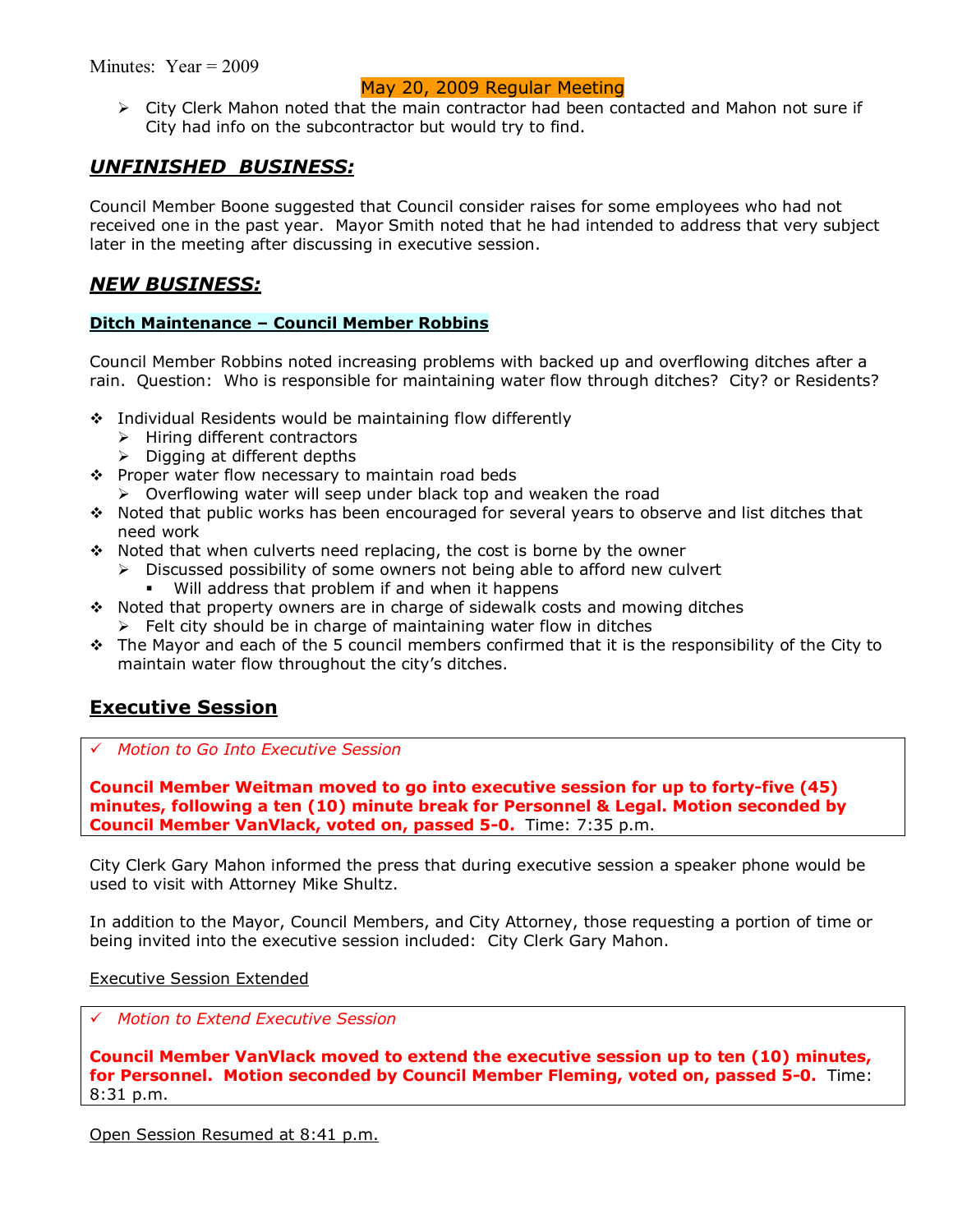May 20, 2009 Regular Meeting

# **OTHER BUSINESS:**

## **Pay Raises**

# *Motion to Authorize Pay Raises for Jerome Moore, Jim Johnson, and Bill Craven*

**Council Member Fleming moved to give pay raises to Jim Johnson and Jerome Moore of 50 cents (\$.50) per hour and a pay raise to Bill Craven of twenty-five cents (\$.25) per hour. Motion seconded by Council Member Boone, voted on, passed 5-0.** Time: 8:43 p.m.

## *CITY CLERKíS REPORT:*

Verbal: None

Written:

- v) Gas Records: April 2009
- w) Notice of Public Hearing for Zoning Change McElreath
- x) Specs for Demolition of Taylor Property

# **NOTES AND COMMUNICATIONS TO COUNCIL:**

- a] Gas Records: April 2009
- b] Notice of Public Hearing for Zoning Change McElreath
- c] Specs for Demolition of Taylor Property

Council Member VanVlack inquired as to certain parts of the Demolition Specs including:

- $\div$  Noted the City would be disconnecting some of the utilities
	- $\triangleright$  The specs keep the responsibility to ensure that utilities have been disconnected upon the contractor
- \* Noted the City could do much of the grading
- \$ Felt the City doing some of this work might make for lower bids
- \$ City Clerk Mahon noted:
	- > Specs had been given to Mike, Jim Johnson, and Attorney Sutherland for their review
	- $\triangleright$  Changes could be made and new specs forwarded to the bidders
- \$ Council did not want to change at this time

# *ADJOURNMENT:*

## # *Motion for Adjournment*

There being no further business, **Council Member VanVlack moved to adjourn the meeting. Motion seconded by Council Member Fleming, voted on, passed 4-1.** Opposed: Boone. The meeting was adjourned at 8:49 p.m.

I, \_\_\_\_\_\_\_\_\_\_\_\_\_\_\_\_\_\_\_\_\_\_\_\_\_\_\_\_\_\_\_\_\_\_\_\_\_\_\_ LaCygne City Clerk, do hereby declare the (Gary D. Mahon) above to be true and correct, to the best of my knowledge, and do hereby subscribe my name this 20th day of May, 2009.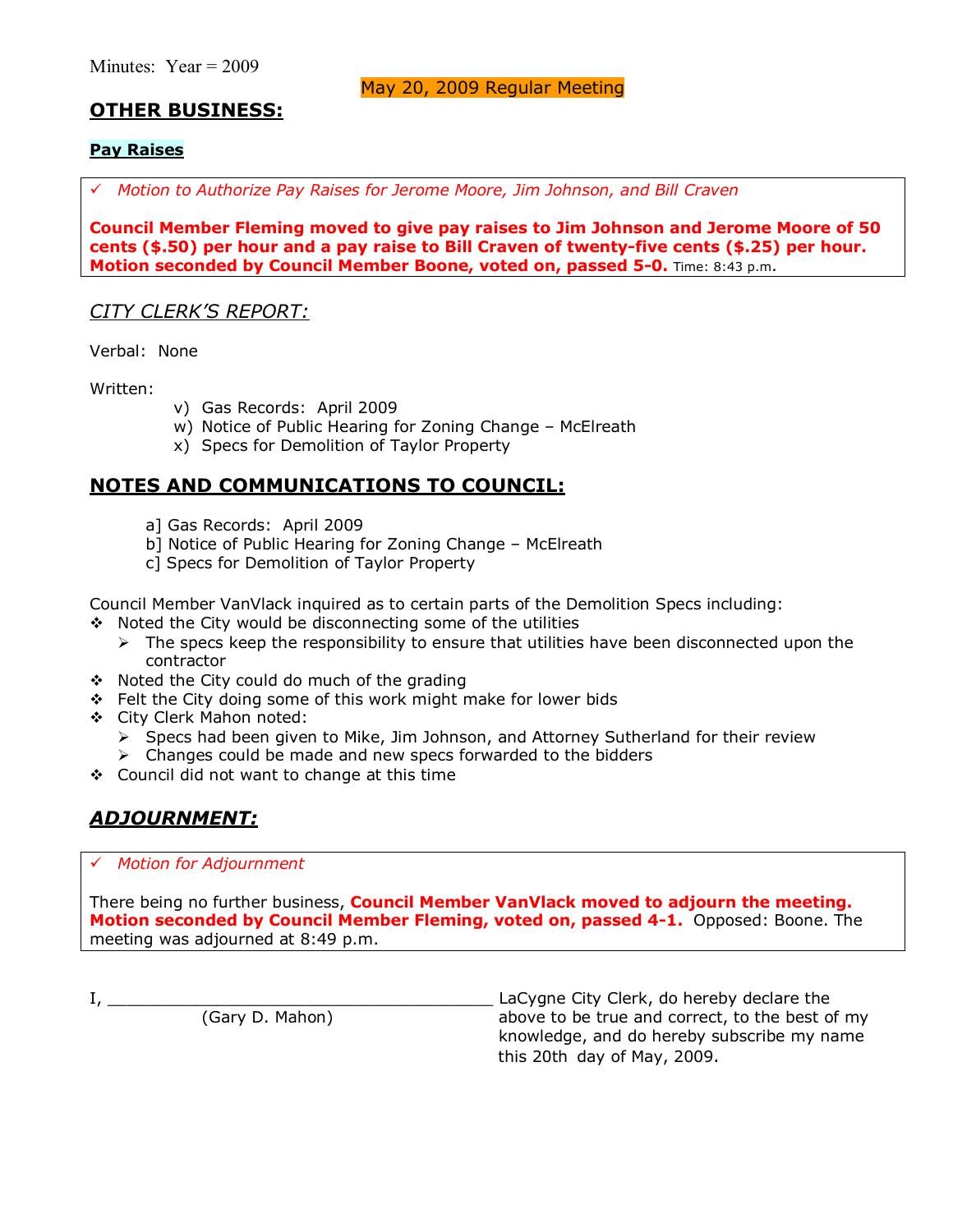The La Cygne City Council met in regular session Wednesday, June 03, 2009 at the LaCygne City Hall. Council Members present were: Jerry Boone; Jake Fleming; Travis Robbins; and Terry Weitman. Council Member Van Vlack arrived at 7:16 p.m.

Others in attendance included, but not limited to: City Attorney John Sutherland; City Clerk Gary Mahon; Police Chief James Dean; Police Officer Will Filla; Fred Meisel; Linda Meisel; Brian Turpen; Robert Sullivan; Fireman Jerome Mitzner; Jim Thompson; Jodi & Harley Wade; Deborah Thompson; and Jeff Thoele.

# *Motion to Appoint Temporary Chairman*

Due to the absence of Mayor Smith and Council President Mike VanVlack, **Council Member Robbins moved to appoint Council Member Weitman as temporary chairman. Motion was seconded by Council Member Fleming, voted on, passed 3-0-1.** Abstained: Weitman Time: 7:01 p.m.

Temporary Chairman (TC) Weitman called the meeting to order at 7:02 p.m.

# *MAYORíS COMMENTS:*

- \$ City Clerk Mahon informed Council and Audience that the City had been served with a restraining order and temporary injunction which temporarily barred further action regarding the demolition of Taylor Property at 114 W. Market.
	- $\triangleright$  Attorney Sutherland reported that demolition bids, scheduled to be open during the meeting, could not be opened until the restraining order and temporary injunction are lifted.
		- % Three (3) bids were received: Jim Thompson, Jeff Thoele, and Brad Aust
		- **Bidders present were: Jim Thompson & Jeff Thoele**
		- In agreement with bidders present, the city will keep submitted bids on file and unopened until further notice

# *CONSENT AGENDA:*

#### *Motion to Approve Consent Agenda*

**Council Member Robbins moved to approve the consent agenda which consisted of:**  Minutes of May 20, 2009 City Council Meeting Check Register: May 21 thru June 03, 2009 **Motion seconded by Council Member Boone voted on, passed 4-0.** Time: 7:08 p.m.

## *NEW BUSINESS:*

Temporary Chairman Weitman moved "New Business" items involving City Auditor Terry Sercer to beginning of meeting to accommodate Mr. Sercerís lengthy travel distance.

#### 2008 Audit Report

Terry Sercer of Diehl, Banwart, Bolton, CPAís, P.A. reported on the annual audit

- $\div$  Each Council Member was presented with a copy of the audit
- \$ Housing Authority financials are not included
- \$ There were no Violations
- ❖ Gas Utility Statute was not met
	- $\triangleright$  Statute Reserve requirement of \$197,300 was not met
	- $\triangleright$  Cash reserves to pay bills were adequate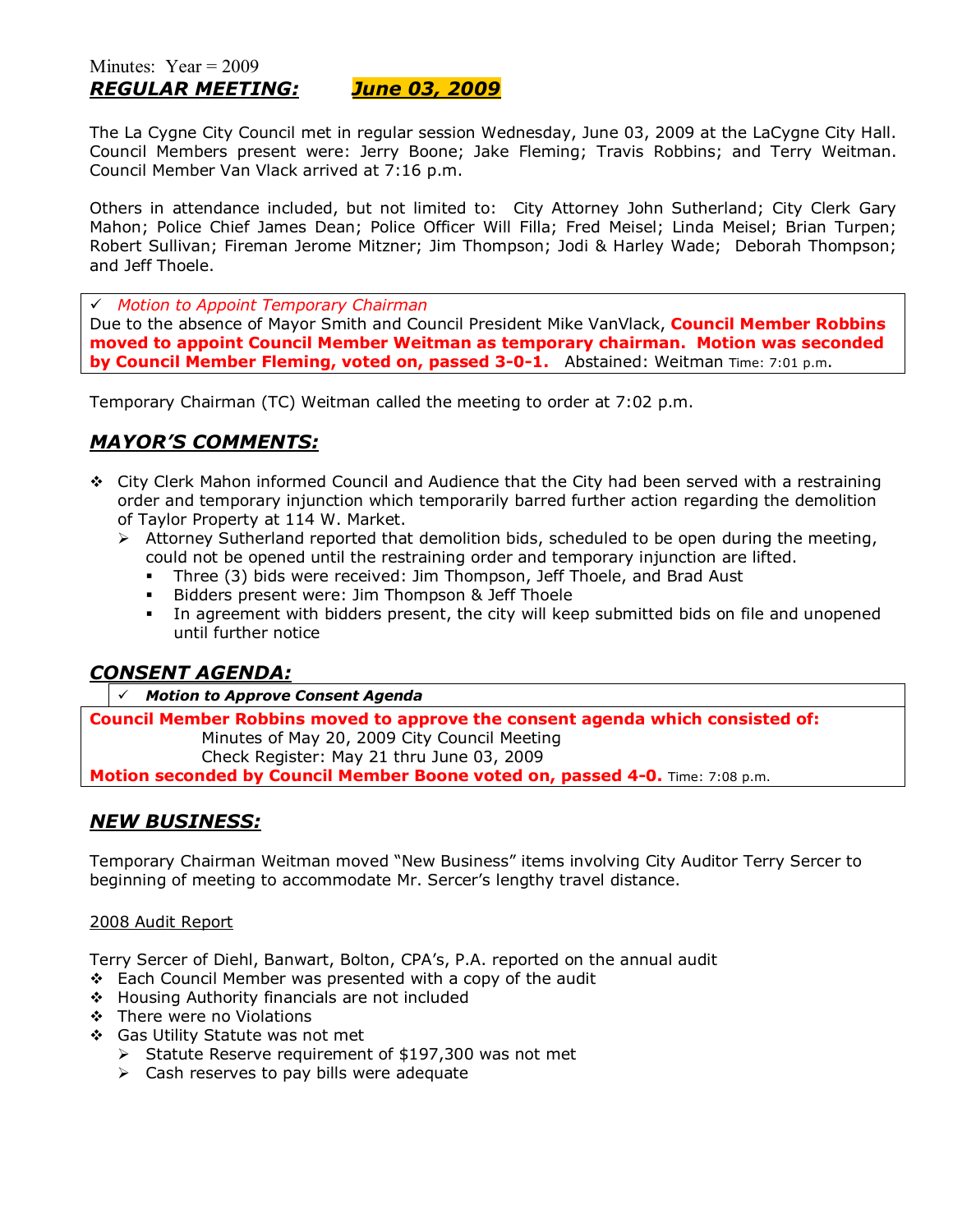Minutes:  $Year = 2009$ 

\$ Management Letter *June 03, 2009*

- $\triangleright$  Encourages Council to be aware of and look for uncommon receipts coming in such as insurance proceeds and grants.
- $\triangleright$  Encourage Council to take close look at monthly bills and payments
- Complimented Council and doing a good job of this
- \$ Council did not have any questions for Mr. Sercer

Council President Van Vlack arrived at 7:16 p.m.

## Contract- Rural Water Litigation - Diehl, Banwart, Bolton, CPA's

Council reviewed proposed contract to provide services for upcoming Rural Water litigation

- \$ Attorney Sutherland noted that costs were not cited in the contract
- \$ Mr. Sercer Responded:
	- > Cannot Give Total Costs
		- **How many hours for depositions?**
		- How many hours for actual court?
		- Mileage?
	- $\triangleright$  Can Give Rates
		- Partner Charges =  $$140$  per hour
		- Sercer's Charges =  $$120$  per hour
		- Staff Charges =  $$50 $60$  per hour
- ◆ Mr. Sercer will issue new proposal to include estimates
- $\div$  Contract will be presented at the June 17<sup>th</sup> meeting.

# *REPORTS OF CITY OFFICERS:*

## **Police Chief James Dean**

## Kids - Drug Safety Initiative

- \$ Community Safety Net provides drug awareness education geared toward children
	- $\triangleright$  City has approximately 185 kids ages 9 thru 12
	- > Program consists of safety book and test on CD
	- $\triangleright$  Seeking sponsorships
		- **Several area businesses have signed up**
		- Police Chief Dean asking City to sponsor ten (10) at cost of \$159.45

## # *Motion to Sponsor Kids Community Safety Net Program*

**Council Member Weitman moved to sponsor ten kids in the Kidís Community Safety Net program at a cost of \$159.45. Motion was seconded by Council Member Boone, voted on, passed 5-0.** Time: 7:32 p.m.

## Codes Report

- $\div$  Worked eight (8) new cases in last three (3) days
- \$ 602 Chestnut
	- $\triangleright$  Cleaning up and shed torn down
	- $\triangleright$  Several more loads to go to Prescott
- \$ Several tall grass reports
	- $\geq$  90% have complied most were done without having to be notified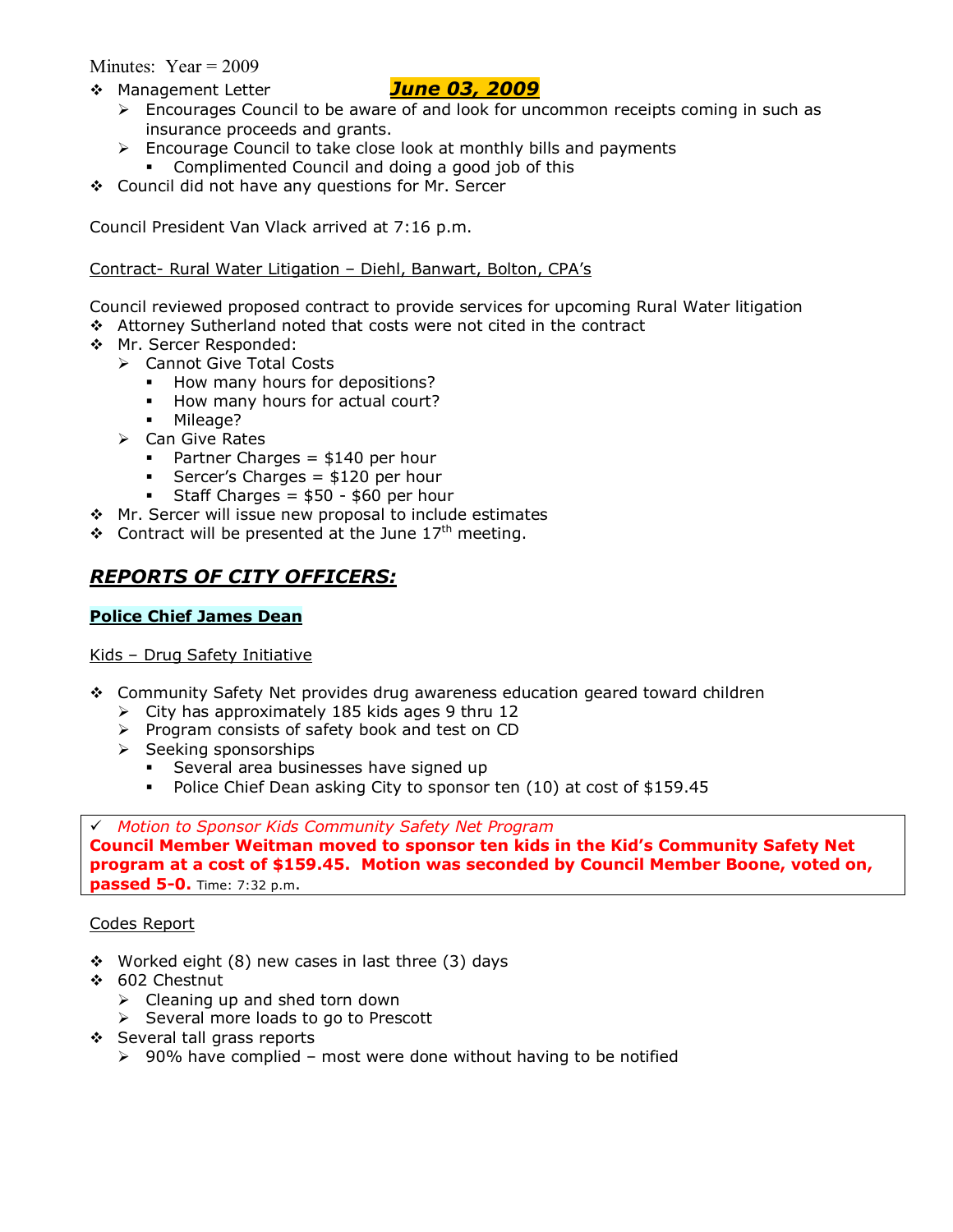Minutes: Year = 2009

## *June 03, 2009*

Police Chief Dean reported that car 302 was in the shop again. Problem is probably with transmission this time.

#### **Public Works - Jerome Moore**

River Pump Meter Replacement

- ❖ River Pump Meter has quit working
- \$ C.A. Curtis of Curtis Instrumentation checked the meter
	- $\triangleright$  Electronics are out and cannot be replaced without returning to factory for total refurbish
		- Cost & time is better to replace rather than repair
- $\div$  Cost = \$4349.80 for new meter and \$2250.00 for labor and installation
- $\div$  Meter is needed to verify amounts of water taken from river for maintaining water rights, etc.
- # *Motion to Purchase River Pump Meter*

**Council Member Boone moved to purchase a river pump meter from Curtis Instrumentation at a cost of \$6599.80. Motion was seconded by Council Member Robbins, voted on, passed 5-0.** Time: 7:38 p.m.

#### Safety Chlorine School

- $\cdot \cdot$  Request permission for Lisa Elmore to attend Chlorine Safety Class in Iola on June 11<sup>th</sup> along with Art Terry
- # *Motion to Authorize Attendance at Chlorine Safety Class*

**Council Member Robbins moved to send Lisa Elmore to Chlorine Safety Class at Iola, Kansas on June 11th. Motion was seconded by Council Member Fleming, voted on, passed 4-0-1.** Abstained: Boone Time: 7:12 p.m.

#### **Fire Department - Fire Chief Nasalroad**

Fire Chief Nasalroad announced that the Fire Department will be testing hydrants throughout the City on June  $18<sup>th</sup>$  &  $19<sup>th</sup>$ . Citizens may notice varying degrees of turbulence in their water during the testing periods.

## *STANDING COMMITTEE REPORTS:*

#### **Community Building**

City Clerk Mahon reported that Lee Schmucker of Protec Industries had addressed leaks in the community building. Jerome Moore asked about the water plant roof. Mahon will contact Lee again as he forgot about the water plant roof.

## *UNFINISHED BUSINESS:*

**Richard Marsh – Utility Billing** Mr. Marsh was not present at the meeting.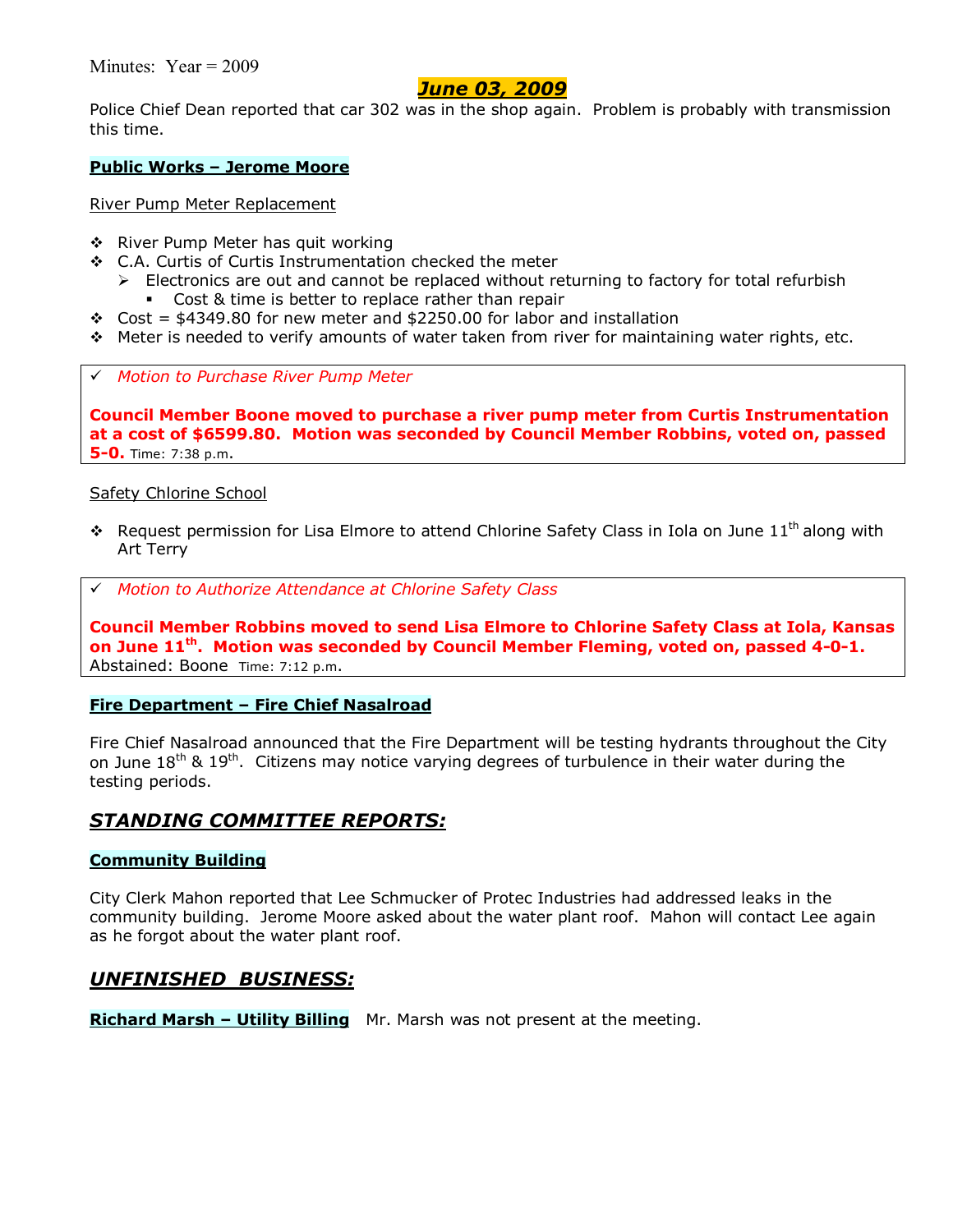*June 03, 2009*

# *NEW BUSINESS:*

## **Ordinance No. 1374 - Nuisances**

- $\bullet$  Purpose of ordinance is to add a 3<sup>rd</sup> option for abatement
- \$ Present Ordinance requires Codes Officer to get municipal court order or resolution from council
	- $\triangleright$  Sometimes creates a time sequence of six weeks or more
		- Too long to wait for simple infractions such as tall grass
- \$ Attorney Sutherland
	- $\triangleright$  Proposed ordinance addresses delivery of notices but does not address time line of abatement
		- Amendments need to be made to section 7-207 also
- $\cdot$  A new proposed ordinance will be introduced at next meeting

# **Executive Session**

# *Motion to Go Into Executive Session*

**Council Member Weitman moved to go into executive session for up to thirty-five (35) minutes, following a ten (10) minute break for Personnel & Legal. Motion seconded by Council Member Robbins, voted on, passed 5-0.** Time: 7:49 p.m.

In addition to the Council Members, and City Attorney, those requesting a portion of time or being invited into the executive session included: Chief of Police James Dean.

Open Session Resumed at 8:34 p.m.

# **OTHER BUSINESS:**

Council noted that new shelter house in Park was almost complete. Shelter House looks really nice.

# *CITY CLERKíS REPORT:*

Verbal: Noted that check in the amount of \$7345.00 will be forwarded to the LaCygne Library. This represents the City's share of the new walk and curbing in front of the library. City had received a \$2500.00 grant from Linn County thus reducing the Cityís cost to \$4845.00.

Reminded Council that budget time was upon us. Please bring their wish list for 2010 to next meeting.

Written:

- y) 2008 Annual Audit
- $z)$  Kids Drug Safety Initiative
- aa) Contract Rural Water Litigation Diehl, Banwart Bolton, CPA's
- bb) Demolition Bids
- cc) Ordinance No. 1374 Nuisances

# **NOTES AND COMMUNICATIONS TO COUNCIL:**

- a] Minutes of Park Board Meeting: April 30, 2009
- b] Minutes of Park Board Meeting: May 28, 2009
- c] 2008 Annual Audit Report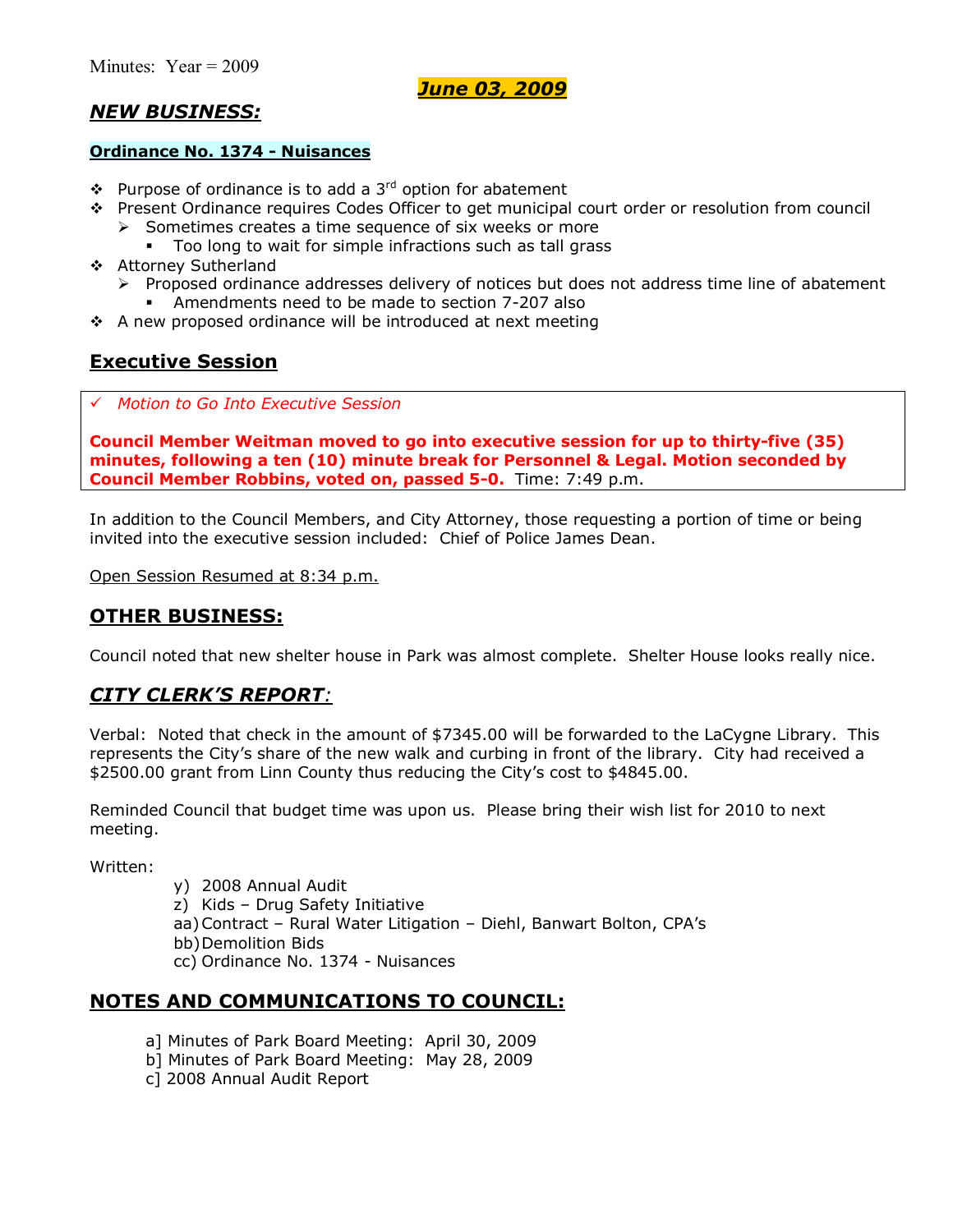*June 03, 2009*

# *ADJOURNMENT:*

#### # *Motion for Adjournment*

There being no further business, **Council Member Fleming moved to adjourn the meeting. Motion seconded by Council Member Boone, voted on, passed 5-0.** The meeting was adjourned at 8:37 p.m.

I, \_\_\_\_\_\_\_\_\_\_\_\_\_\_\_\_\_\_\_\_\_\_\_\_\_\_\_\_\_\_\_\_\_\_\_\_\_\_\_ LaCygne City Clerk, do hereby declare the above to be true and correct, to the best of my knowledge, and do hereby subscribe my name this 3rd day of June, 2009.

# *REGULAR MEETING: June 17, 2009*

The La Cygne City Council met in regular session Wednesday, June 17, 2009 at the LaCygne City Hall. Council Members present were: Jerry Boone; Jake Fleming; Travis Robbins; Mike VanVlack; and Terry Weitman.

Others in attendance included, but not limited to: City Attorney John Sutherland; City Clerk Gary Mahon; Police Chief James Dean; Public Works Jerome Moore; Fire Chief Dan Nasalroad; Park Board Chairman Jodi Wade; Linda Meisel; Judy Kinder; and LeRoy Turpen.

# *MAYORíS COMMENTS:*

- \$ Food Pantry is low. Encouraged people to donate. Any and all donations appreciated.
- $\cdot \cdot$  Thankful that City was spared from severe damage during recent storms.
	- $\triangleright$  Fire Department assisted Drexel Monday Evening
		- City sent two trucks and four men
		- **Eye Opener Reviewing City's emergency preparedness status**
	- $\triangleright$  Discussion on storm shelters throughout City
		- **Elementary School & Churches**
		- . Need to determine who is responsible for opening in bad weather

# *CONSENT AGENDA:*

City Clerk Gary Mahon informed Council that check # 10899 and check # 10999 would be voided. One was a double payment and the other was actually a credit memo rather than an invoice.

# *Motion to Approve Consent Agenda* **Council Member Weitman moved to approve the consent agenda as presented noting the two voided checks. The consent agenda consisted of:**  Minutes of June 03, 2009 City Council Meeting Check Register: June 04 through June 17, 2009 Treasurer Report: May 2009 Budget Report: May 2009 **Motion seconded by Council Member VanVlack voted on, passed 5-0.** Time: 7:10 p.m.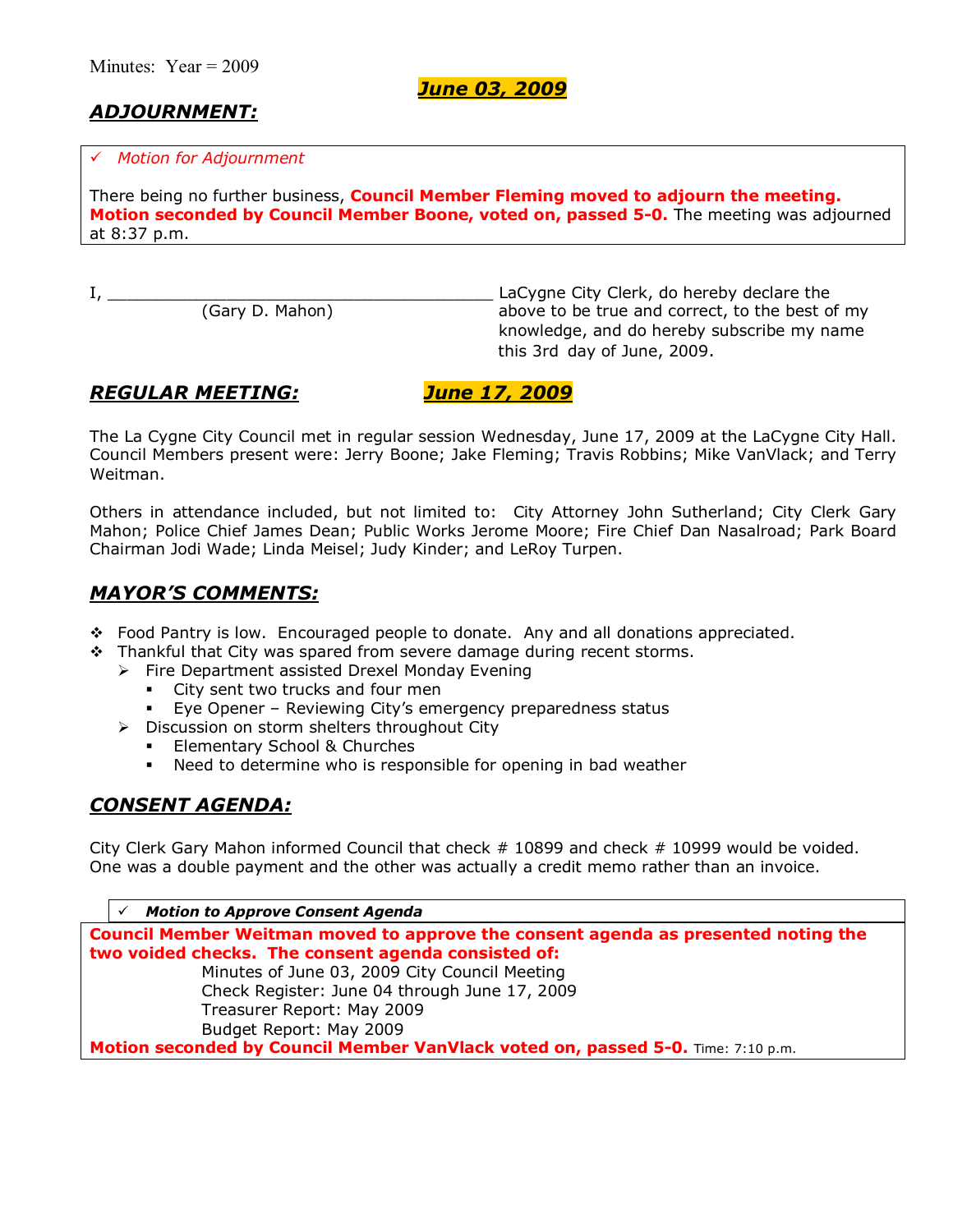#### **City Attorney John Sutherland**

Attorney Sutherland reported that an answer had been filed in response to the restraining order and temporary injunction of demolition of the Taylor Property (114 W. Market). A motion to dismiss will be filed shortly.

#### **Police Chief James Dean**

## Children at Play Signs  $-1$ <sup>st</sup> & Chestnut

Chief Dean had received a request for *"Children at Play"* signs. Two for 1<sup>st</sup> Street and one for Chestnut. There are several children in that area whose homes have small yards. Consequently the children are frequently in the street. After discussion, Council decided to take under consideration.

#### Codes Report

Have received good compliance with abatements of tall grass and weeds. A couple of violators have been dragging their feet and their situations will be further addressed.

#### Request to Citizens For Timely Submission of Incident Reports

Chief Dean noted that lack of submission of incident reports by victims was hampering the working of cases. Even if a victim does not want to press charges, an incident report needs to be filed while the information is fresh in their minds. Waiting several weeks produces inaccurate and unclear reports from the victims.

#### **Public Works - Jerome Moore**

#### Clarification of City Burn Site Procedures

- $\cdot$  Mayor noted that site was purchased to be used as a burn site for the disposal of citizen's trees, limbs, and brush.
- \* Jerome Moore noted that City would want to keep control of what goes into the site
	- $\triangleright$  Burn permit is only temporary and will be inspected again soon
	- $\triangleright$  Feels City should keep tight control of the site to prevent banned debris from being dumped
- $\div$  City will pick up and haul to burn site only tree limbs and brush as per the burn permit requirements
	- ! Will haul as the Cityís schedule and weather conditions permit (dry yards & road to burn site)
	- $\triangleright$  City will not be responsible for cutting up limbs and fallen trees
		- May lend assistance in special or unusual circumstances
- \$ Citizens Responsibility
	- $\triangleright$  Cut debris into manageable sizes (i.e. 4 ft lengths)
	- $\triangleright$  Place debris close to the street without placing in ditch
- \$ City Hall will take requests and forward names, addresses, phone numbers, etc. to public works

#### **Fire Department - Fire Chief Nasalroad**

- $\div$  Fire Hydrant testing starts tomorrow (June 18<sup>th</sup>)
- ❖ Might notice temporary low pressure and discoloration
- \* Thanks to Jake Fleming, Tommy Capp, and Robert Stifter for assisting him with the recent Drexel, MO storm emergency activities
	- $\triangleright$  Drexel, MO storm has made the department aware of the need to review and upgrade emergency procedures for the City of La Cygne.
		- Reaffirmed Council Member Van Vlack's request of adding emergency preparedness as a line item in next year's budget: \$2500 suggested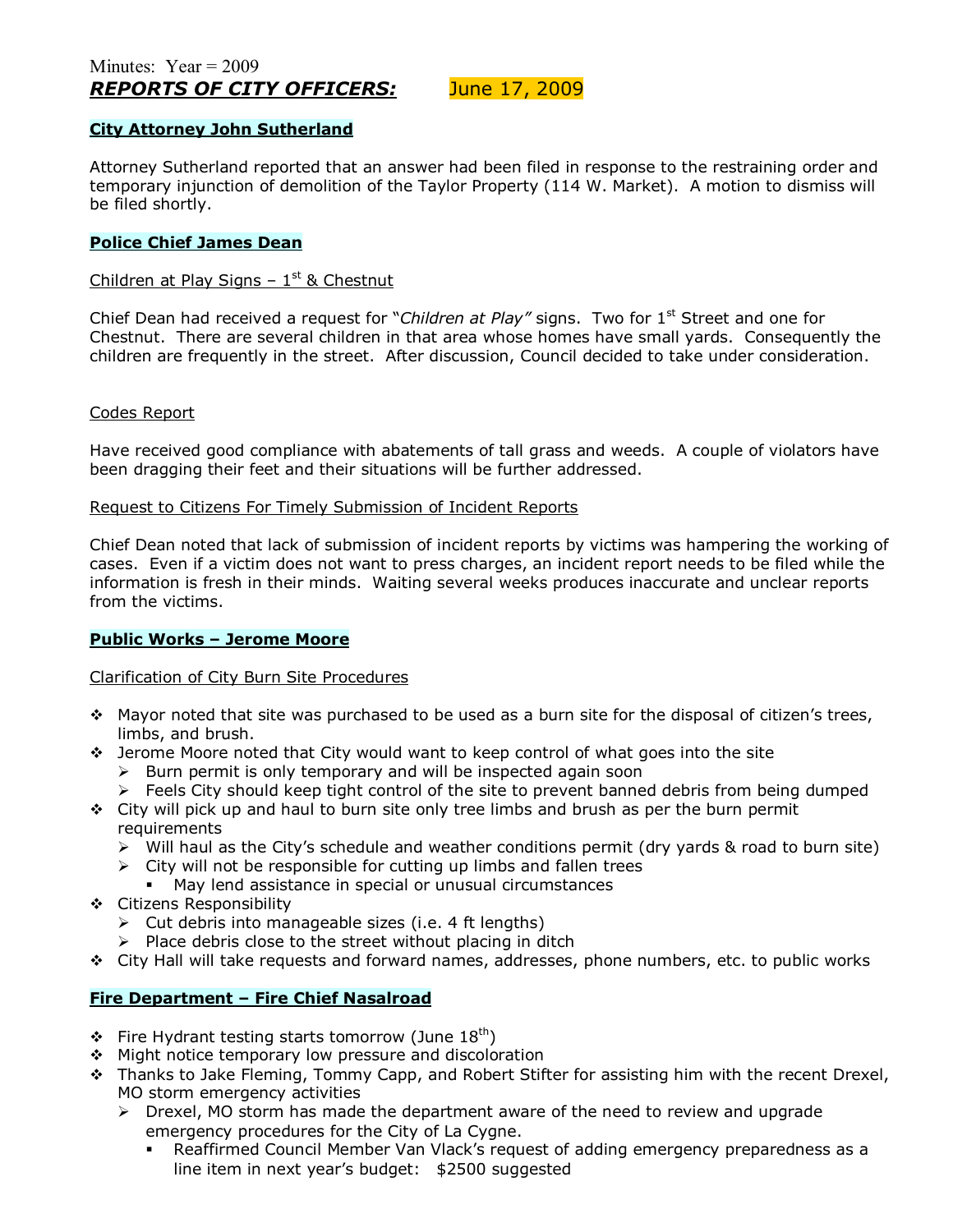# *June 17, 2009*

- \$ Mayor Smith complimented Fire Dept on quick response to a home medical emergency
	- $\triangleright$  Response time was less than two minutes
		- **Fire Chief's city owned vehicle helped reduce response time**
- \* Emergency Management Suggestions
	- $\triangleright$  Equip public vehicles with radios
		- Cell phones do not always work in emergencies
	- $\triangleright$  Chain saw purchased to clear the way when trees are downed

# *STANDING COMMITTEE REPORTS:*

## **Community Building**

City Clerk Mahon reported that the Community Building still had four leaks. Roofers have been contacted.

## **Park**

- \$ New Pavilion
	- $\triangleright$  Picnic tables have been ordered
	- $\triangleright$  Pavilion appreciated by citizens
		- Recently used for family reunion  $-140$  people

# *SPECIAL COMMITTEE REPORTS:*

## **Park Board - Jodi Wade**

- $\cdot$  Thank You to public works for assistance in providing dirt for new pavilion and other areas at park
- ◆ Shelter House by the playground has new electrical wiring
- $\div$  Flag Pole is now lit at night Bob Nickell Memorial
- \* Thank You to Peoples Telecommunications and Public Works for trenching and boring projects
- \$ Bill Ross doing some painting
- \$ Picnic tables have been ordered for the Pavilion
- Sales Tax election for new pool is next Tuesday

# *UNFINISHED BUSINESS:*

#### **Open Bids to Demolish Property at 114 W. Market**

Restraining Order and Temporary injunction still in effect. Bids not opened.

#### **Contract - Rural Water Litigation - Diehl, Banwart, Bolton, CPA's**

Council reviewed a contract for services to assist the City in connection with litigation with Linn County Rural Water districts.

# *Motion to Approve Contract With Diehl, Banwart, Bolton, CPAís LLC*

**Council Member Robbins moved to go approve the contract with Diehl, Banwart, Bolton, CPAís for services rendered in association with rural water litigation, voted on, passed 5-0.**  Time: 7:33 p.m.

## **Ordinance No. 1374 - Nuisances**

Attorney Sutherland has recommended changes to the Ordinance. City Clerk Mahon will make changes and the ordinance will be addressed after council returns from executive session.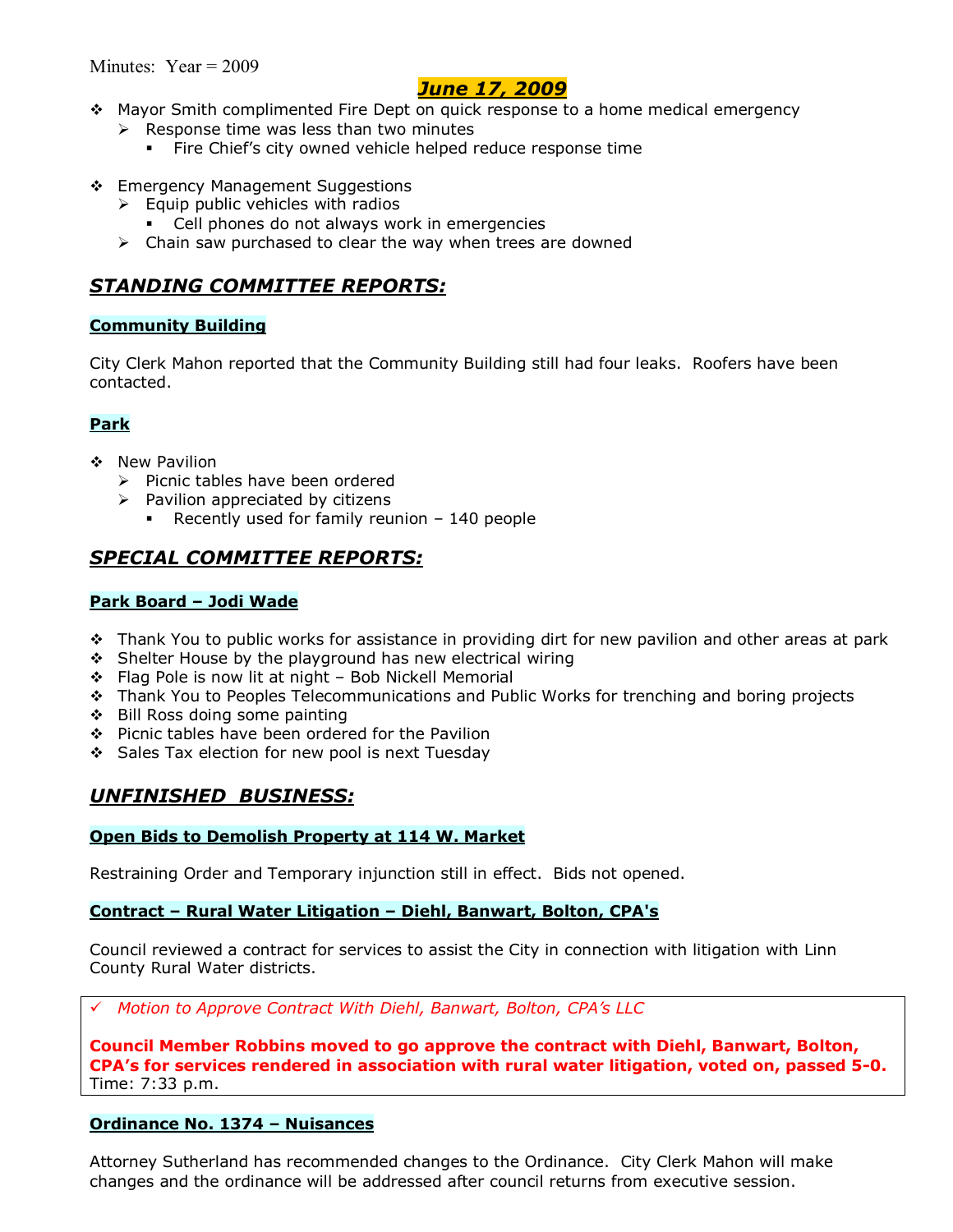# *June 17, 2009*

# *NEW BUSINESS:*

#### **Resolution No. 330 - Analysis and Development of Hazard Mitigation Plan**

- $\div$  FEMA requesting plan of problem areas regarding hazardous events + City's plan for fixing
- $\div$  County is establishing a mitigation plan
	- $\triangleright$  City can be part of county plan
		- City must submit a plan
		- EFM Consultants will write city plan under county umbrella
		- City required to pass Resolution No. 330 authorizing EFM Consultants to write plan
- \$ No expense to City
	- $\triangleright$  Paid by Grant funded through Linn County
- # *Motion to Approve Resolution No. 330*

**Council Member VanVlack moved to adopt Resolution No. 330. Motion seconded by Council Member Weitman, voted on, passed 5-0.** Time: 7:38 p.m.

## **Executive Session**

# *Motion to Go Into Executive Session*

**Council Member Fleming moved to go into executive session for up to ninety (90) minutes, following a fifteen (15) minute break for Personnel, Trade Secrets, & Legal. Motion seconded by Council Member VanVlack, voted on, passed 5-0.** Time: 7:41 p.m.

In addition to the Council Members, and City Attorney, those requesting a portion of time or being invited into the executive session included: Chief of Police James Dean and City Clerk Gary Mahon.

Open Session Resumed at 8:52 p.m.

## **OTHER BUSINESS:**

#### **Ordinance No. 1374 - Nuisances**

Council was presented with proposal of Ordinance No. 1374. Attorney Sutherland had made changes to the draft included in Councilís original packet. Purpose of the ordinance is to provide another, more rapid, avenue for complying with nuisance abatements.

# *Motion to Approve Ordinance No. 1374*

**Council Member Van Vlack moved to adopt Ordinance No. 1374. Motion seconded by Council Member Robbins, voted on, passed 5-0.** Time: 8:54 p.m.

#### **Promotion of Jerome Moore to Public Works Superintendent**

# *Motion to Promote Jerome Moore to Public Works Superintendent*

**Council Member Robbins moved to promote Jerome Moore from Assistant Superintendent to Public Works Superintendent. Motion seconded by Council Member Weitman, voted on, passed 3-0-2.** Abstained: Boone & VanVlack Time: 8:57 p.m.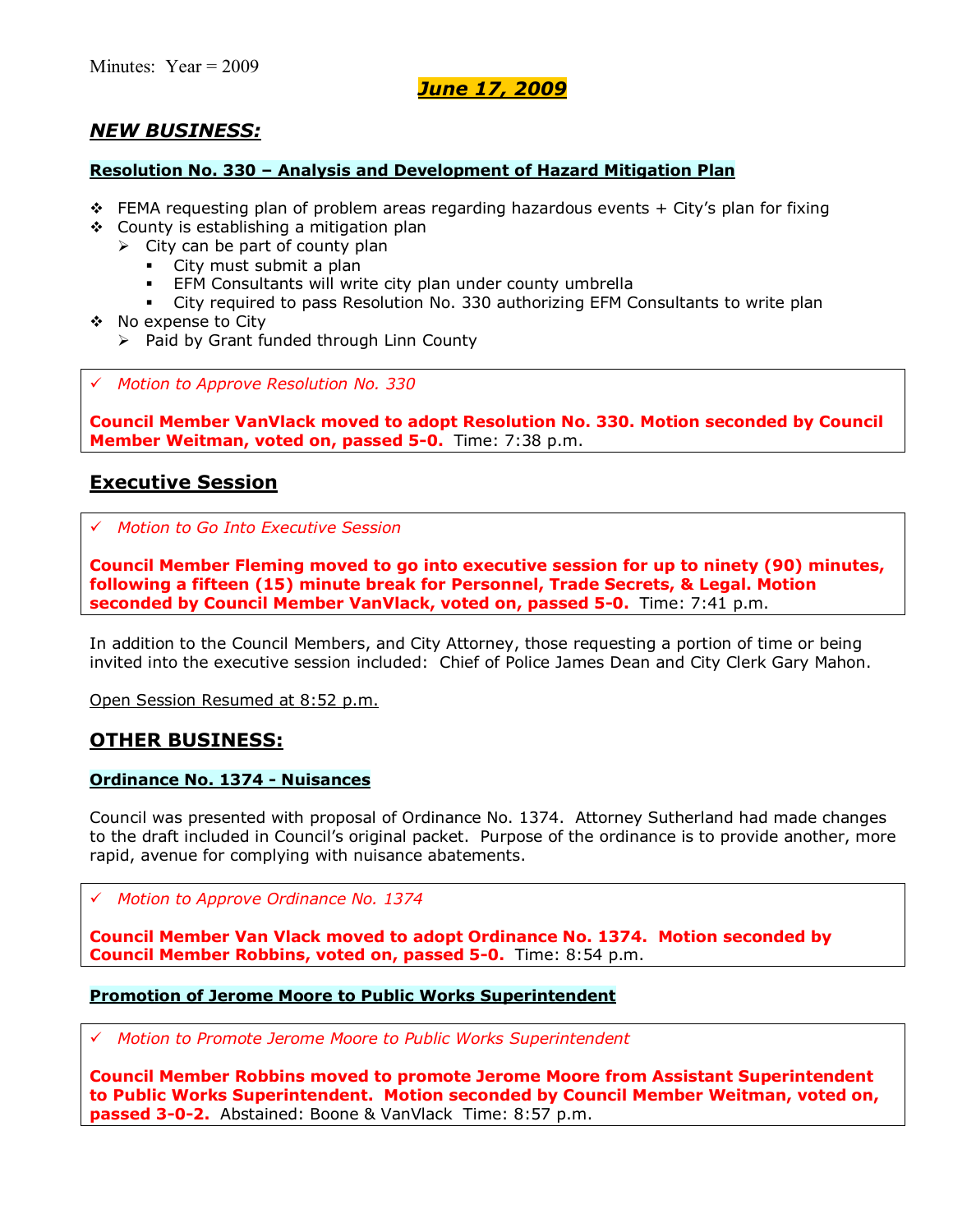## Minutes:  $Year = 2009$ *CITY CLERKíS REPORT: June 17, 2009*

Verbal: Reminded Council that budget time was upon us. Please submit their 2010 wish list and will try to incorporate into the budget.

Written:

dd) Fire Truck Payment ee) *'Children at Play'* Signs

ff) Taylor Property Condemnation

gg) Auditor Contract for RWD Litigation

- hh) Ordinance No. 137 Nuisances
- ii) Resolution No. 330 Analysis and Development of Hazard Mitigation Plan

# **NOTES AND COMMUNICATIONS TO COUNCIL:**

- a] Gas Report: May 2009
- b] Water Report: May 2009
- c] Planning Commission Minutes: June 11, 2009

# *ADJOURNMENT:*

## # *Motion for Adjournment*

There being no further business, **Council Member Fleming moved to adjourn the meeting. Motion seconded by Council Member VanVlack, voted on, passed 5-0.** The meeting was adjourned at 8:57 p.m.

I, \_\_\_\_\_\_\_\_\_\_\_\_\_\_\_\_\_\_\_\_\_\_\_\_\_\_\_\_\_\_\_\_\_\_\_\_\_\_\_ LaCygne City Clerk, do hereby declare the above to be true and correct, to the best of my knowledge, and do hereby subscribe my name this 17th day of June, 2009.

# *REGULAR MEETING: July 01, 2009*

The La Cygne City Council met in regular session Wednesday, July 01, 2009 at the LaCygne City Hall. Council Members present were: Jerry Boone; Jake Fleming; Travis Robbins; Mike VanVlack; and Terry Weitman.

Others in attendance included, but not limited to: City Attorney John Sutherland; City Clerk Gary Mahon; Police Chief James Dean; Public Works Superintendent Jerome Moore; Fire Chief Dan Nasalroad; Judy Kinder; LeRoy Turpen; Kevin Gray; Joe Turpen; Bob Sullivan; Bill Smith; Chris Self; Jodi Wade; Harley Wade; Linda Meisel; Fred Meisel; Paul Shirley; Sharon Shirley; and Danny McElreath.

Mayor Keith Smith called the meeting to order at 7:02 p.m.

# *MAYORíS COMMENTS:*

- ◆ Happy Birthday America
- $\div$  Noted that two members of the governing body would be out-of-town on the next regularly scheduled meeting date and that one member would be out-of-town the following week. Did we want to change meeting dates?
	- This would also allow more time for council to review budget and implement suggestions.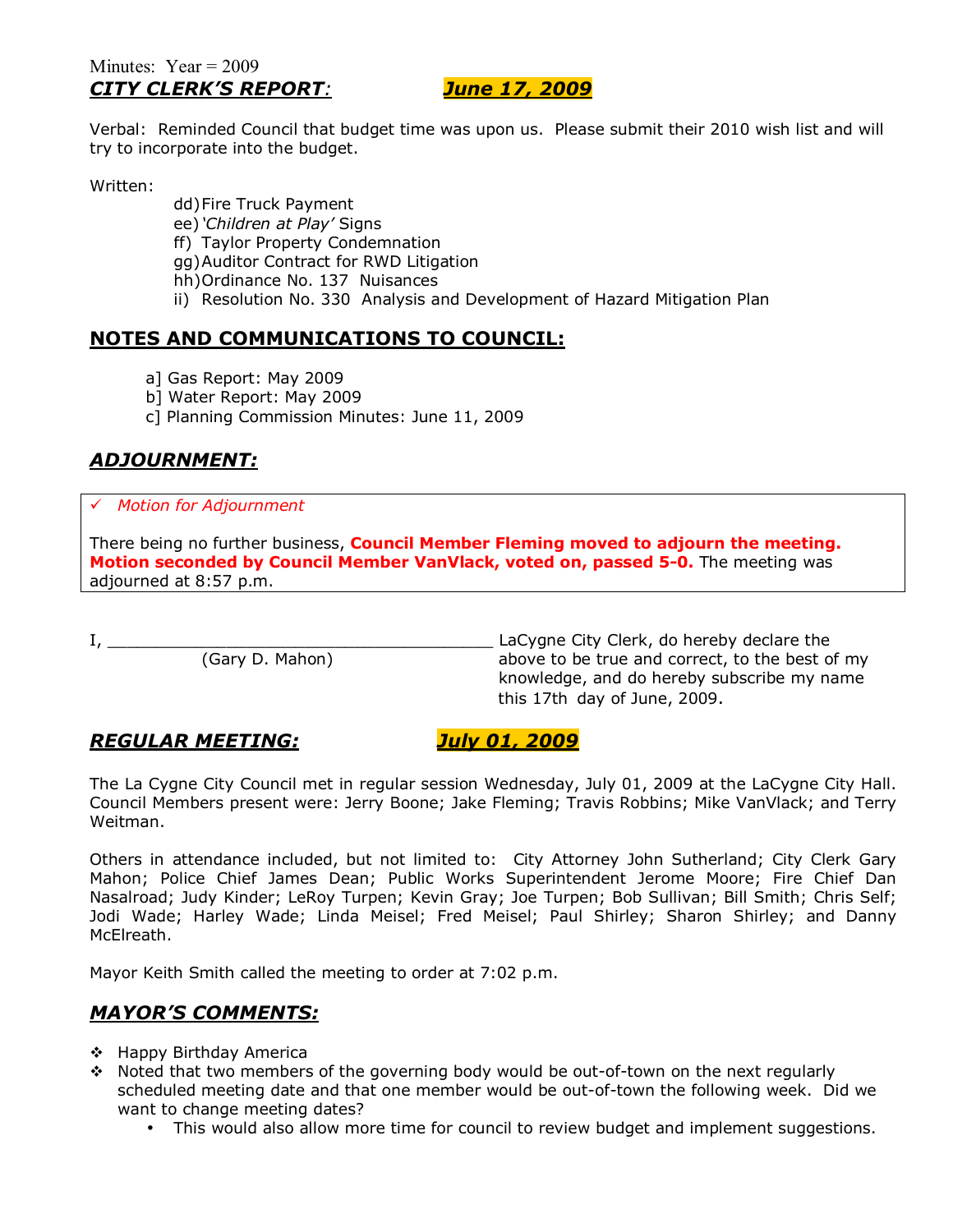# *July 01, 2009*

# *Motion to Change Next Regularly Scheduled Meeting Date* 

Due to Council Memberís vacation schedules, **Council Member VanVlack moved to postpone the next regularly scheduled meeting until Wednesday, July 22, 2009. Motion was seconded by Council Member Fleming, voted on, passed 5-0.** Time: 7:04 p.m.

# *CONSENT AGENDA:*

**Motion to Approve Consent Agenda** 

**Council Member Weitman moved to approve the consent agenda which consisted of:**  Minutes of June 17, 2009 City Council Meeting Check Register: June 18 thru July 01, 2009 **Motion seconded by Council Member VanVlack voted on, passed 5-0.** Time: 7:05 p.m.

# *REPORTS OF CITY OFFICERS:*

## **CITY ATTORNEY JOHN SUTHERLAND**

Motion to overturn Taylor Property restraining order and lift temporary injunction has been filed. Pretrial conference is set for July  $24<sup>th</sup>$ .

#### **PUBLIC WORKS SUPERINTENDENT - JEROME MOORE**

Have been burning brush for citizens.

#### **FIRE CHIEF - DAN NASALROAD**

- \$ Emergency Management Committee had recently met
	- $\triangleright$  Storm Shelters
		- Call list has been established
	- $\triangleright$  Radios
		- **Feel there is a need for a minimum of 3 radios to be placed in city owned pick-ups**
		- % Chief of Police James Dean reported that 3 hand held and 3 mobile radios could be purchased and installed at a cost of \$2756.69
			- If order before August  $31^{st}$  = total rebate of \$150
		- **Present hand held radios do not work well**
		- Mayor asked for more time to contemplate purchase
		- Asked public safety committee Weitman and VanVlack to review and render suggestions
	- > Emergency Generator
		- **Recommended for use at City Hall**
		- Needed for major problems
		- $\blacksquare$  Through Kansas Surplus = \$1500 to \$2500

# *STANDING COMMITTEE REPORTS:*

#### **CEMETERY**

\$ Council Member Boone dissatisfied with recent appearance and upkeep of cemetery grounds.

# *SPECIAL COMMITTEE REPORTS:*

#### **PARK BOARD/POOL COMMITTEE - JODI WADE**

- $\cdot \cdot$  Thanks to all who worked on the new swimming pool vote project
	- $\triangleright$  Thank You to the community for voting
	- $\triangleright$  Thank You to City Hall personnel for their assistance with documents, etc.

[Note to clarify the minutes: Sales Tax vote for new swimming pool passed 76-74 on June 23, 2009]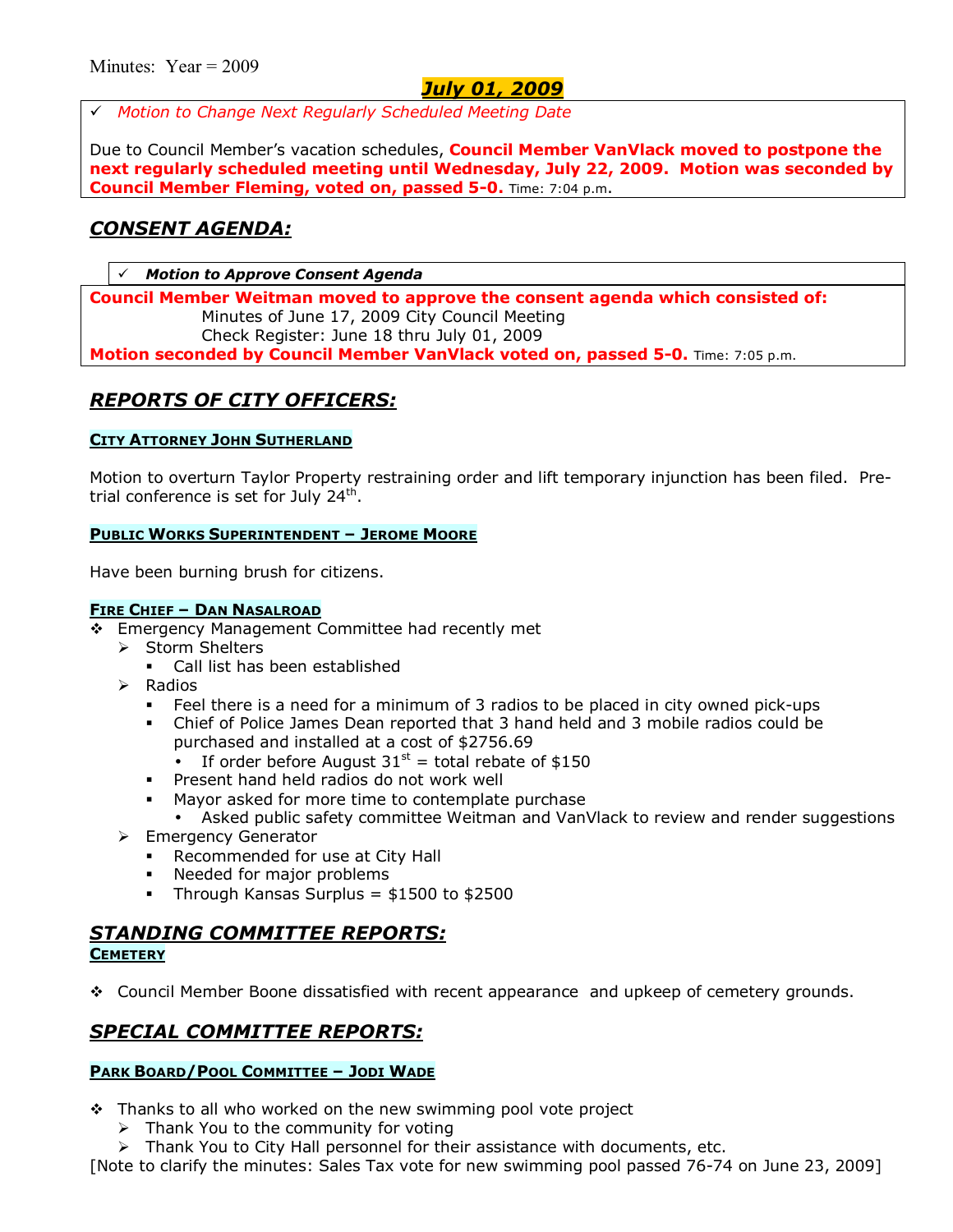*July 01, 2009*

## *UNFINISHED BUSINESS:* None

## *NEW BUSINESS:*

## **ORDINANCE NO. 1376 - IMPLEMENTATION OF 1% SALES TAX**

City Clerk Mahon noted this ordinance authorized the implementation of the just passed 1% sales tax increase. The additional 1% would start being collected by city businesses on October 1, 2009.

*Motion to Approve Ordinance No. 1376 - Implementation of Additional 1% Sales Tax* 

**Council Member Robbins moved to approve Ordinance No. 1376. Motion seconded by Council Member Boone, voted on, passed 5-0.** Time: 7:16 p.m.

## **AUTHORIZATION TO SOLICIT PROPOSALS FOR MARKETING OF SWIM POOL BONDS**

# *Motion to Authorize Solicitation of Proposals for Marketing Swim Pool Bonds*

**Council Member Weitman moved to authorize City Clerk Gary Mahon, Attorney Kevin Cowan of Gilmore & Bell, PC, and the La Cygne Pool Committee to solicit proposals from firms interested in marketing bonds to finance construction of a new swimming pool. Motion seconded by Council Member VanVlack, voted on, passed 5-0.** Time: 7:18 p.m.

## **ORDINANCE NO. 1375 - REZONING - DANNY MCELREATH - MARKET & INDUSTRIAL PARK DRIVE**

An ordinance to rezone property at the southwest corner of Market (K-152) and Industrial Park Drive was presented to Council. The ordinance had been forwarded to council from the planning commission (vote: 5-2-1) recommending the zoning change. If rezoned it is intention of Danny McElreath to sell the lot to Chris Self and Bill Smith who will then construct a building to operate a furniture store.

- \$ Paul & Sharon Shirley
	- $\triangleright$  On Record that they oppose the rezoning
		- $\blacksquare$  Proposed building = metal
		- **Parking lot would parallel Market Street**
		- Area is totally surrounded by homes
			- Area should remain zoned residential
- \$ Chris Self, Robert Smith & Danny McElreath
	- $\triangleright$  Very little increase in truck traffic
	- $\triangleright$  Presented proto type of planned building
	- $\triangleright$  Presented diagram showing location of proposed use of the lot

After hearing comments from Council and citizens in attendance, Mayor Smith asked Council to render a decision.

← Motion to Approve Ordinance No. 1375 - Rezoning at Market and Industrial Park Drive

**Council Member VanVlack moved to approve Ordinance No. 1375 allowing the rezoning. Motion seconded by Council Member Boone, voted on, passed 5-0.** Time: 7:29 p.m.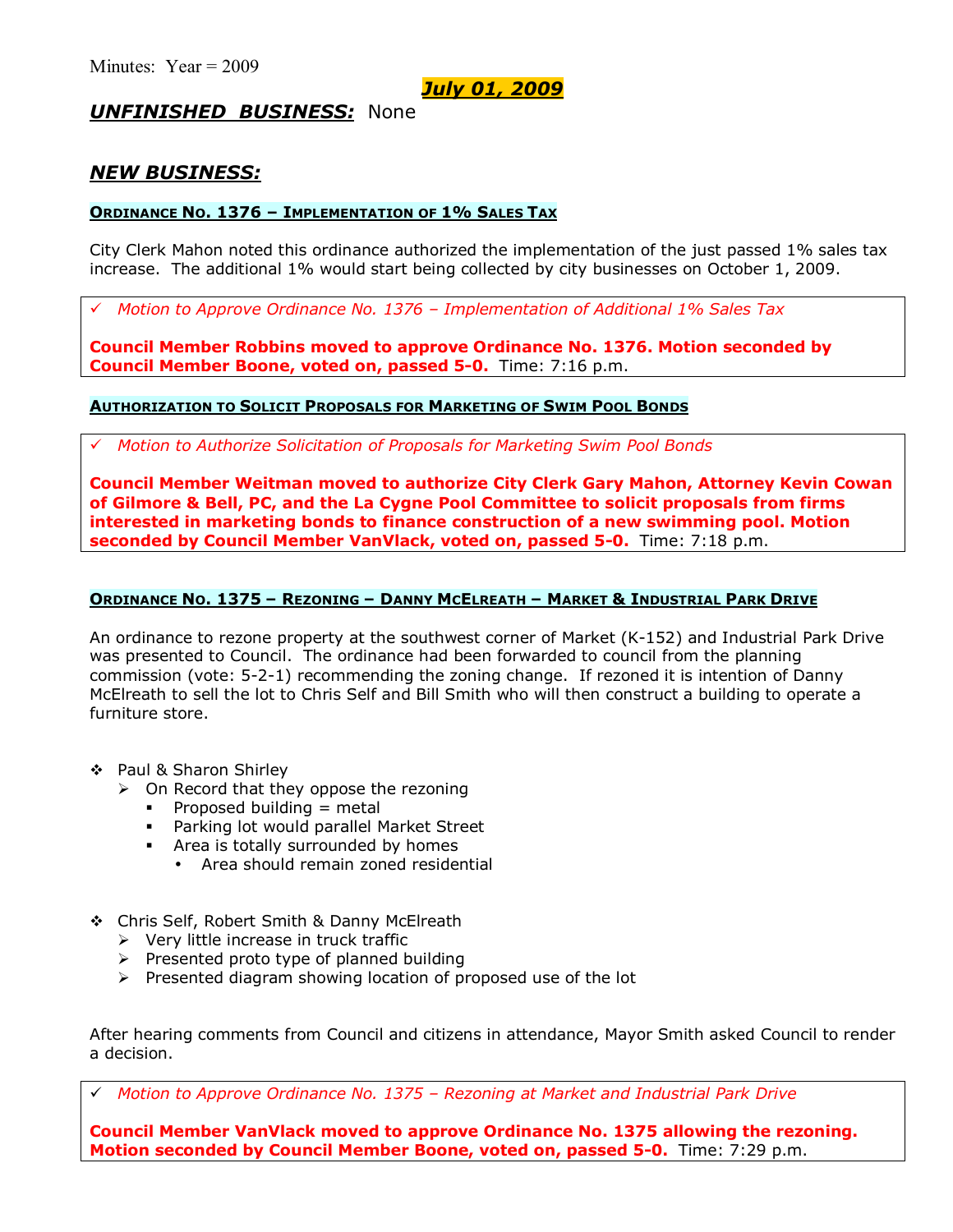## **REQUEST FOR FESTIVAL (FIESTA) DONATION**

- $\cdot$  LaCygne Festival Committee soliciting donations to help fund this year's celebration
	- $\triangleright$  No precedent City had never been asked to donate beforeC
	- $\triangleright$  City is the underwriter of the Festival
	- $\triangleright$  Festival income has exceeded expenses the past few years
- \$ Linda Meisel reported
	- $\triangleright$  Unable to book a carnival this year
	- $\triangleright$  Parade will be in the evening 6:30 p.m.
	- $\triangleright$  Will have large hay bale races
		- **Encouraged council to form a team**

No decision was made  $-$  place on next meeting agenda

#### **FOOD PANTRY DONATIONS**

Mayor Smith reported that the community food pantry, sponsored by the Methodist Church, was very low and in need of donations. Either non-perishable food items or monetary. After discussion, the item was tabled until next meeting.

#### **BUDGET PREPARATION - 2010**

- \$ A first draft of the 2010 budget had been presented to Council
- \$ City Clerk Mahon noted that information regarding evaluations, delinquency rates, etc., had not yet been received from the County
	- Such information is not usually available until after July  $1<sup>st</sup>$
	- Therefore any references in the first draft to mill levies or tax dollars required will not be accurate.
- \$ Mayor Smith asked all departments to be especially frugal this year
	- $\triangleright$  Do not want to increase tax burden on citizens, but at same time
	- $\triangleright$  Do not want to decrease services
	- $\triangleright$  Everyone asked to review budget and be ready to make recommendations at the July 22<sup>nd</sup> meeting

# **Executive Session**

# *Motion to Go Into Executive Session*

**Council Member VanVlack moved to go into executive session for up to sixty (60) minutes for personnel, legal and trade secrets, following a ten (10) minute break. Motion seconded by Council Member Fleming, voted on, passed 5-0.** Time: 7:49 p.m.

In addition to the Mayor, Council Members, and City Attorney, those requesting a portion of time or being invited into the executive session included: City Clerk Gary Mahon and Fire Chief Dan Nasalroad.

#### Executive Session Extended

# *Motion to Extend Executive Session*

**Council Member VanVlack moved to extend the executive session up to ten (10) minutes, for personnel, legal & trade secrets. Motion seconded by Council Member Robbins, voted on, passed 5-0.** Time: 8:55 p.m.

Open Session Resumed at 9:05 p.m.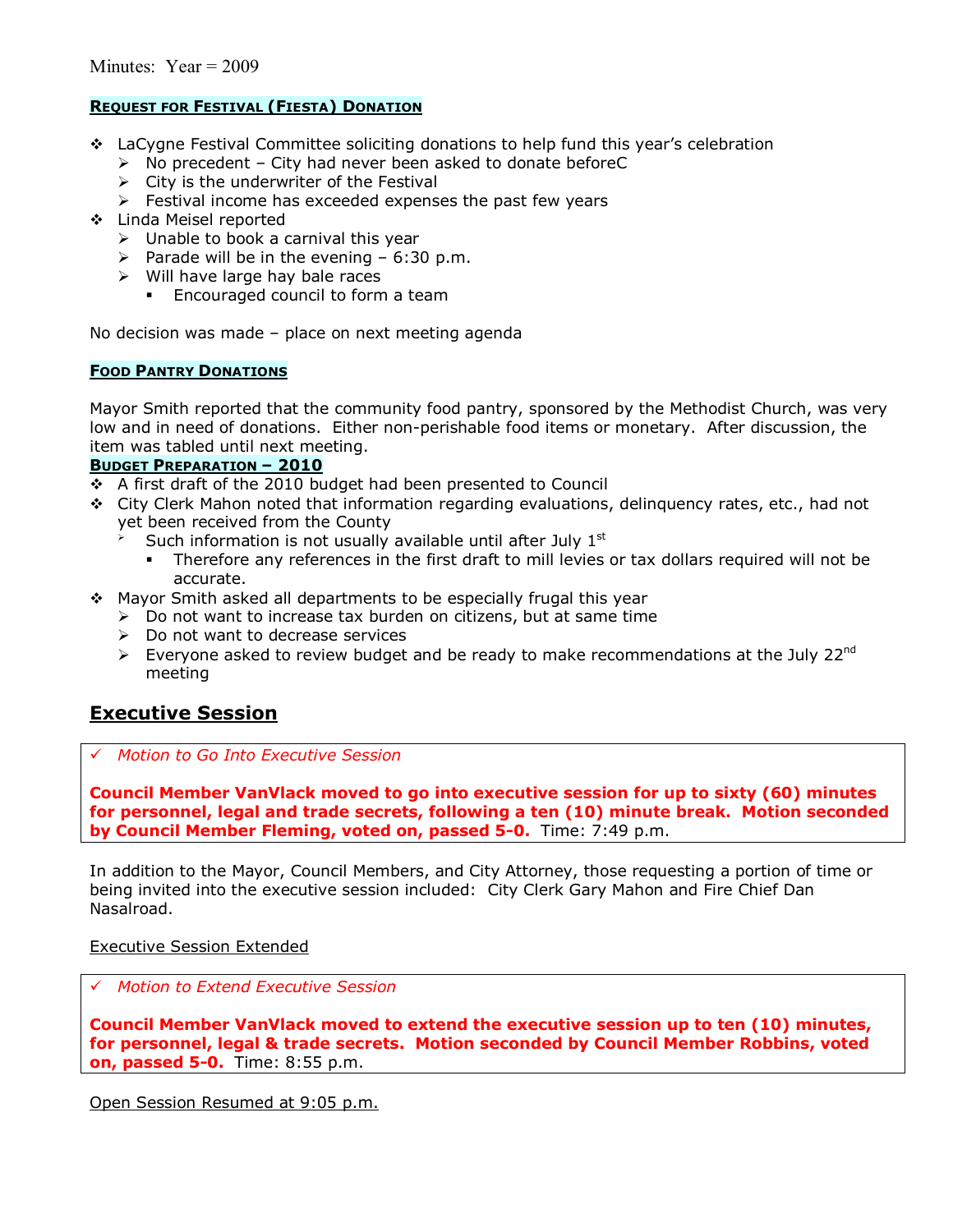## Minutes: Year = 2009 **OTHER BUSINESS:** *July 01, 2009*

#### **FRONTENAC - DITCH TRENCHING IMPLEMENT**

Council Member VanVlack reported that the City of Frontenac had assembled a device to furrow ditches. The device could be attached to their present equipment and enabled the city to uniformly furrow ditches and more easily dispose of the dirt. Mike asked permission for Superintendent Moore and himself to visit with Frontenac personnel and view the equipment. Council was in agreement to do so.

#### **KDOT OPENING OF REST AREA ON US 69 HIGHWAY + LUNCHEON**

Mayor Smith, Attorney Sutherland, Council Member VanVlack, and PW Supt. Jerome Moore will attend the opening of the new safety rest area on US 69 and the celebratory luncheon of the US 69 highway project to follow at Pleasanton High School on July 22<sup>nd</sup>. Lunch is being hosted by Koss Construction and Ideker, Inc. City Clerk Mahon was instructed to make reservations for the luncheon.

## *CITY CLERKíS REPORT:*

Verbal: None Written:

jj) Implementation of 1% Sales Tax

 $kk)$  Ordinance No. 1375 - Zoning Change

ll) LaCygne Festival (Fiesta) Donation Request

mm) Opening of Safety Rest Area and Completion of US 69

nn) 2010 Budget Preparations

## **NOTES AND COMMUNICATIONS TO COUNCIL:**

- a] Minutes of Park Board Meeting: June 25, 2009
- b] Opening of US-69 Highway & Rest Area Ceremonies
- c] July 18<sup>th</sup> Ice Cream Social Announcement

# *ADJOURNMENT:*

## # *Motion for Adjournment*

There being no further business, **Council Member Fleming moved to adjourn the meeting. Motion seconded by Council Member VanVlack, voted on, passed 5-0.** The meeting was adjourned at 9:11 p.m.

I, \_\_\_\_\_\_\_\_\_\_\_\_\_\_\_\_\_\_\_\_\_\_\_\_\_\_\_\_\_\_\_\_\_\_\_\_\_\_\_ LaCygne City Clerk, do hereby declare the above to be true and correct, to the best of my knowledge, and do hereby subscribe my name this  $1<sup>st</sup>$  day of July, 2009.

## *REGULAR MEETING: July 29, 2009*

The La Cygne City Council met in regular session Wednesday, July 29, 2009 at the LaCygne City Hall. The meeting had been postponed from July 22 $^{nd}$  due to a lack of quorum on July 22 $^{nd}$ . Council Members present were: Jerry Boone; Jake Fleming; Mike VanVlack; and Terry Weitman. Absent: Travis Robbins.

Others in attendance included, but not limited to: City Attorney John Sutherland; City Clerk Gary Mahon; Police Chief James Dean; Police Officer Will Dean; Public Works Employee Jim Johnson; Fire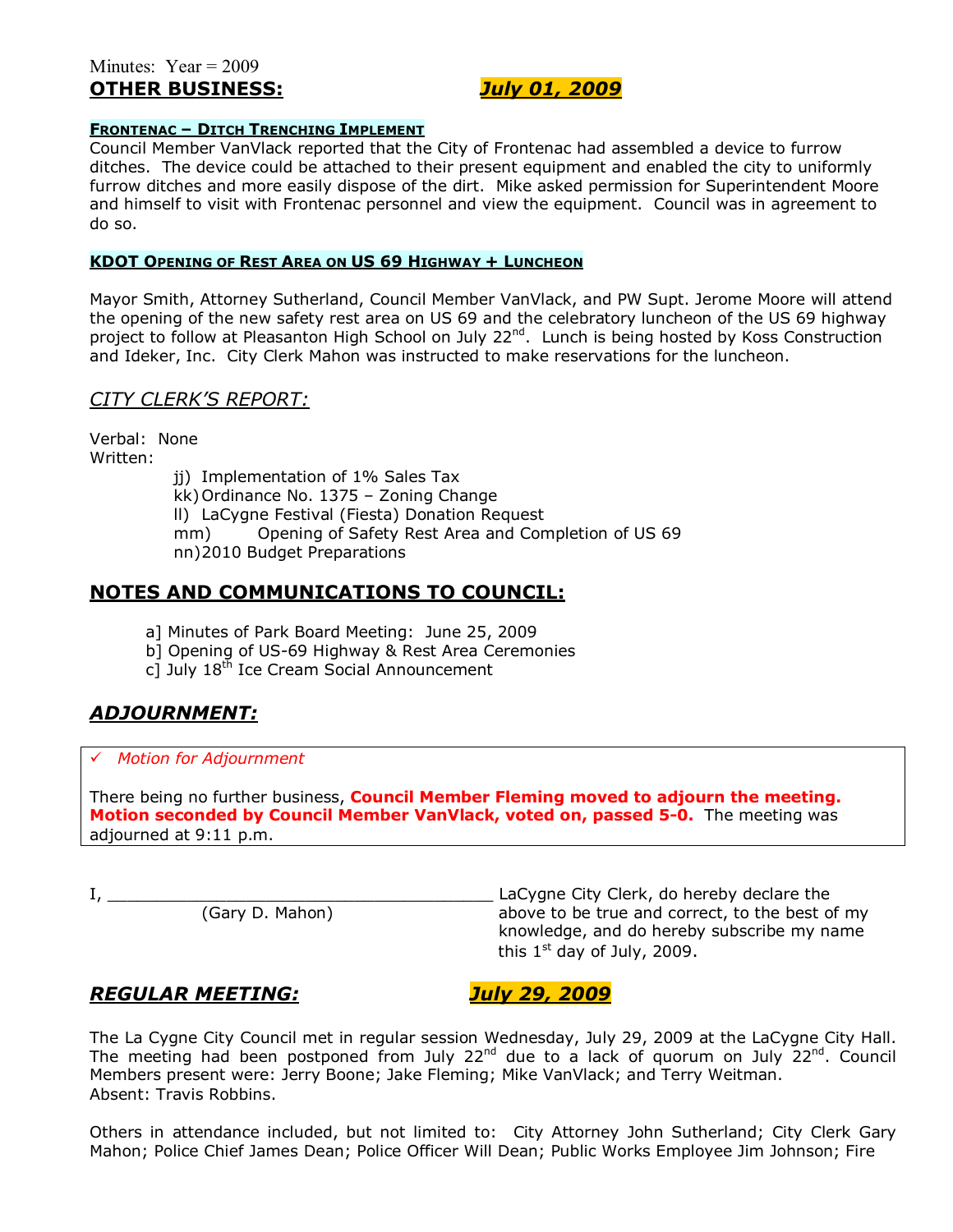Minutes: Year = 2009

# *July 29, 2009*

Chief Dan Nasalroad; Fireman Danny Curtis; Judy Kinder; LeRoy Turpen; Devona Herrin; Jodie Wade; Fred Meisel; and Linda Meisel.

Mayor Keith Smith called the meeting to order at 7:02 p.m.

# *MAYORíS COMMENTS:*

- $\triangleright$  Noted that 2010 Budget needed to be completed this week to allow for publication in the August  $5<sup>th</sup>$  newspaper;
- $\triangleright$  Read a Thank You Note from the Cub Scouts for recent use of the park, noting the nice addition of the Pavilion as well as the over all upkeep of the park;
- $\triangleright$  Reported on the dedication of the rest area and official opening of U.S. 69 highway.

# *CONSENT AGENDA:*

**Motion to Approve Consent Agenda** 

**Council Member VanVlack moved to approve the consent agenda which consisted of:**  Minutes of July 01, 2009 City Council Meeting Check Register: July 02 through July 29, 2009 Treasurer Report: June 2009 Budget Report: June 2009 Quarterly Financial Report: 2<sup>nd</sup> Quarter 2009 **Motion seconded by Council Member Fleming voted on, passed 4-0.** Time: 7:04 p.m.

# *REPORTS OF CITY OFFICERS:*

## **POLICE DEPARTMENT - CHIEF JAMES DEAN**

- 1) Request to Attend 2 Training Sessions
	- a) Search and Seizure Update
		- i) August  $11^{th}$
		- ii) Independence Kansas
		- iii) 4 training hours
		- iv) No registration fee
		- v) Updates of recent Supreme Court decisions affecting search and seizure
	- b) Asset Forfeiture in Kansas
		- i) August  $24^{th}$
		- ii) Shawnee, Kansas
		- iii) 4 training hours
		- iv) No registration fee
		- v) Discusses seizure and forfeiture of property gained through violations of law

# *Motion to Approve Training Sessions for Police Chief James Dean*

**Council Member VanVlack moved to authorize sending Police Chief James Dean to both the Search & Seizure Update Training in Independence, Kansas on August 11, 2009 and the Asset Forfeiture in Kansas Training in Shawnee, Kansas on August 24, 2009. Motion seconded by Council Member Boone, voted on, passed 4-0.** Time: 7:08 p.m.

Police Chief Dean noted that the Department's grant application through the Department of Justice did not make the first cut. However, the application remains on file for future consideration.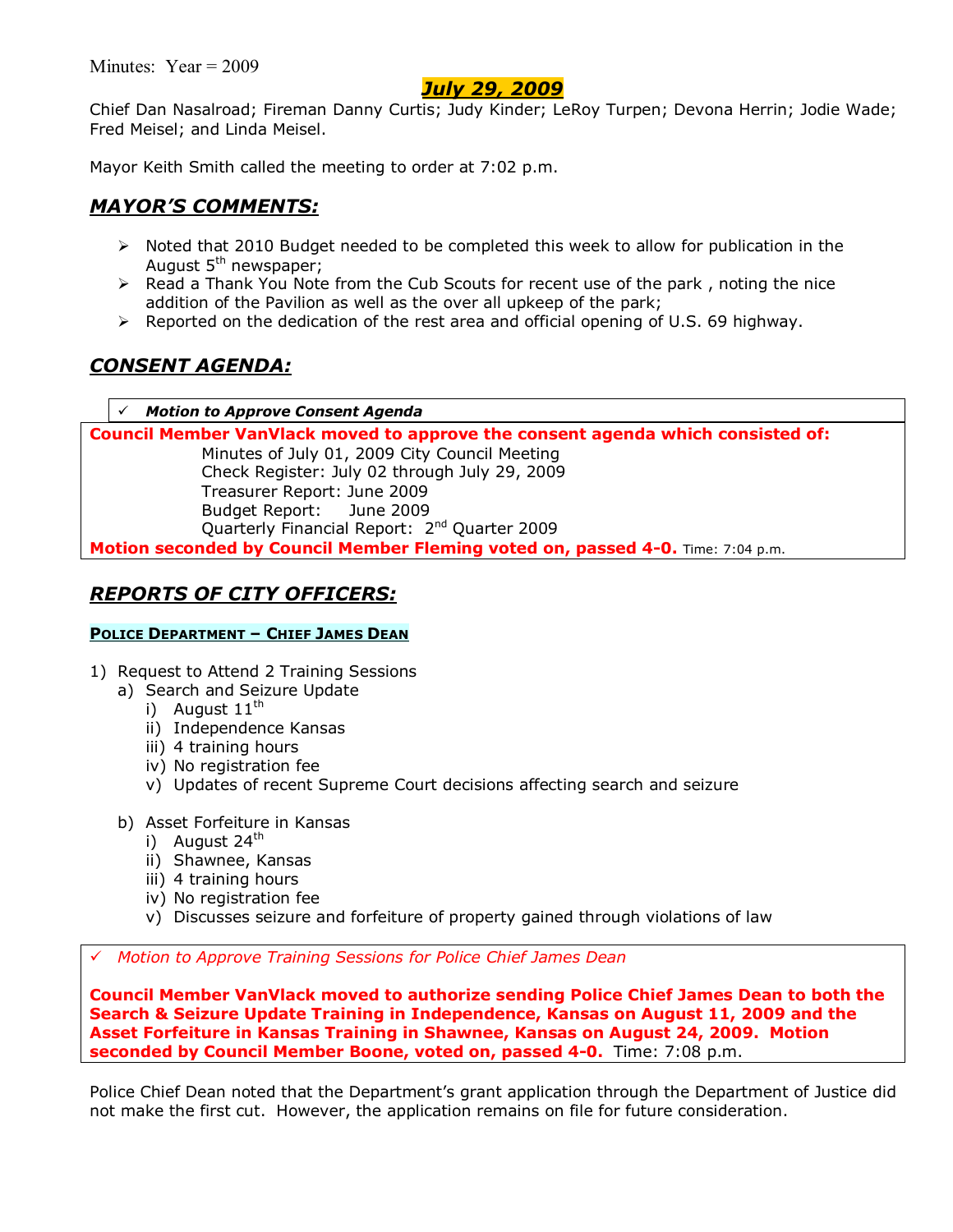- ❖ Backhoe Mishap
	- $\triangleright$  Occurred while working on a project main damage to radiator
	- $\triangleright$  Will take 2 3 months to get parts and repair
	- $\triangleright$  Mayor had previously approved rental of replacement back hoe in the interim

### **FIRE DEPARTMENT - CHIEF DAN NASALROAD**

- \$ Mike Rodman has joined the Volunteer Fire Department
- \$ Appointment of Linda Meisel as Emergency Preparedness Coordinator
	- $\triangleright$  Chief Nasalroad requested that a new Emergency Preparedness Coordinator be appointed
		- Recommended the appointment of Linda Meisel
		- % Ms. Meisel is presently member of the Emergency Preparedness Committee

At the recommendation of Fire Chief Nasalroad, Mayor Keith Smith appointed Linda Meisel as Coordinator of LaCygne Emergency Preparedness

# *Motion to Approve Appointment of Linda Meisel as Emergency Preparedness Coordinator*

**Council Member Fleming moved to approve the Mayorís appointment of Linda Meisel as the Emergency Preparedness Coordinator. Motion seconded by Council Member Boone, voted on, passed 4-0.** Time: 7:17 p.m.

- \$ Discontinuance of Elementary School as Storm Shelter
	- $\triangleright$  Noted that elementary school was no longer available to community as storm shelter
		- School citing insurance and liability concerns
		- % Mayor Smith noted that Kansas Tort Claim Liability Act may protect school from being sued from bodily harm sustained during an emergency.
		- **Emergency Preparedness asked to access the situation further and approach school district** for possible solutions.
- $\div$  Chief Nasalroad expressed his gratitude and thanks to the fire fighters who helped prepare the hamburgers and hot dogs for the July  $18<sup>th</sup>$  Ice Cream Social and Concert. Event was a big success.
- \$ Emergency Preparedness Regional Program
	- $\triangleright$  Requires everyone involved with program to carry a card with picture ID
		- **EXEC** Cannot enter scene of emergency without the card
	- ! Forms were presented to Mayor, Council Members, and other City Officials
		- Forms need to be turned back in by the August  $19<sup>th</sup>$  meeting
		- $\blacksquare$  Picture ID's will be taken at that time

## *COUNCIL COMMITTEE REPORTS:*

#### **SEWER**

Council Member Boone reported that the city needs to stop accepting concrete from the river bridge demolition projects. The concrete, originally tabbed to be used for fill, contains too much rebar. Jim Johnson confirmed the difficulty, or inability, to load the concrete to haul to fill sites due to the extruding rebar. Council concurred to stop accepting the concrete.

### **CEMETERY**

 $\div$  Council Member Boone reported that the cemetery was looking good and being well kept. Noted that Bob Merriman had been working hard to bring it into shape.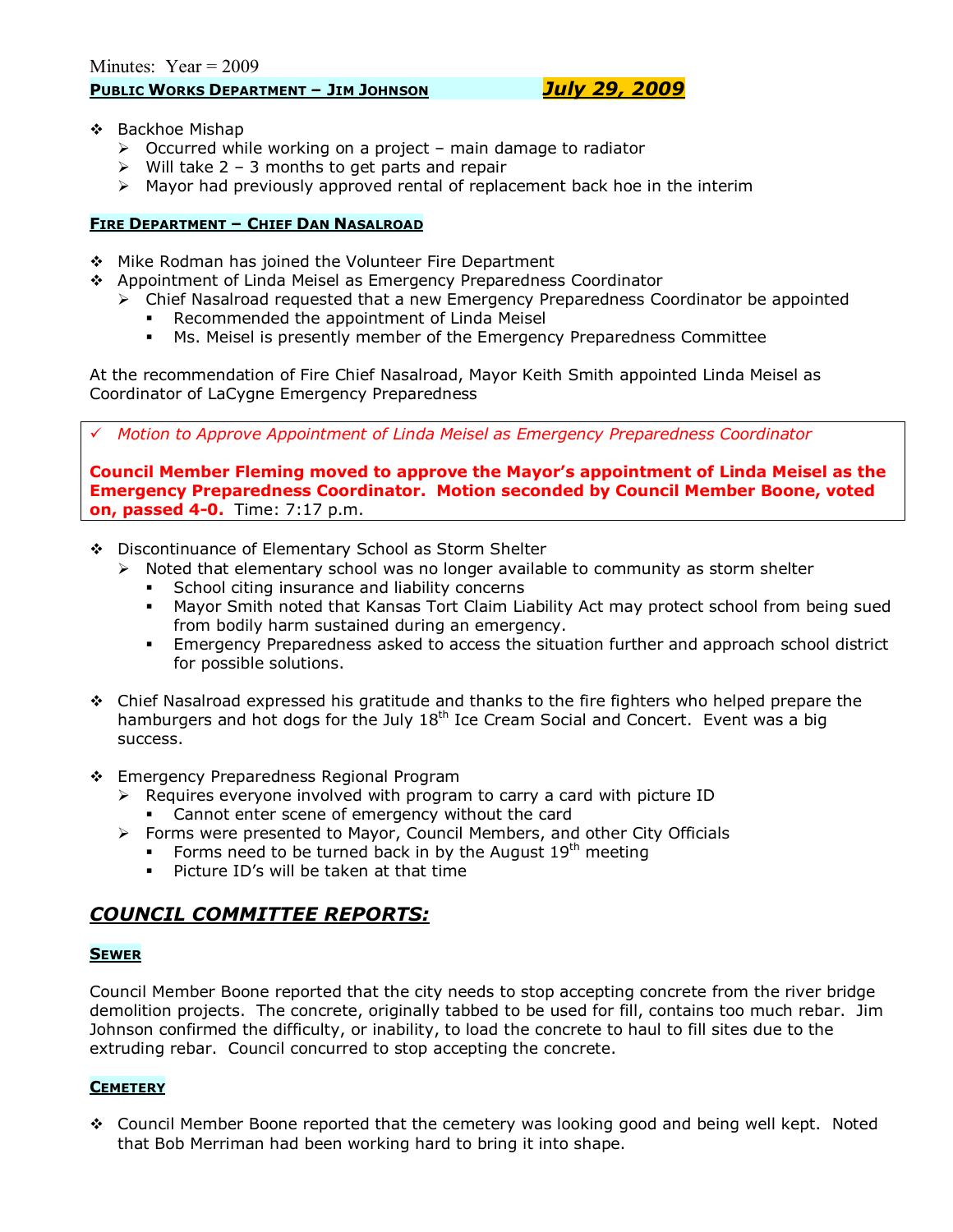## *July 29, 2009*

# *SPECIAL COMMITTEE REPORTS:*

#### **PARK BOARD/POOL COMMITTEE - JODI WADE**

- \$ Request for Pool Demolition Bid Requests
	- $\triangleright$  Drawings and Specs are available at City Hall
	- $\triangleright$  Sealed bids due by 2:30 p.m. August 11, 2009
		- Date for opening bids not set yet
- \$ Invitations for Pool Construction Bids will be out late August or early September
	- $\triangleright$  Projected completion of new pool is Memorial Day 2010
	- $\triangleright$  Mayor noted that he had visited with an individual who had looked at the plans and that the individual was impressed.

### *UNFINISHED BUSINESS:*

#### **LACYGNE FESTIVAL (FIESTA) DONATIONS**

Council was in agreement not to donate as the City was basically the "underwriter" of the event anyway.

#### **FOOD PANTRY DONATIONS**

Noting that the Food Pantry was a praiseworthy project, Council took no action to donate at this time.

#### **CITY BURN SITE PROCEDURES**

- \* Public Works expressed concern about amount of time spent on hauling tree limbs and brush to the cityís burn site
	- $\triangleright$  Council designated second Friday of each month as pick-up day for limbs and brush
		- Beginning in August, 2009
		- Consideration will be given to additional pick-up days in instances of severe weather, etc.
	- $\triangleright$  Citizens are asked to contact city hall to be placed on a list for pick up

### *NEW BUSINESS:*

#### **WAIVER OF CITY BUILDING PERMIT FEES FOR SWIM POOL PROJECT**

City Clerk Mahon asked Council to make official the waiving of permit fees for construction of the new Swimming Pool.

# *Motion to Waive City Fees for Construction of Swimming Pool* 

**Council Member VanVlack moved to waive city permit fees for the new pool project. Motion seconded by Council Member Boone, voted on, passed 4-0.** Time: 7:35 p.m.

#### **ORDINANCE NO. 1377 - CREATION OF PUBLIC BUILDING COMMISSION**

An ordinance to officially create a Public Building Commission was presented to Council.

*Motion to Approve Ordinance No. 1377 – Creation of Public Building Commission* 

**Council Member Weitman moved to adopt Ordinance No. 1377. Motion seconded by Council Member Fleming, voted on, passed 4-0.** Time: 7:36 p.m.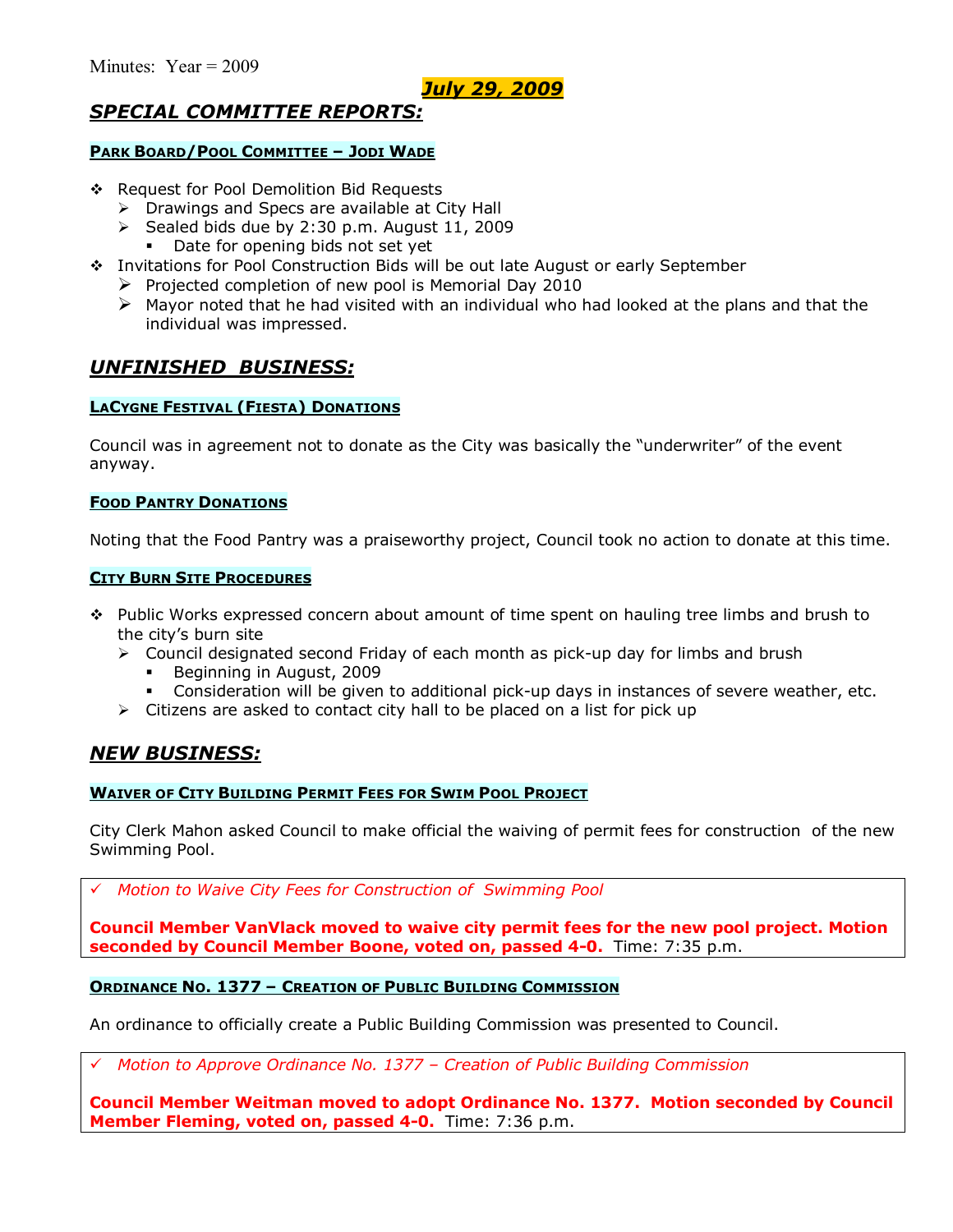## *July 29, 2009*

### **APPOINTMENT OF PUBLIC BUILDING COMMISSION MEMBERS**

Mayor Smith appointed the following individuals to be members of the Public Building Commission: Roger Wade; Charlie Moore; Scott Calvert; Diane Stainbrook; and Robert Blanck.

# *Motion to Accept Appointments to the Public Building Commission* 

**Council Member Weitman moved to accept the Mayorís recommended appointments to the Public Building Commission.. Motion seconded by Council Member Boone, voted on, passed 4-0.** Time: 7:37 p.m.

### **KANSAS RURAL WATER TRAINING - STIMULUS FUNDS & RATE CHECKUP - IOLA - JULY 28TH**

City Clerk Mahon reported that this training had already been held the day before. With approval from the Mayor, Clerk Mahon attended the session in Iola.

### **KANSAS ASSOCIATION FOR COURT MANAGEMENT FALL CONFERENCE**

- $\div$  Overland Park Sept 24<sup>th</sup> & 25<sup>th</sup>
	- ▶ Requested by Court Clerk Linda Elder
	- $\triangleright$  Registration = \$50.00
	- $\geq$  3 Meals at Conference = \$42
	- $\triangleright$  Hotel = \$107.00
		- **Hotel cost to be split with City of Pleasanton**

\$ *Motion to Authorize Linda Elder to attend Kansas Association for Court Management* 

**Council Member VanVlack moved to authorize Linda Elder to attend the Kansas Association for Court Management Fall Conference in Overland Park on September 24 & 25, 2009. Motion seconded by Council Member Weitman, voted on, passed 4-0.** Time: 7:40 p.m.

## **2010 BUDGET PREPARATION**

Draft No. 3 of the 2010 Budget was presented to Council

- \$ Clerk Mahon noted that in Draft No. 2 he had failed to include an adequate amount of income for Motor Vehicle Taxes in the 2009 column.
	- $\triangleright$  Correction of this error resulted in lowering the required mils to 66.017
		- This would be an increase of 3.350 mils over the 2009 budget
- \$ To lower 2010 mil levy to the 2009 level, Clerk Mahon noted the following:
	- $\triangleright$  \$5,000 had been budgeted for transfer to each the capital improvement fund and the equipment reserve fund
		- % \$10,000 total
		- This was a new budget line item this year
		- % Elimination of the budgeted transfers would reduce the mill levy another 1.5 mils (approximately)
- $\div$  Mahon noted that any further cuts to the budget would have to occur in the general fund
	- $\triangleright$  Employee Benefit fund had already been reduced from the 2009 level
- \$ Council asked Mahon to prepare budget numbers using different expense cutting scenarios
	- $\triangleright$  Council would review the new numbers after executive session.

## **EXECUTIVE SESSION**

# *Motion to Go Into Executive Session*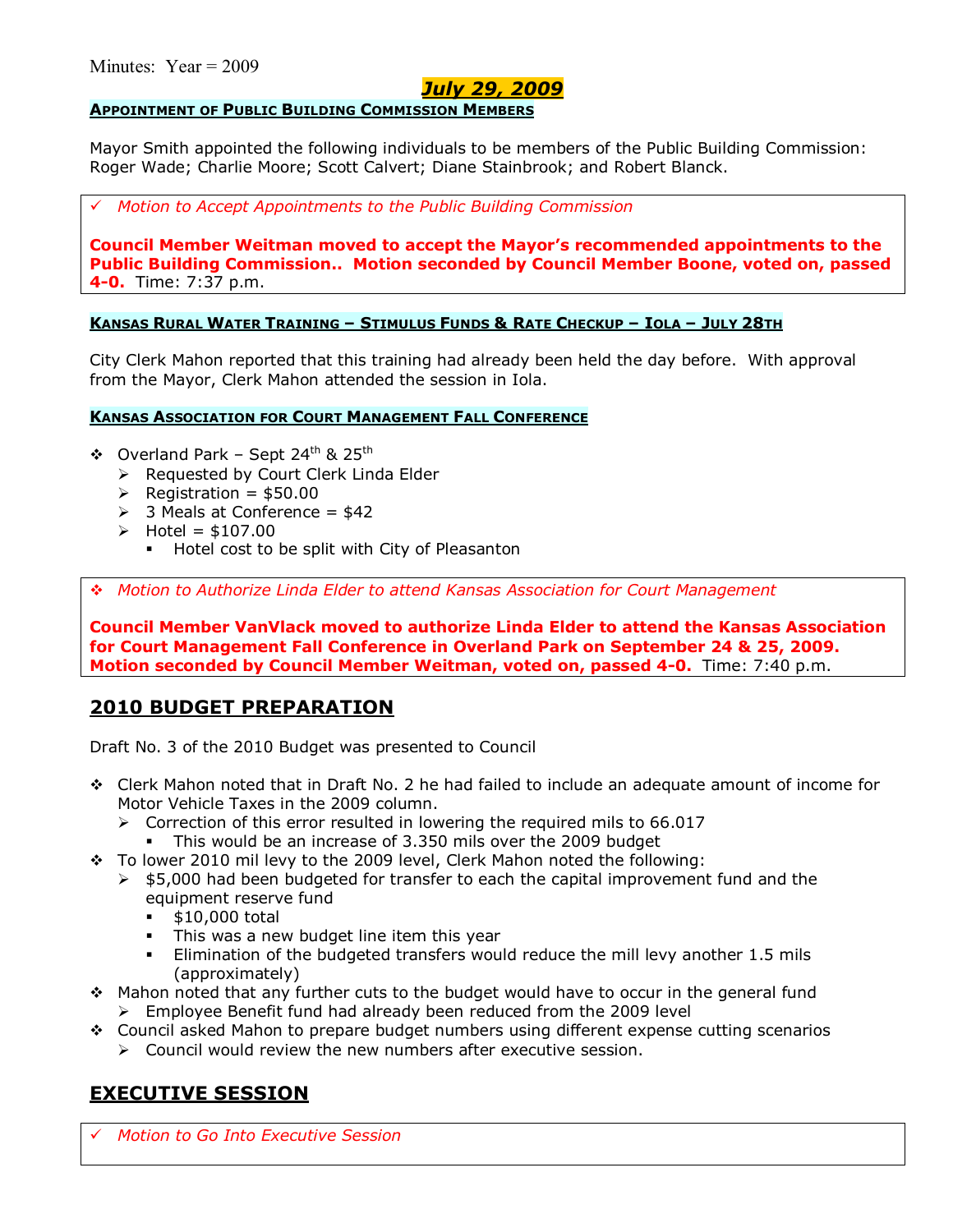Minutes: Year  $= 2009$ 

**Council Member VanVlack moved to go into executive session for up to seventy (70) minutes, following a ten (10) minute break for Personnel, Legal, & Trade Secrets. Motion seconded by Council Member Fleming, voted on, passed 4-0.** Time: 7:55 p.m.

In addition to the Mayor, Council Members, and City Attorney, those requesting a portion of time or being invited into the executive session included: City Clerk Gary Mahon; Fire Chief Dan Nasalroad; and Police Chief James Dean.

Open Session Resumed at 9:00 p.m.

## **OTHER BUSINESS:**

### **HIRE BOB MERRIMAN AS OAK LAWN CEMETERY CARETAKER**

# *Motion to Hire Bob Merriman as Oak Lawn Cemetery Caretaker*

**Council Member VanVlack moved to hire Bob Merriman as Oak Lawn Cemetery caretaker at the rate of nine dollars (\$9.00) per hour. Motion seconded by Council Member Boone, voted on, passed 4-0.** Time: 9:02 p.m.

### **2010 BUDGET PREPARATION**

Options for reducing mil levy were presented by Clerk Mahon

- 1) Option 1
	- a) Eliminate \$5,000 transfer to capital improvement and \$5,000 transfer to equipment reserve i) New Mil Rate =  $64.295$ 
		- (a) Increase of 1.661 mils over 2009 budget
- 2) Option 2
	- a) Eliminate \$5,000 transfer to capital improvement and \$5,000 transfer to equipment reserve
	- b) Reduce Police Wages to \$120,000 (Reduction of \$5,000)
	- c) Reduce Police Contractual Services to \$24,000 (Reduction of \$3300)
		- i) New Mil Rate  $= 62.865$ 
			- (a) Increase of .231 mils over 2009 budget
- 3) Option 3
	- a) Eliminate \$5,000 transfer to capital improvement and \$5,000 transfer to equipment reserve
	- b) Reduce Police Wages to \$120,000 (Reduction of \$5,000)
	- c) Reduce Police Contractual Services to \$20,000 (Reduction of \$7300)
	- d) Reduce Police Commodities to \$23,000 (Reduction of \$4300)
		- i) New Mil Rate =  $61.745$ (a) Decrease of  $-(.889)$  mils under 2009 budget
- 4) OPTION 4
	- a) Include \$2,500 transfer to capital improvement and \$2,500 transfer to equipment reserve
	- b) Reduce Police Wages to \$120,000 (Reduction of \$5,000)
	- c) Reduce Police Contractual Services to \$20,000 (Reduction of \$7300)
	- d) Reduce Police Commodities to \$23,000 (Reduction of \$4300)
		- i) New Mil Rate  $= 62.606$ 
			- (a) Decrease of  $-(.028)$  mils under 2009 budget

# *Motion to Publish Hearing for Proposed 2010 Budget*

**Council Member Weitman moved use option No. 4 to Draft No. 3 and publish notice of budget hearing. Motion seconded by Council Member Fleming, voted on, passed 4-0.** Time: 9:06 p.m.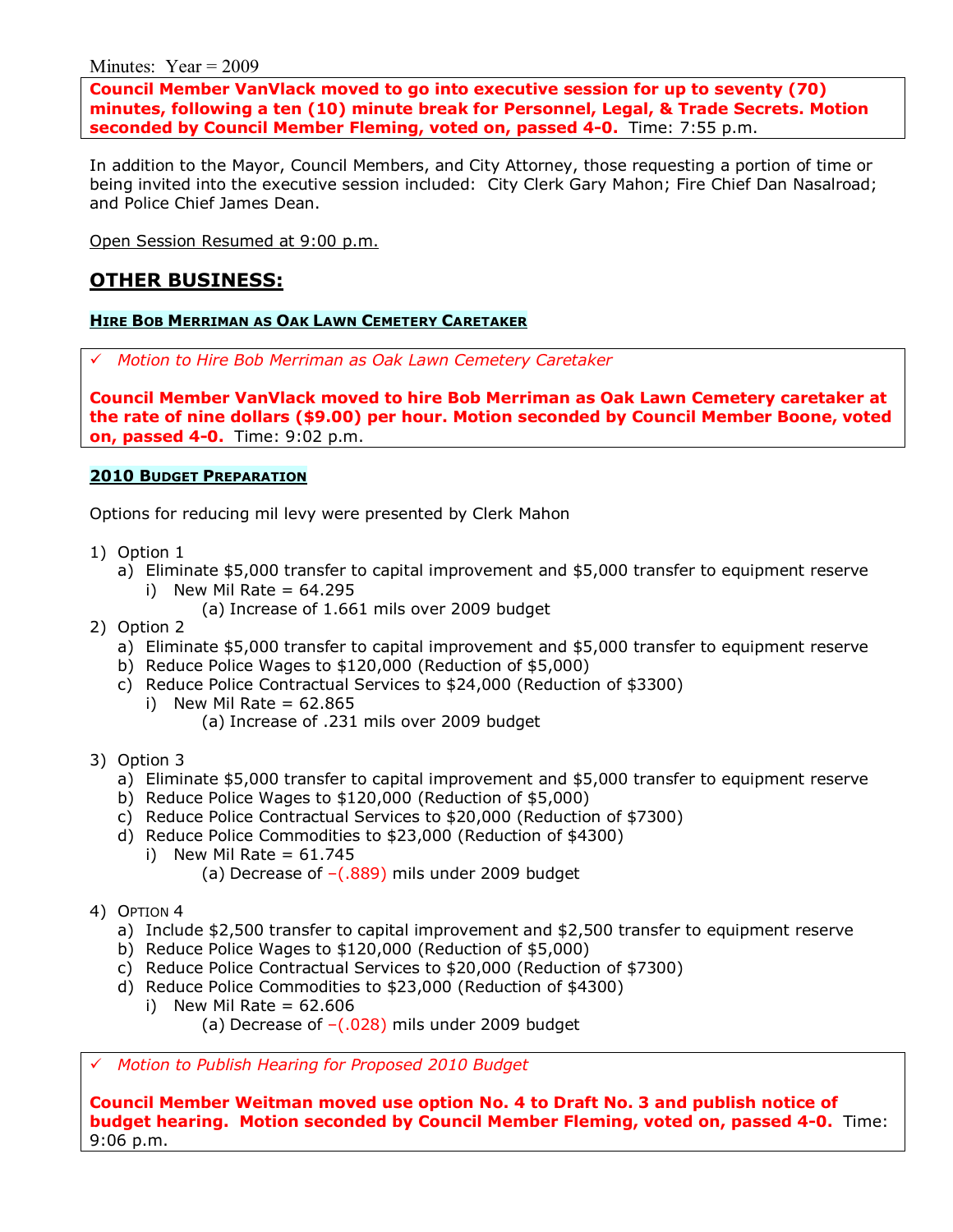Minutes:  $Year = 2009$ *CITY CLERKíS REPORT: July 29, 2009*

Verbal: None Written:

> oo) Deposition Schedules pp) U.S. 69 Rest Area Dedication & Highway Celebratory Luncheon qq) Curtis Instrumentation Service Co. rr) Unfinished Business Agenda Items ss) City Burn Site Procedures tt) Waiver of City Building Permit Fees for Swim Pool Project uu) Establishment of Public Building Commission and Appointment of Members vv) Kansas Rural Water Training - Stimulus Funds & Rate Checkup - Iola - July 28<sup>th</sup> ww) Kansas Association for Court Management – Overland Park – Sept  $24^{th}$  & 25<sup>th</sup> xx) 2010 Budget Preparation

# **NOTES AND COMMUNICATIONS TO COUNCIL:**

- a] Gas Report: June 2009
- b] Water Report: June 2009
- c] Minutes of Park Board Meeting: July 08, 2009
- d] Thank You from Community Safety Net
- e] Children's Coalition Town Hall Meeting Schedule

# *ADJOURNMENT:*

#### # *Motion for Adjournment*

There being no further business, **Council Member Fleming moved to adjourn the meeting. Motion seconded by Council Member VanVlack, voted on, passed 4-0.** The meeting was adjourned at 9:08 p.m.

I, \_\_\_\_\_\_\_\_\_\_\_\_\_\_\_\_\_\_\_\_\_\_\_\_\_\_\_\_\_\_\_\_\_\_\_\_\_\_\_ LaCygne City Clerk, do hereby declare the above to be true and correct, to the best of my knowledge, and do hereby subscribe my name this 29th day of July, 2009.

## *REGULAR MEETING: First Draft ñ Not Officially Approved*

The La Cygne City Council met in regular session Wednesday, August 05, 2009 at the LaCygne City Hall. Council Members present were: Jerry Boone; Jake Fleming; Travis Robbins; Mike VanVlack; and Terry Weitman.

Others in attendance included, but not limited to: City Attorney John Sutherland; City Clerk Gary Mahon; Police Officer Will Dean; Public Works Employee Jim Johnson; Fire Chief Dan Nasalroad; LeRoy Turpen; Joe Turpen; Linda Meisel; Jackie Taylor; Mike Shultz; and Kevin Gray.

Mayor Keith Smith called the meeting to order at 7:01 p.m.

### *MAYORíS COMMENTS:*

- $\triangleright$  Noted that school would commence within the next two weeks
- $\triangleright$  Relayed Thank You from police officer to fire department for their assistance in a recent domestic situation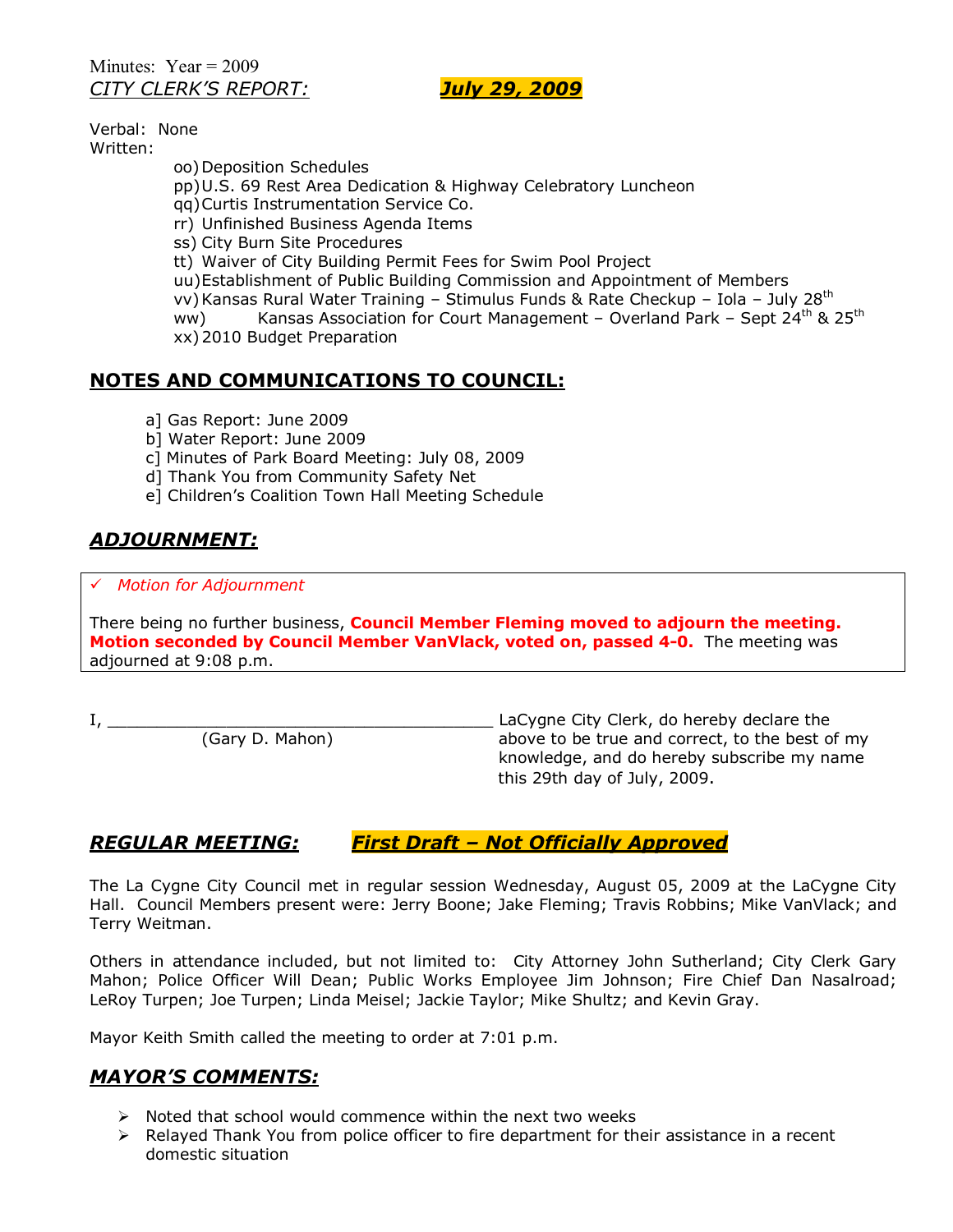Minutes:  $Year = 2009$ 

 $\triangleright$  Read a Thank You from Gerald Stanley to Public Works Dept for their recent work in realigning a drainage ditch between the Stanley property and Bittiker Park

# *CONSENT AGENDA:*

### # *Motion to Approve Consent Agenda*

**Council Member Boone moved to approve the consent agenda which consisted of:**  Minutes of July 29, 2009 City Council Meeting Check Register: July 30 through August 05, 2009 **Motion seconded by Council Member VanVlack voted on, passed 5-0.** Time: 7:04 p.m.

## *REPORTS OF CITY OFFICERS:*

### **PUBLIC WORKS DEPARTMENT - JIM JOHNSON**

Reported that the back hoe was repaired and back in operation.

# *COUNCIL COMMITTEE REPORTS:*

### **CEMETERY**

 $\div$  Mayor Smith reported that the cemetery was looking good.

### **PARK**

Councilman Robbins commended park caretaker Bill Ross on the excellent job he was doing of maintaining the Community Park.

## *SPECIAL COMMITTEE REPORTS:* None

### *UNFINISHED BUSINESS:* None

### *NEW BUSINESS:*

### **MOBILE HOME PARK LICENSE - SLOCUM & BEST**

City Clerk Mahon noted that the trailer court on North Broadway had recently sold. Codes Officer James Dean , through a written report, noted that the new owners were also evaluating the condition of the mobile homes and had assured Mr. Dean that any mobile home which could not be brought up to a livable unity would be removed and replaced.

Clerk Mahon noted that Codes Officer Dean would be conducting an annual inspection in October or November in conjunction with their annual license renewal application.

# *Motion to Approve Mobile Home Park License for Slocum & Best* 

**Council Member VanVlack moved to grant a mobile home park license for Brian/Ramona Slocum and Trevor/Heather Best. Motion seconded by Council Member Fleming, voted on, passed 5-0.** Time: 7:08 p.m.

**APPROVAL OF PONZER-YOUNGQUIST FINAL BILL - SEWER LAGOONS**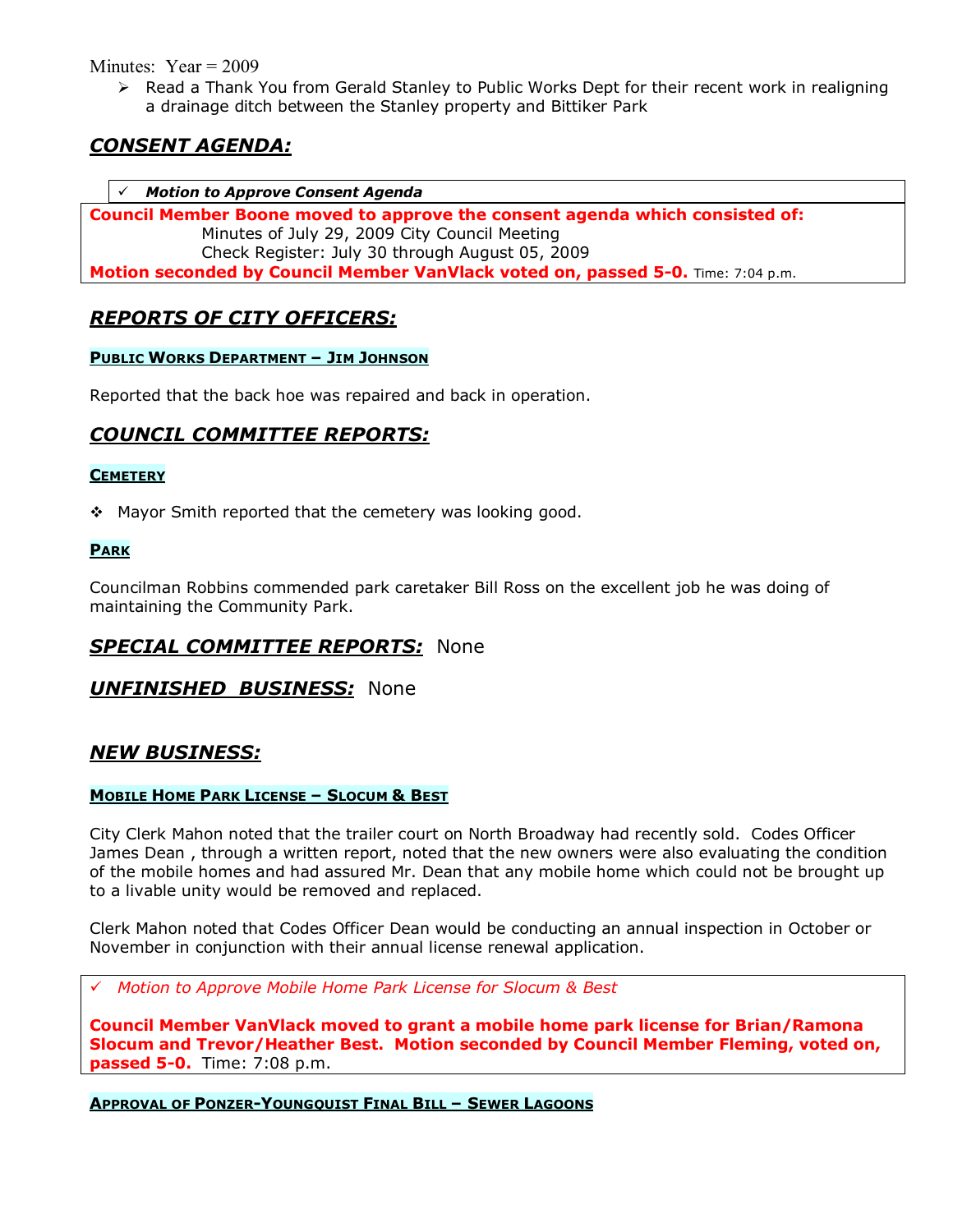Minutes: Year = 2009

Ponzer-Youngquist had requested final payment of \$600 for fees associated with lagoon repairs necessitated by the 2007 flood. Council expressed concern about perimeter fence crossing the ditch that catches and channels runoff from the adjoining agricultural field. Council felt there was great potential for debris to be washed against the fence thus resulting in sections of fence being swept away. Council would have preferred that a "swing gate" type configuration been installed at that location. Council asked City Clerk to send letter to Ponzer-Youngquist expressing their concerns

# *Motion to Authorize Final Payment to Ponzer-Youngquist for Lagoon Work* 

**Council Member Weitman moved to authorize final payment of \$600 to Ponzer-Youngquist and send letter expressing Councilís concerns. Motion seconded by Council Member Boone, voted on, passed 5-0.** Time: 7:11 p.m.

# **EXECUTIVE SESSION**

# *Motion to Go Into Executive Session*

**Council Member Robbins moved to go into executive session for up to forty-five (45) minutes for Legal. Motion seconded by Council Member VanVlack, voted on, passed 5-0.**  Time: 7:13 p.m.

In addition to the Mayor, Council Members, and City Attorney, those requesting a portion of time or being invited into the executive session included: Attorney Mike Shultz; and City Clerk Gary Mahon.

# *Motion to Extend Executive Session*

**Council Member VanVlack moved to extend executive session for up to an additional fifteen (15) minutes for Legal. Motion seconded by Council Member Robbins, voted on, passed 5- 0.** Time: 7:58 p.m.

Open Session Resumed at 8:13 p.m.

### **OTHER BUSINESS:** None

*CITY CLERKíS REPORT:*

Verbal: City Clerk Mahon reported that Solid Waste Systems had sold a portion of their routes to L & K which is based in Louisburg. The City was informed Monday, August  $3^{rd}$  of the sale and that L & K trucks would start picking up the trash on Tuesday, August 4<sup>th</sup>. Reps from both Solid Waste and L & K will attend the 8/19/09 Council Meeting to seek Council approval for transfer of the city's contract with the providers.

Written:

yy) Dave Malone – MKM Consulting – Refinance Gas Bonds

- zz) Mobile Home Park License Slocum/Best North Broadway
- aaa) Ponzer-Youngquist-Final Bill-Sewer Lagoon
- bbb) Attorney Mike Shultz

## **NOTES AND COMMUNICATIONS TO COUNCIL:**

- a] Thank You to Jim Johnson & Crew from Gerald Stanley
- b] League of Kansas Municipalities Ethics Course

# *ADJOURNMENT:*

*Motion for Adjournment*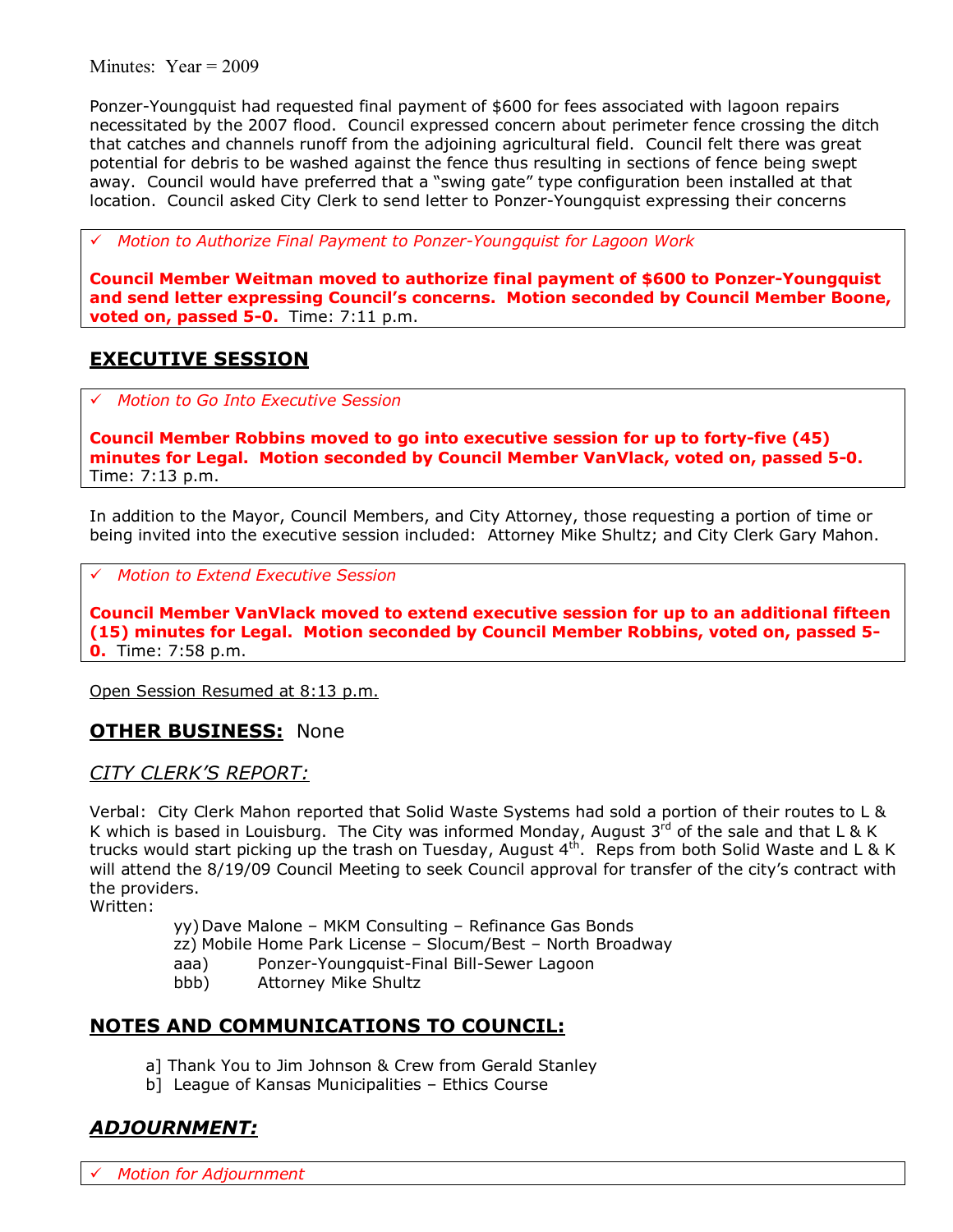There being no further business, **Council Member Fleming moved to adjourn the meeting. Motion seconded by Council Member VanVlack, voted on, passed 5-0.** The meeting was adjourned at 8:17 p.m.

I, \_\_\_\_\_\_\_\_\_\_\_\_\_\_\_\_\_\_\_\_\_\_\_\_\_\_\_\_\_\_\_\_\_\_\_\_\_\_\_ LaCygne City Clerk, do hereby declare the above to be true and correct, to the best of my knowledge, and do hereby subscribe my name this 05th day of August, 2009.

### *REGULAR MEETING: August 05, 2009*

The La Cygne City Council met in regular session Wednesday, August 05, 2009 at the LaCygne City Hall. Council Members present were: Jerry Boone; Jake Fleming; Travis Robbins; Mike VanVlack; and Terry Weitman.

Others in attendance included, but not limited to: City Attorney John Sutherland; City Clerk Gary Mahon; Police Officer Will Dean; Public Works Employee Jim Johnson; Fire Chief Dan Nasalroad; LeRoy Turpen; Joe Turpen; Linda Meisel; Jackie Taylor; Mike Shultz; and Kevin Gray.

Mayor Keith Smith called the meeting to order at 7:01 p.m.

### *MAYORíS COMMENTS:*

- $\triangleright$  Noted that school would commence within the next two weeks
- $\triangleright$  Relayed Thank You from police officer to fire department for their assistance in a recent domestic situation
- $\triangleright$  Read a Thank You from Gerald Stanley to Public Works Dept for their recent work in realigning a drainage ditch between the Stanley property and Bittiker Park

### *CONSENT AGENDA:*

# *Motion to Approve Consent Agenda*

**Council Member Boone moved to approve the consent agenda which consisted of:**  Minutes of July 29, 2009 City Council Meeting Check Register: July 30 through August 05, 2009 **Motion seconded by Council Member VanVlack voted on, passed 5-0.** Time: 7:04 p.m.

### *REPORTS OF CITY OFFICERS:*

#### **PUBLIC WORKS DEPARTMENT - JIM JOHNSON**

Reported that the back hoe was repaired and back in operation.

### *COUNCIL COMMITTEE REPORTS:*

#### **CEMETERY**

 $\div$  Mayor Smith reported that the cemetery was looking good.

#### **PARK**

Councilman Robbins commended park caretaker Bill Ross on the excellent job he was doing of maintaining the Community Park.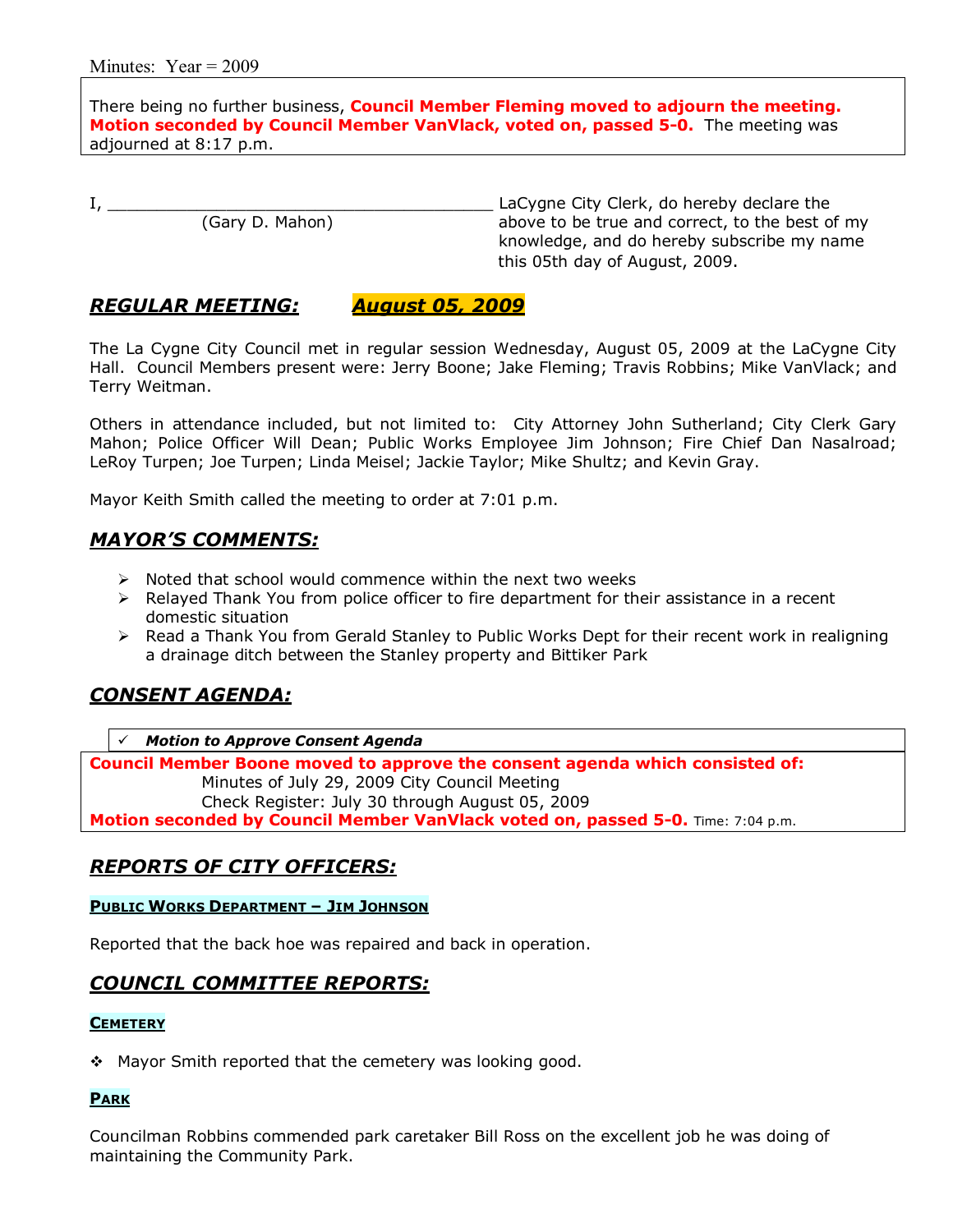*August 05, 2009*

## *SPECIAL COMMITTEE REPORTS:* None

### *UNFINISHED BUSINESS:* None

## *NEW BUSINESS:*

#### **MOBILE HOME PARK LICENSE - SLOCUM & BEST**

City Clerk Mahon noted that the trailer court on North Broadway had recently sold. Codes Officer James Dean , through a written report, noted that the new owners were also evaluating the condition of the mobile homes and had assured Mr. Dean that any mobile home which could not be brought up to a livable unity would be removed and replaced.

Clerk Mahon noted that Codes Officer Dean would be conducting an annual inspection in October or November in conjunction with their annual license renewal application.

# *Motion to Approve Mobile Home Park License for Slocum & Best* 

**Council Member VanVlack moved to grant a mobile home park license for Brian/Ramona Slocum and Trevor/Heather Best. Motion seconded by Council Member Fleming, voted on, passed 5-0.** Time: 7:08 p.m.

#### **APPROVAL OF PONZER-YOUNGQUIST FINAL BILL - SEWER LAGOONS**

Ponzer-Youngquist had requested final payment of \$600 for fees associated with lagoon repairs necessitated by the 2007 flood. Council expressed concern about perimeter fence crossing the ditch that catches and channels runoff from the adjoining agricultural field. Council felt there was great potential for debris to be washed against the fence thus resulting in sections of fence being swept away. Council would have preferred that a "swing gate" type configuration been installed at that location. Council asked City Clerk to send letter to Ponzer-Youngquist expressing their concerns

# *Motion to Authorize Final Payment to Ponzer-Youngquist for Lagoon Work* 

**Council Member Weitman moved to authorize final payment of \$600 to Ponzer-Youngquist and send letter expressing Councilís concerns. Motion seconded by Council Member Boone, voted on, passed 5-0.** Time: 7:11 p.m.

### **EXECUTIVE SESSION**

# *Motion to Go Into Executive Session*

**Council Member Robbins moved to go into executive session for up to forty-five (45) minutes for Legal. Motion seconded by Council Member VanVlack, voted on, passed 5-0.**  Time: 7:13 p.m.

In addition to the Mayor, Council Members, and City Attorney, those requesting a portion of time or being invited into the executive session included: Attorney Mike Shultz; and City Clerk Gary Mahon.

### # *Motion to Extend Executive Session*

**Council Member VanVlack moved to extend executive session for up to an additional fifteen (15) minutes for Legal. Motion seconded by Council Member Robbins, voted on, passed 5- 0.** Time: 7:58 p.m.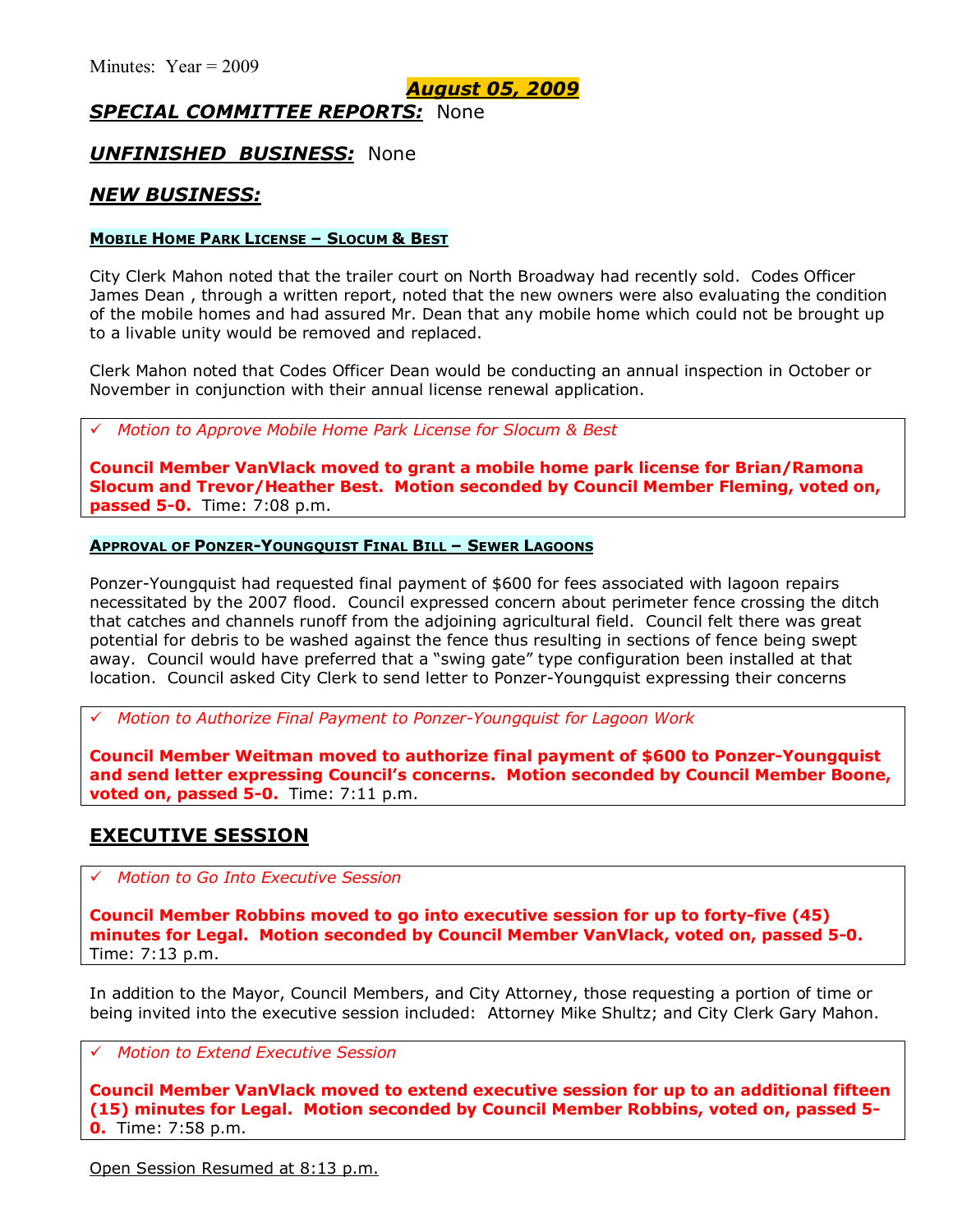## *August 05, 2009*

## **OTHER BUSINESS:** None

### *CITY CLERKíS REPORT:*

Verbal: City Clerk Mahon reported that Solid Waste Systems had sold a portion of their routes to L & K which is based in Louisburg. The City was informed Monday, August  $3^{rd}$  of the sale and that L & K trucks would start picking up the trash on Tuesday, August  $4^{th}$ . Reps from both Solid Waste and L & K will attend the 8/19/09 Council Meeting to seek Council approval for transfer of the city's contract with the providers.

Written:

- ccc) Dave Malone MKM Consulting Refinance Gas Bonds
- ddd) Mobile Home Park License Slocum/Best North Broadway
- eee) Ponzer-Youngquist-Final Bill-Sewer Lagoon

fff) Attorney Mike Shultz

## **NOTES AND COMMUNICATIONS TO COUNCIL:**

- a] Thank You to Jim Johnson & Crew from Gerald Stanley
- b] League of Kansas Municipalities Ethics Course

# *ADJOURNMENT:*

#### # *Motion for Adjournment*

There being no further business, **Council Member Fleming moved to adjourn the meeting. Motion seconded by Council Member VanVlack, voted on, passed 5-0.** The meeting was adjourned at 8:17 p.m.

I, \_\_\_\_\_\_\_\_\_\_\_\_\_\_\_\_\_\_\_\_\_\_\_\_\_\_\_\_\_\_\_\_\_\_\_\_\_\_\_ LaCygne City Clerk, do hereby declare the above to be true and correct, to the best of my knowledge, and do hereby subscribe my name this 05th day of August, 2009.

### *August 19, 2009*

## *REGULAR MEETING:*

The La Cygne City Council met in regular session Wednesday, August 19, 2009 at the LaCygne City Hall. Council Members present were: Jerry Boone; Jake Fleming; Travis Robbins; Mike VanVlack; and Terry Weitman.

Others in attendance included, but not limited to: City Attorney John Sutherland; City Clerk Gary Mahon; Police Chief James Dean; Police Officer Will Dean; Fire Chief Dan Nasalroad; Brian Turpen; Danny Capp; Dave Malone; Linda Meisel; Fred Meisel; Dan Stainbrook; Diane Stainbrook; Robert Blanck; Dan Bosley; LeRoy Turpen; Joe Turpen; Larry Smith Bryce Smith; Greg Praver; Jeremy Olsten; Judy Kinder; Roger Wade; Jodi Wade; Harley Wade; Charlie Moore; and Scott Calvert.

Mayor Keith Smith called the meeting to order at 7:00 p.m.

## *MAYORíS COMMENTS:*

- $\div$  Schools are in session Watch for the kids
- \$ Read Letter from KDHE noting good results of recent water tests
	- $\triangleright$  Testing reduced to annual from quarterly
	- $\triangleright$  Mayor expressed gratitude to public works for good work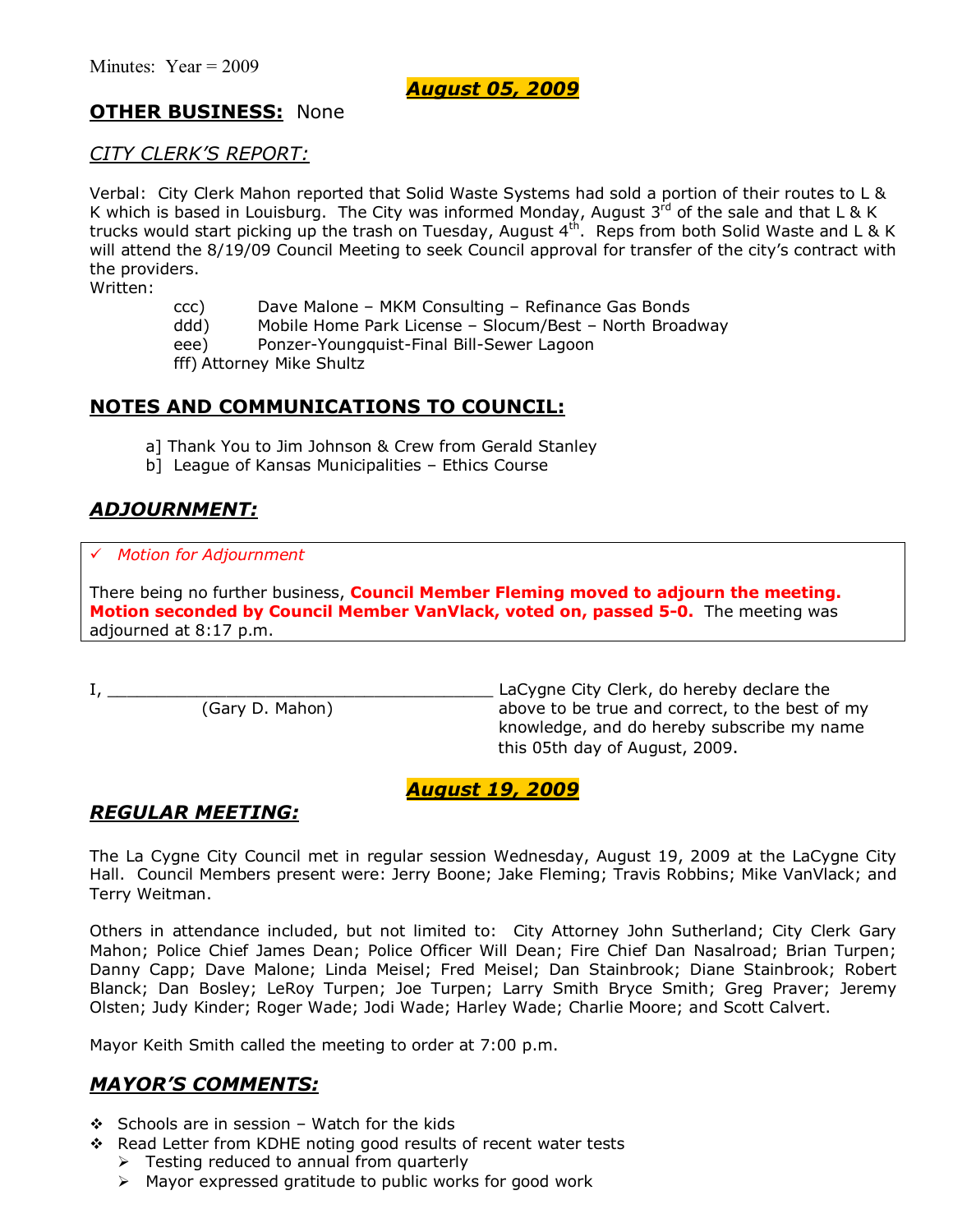# *2010 Budget Hearing:*

Hearing for the 2010 budget was held. Mayor Smith asked fro comments from citizens in attendance. No comments were received.

# *Motion to Approve 2010 Budget* 

**Council Member VanVlack moved to approve the final budget for 2010. Motion seconded by Council Member Fleming, voted on, passed 5-0.** Time: 7:03 p.m.

### *CONSENT AGENDA:*

# *Motion to Approve Consent Agenda*

**Council Member VanVlack moved to approve the consent agenda which consisted of:**  Minutes of August 05, 2009 City Council Meeting Check Register: August 06 through August 19, 2009 Treasurerís Report: July 2009 Budget Report: July 2009 **Motion seconded by Council Member Boone voted on, passed 5-0.** Time: 7:04 p.m.

# *DISCUSSION FROM THE FLOOR:*

#### **DAVE MALONE - MKM CONSULTING**

Dave Malone of MKM Consulting, Augusta, Ks presented Council with different scenarios if City were to refinance its current gas bonds.

- \$ Current note = \$1,260,000
	- $\triangleright$  New Note = \$1,300,000
- $\div$  Current interest rate = 5.92%
	- $\triangleright$  Rates could be reduced to range of 3.66% to 4.074%
- $\div$  Savings range \$153,631 to \$244,154 depending on chosen scenario
	- $\triangleright$  Annual payments would vary
	- $\triangleright$  Maturity dates would vary
	- $\triangleright$  Possible elimination of existing bond reserve
- \* Could be set up as G.O. bonds without affecting City's debt limit
- $\div$  Council tabled decision until a later meeting
	- $\triangleright$  Wants time to absorb material and formulate questions

# *REPORTS OF CITY OFFICERS:*

#### **POLICE DEPARTMENT - JAMES DEAN, CHIEF**

- \$ Alcohol Compliance Check
	- $\triangleright$  Held in cooperation with K.B.I. and Children's Coalition
	- $\triangleright$  Held August 18
	- $\triangleright$  One store cited for selling to minors
- \$ Police Department recently assisted Parker Police Department and Linn County Sheriff in terminating a party comprised of minors in possession of alcohol.

#### **PUBLIC WORKS DEPARTMENT - JEROME MOORE, SUPERVISOR**

- \$ Presented costs to replace S205 Bobcat
	- $\geq$  S185 with 2 speed = \$3800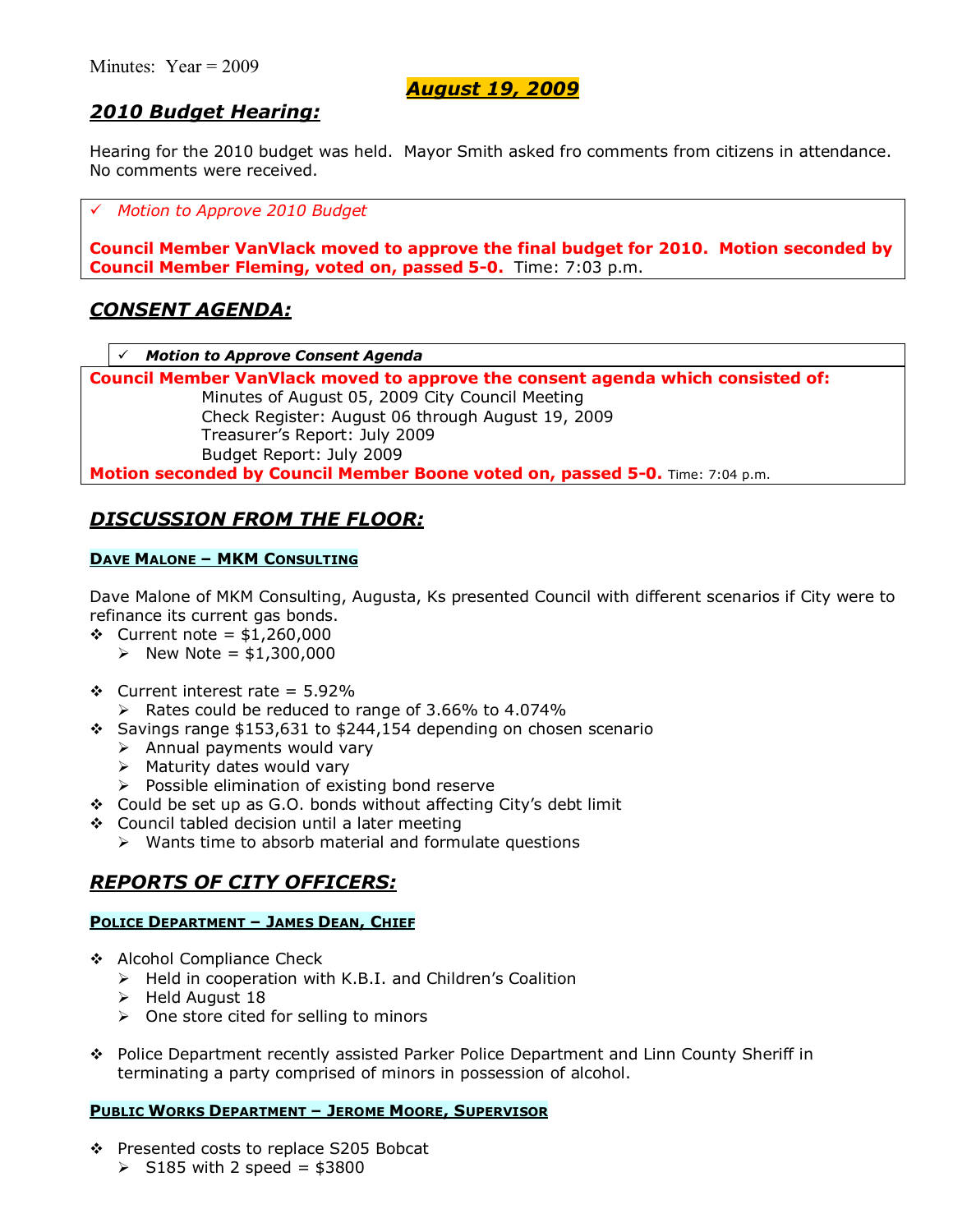- $\ge$  S630 = \$4300
- $\geq$  S630 with 2 speed = \$4600
- $\div$  Delivery = 3 to 6 weeks
- \$ Council would like to check prices with Victor L. Phillips (Case Tractors)
- $\div$  Tabled until next meeting
- \$ Inquiry for individual water meters at trailer park on North Broadway
- \$ Superintendent Moore reported that owners had inquired about individual meters for trailer park
	- Felt should be owners responsibility for all facets
		- Including costs of equipment & hiring contractors to install
	- Owners should be responsible for entire system after location of the current 2" meter
- \$ Council: Would individual meters be of any benefit to City?
	- > Jerome: Not Really. Would have 19 more meters to read
	- $\triangleright$  Mahon: City would be able to turn off water meters rather than gas meters for billing nonpayments,
		- Would make turn-ons less complicated in some instances.
- \$ Superintendent Moore asked Council for direction
	- $\triangleright$  Council Consensus was no as there did not appear to be any benefit to the city and would create more work in reading meters.

### **FIRE DEPARTMENT - DAN NASALROAD, CHIEF**

Request for Automatic External Defibrillator (AED)

- $\div$  Cost = Approximately \$2,000
	- $\triangleright$  Would be carried by Fire Department personnel
	- $\triangleright$  All current firemen are certified
- # *Motion to Approve Purchase of Defibrillator*

**Council Member Weitman moved to approve up to \$2,000 for the purchase of a defibrillator. Motion seconded by Council Member VanVlack, voted on, passed 5-0.** Time: 7:29 p.m.

## *COUNCIL COMMITTEE REPORTS:*

#### **CEMETERY**

### Removal of Dead Trees

- \$ Roger DeMott volunteered to remove two dead trees in cemetery
	- $\triangleright$  Would cut down, remove debris, and plant two new trees in their place
	- $\triangleright$  No charge to city
- \$ Council O.K. for Roger to remove trees
- \$ Need liability release from Roger before commencing work

## *SPECIAL COMMITTEE REPORTS:* None

## *UNFINISHED BUSINESS:* None

### *NEW BUSINESS:*

### **WASTE MANAGEMENT TO L & K CONTRACT - GREG PRAVER & JEREMY OLSTEN**

Greg Praver & Jeremy Olsten of Waste Management + Larry & Bryce Smith of L & K were present to discuss the recent sale of Waste Management's territory to  $L \& K$ . Per contract with the City, permission from the city is needed to transfer contract to L & K.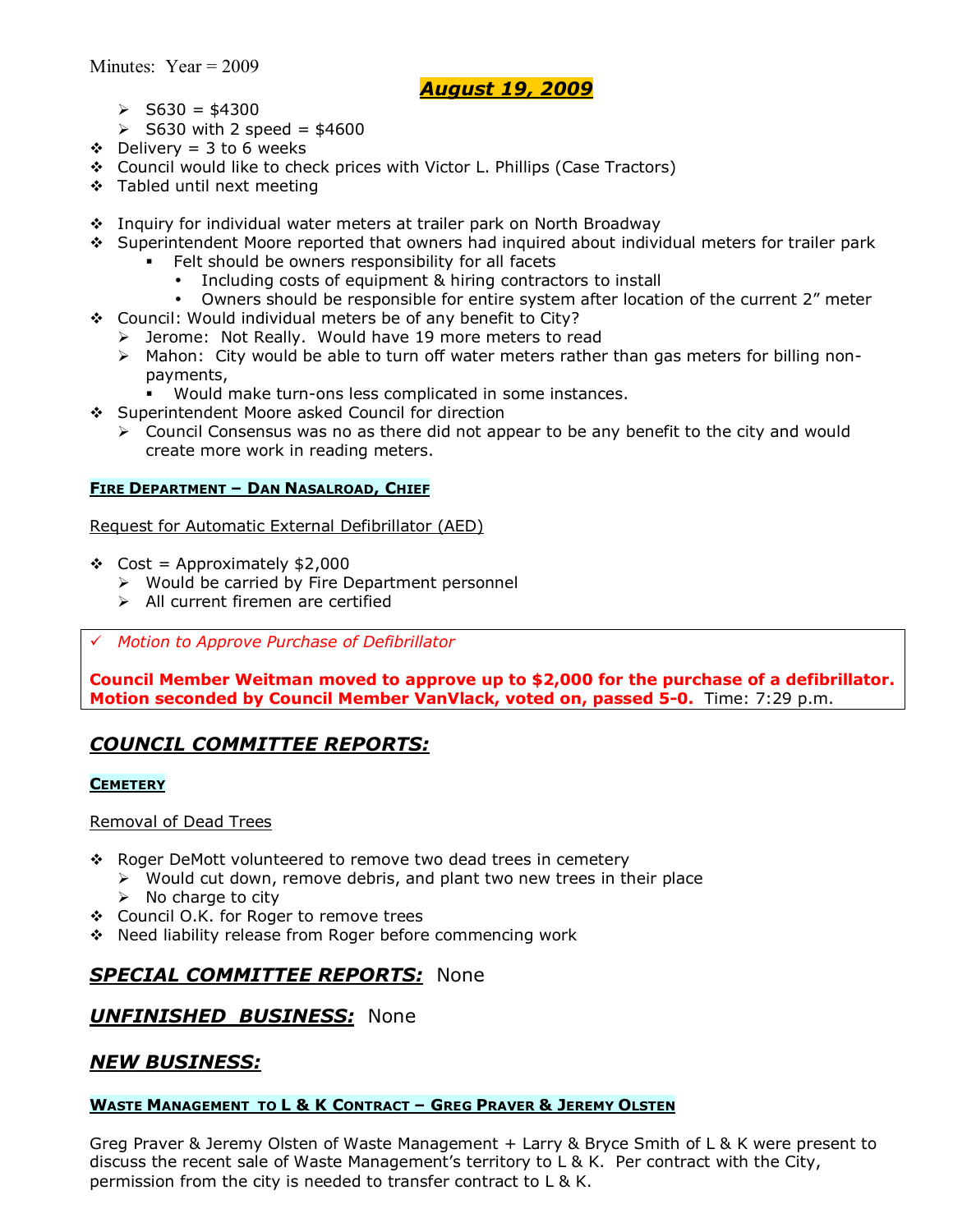- $\triangleleft$  Business sold to L & K on August  $1^{\text{st}}$
- \* City not notified of pending sale until August 3rd  $\geq$  L & K began picking up trash August 4<sup>th</sup>
- \$ Waste Management had lost contract for large portion of Miami County  $\triangleright$  This made it cost prohibitive to send trucks from Topeka for LaCygne
- \* Rates will not change immediately
- $\triangleright$  Possible change in approximately 6 months  $\div$  Current insurance requirement = \$5 million
	- $\triangleright$  Asked to be reduced to \$2 Million
- \$ Current contract requires \$5,000 surety bond
- \$ Current contract has performance clause
	- $\triangleright$  Can be exercised if citizens not happy with service
- $\div$  Current contract just renewed March  $1^{st}$  for five years

# *Motion to Approve Reassignment of Solid Waste Contract* 

**Council Member Weitman moved to approve the reassignment of the Solid Waste contract with Waste Management to L & K of Louisburg, Kansas and amend the insurance requirement from a \$5 million to a \$2 million umbrella coverage. Motion seconded by Council Member Robbins, voted on, passed 5-0.** Time: 7:46 p.m.

### **REVIEW OF POOL DEMOLITION BIDS**

- \$ Members of the Public Building Commission were in Attendance
- \$ Diane Stainbrook noted that a recommendation for Bonding Company would be ready for the Council's September 2<sup>nd</sup> meeting.
- \$ Charlie Moore, President of the Public Building Commission reviewed pool demolition bid process
	- $\triangleright$  Twelve bids had been received
	- $\geq$  Low bid of Thoele Construction (\$12,800) was not accepted
		- Did not include bid bond, use bid form, or list unit prices as per bid specifications
	- $\triangleright$  Next 3 low bidders were interviewed
		- % Greg Bair (\$16,770), Kenny Construction (\$19,390), and Kaw Valley (\$29,640)
			- ♦ Bair has own crusher and can crush concrete and leave on site
	- $\triangleright$  PBC felt that all 3 met specifications and could perform requirements of the job.
- $\cdot \cdot$  PBC recommended awarding the demolition contract to Greg Bair of Louisburg

# *Motion to Award Pool Demolition Contract to Greg Bair* 

**Council Member Weitman moved to take recommendation of Public Building Commission and award the pool demolition bid to Greg Bair. Motion seconded by Council Member VanVlack, voted on, passed 5-0.** Time: 7:52 p.m.

### **TRAINING - HEALTH INSURANCE OPEN ENROLLMENT**

City Clerk Mahon asked permission to attend upcoming Training on Cityís Health Insurance. Mahon noted that he would check further as to type of training to determine if it was beneficial for him to attend. If not beneficial he would not attend.

# *Motion to Authorize Mahon to Personnel Training for Health Insurance* 

**Council Member VanVlack moved to take authorize City Clerk Mahon to attend Personnel Officer Training concerning the cityís health insurance. Motion seconded by Council Member Boone, voted on, passed 5-0.**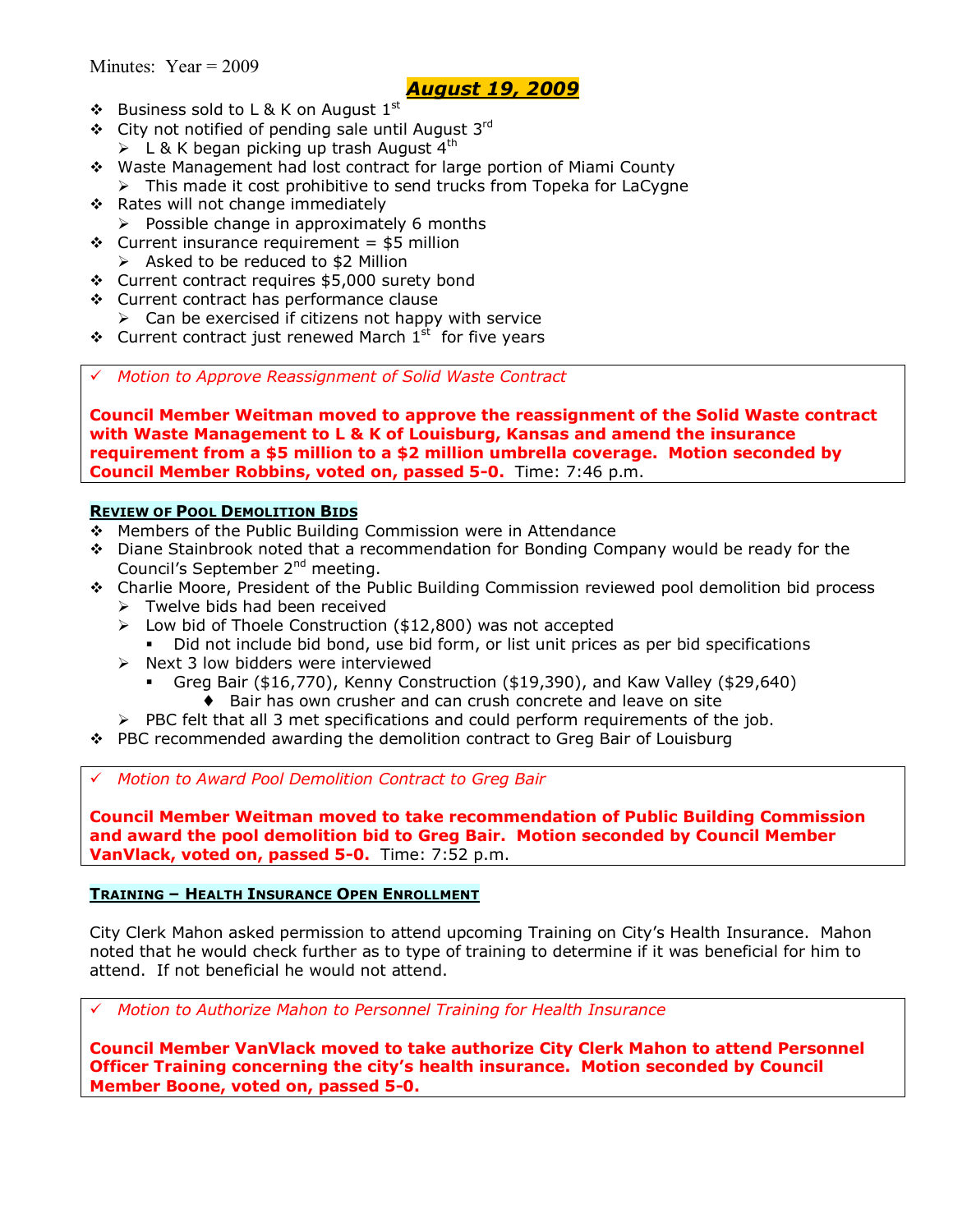### Minutes: Year = 2009

### *August 19, 2009*

#### **APPROVAL FOR COURTROOM TRANSLATORS**

Municipal Judge Claude Warren submitted written request to council authorizing hiring translators for court proceedings when necessary. Charges were expected to run between \$25 to \$40 per hour plus mileage. 1 to 2 hour minimum.

# *Motion to Authorize Translators for Municipal Court*

**Council Member Robbins moved to approve hiring translators for municipal court as needed. Motion seconded by Council Member Fleming, voted on, passed 5-0.** Time: 7:55 p.m.

#### **ORDINANCE NO. 1378 - CHANGING MUNICIPAL COURT TIME**

Municipal Court Judge Claude Warren had submitted written request to change starting time for Municipal Court to 7:00 p.m. Current starting time is 7:30 p.m.

# *Motion to Adopt Ordinance No. 1378 ñ Changing Municipal Court Time to 7:00 p.m.*

**Council Member VanVlack moved to approve Ordinance No. 1378. Motion seconded by Council Member Robbins, voted on, passed 5-0.** Time: 7:57 p.m.

### **EXECUTIVE SESSION**

# *Motion to Go Into Executive Session*

**Council Member Robbins moved to go into executive session for up to thirty-five (35) minutes for Legal & Personnel following a ten (10) minute break. Motion seconded by Council Member VanVlack, voted on, passed 5-0.** Time: 7:58 p.m.

In addition to the Mayor, Council Members, and City Attorney, those requesting a portion of time or being invited into the executive session included: Fire Chief Dan Nasalroad; Police Chief James Dean; and Public Works Superintendent Jerome Moore.

# *Motion to Extend Executive Session*

**Council Member VanVlack moved to extend executive session for up to an additional fifteen (15) minutes for Personnel. Motion seconded by Council Member Robbins, voted on, passed 5-0.** Time: 8:43 p.m.

Open Session Resumed at 8:58 p.m.

### **OTHER BUSINESS:** None

#### **REQUEST FROM JOHN SUTHERLAND TO ATTEND ATTORNEY ASSOCIATION MEETING**

City Clerk Mahon noted that Attorney Sutherland had previously asked to have this item on the agenda. Clerk Mahon had forgotten to include it. Sutherland would like permission to attend the City Attorneys Association segment of the League of Kansas Municipalities Conference on October  $6<sup>th</sup>$  in Topeka. Registration  $=$  \$65.

# *Motion to Authorize City Attorney Sutherland to Attend Attorney Association Meeting*

**Council Member Robbins moved to send John Sutherland to the City Attorneys Association Meeting at the League of Kansas Municipalities Conference on October 6th with City paying usual related expenses. Motion seconded by Council Member VanVlack, voted on, passed 5- 0.** Time: 9:00 p.m.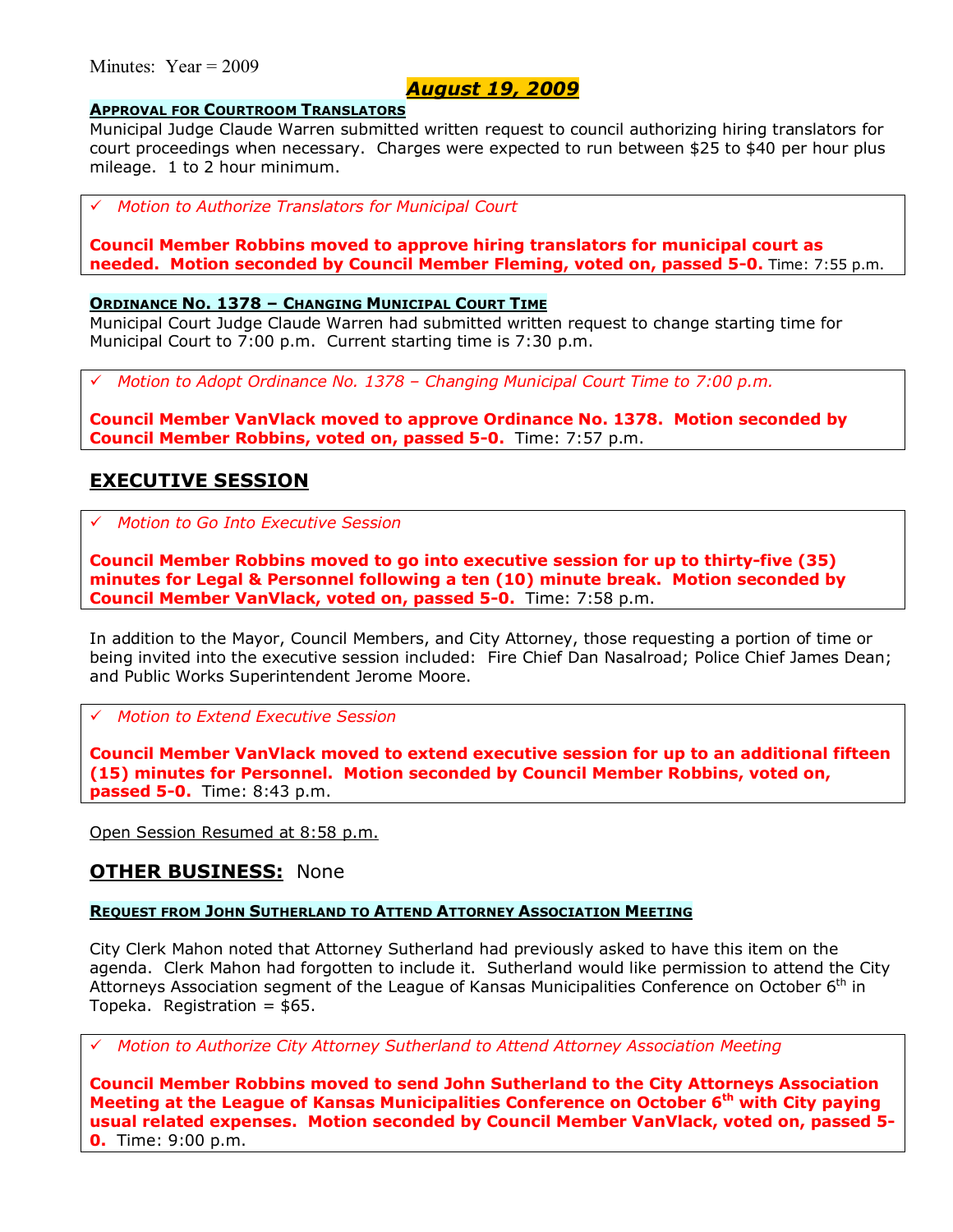#### **IDENTIFICATION ON CITY OWNED VEHICLES**

Councilmember Robbins inquired as to why city vehicles were not marked with some type of city identification. Superintendent Moore noted he could check with Dan Nasalroad about costs of labeling the vehicles. Council concurred for Supt. Moore to obtain costs.

### *CITY CLERKíS REPORT:*

Verbal: None Written:

> ggg) ID Pictures for Emergency Cards hhh) 2010 Budget Hearing iii) Dave Malone - MKM Consulting - Refinance Gas Bonds jjj) Solid Waste to L & K Contract - Greg Praver & Jeremy Olsten kkk) Resolution – Select Bonding Company for Swimming Pool Fi8nancing lll) Review of Pool Demolition Bids mmm) Training – Health Insurance Open Enrollment nnn) Approval for Courtroom Translators ooo) Ordinance No. 1378- Changing Municipal Court Time

## **NOTES AND COMMUNICATIONS TO COUNCIL:**

a] Gas Report: July 2009

b] Water Report: July 2009

# *ADJOURNMENT:*

#### # *Motion for Adjournment*

There being no further business, **Council Member Fleming moved to adjourn the meeting. Motion seconded by Council Member Robbins, voted on, passed 5-0.** The meeting was adjourned at 9:02 p.m.

I, \_\_\_\_\_\_\_\_\_\_\_\_\_\_\_\_\_\_\_\_\_\_\_\_\_\_\_\_\_\_\_\_\_\_\_\_\_\_\_ LaCygne City Clerk, do hereby declare the (Gary D. Mahon) above to be true and correct, to the best of my knowledge, and do hereby subscribe my name this 19th day of August, 2009.

## *September 02, 2009*

# *REGULAR MEETING:*

The La Cygne City Council met in regular session Wednesday, September 02, 2009 at the LaCygne City Hall. Council Members present were: Jerry Boone; Jake Fleming; Travis Robbins; Mike VanVlack; and Terry Weitman.

Absent: Mayor Keith Smith.

Others in attendance included, but not limited to: City Attorney John Sutherland; City Clerk Gary Mahon; Police Chief James Dean; Public Works Superintendent Jerome Moore; Police Officer Will Dean; Fire Chief Dan Nasalroad; Diane Stainbrook; Fred & Linda Meisel; Dan & Julie Bosley; Jodi Wade; Herb Pemberton; Dwayne Pemberton; and Chris Mathews.

In the absence of Mayor Smith, Council President (CP) Mike VanVlack called the meeting to order at 7:00 p.m.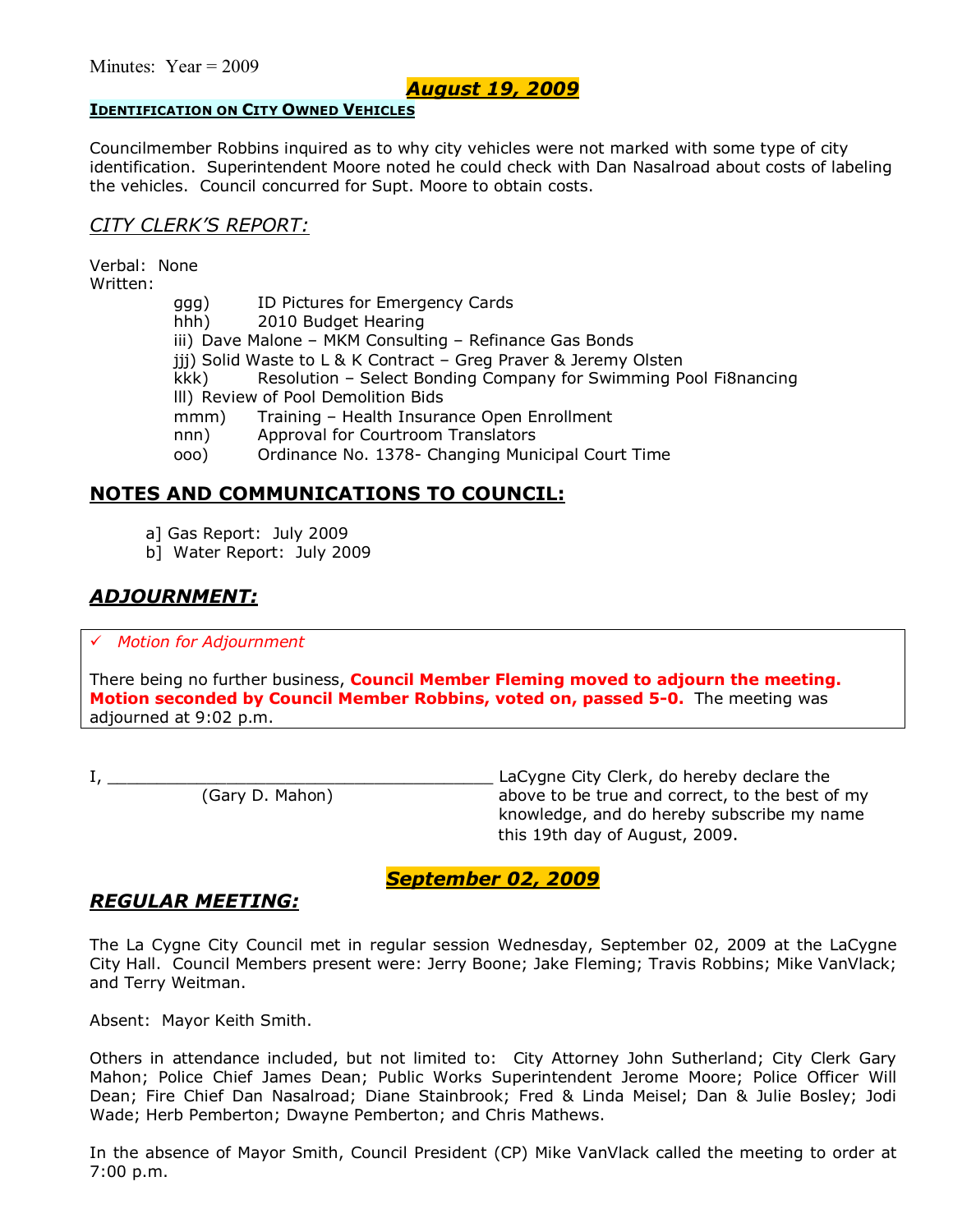### *September 02, 2009*

# *MAYORíS COMMENTS:*

CP VanVlack read a thank you note from Mayor Smith thanking everyone for their cards, visits, and prayers after his recent heart attack. Mayor Smith is doing well and expected to return to work in another week or so.

## *CONSENT AGENDA:*

**Motion to Approve Consent Agenda Council Member Robbins moved to approve the consent agenda which consisted of:**  Minutes of August 19, 2009 City Council Meeting Check Register: August 20 through September 02, 2009 **Motion seconded by Council Member Fleming voted on, passed 5-0.** Time: 7:02 p.m.

## *DISCUSSION FROM THE FLOOR:* None

## *REPORTS OF CITY OFFICERS:*

### **POLICE DEPARTMENT - JAMES DEAN, CHIEF**

Requests for Training

- ◆ Police Officers Required to obtain 40 hours annually
	- $\triangleright$  New Year started July 1<sup>st</sup>
- **\*** Law Enforcement Intelligence Initiatives Training
	- > Sept 17, 2009 Mission, Kansas
	- $\triangleright$  Training Hours = 4
	- $\triangleright$  Registration = 0
- \$ Youth Drug Trends
	- > Sept 29, 2009 Greenbush
	- $\triangleright$  Registration = \$45
	- $\triangleright$  Training Hours = 5

# *Motion to Approve Law Enforcement Intelligence Initiatives Training*

**Council Member VanVlack moved to approve Police Chief Dean to attend** *ìLaw Enforcement Intelligence Initiativesî* **Training on September 17th at Mission. Motion seconded by Council Member Robbins, voted on, passed 5-0.** Time: 7:05 p.m.

# *Motion to Approve Attendance at Emerging Youth Drug Trends in Kansas*

**Council Member Robbins moved to approve Police Chief Dean to attend** *ìEmerging Youth Drug Trends***<sup>***n***</sup> in Kansas training September 29<sup>th</sup> at Greenbush. Motion seconded by Council Member Weitman, voted on, passed 5-0.** Time: 7:06 p.m.

#### **PUBLIC WORKS DEPARTMENT - JEROME MOORE, SUPERVISOR**

Vehicle/Equipment I.D. Decals

- $\div$  Presented costs for vehicle/equipment I.D. decals
- \$ Price Quotes obtained from Dan Nasalroad
	- $\geq$  \$160 for permanent decals; \$120 for magnetic signs
		- **Total for 2 trucks & backhoe** 
			- Trucks = 2007 Dodge & Dog Catcher Truck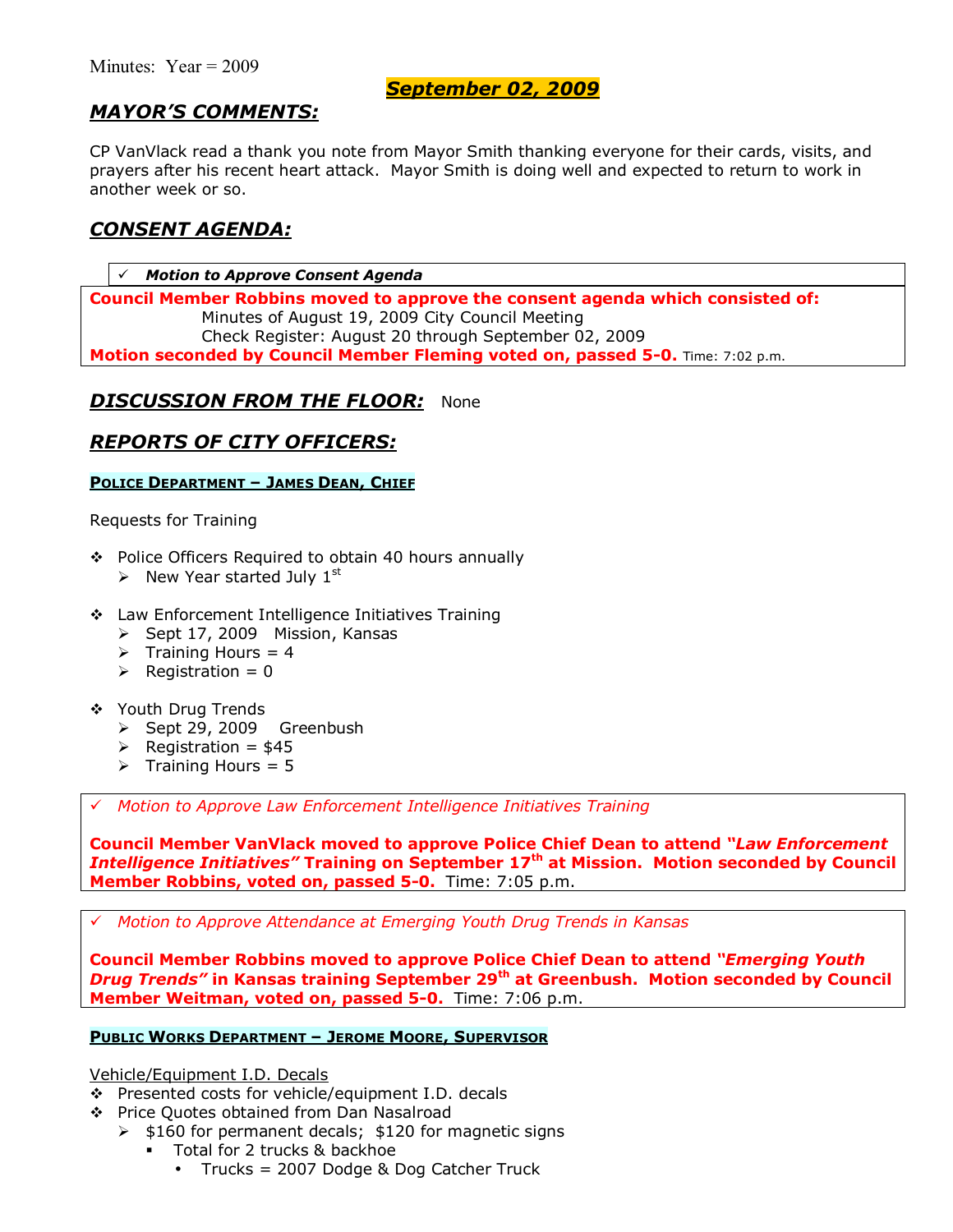# *Motion to Approve I.D. Decals*

**Council Member Robbins moved to approve the purchase of permanent I.D. decals from Dan Nasalroad at a cost of One Hundred Sixty Dollars (\$160.00). Motion seconded by Council Member Fleming, voted on, passed 5-0.** Time: 7:07 p.m.

Price Quotes for Uni-Loaders (Trading in 2008 S205 Bob Cat)

- \$ Presented quotes from :
	- $\triangleright$  Heritage Tractor, Paola, Ks
		- $2010$  John Deere  $318D = $5,000$
	- > Victor L. Phillips, Joplin, Missouri
		- Case Series 3 Model  $435 = $17,660$
- $\div$  Ouote from last meeting for new Bob Cat = \$3800
- \$ Supt. Moore noted that present Bob Cat attachments would work on John Deere
- \$ Councilman Boone noted that the John Deere had a rear as well as a front escape route
- \* Noted that City had been trading every year.
	- $\triangleright$  Felt trading for a larger uni-loader might allow City to keep longer before trading.

# *Motion to Purchase John Deere Skid Steer*

**Council Member Boone moved to trade in the 2008 Bob Cat and purchase a 2010 John Deere 318D Skid Steer from Heritage Tractor, Inc. at a cost of five thousand dollars (\$5,000.00).** Discussion: Clerk Mahon asked what fund to pay from. Answer = Equipment Reserve. **Motion seconded by Council Member Robbins, voted on, passed 5-0.** Time: 7:14 p.m.

Pipeline Safety Seminar October  $27<sup>th</sup>$  thru  $29<sup>th</sup>$ , Salina, Kansas

# *Motion to Authorize Attendance at Pipeline Safety Seminar*

**Council Member Weitman moved to authorize Public Works Superintendent Moore to attend the Pipeline Safety Seminar in Salina, Ks October 27th through 29th with City to pay usual expenses. Motion seconded by Council Member Fleming, voted on, passed 5-0.** Time: 7:16 p.m.

#### **FIRE DEPARTMENT - DAN NASALROAD, CHIEF**

Water Rescue Training

- $\div$  Held at north end of LaCygne Lake on 399<sup>th</sup> street
- \* Training conducted by Johnson County Fire Dept
- \$ Attended by units from LaCygne, Drexel, Osawatomie, Linn Valley and Linn County
- $\div$  Hope to have more training in the future

# *COUNCIL COMMITTEE REPORTS:*

**SEWER** Councilmember Boone Request for Variance of Usual Sewer Hook Up Requirements

- ◆ Bill Smith/Chris Self New Furniture Store Market and Industrial Park Drive
	- $\geq$  Main sewer line south of new store = 20 ft deep
		- City had trouble with this line before
		- Dirt unstable making digging that deep dangerous
	- $\triangleright$  Councilmember Boone asked Council their opinion on tapping into manhole
		- This would allow sewer line to be laid at a more shallow depth
			- Avoid danger of deep trench in unstable soil
	- $\triangleright$  Each Councilmember was polled and verbally agreed to permit tapping into the manhole in this instance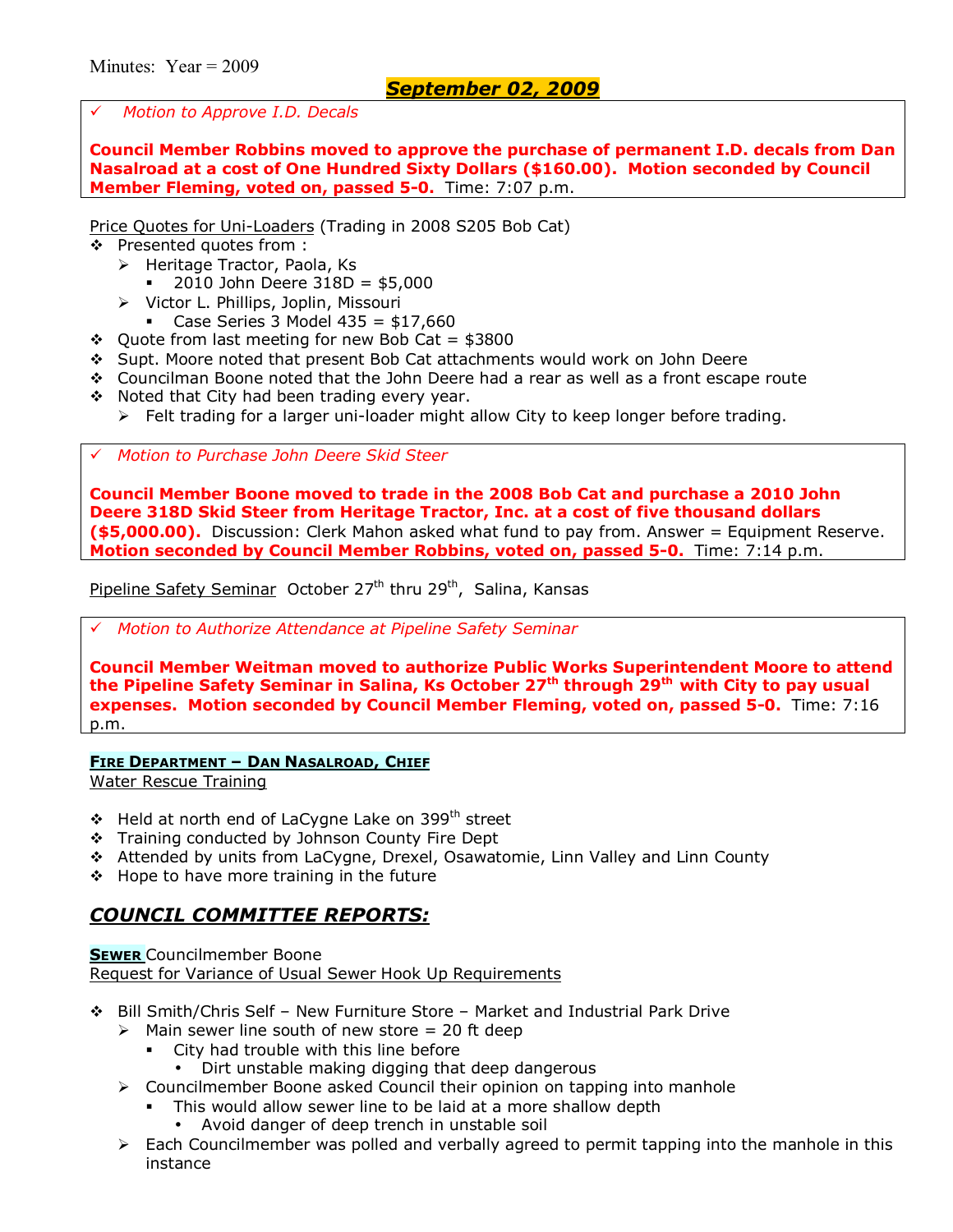*September 02, 2009*

# *SPECIAL COMMITTEE REPORTS:* None

### *UNFINISHED BUSINESS:* None

# *NEW BUSINESS:*

### **RESOLUTION NO. 331: SELECT BONDING COMPANY FOR SWIMMING POOL FINANCING**

- \$ Diane Stainbrook reported on behalf of Public Building Commission
	- $\triangleright$  Recommend selection of George K. Baum & Company to be underwriter
		- Proposals were forwarded to five companies
		- Interviewed two companies
		- **Public Building Commission selected George K. Baum**
- $\div$  Resolution No. 331 ratifies the PBC's selection of George K. Baum
- $\bullet$  Diane noted that demolition of the pool would not commence until funding was in place

### # *Motion to Approve Resolution No. 331*

**Council Member Robbins moved to approve Resolution No. 331. Motion seconded by Council Member Boone, voted on, passed 5-0.** Time: 7:23 p.m. **VOTING DELEGATES TO LEAGUE OF KANSAS MUNICIPALITIES**

# *Motion to Name John Sutherland as Voting Delegate to League of Municipalities Conference* 

**Council Member VanVlack moved to designate John Sutherland as the cityís voting delegate to the League of Kansas Municipalities Conference in October. Motion seconded by Council Member Robbins, voted on, passed 5-0.** Time: 7:25 p.m.

### **L & K SERVICES CONTRACT**

- \$ L & K requested an amendment to section 14.0
	- $\triangleright$  Original contract requires \$5,000 surety bond
	- $\triangleright$  L & K would like section to read \$5,000 irrevocable letter of credit
		- Attorney Sutherland saw no problem
		- % Clerk Mahon noted that Attorney Mike Shultz also had stated that irrevocable letter of credit was better than surety bond

# *Motion to Amend Section 14.0 of Solid Waste Contract with L & K Services* 

**Council Member Weitman moved to amend section 14.0 of the solid waste contract with L & K Services by replacing surety bond with \$5,000 irrevocable letter of credit. Motion seconded by Council Member Robbins, voted on, passed 5-0.** Time: 7:27 p.m.

# **EXECUTIVE SESSION**

# *Motion to Go Into Executive Session*

**Council Member Fleming moved to go into executive session for up to forty-five (45) minutes for Legal & Personnel following a ten (10) minute break. Motion seconded by Council Member Robbins, voted on, passed 5-0.** Time: 7:28 p.m.

In addition to the Mayor, Council Members, and City Attorney, those requesting a portion of time or being invited into the executive session included: Police Chief James Dean; Herb Pemberton; and Dwayne Pemberton.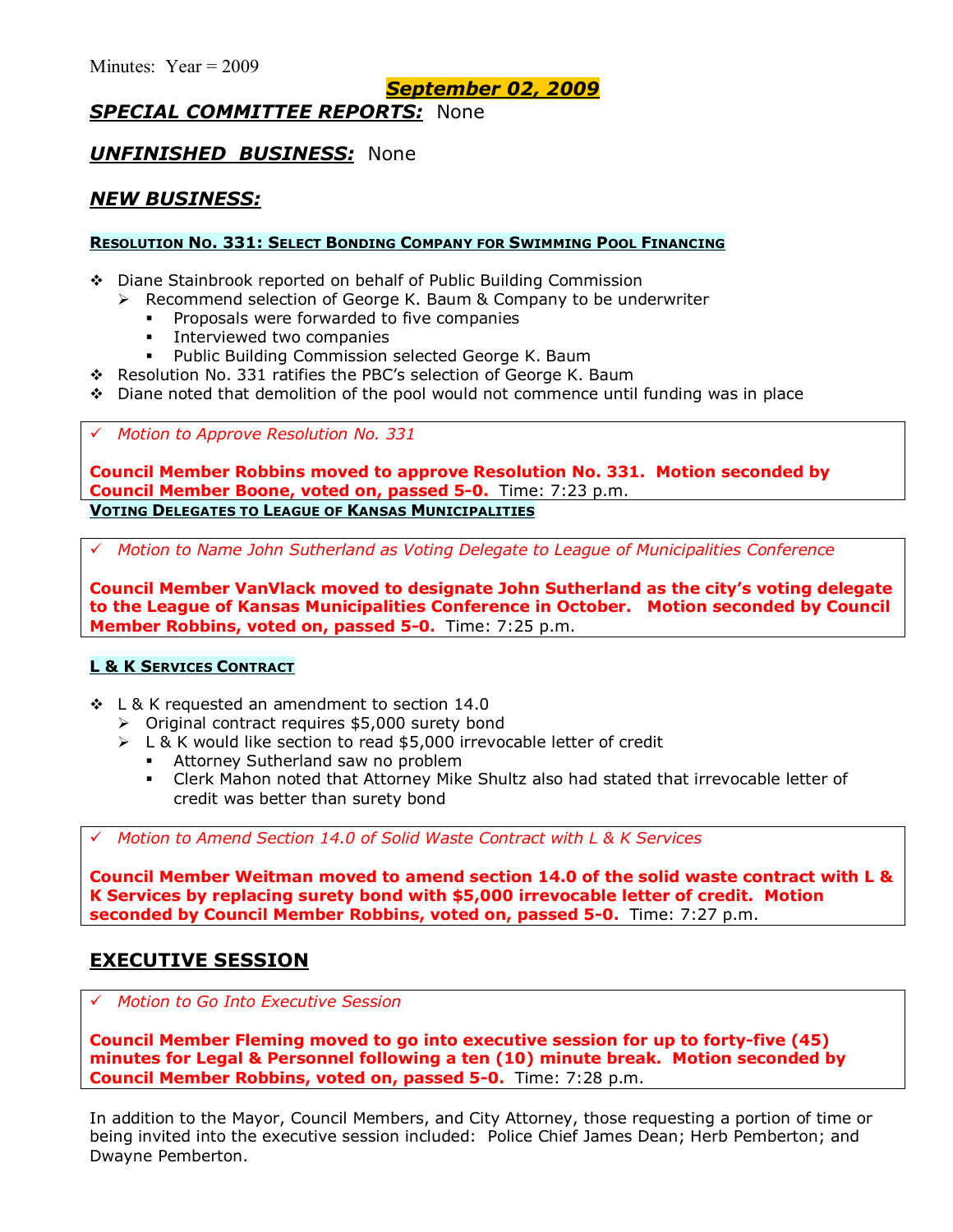# *Motion to Extend Executive Session*

**Council Member Weitman moved to extend executive session for up to an additional fifteen (15) minutes for Personnel & Legal. Motion seconded by Council Member Boone, voted on, passed 5-0.** Time: 8:23 p.m.

# *Motion to Extend Executive Session*

**Council Member Robbins moved to extend executive session for up to an additional ten (10) minutes for Personnel & Legal. Motion seconded by Council Member Fleming, voted on, passed 5-0.** Time: 8:38 p.m.

Open Session Resumed at 8:48 p.m.

## **OTHER BUSINESS:** None

*CITY CLERKíS REPORT:*

Verbal: None Written:

> ppp) Mayor Smith Update qqq) Payment to State Revolving Fund rrr) Payments to Victor Phillips Company (Back Hoe Repair) sss) I.D. Labeling City Vehicles ttt) Uni-Loader Costs uuu) Selection of Bonding Company for Swimming Pool Financing vvv) Voting Delegates to League of Kansas Municipalities Conference

# **NOTES AND COMMUNICATIONS TO COUNCIL:**

a]

# *ADJOURNMENT:*

# *Motion for Adjournment*

There being no further business, **Council Member Fleming moved to adjourn the meeting. Motion seconded by Council Member VanVlack, voted on, passed 4-1.** Opposed: Boone The meeting was adjourned at 8:49 p.m.

I, \_\_\_\_\_\_\_\_\_\_\_\_\_\_\_\_\_\_\_\_\_\_\_\_\_\_\_\_\_\_\_\_\_\_\_\_\_\_\_ LaCygne City Clerk, do hereby declare the above to be true and correct, to the best of my knowledge, and do hereby subscribe my name this  $2^{nd}$  day of September, 2009.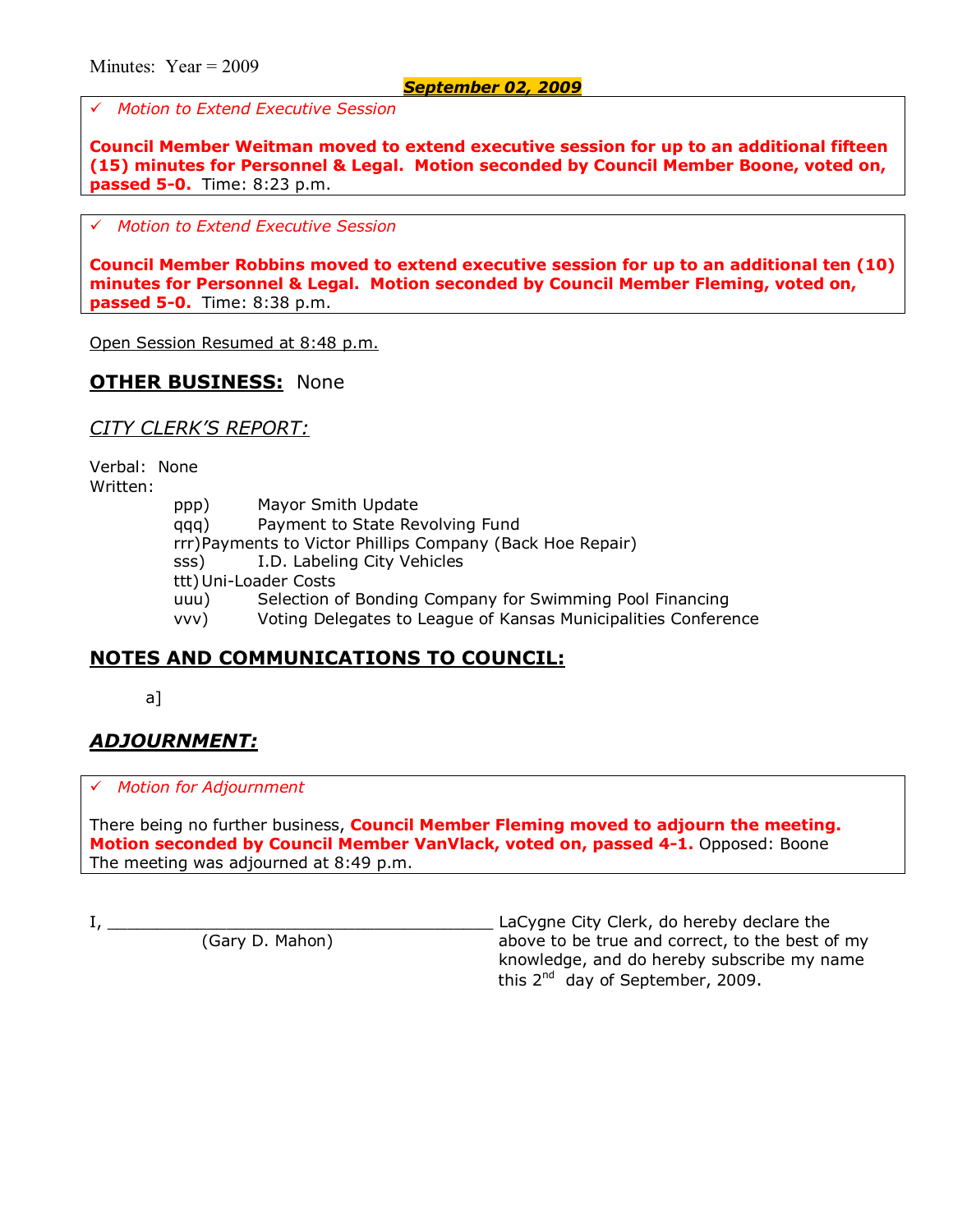### *REGULAR MEETING: September 16, 2009*

The La Cygne City Council met in regular session Wednesday, September 16, 2009 at the LaCygne City Hall. Council Members present were: Jerry Boone; Jake Fleming; Mike VanVlack; and Terry Weitman. Absent: Travis Robbins.

Others in attendance included, but not limited to: City Attorney John Sutherland; City Clerk Gary Mahon; Police Chief James Dean; Public Works Superintendent Jerome Moore; Police Officer Will Dean; Fire Chief Dan Nasalroad; Rural Fire Station Chief Jerome Mitzner; Linda Meisel; Steve Shogren; Diane Stainbrook; Jodi Wade; Roger Wade; Charlie Moore; Scott Friend; LeRoy Turpen; Judy Kinder; & Charlene Sims.

Mayor Smith called the meeting to order at 7:00 p.m.

### *MAYORíS COMMENTS:*

- \* Read a Thank You note from Totally Tan (Linda Bowman) for flowers welcoming her new business
- $\div$  Mayor thanked all for phone calls, visits, thoughts, prayers, and other acts of kindness he had received since his heart attack.
	- $\triangleright$  Cardiologist & EKG report great progress

## *CONSENT AGENDA:*

# *Motion to Approve Consent Agenda*

**Council Member VanVlack moved to approve the consent agenda which consisted of:**  Minutes of September 02, 2009 City Council Meeting Check Register: September 03 through September 16, 2009 Budget Report: August 2009 Treasurerís Report: August 2009

**Motion seconded by Council Member Fleming voted on, passed 4-0.** Time: 7:04 p.m.

## *DISCUSSION FROM THE FLOOR:*

### **STEVEN SHOGREN (GEORGE K. BAUM)**

- \* Steve Shogren Senior Vice President of George K. Baum investment firm
	- > Investment Banker
	- > Selected by Public Building Commission to market swimming pool bonds
	- $\triangleright$  City will make payments to retire the bond debt
	- $\triangleright$  PBC will lease the facilities
	- ! Presented Range of Yields as of Market Close on 9/15/09
	- $\triangleright$  Steve working to obtain an A Rating for PBC
		- Market is more responsive to top ratings now than before the economic recession
		- **There is now a large percentage spread between top ratings and non-ratings**
	- $\triangleright$  Recommending \$1,620,000 bond issue
		- $\blacksquare$  Debt service reserve fund to require  $\frac{1}{2}$  of 1 years debt service
	- $\triangleright$  Method of funding = newly passed 1% sales tax
		- To help obtain high rating, Steve will also advise rating companies of existing 1% sales tax revenue to promote the City's capability to pay off debt.
			- ♦ This does not commit the original (1989) sales tax revenue to paying off bonds
				- However City is ultimately responsible for paying off bonds, even if the newly enacted sales tax revenue should fall short of projections.
	- $\triangleright$  Steve asked Council if there were any objections
		- No objections stated from Council

### *REPORTS OF CITY OFFICERS:* **POLICE DEPARTMENT - JAMES DEAN, CHIEF**

\$ Police Dept. awarded a \$1200 STEPS grant for 2010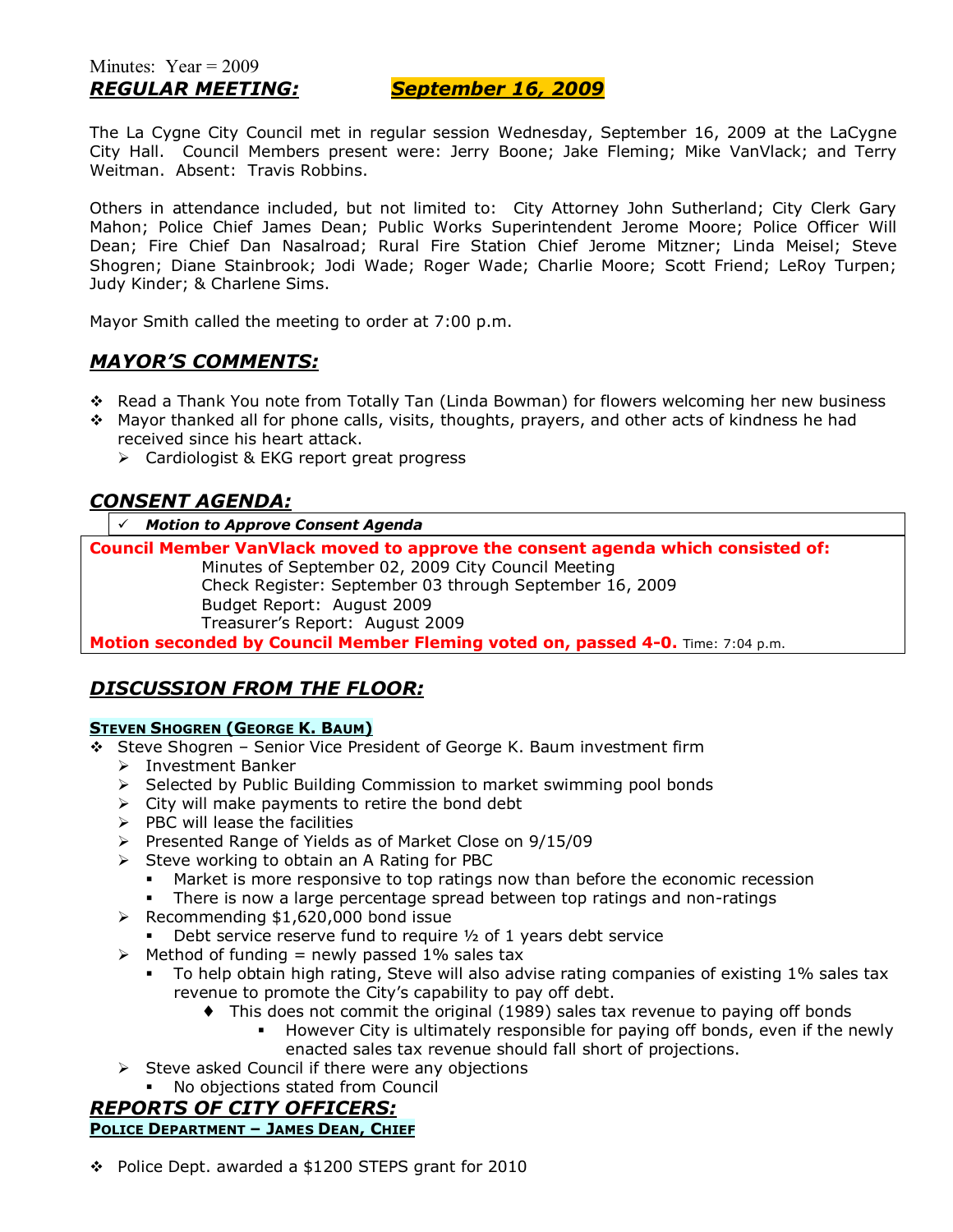Minutes: Year = 2009

## *September 16, 2009*

- ! Used to help pay Overtime for Labor Day, Thanksgiving, and Memorial Day
- \$ Received \$525 reimbursement for 2009 Labor Day overtime, from 2009 grant
- \$ Currently working on 15 codes cases
	- $\triangleright$  Thanks to Linda Elder and Patti Endecott for their assistance
- ❖ Several police cases pending
- \$ Requirements for accident forms that are sent to Topeka are changing
	- $\triangleright$  Will require training on new software
	- ! Several classes being held between now and November by Kansas Highway Patrol
		- . Would like authorization to attend class of his (J.Dean) choosing
			- ♦ No action taken

### **PUBLIC WORKS DEPARTMENT - JEROME MOORE, SUPERVISOR**

Price Quotes for Rip/Rap in Ditch on 6<sup>th</sup> Street between Market & Vine

- \$ Ditch on East Side of Post Office has had significant erosion problems
	- $\triangleright$  Supt. Moore received price quote of \$1500 for rock (rip/rap)
	- $\triangleright$  Councilman Weitman noted that the erosion was on the lower part of the ditch • This should not have made the original sides of the ditch any more difficult to mow
- # *Motion to Purchase Rip Rap for Post Office Ditch*

**Council Member Fleming moved to approve up to fifteen hundred dollars (\$1500.00) to rip/rap the ditch on 6th street between Market and Vine. Motion seconded by Council Member Boone, voted on, passed 4-0.** Time: 7:43 p.m.

### Price Quotes for Snow Plow

- \$ Supt. Moore had received only one quote for a snow plow
	- $\triangleright$  Price quote placed on table at Mayor's seat
	- > No Discussion or Action taken

### **FIRE DEPARTMENT - DAN NASALROAD, CHIEF**

#### **Storm Shelter**

- \$ Attended September Prairie View School Board Meeting along with Emergency Preparedness Coordinator Linda Meisel
- $\cdot \cdot$  Presented rationales to Board for re-opening school's storm shelter to area residents
	- $\triangleright$  Tort laws protect schools from suits
	- $\triangleright$  FEMA suggests using best available facilities for shelter from storms
- \$ Supt. of Schools promised to call Fire Chief and discuss further
- $\div$  Fire Chief not optimistic that school will re-open shelters for use of the general public

# *COUNCIL COMMITTEE REPORTS:*

**CEMETERY** Councilmember Boone

- ❖ Two mowers in shop for repairs
- ❖ Bill Craven volunteered and helped mow cemetery using his own personal mower
- $\div$  Councilmember Boone asked City to pay Bill for his time at same rate Bob Merriman receives
- ❖ Council was in agreement to do so

# *SPECIAL COMMITTEE REPORTS:*

### **FESTIVAL** LINDA MEISEL

- $\div$  Festival this Saturday Sept 19<sup>th</sup>
- \$ 20 Booths signed up
- ❖ Parade at 6 pm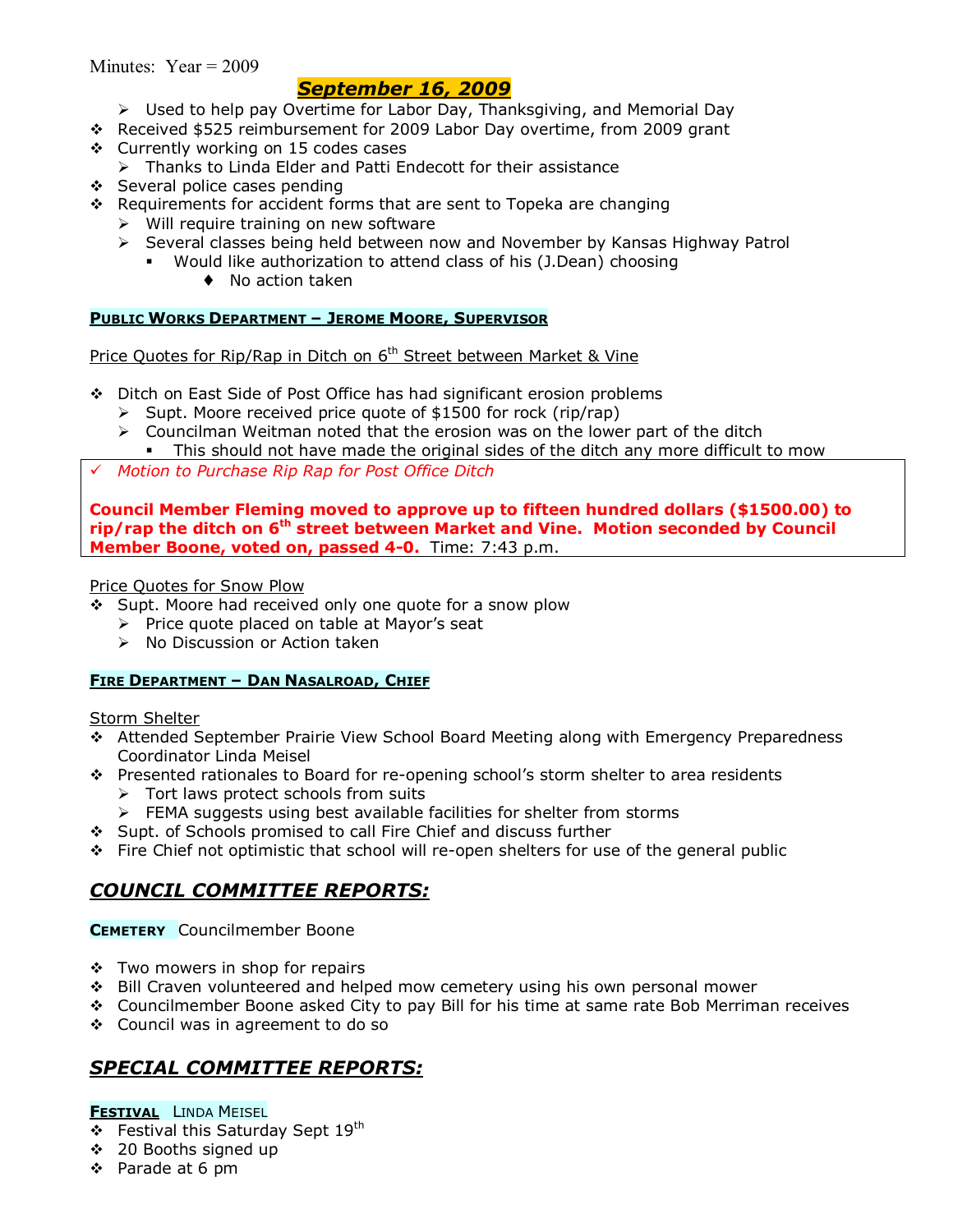# *September 16, 2009*

## *UNFINISHED BUSINESS:*

### **REFINANCE GAS BONDS**

- \$ Refinancing
- \* Amount of funds necessary to refinance not to exceed \$1,315,000
- \$ Council reviewed four options previously presented by Dave Malone of MKM Consulting
	- 1. G.O. Refunding Tail End Savings Net Interest 3.66% Estimated Savings =  $$244,154$
	- 2. G.O. Refunding Level Pay Net Interest  $3.81\%$  Estimated Savings = \$184,054
	- 3. Revenue Refunding Tail End Savings Net Interest 3.94% Estimated Savings =  $$209,455$
	- 4. Revenue Refunding Level Pay Net Interest  $4.07\%$  Estimated Savings = \$153,631
- \$ Advantages & Disadvantages discussed
- $\div$  Council felt G.O. Refunding Tail End Savings best option at this time
	- $\triangleright$  Annual payments remain relatively the same as current payments
	- $\triangleright$  Yields highest estimated savings
	- $\geq$  Bonds paid off approximately 1-2/3 years early
		- $\blacksquare$  Maturity date = 2021 but payment in 2020 only about 1/3 of other years
	- $\triangleright$  G.O. Bond does not affect debt to evaluation ratio restrictions as gas utility is exempt
	- $\triangleright$  Frees up \$38,000 that is now required to be held in reserve
	- ! Actual interest rate and savings will not be determined until bonds are offered and sold

# *Motion to Accept Agreement with MKM Consulting*

**Council Member VanVlack moved to approve agreement with MKM Consulting as financial advisor for refinancing the cityís 2002 gas bonds. Motion seconded by Council Member Fleming, voted on, passed 4-0.** Time: 7:55 p.m.

#### # *Motion to Refinance Gas Bonds*

**Council Member VanVlack moved to use the G.O. Refunding Tail End Savings option as presented by MKM Consulting to refinance the 2002 gas bonds. Motion seconded by Council Member Weitman, voted on, passed 4-0.** Time: 7:56 p.m.

# *Motion to Approve Resolution No. 332 of Intent to Refinance*

**Council Member Fleming moved to approve Resolution No. 332. Motion seconded by Council Member VanVlack, voted on, passed 4-0.** Time: 7:57 p.m.

### *NEW BUSINESS:*

### **ORDINANCE NO. 1380 - PARKING REGULATIONS**

- \* Rural Station Fire Chief Jerome Mitzner requested "No Parking" restrictions on LinnCo Drive
- \$ Auctions to be held in former Mid-West Wood facilities
- $\div$  Not opposed to Auctions Great for City and Community
- \$ Concerned about auction patrons parking on LinnCo street which runs in front of Fire Department
	- > Concerned that parking on both sides of LinnCo street would impede ability of emergency vehicles in responding to calls
- $\div$  Council was presented with Ordinance that would disallow parking on the south side of Linn Co Street.

*Motion to Approve Ordinance No. 1380 - Parking Regulations* 

**Council Member VanVlack moved to approve Ordinance No. 1380. Motion seconded by Council Member Boone, voted on, passed 4-0.** Time: 8:00 p.m.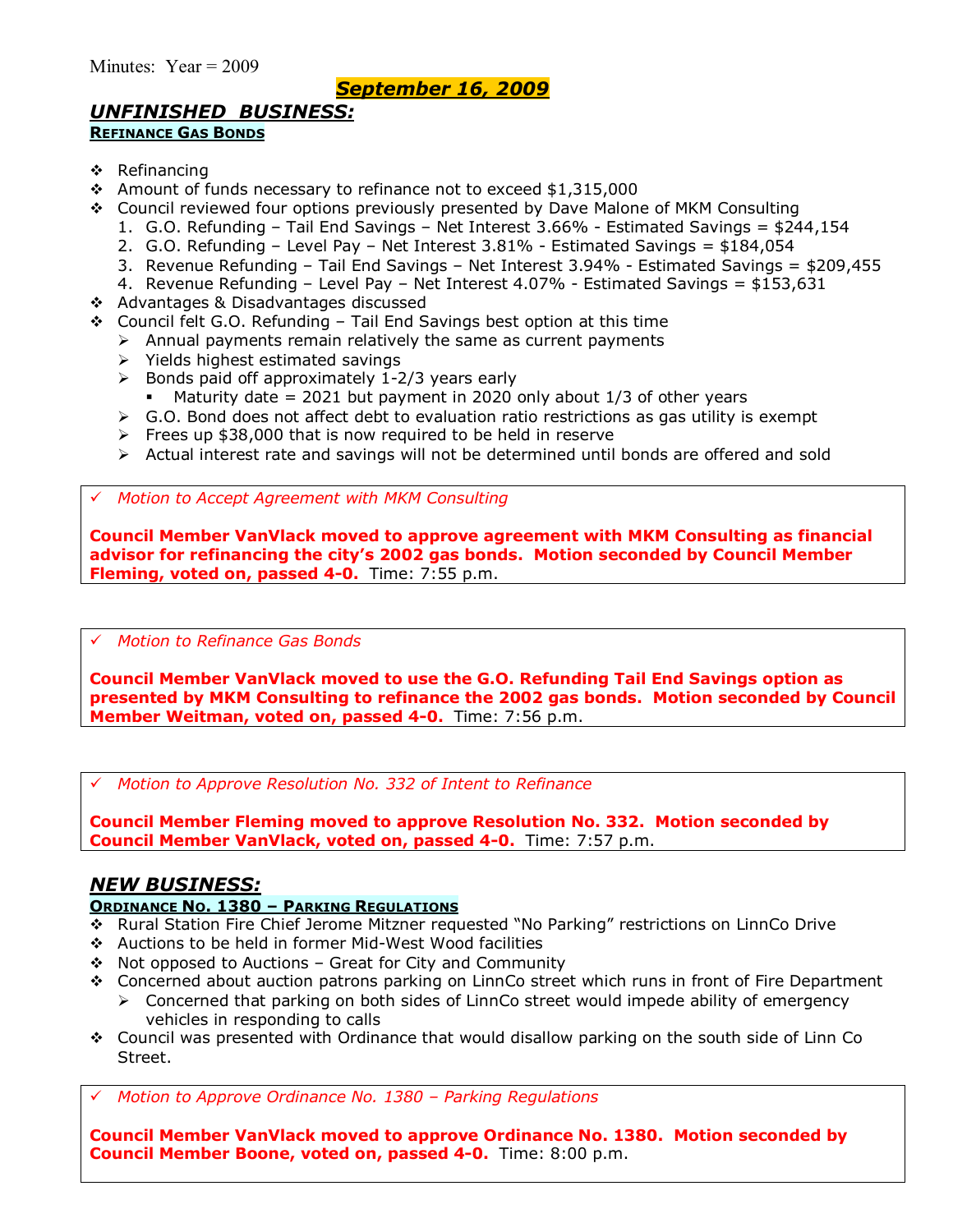## *September 16, 2009*

- \$ Installation of stop light at intersection of Market (K-152) and Industrial Boulevard discussed
	- $\triangleright$  To be activated by emergency vehicles approaching intersection
	- $\triangleright$  Rural Chief Mitzner felt the high costs would far outweigh the benefits
	- $\triangleright$  Installation would also have to be negotiated with Kansas Dept. of Transportation

Attorney John Sutherland requested that another section be added to Ordinance No. 1380 noting how fines for violating the parking regulations would be assessed. Councilmember VanVlack who made the original motion and Councilmember Boone who seconded the original motion did not have any objections to the addition. Remainder of Council Members was in agreement with the addition also.

## **EXECUTIVE SESSION**

# *Motion to Go Into Executive Session*

**Council Member Fleming moved to go into executive session for up to forty-five (45) minutes for Legal, Personnel, and Trade Secrets following a ten (10) minute break. Motion seconded by Council Member VanVlack, voted on, passed 4-0.** Time: 8:06 p.m.

In addition to the Mayor, Council Members, and City Attorney, those requesting a portion of time or being invited into the executive session included: Police Chief James Dean; Municipal Judge Claude Warren; Fire Chief Dan Nasalroad; City Clerk Gary Mahon. Attorney Mike Shultz participated in a portion of the executive session by telephone for legal purposes.

# *Motion to Extend Executive Session*

**Council Member VanVlack moved to extend executive session for up to an additional ten (10) minutes for Legal. Motion seconded by Council Member Boone, voted on, passed 4-0.**  Time: 9:02 p.m.

Open Session Resumed at 9:09 p.m.

### **OTHER BUSINESS:** None

### *CITY CLERKíS REPORT:*

Verbal: Submitted written report on Compactor Fund, General Street, Special Highway, Sewer, and Park/Pool budgets through August 31, 2009. City Clerk Mahon noted that although some funds were a little tight (street & sewer) it appeared all were still in good shape. Funds should easily handle the normal expected expenses.

Written:

- www) 2009 Budget Concerns;
- xxx) Steven Shogren & Kevin Cowen;
- yyy) Gas Bond Refinancing;
- zzz) Scheduled Participants in Executive Session

### **NOTES AND COMMUNICATIONS TO COUNCIL:**

- a] Minutes of Park Board: August 27, 2009
- b] Water Production Report: August 2009
- c] Gas Production Report: August 2009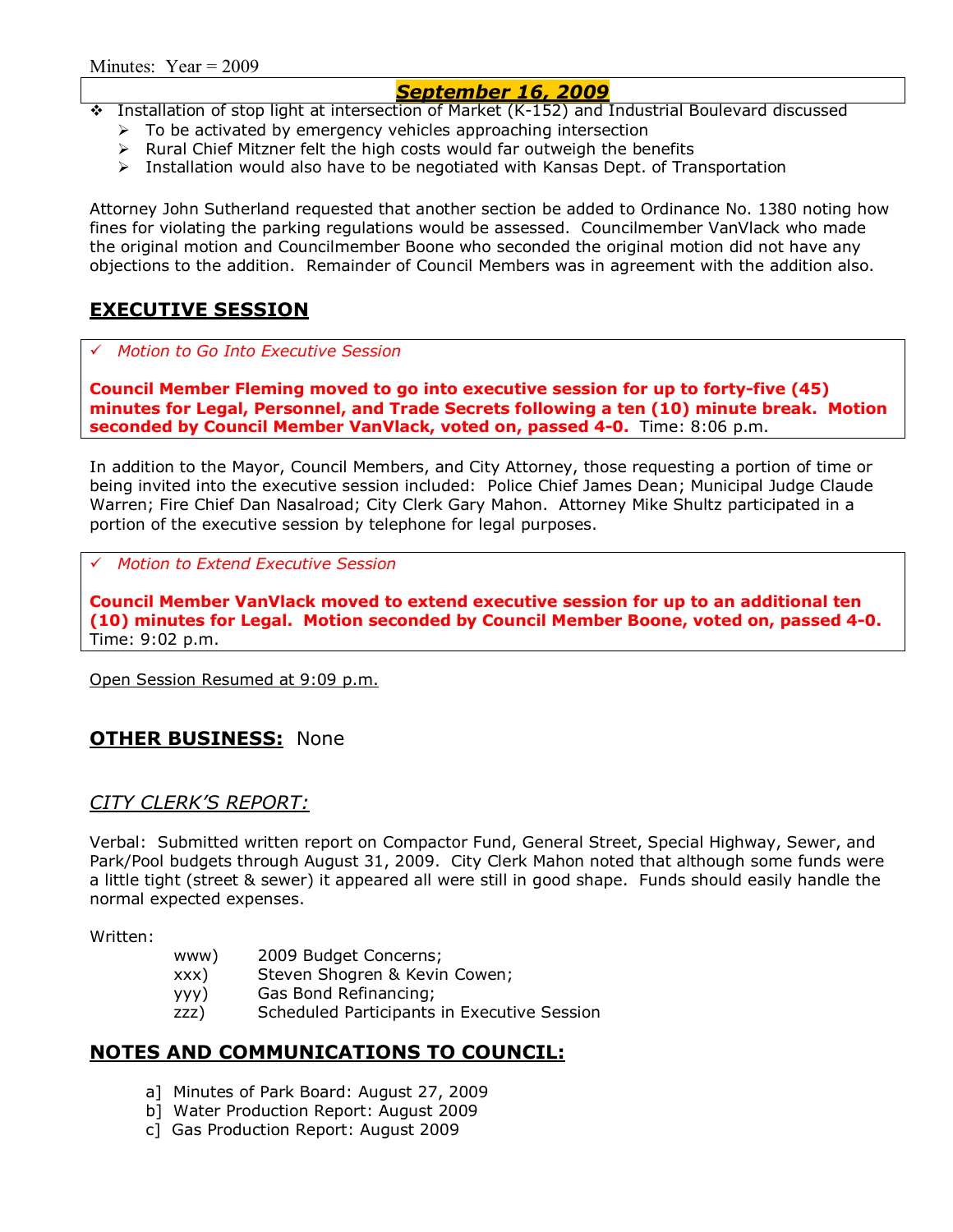*September 16, 2009*

# *ADJOURNMENT:*

#### # *Motion for Adjournment*

There being no further business, **Council Member Fleming moved to adjourn the meeting. Motion seconded by Council Member Boone, voted on, tied 2-2.** Opposed: Weitman & VanVlack. **Mayor Smith cast his tie-breaking vote Yes. Motion passed 3-2.** The meeting was adjourned at 9:12 p.m.

All in attendance wish to say Thank You to Mayor Smith for casting his tie-breaking vote in the affirmative, thus allowing all to go home at a decent hour to enjoy the loving comradeship of their household, thereby strengthening the solidarity of the family unit.

|  |                 | LaCygne City Clerk, do hereby declare the       |
|--|-----------------|-------------------------------------------------|
|  | (Gary D. Mahon) | above to be true and correct, to the best of my |
|  |                 | knowledge, and do hereby subscribe my name      |
|  |                 | this 16th day of September, 2009.               |

## *October 07, 2009*

### *REGULAR MEETING:*

The La Cygne City Council met in regular session Wednesday, October 07, 2009 at the LaCygne City Hall. Council Members present were: Jerry Boone; Travis Robbins; Mike VanVlack; and Terry Weitman. Absent: Jake Fleming.

Others in attendance included, but not limited to: City Attorney John Sutherland; City Clerk Gary Mahon; Police Chief James Dean; Public Works Superintendent Jerome Moore; Fire Chief Dan Nasalroad; Fred Meisel; Linda Meisel; Charlene Sims; Judy Kinder; Tommy Capp; LeRoy Turpen; Chris Self; Bob Sullivan; Harley Wade; and Jodi Wade.

Mayor Smith called the meeting to order at 7:00 p.m.

### *MAYORíS COMMENTS:*

- \$ Condolences to Police Officer Paul Filla on the loss of his Mother and more recently his Father
- \$ Compliments & Congratulations to Fire Department on recent Fire Prevention Week Activities  $\triangleright$  Local elementary students visited fire station
	- Kids very enthused and excited to fire department's presentation

# *CONSENT AGENDA:*

# *Motion to Approve Consent Agenda*

**Council Member VanVlack moved to approve the consent agenda which consisted of:**  Minutes of September 16, 2009 City Council Meeting Check Register: September 17 through October 07, 2009 **Motion seconded by Council Member Robbins voted on, passed 4-0.** Time: 7:02 p.m.

## **DISCUSSION FROM THE FLOOR: None**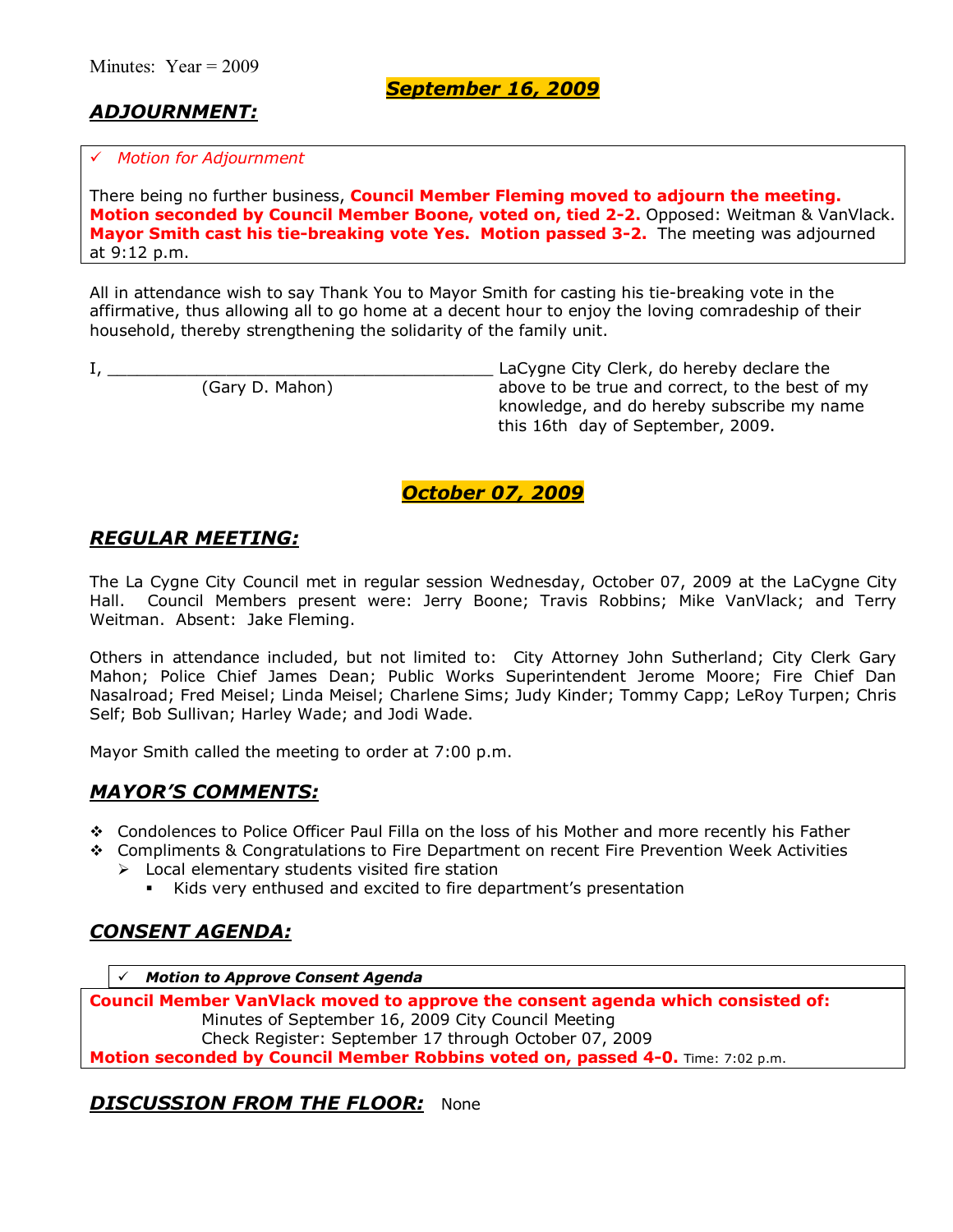# *October 07, 2009*

## *REPORTS OF CITY OFFICERS:*

#### **PUBLIC WORKS DEPARTMENT - SUPERINTENDENT JEROME MOORE**

- \$ Presented Council with Quotes for Snow Plow to attach to Dodge Truck
	- $\triangleright$  Blue Valley Tractor & Supply
		- $\cdot$  4 options ranging from \$4598 to \$5498 + \$300 for installation
	- $\triangleright$  America Equipment
		- **3** options ranging from \$3867 to \$4989
	- $\triangleright$  CSTK
		- $\blacksquare$  1 option = \$4874.78
- $\div$  Jerome stated that prices include installation
- \$ City currently uses dump truck, bobcat, maintainer and backhoe for snow removal
- \$ Item tabled until next council meeting
	- $\triangleright$  Council required time to consider the request

#### **FIRE DEPARTMENT - DAN NASALROAD, FIRE CHIEF**

- \$ Recent Activities Included:
	- $\triangleright$  Night Out Against Crime
	- $\geq$  2009 Fiesta
	- $\triangleright$  Fire Prevention Week Grade School Students
	- > 2 New Firefighters On Board
	- $\geq 2$  Structure Fires
		- One in County City Assisted
		- One in City County Assisted
- \* Thank You to Public Works Employees
	- ! Installed *ëNo Parkingí* and ë*Fire Departmentí* signs on Linn Co Drive
	- $\triangleright$  Signs look good

#### **POLICE DEPARTMENT - JAMES DEAN, CHIEF**

- $\div$  Training Session November 21st
	- $\triangleright$  To be held at LaCygne City Hall
	- > New Accident Report Forms
	- $\triangleright$  Alcohol & Beverage Control may possibly give presentation also
- \$ Chief Dean will be attending *ëTrain the Trainerí* class in Topeka in a few days

## *COUNCIL COMMITTEE REPORTS:*

#### **STREET**

Councilman Weitman inquired about progress on 6<sup>th</sup> street ditch lining. Superintendent Moore reported that the project was scheduled after completion of work at the water plant and cemetery.

#### **CEMETERY**

- \$ Councilman Boone Reported:
	- $\triangleright$  Grass has been graded off in preparation for road in new section
	- $\triangleright$  Busy fixing and clearing brush
	- $\triangleright$  Work on drainage ditch on north side of entrance road
		- **Graded and sloped so can now be mowed**
		- **Weeds removed**
		- **Re-seeded**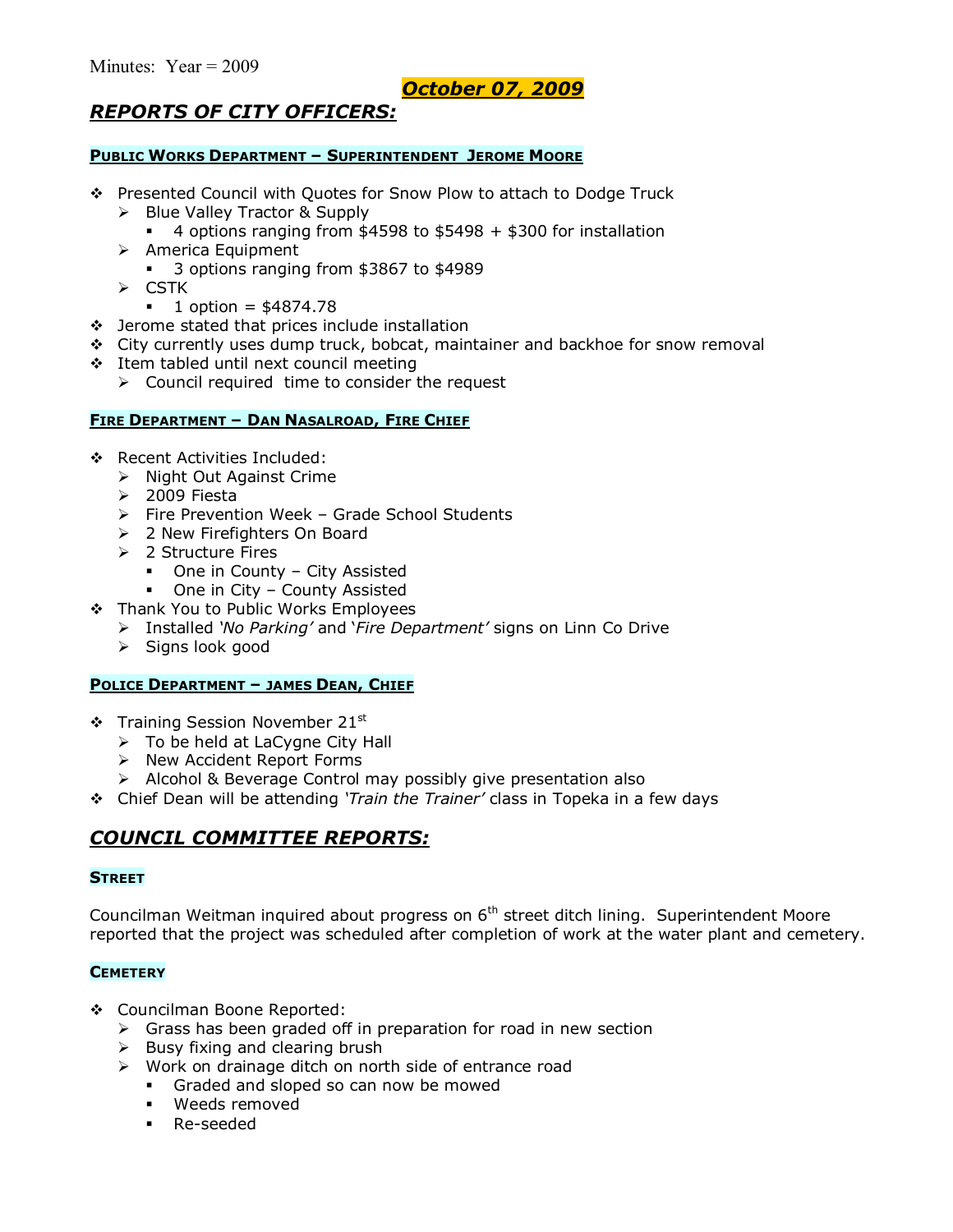## *October 07, 2009*

# *SPECIAL COMMITTEE REPORTS:*

**POOL** Jodi Wade

- $\div$  Bids came in lower than architects estimates
- ❖ Pool Subcontractor bids opened Sept 30<sup>th</sup>
	- $\triangleright$  Awarded to K.C. Guinite
- $\div$  General Contractor bids opened October 1st
- $\triangleright$  Public Building Commission to make decision on October 8<sup>th</sup>
- ❖ George K. Baum working on bond ratings
- \$ Park has been winterized
- $\div$  Demolition of present pool to begin Monday, October 11<sup>th</sup>

## *UNFINISHED BUSINESS:* None

## *NEW BUSINESS:*

### **ORDINANCE NO. 1379 - INCREASE IN 3 MILE TERRITORY GAS RATES**

Rates for customers living 3 miles or more from city are significantly less than city residents Result of several years of Kansas Corporation Commission regulations

KCC no longer regulates 3 mile customers

City can now raise rates of 3 mile customers to be equal with city residents Can only raise 10% per year until equal Will take  $2 - 3$  more years after this year to equalize rates

Ordinance No. 1379 will increase 3 mile rates by 10%

*Motion to Approve Ordinance No. 1379 - 3 Mile Gas Rates* 

**Council Member VanVlack moved to approve Ordinance No. 1379. Motion seconded by Council Member Robbins, voted on, passed 4-0.** Time: 7:16 p.m.

#### **AMERICAN WOODWORKING - CHRIS SELF - DITCH TUBING**

- \$ Chris Self addressed Council concerning ditch that parallels Industrial Boulevard south from Market  $\triangleright$  Chris would like to take out existing tubes
	- $\triangleright$  Re-grade ditch for better drainage
	- $\triangleright$  Install concrete box for clean out
	- $\triangleright$  Re-install tubes to run full length
		- $\blacksquare$  Approx 240 ft
		- **EXECOVER With dirt**
	- $\triangleright$  Ditch to south (Carol Stainbrook) of Chris' property has standing water
		- Chris would also re-grade this portion to drain and install tubing
	- $\triangleright$  Chris would pay all costs
- \$ Council had no objections but it was noted that Linn County does all the maintenance on Industrial Boulevard
- \* Mayor asked City Clerk Mahon to contact County officials to determine if they would be O.K. with the project
- \* Item tabled until next meeting after receiving county response.

# **EXECUTIVE SESSION**

# *Motion to Go Into Executive Session*

**Council Member Robbins moved to go into executive session for up to fifty (50) minutes for Legal & Personnel following a ten (10) minute break. Motion seconded by Council Member VanVlack, voted on, passed 4-0.** Time: 7:25 p.m.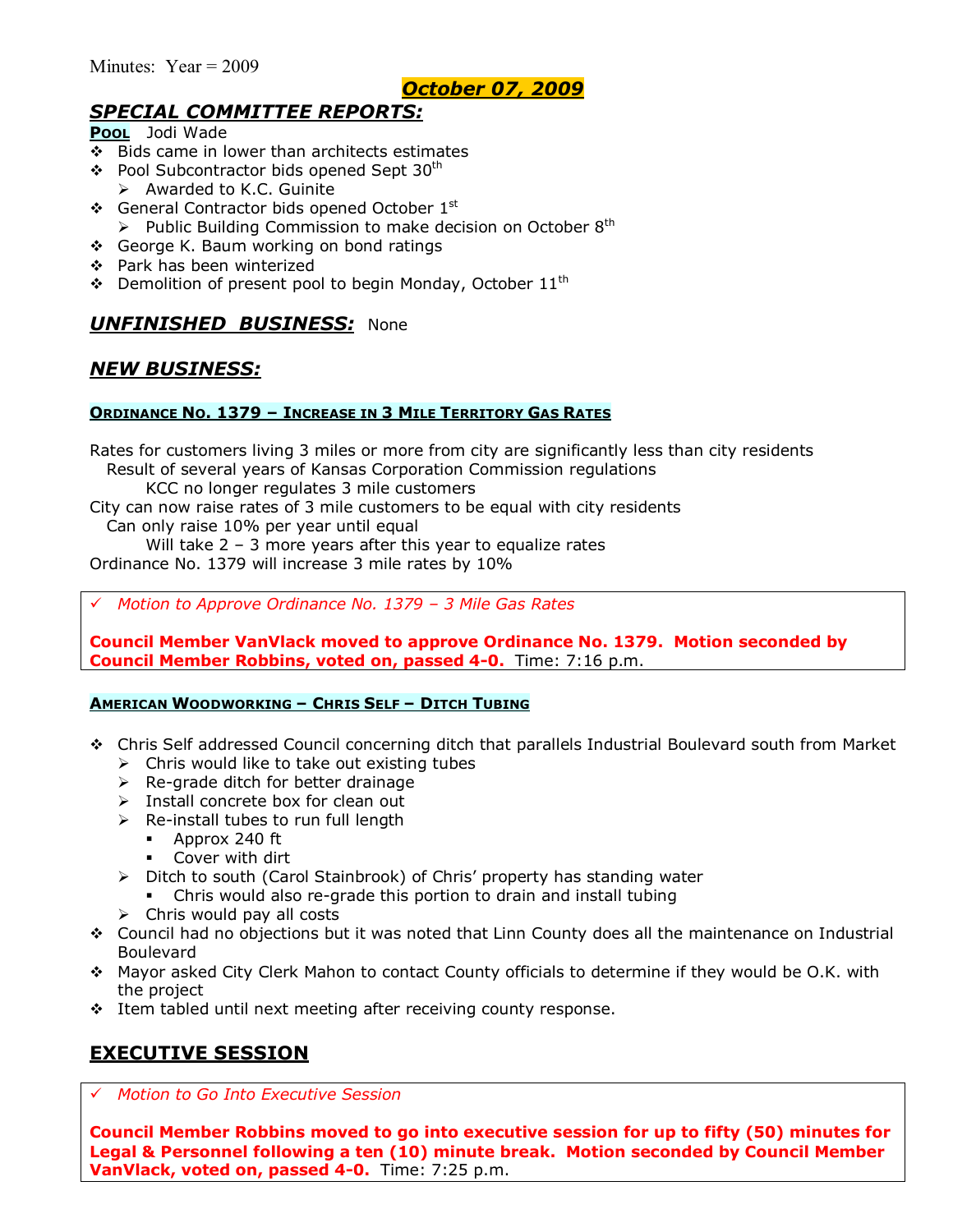### *October 07, 2009*

In addition to the Mayor, Council Members, and City Attorney, those requesting a portion of time or being invited into the executive session included: City Clerk Gary Mahon.

Open Session Resumed at 8:02 p.m.

### **OTHER BUSINESS:** None

### *CITY CLERKíS REPORT:*

Verbal: City Clerk Mahon reported that insurance reimbursement for repair of the backhoe was received. Reimbursement was approximately \$1200 short of the \$2700 repair expense. \$500 was due to the deductible. The other \$700 was a result of the Victor L. Phillips Company inflating the freight charges. EMC insurance will forward the \$700 to the city after they receive proof from Victor Phillips of actual freight charges. To date, Victor L Phillips Co. refuses to supply freight invoices.

Written:

aaaa) Swim Pool Progress Report bbbb) Ordinance No. 1379 – Increase in 3 Mile Territory Gas Rates cccc) Mike Shultz

# **NOTES AND COMMUNICATIONS TO COUNCIL:** None

a]

# *ADJOURNMENT:*

# *Motion for Adjournment*

There being no further business, **Council Member VanVlack moved to adjourn the meeting. Motion seconded by Council Member Robbins, voted on, passed 4-0** The meeting was adjourned at 8:05 p.m.

All in attendance wish to say Thank You to Mayor Smith for casting his tie-breaking vote in the affirmative, thus allowing all to go home at a decent hour to enjoy the loving comradeship of their household, thereby strengthening the solidarity of the family unit.

I, \_\_\_\_\_\_\_\_\_\_\_\_\_\_\_\_\_\_\_\_\_\_\_\_\_\_\_\_\_\_\_\_\_\_\_\_\_\_\_ LaCygne City Clerk, do hereby declare the above to be true and correct, to the best of my knowledge, and do hereby subscribe my name this 07th day of October, 2009.

*October 21, 2009*

## *REGULAR MEETING:*

The La Cygne City Council met in regular session Wednesday, October 21, 2009 at the LaCygne City Hall. Council Members present were: Jerry Boone; Jake Fleming; Travis Robbins; Mike VanVlack; and Terry Weitman.

Others in attendance included, but not limited to: City Attorney John Sutherland; City Clerk Gary Mahon; Police Chief James Dean; Public Works Superintendent Jerome Moore; Fire Chief Dan Nasalroad; Fireman Danny Capp; Fireman Rod Benson; Fred Meisel; Linda Meisel; Charlene Sims; Judy Kinder; Tommy Capp; LeRoy Turpen; Dan Bosley; Steve Shogren; Kevin Cowen; PBC Secretary Diane Stainbrook; PBC President Charlie Moore; Dan Malone of MKM Consulting; and Mark Detter of DeWaay Financial Network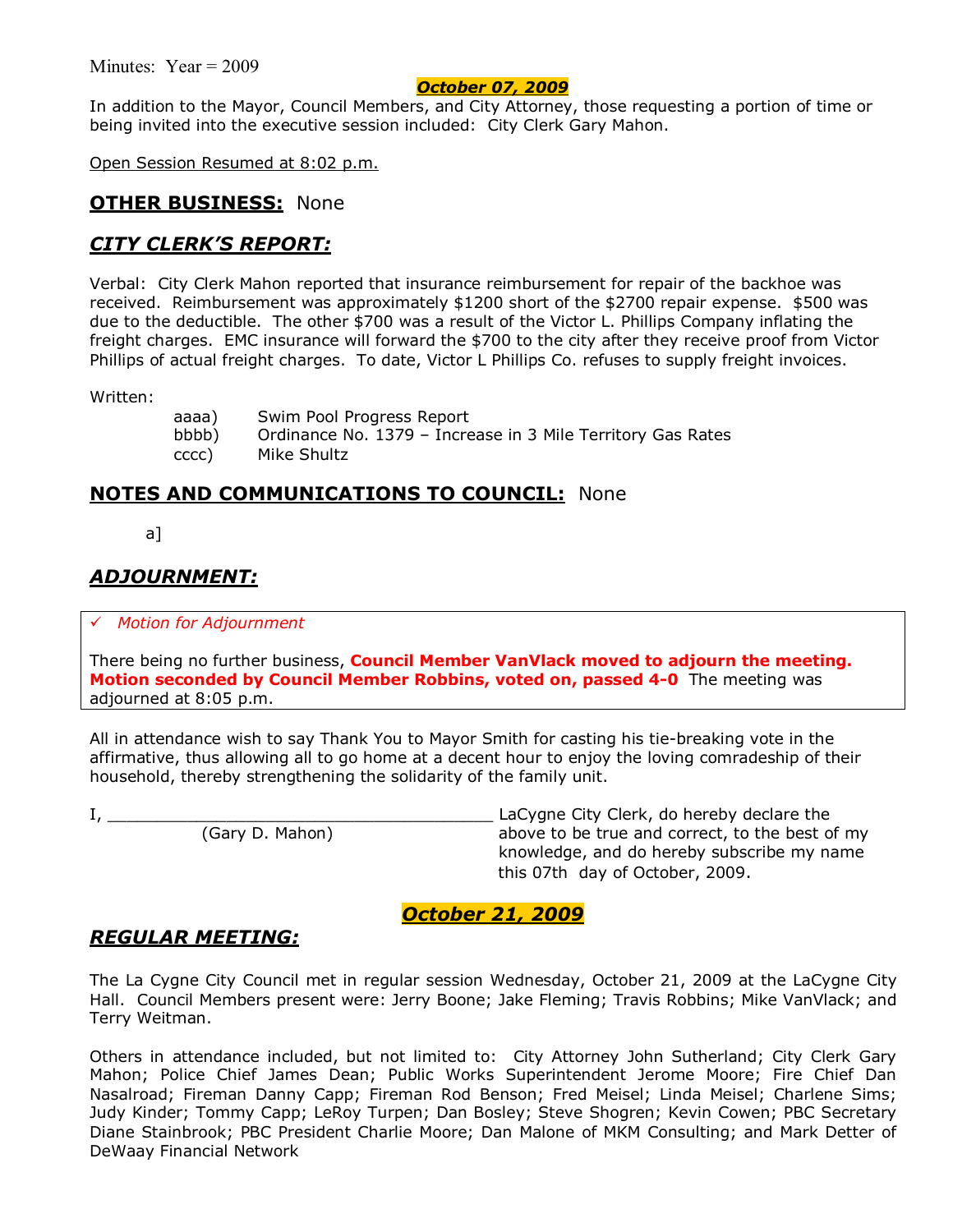Mayor Smith called the meeting to order at 7:00 p.m.

### *MAYORíS COMMENTS:*

\* Read a Thank You from Paul Filla and family in reference to the death of Paul's father.

## *CONSENT AGENDA:*

# *Motion to Approve Consent Agenda* **Council Member VanVlack moved to approve the consent agenda which consisted of:**  Minutes of October 07, 2009 City Council Meeting Check Register: October 08 thru October 21, 2009 Budget Report: September 2009 Treasurerís Report: September 2009 **Motion seconded by Council Member Boone voted on, passed 5-0.** Time: 7:02 p.m.

# *DISCUSSION FROM THE FLOOR:*

### **DAN BOSLEY**

Subject: Future Water Service Line Maintenance

- ◆ Dan is owner of Syd's Market (Formerly Stub's) at 6<sup>th</sup> and Market
- \$ Water to his building comes from water main on Market Street
	- $\triangleright$  Service line travels north to his building
	- > Water Meter is on Northeast corner of Syd's Market building
- \$ Dan thinks Sydís Market building is built to east edge of his property line
- \$ New building being constructed by Eddie Shay on adjoining lots east of Syds
- \* Dan's question: Is city responsible for service line from Market Street to Syd's water meter?  $\triangleright$  If so, will there be enough room between existing Syd's building and new building being
	- constructed by Eddie Shay to allow for future maintenance on service line?
		- % Supt. Moore indicated that the service line feeding Sydís Market is actually on the west edge of Eddie Shay's property
- $\div$  Mayor instructed City Clerk to ask Eddie Shay to attend next council meeting.

### **BETH SMITH**

Subject: Christmas Sharing Project

- \* Requested permission to use multi-purpose room in city hall for gift-wrapping
- \$ Project benefited over 90 children last year
- $\div$  Will cap limit of \$30 per gift
- \$ Have received donation from Linn Valley Auxiliary for \$500
- ❖ Project had lots of great help last year
	- $\triangleright$  Special Thanks to Fire Department

# *Motion to Assist Christmas Sharing Project*

**Council Member Boone moved to donate five hundred dollars (\$500.00) to the Christmas Sharing Project and to authorize use of back room in city hall for the project. Motion seconded by Council Member VanVlack, voted on, passed 5-0.** Time: 7:14 p.m.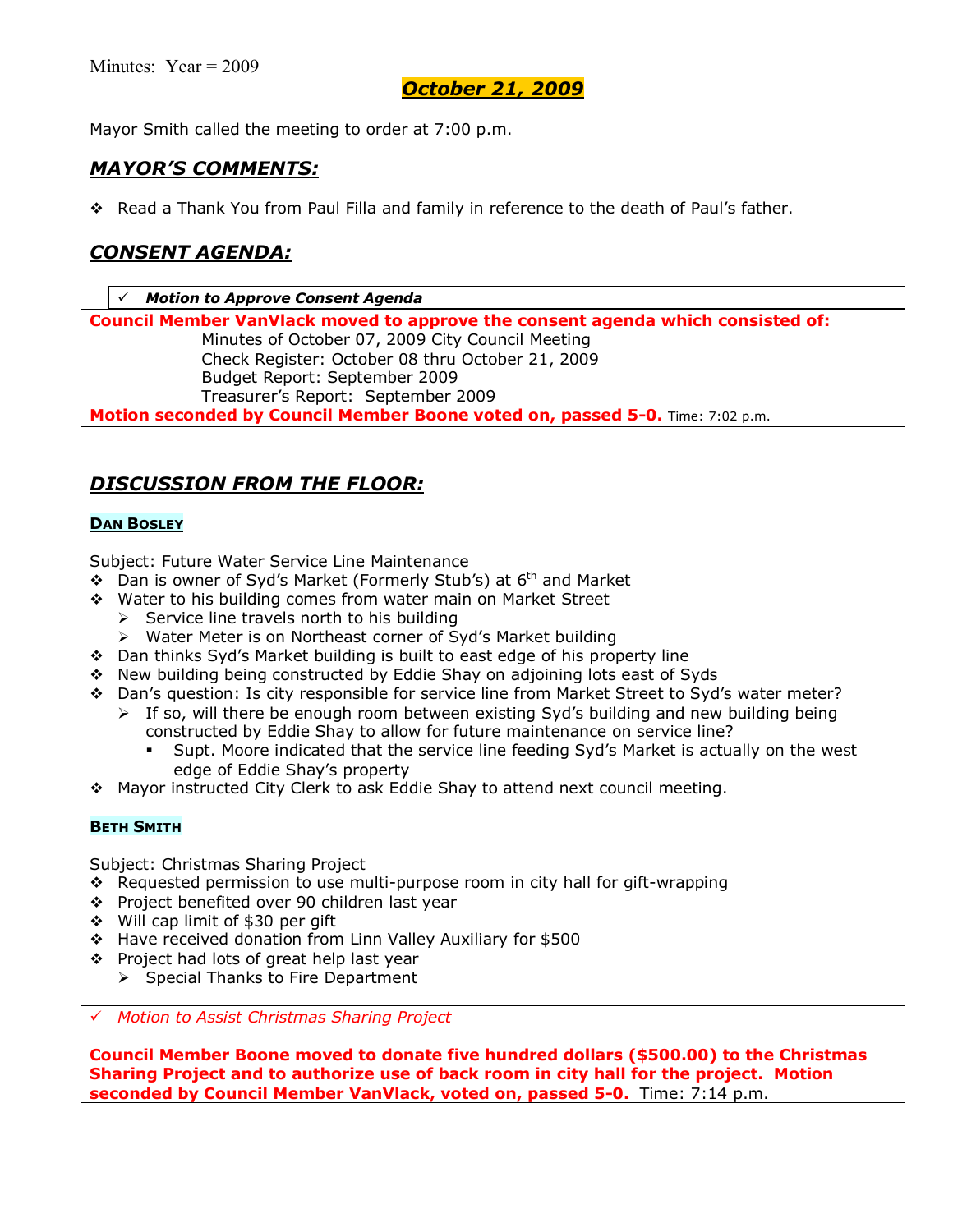# *LEGAL PROCEEDINGS APPROVING LEASE OF POOL FROM PBC:*

Kevin Cowen of Gilmore & Bell (Wichita) + Steve Shogren of G. K. Baum (Wichita) were present to finalize proceedings and documents necessary to formally finance and lease the new swimming pool.

- \$ Documents reviewed included:
	- ▶ Bond Purchase Agreement for Swimming Pool Bonds
	- $\triangleright$  Approval of Base Lease with Public Building Commission
		- Leases land on which pool is located to Public Building Commission
	- $\triangleright$  Approval of Lease with Public Building Commission Leases land  $+$  new pool back to City of La Cygne
	- $\triangleright$  Ordinance No. 1381 Authorizing Pool Lease with Public Building Commission
		- Incorporates approval of Bond Purchase Agreement; Base Lease; and Lease into one document
- ❖ Steve Shogren reviewed Bond Ratings and Numbers
	- $\triangleright$  Bonds received an A- rating
		- **Good rating**
	- $\triangleright$  Annual payments will average \$109,701
	- Ave Sales Tax revenue past few years  $=$  approximately \$115,000 annually
	- $\geq$  85% of bonds have been spoken for
	- $\triangleright$  Bonds have call option in 2019
		- Can pay off any time after 2019

# *Motion to Approve Ordinance No. 1381 Authorizing Pool Bonds and Lease*

**Council Member Boone moved to approve Ordinance No. 1381 authorizing pool bonds and lease. Motion seconded by Council Member Robbins, voted on, passed 5-0.** Time: 7:32 p.m.

# *REFINANCING OF GAS REVENUE BONDS:*

Dave Malone of MKM Consulting (Augusta), Kevin Cowen of Gilmore & Bell (Wichita), and Mark Detter of DeWaay Financial (Wichita) were present to finalize proceedings and documents necessary to approve refinancing of the 2002 Gas Revenue Bonds.

- $\cdot$  Net Savings over 12 years = approximately \$252,316.25 (20.03% of outstanding issue)
- $\triangleright$  \$149,108.92 present value savings (11.83% of outstanding issue)
- \* Reduce interest rate from 5.92% to 3.65%
- $\div$  Pay off outstanding issue 1-1/2 years earlier
- $\div$  Annual debt service remains approximately the same
- ◆ No bond reserve requirement
- $\div$  Closing Date on Bonds = November 12, 2009
	- $\triangleright$  Two documents to approve
		- Ordinance No. 1382 authorizes issuance of gas refunding bonds
		- Resolution No. 333 prescribes the details of the bonds

# *Motion to Approve Ordinance No. 1382 Authorizing Gas Refunding Bonds*

**Council Member VanVlack moved to approve Ordinance No. 1382 authorizing gas refunding bonds. Motion seconded by Council Member Robbins, voted on, passed 5-0.** Time: 7:42 p.m.

# *Motion to Approve Resolution No. 333 Prescribing Details of Bonds*

**Council Member VanVlack moved to approve Resolution No. 333 detailing bond specifics. Motion seconded by Council Member Robbins, voted on, passed 5-0.** Time: 7:43 p.m.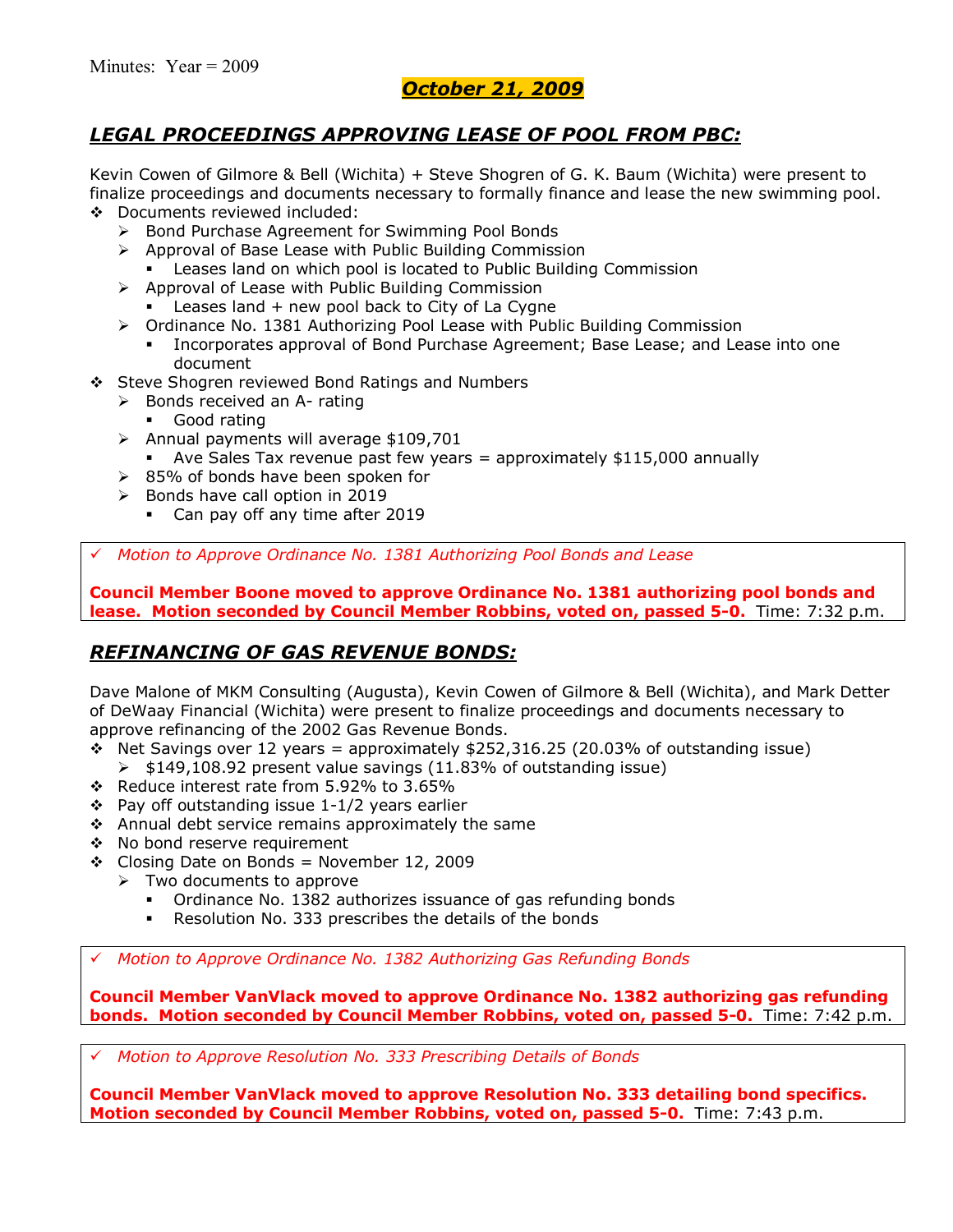# *REPORTS OF CITY OFFICERS:*

#### **POLICE DEPARTMENT - JAMES DEAN, CHIEF**

- \$ Old Computer desk would be donated to LaHarper Heights if no objection from council  $\triangleright$  Desk was listed as surplus equipment, but did not sell
- \* No objections from any council member

## *COUNCIL COMMITTEE REPORTS:*

#### **CEMETERY**

- \* Mayor Smith reported that cemetery was looking good.
	- $\triangleright$  Recent work on clean up and starting to construct road in newest addition

#### **STREET**

- $\div$  Councilman Weitman asked about ditch work on 6<sup>th</sup> street (post office) and other places
	- $\triangleright$  Noted that special meeting held for ditch at post office and project later authorized for rip rap
	- $\triangleright$  Asked Superintendent Moore about status of the job
		- No Answer
	- ! Asked Superintendent Moore when to expect completion of project No Answer
	- $\triangleright$  Asked about findings of trip to Arma to look at homemade ditch digger
		- % Councilman VanVlack noted that trip to Arma had not been made yet

## *SPECIAL COMMITTEE REPORTS:* None

### *UNFINISHED BUSINESS:* None

#### **SNOW PLOW**

- \$ Quotes for snow plow attachment to fit on Dodge Truck were reviewed
- \$ Councilman Robbins felt the City had enough equipment to handle snow removal
- \* Mayor Smith visited with City Clerk about finances
	- $\triangleright$  Funds tight but could make it work (Street fund and/or equipment reserve fund)
- \* No motion made by any Council Member
- \$ No action taken

# *NEW BUSINESS:* None

## **EXECUTIVE SESSION**

# *Motion to Go Into Executive Session*

**Council Member Robbins moved to go into executive session for up to forty-five (45) minutes for Legal & Personnel following a ten (10) minute break. Motion seconded by Council Member VanVlack, voted on, passed 5-0.** Time: 7:54 p.m.

In addition to the Mayor, Council Members, and City Attorney, those requesting a portion of time or being invited into the executive session included: City Clerk Gary Mahon.

Open Session Resumed at 8:31 p.m.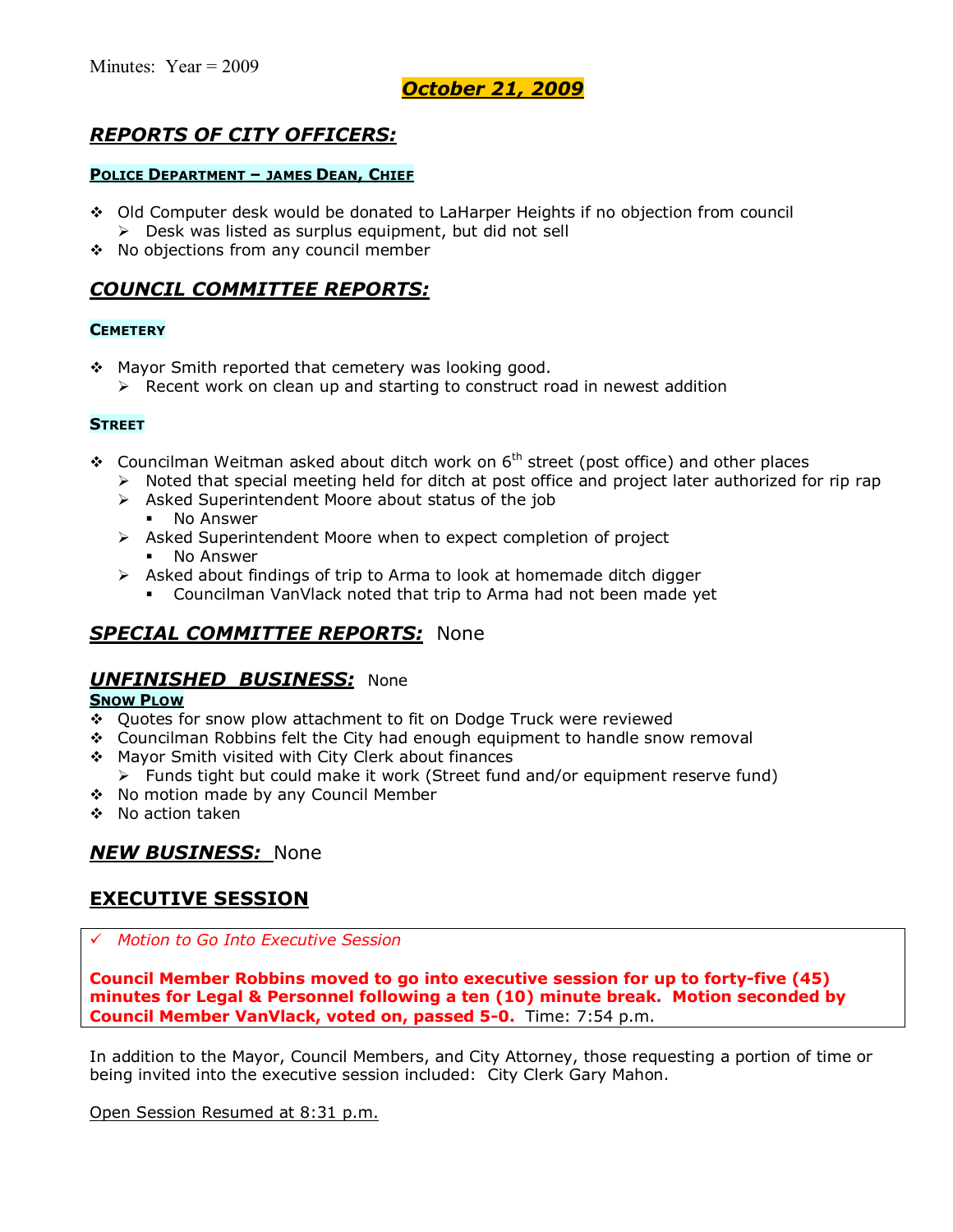## **OTHER BUSINESS:** None

## *CITY CLERKíS REPORT:*

Verbal: None.

Written:

- dddd) Documents for leasing of pool and for refinancing gas revenue bonds eeee) Snow Plow Quotes ffff) American Woodworking - Chris Self - Ditch Tubing gggg) Dan Bosley
- hhhh) Mike Shultz

## **NOTES AND COMMUNICATIONS TO COUNCIL:** None

a] Minutes - Public Building Commission - Meetings 8/03 thru 10/08/09

# *ADJOURNMENT:*

### # *Motion for Adjournment*

There being no further business, **Council Member Fleming moved to adjourn the meeting. Motion seconded by Council Member VanVlack, voted on, passed 5-0** The meeting was adjourned at 8:34 p.m.

I, \_\_\_\_\_\_\_\_\_\_\_\_\_\_\_\_\_\_\_\_\_\_\_\_\_\_\_\_\_\_\_\_\_\_\_\_\_\_\_ LaCygne City Clerk, do hereby declare the (Gary D. Mahon) above to be true and correct, to the best of my knowledge, and do hereby subscribe my name this 21st day of October, 2009.

### *November 04, 2009*

## *REGULAR MEETING:*

The La Cygne City Council met in regular session Wednesday, November 04, 2009 at the LaCygne City Hall. Council Members present were: Jerry Boone; Jake Fleming; Travis Robbins; and Mike VanVlack. Absent: Terry Weitman.

Others in attendance included, but not limited to: City Attorney John Sutherland; City Clerk Gary Mahon; Police Chief James Dean; Public Works Superintendent Jerome Moore; Fire Chief Dan Nasalroad; Fireman Tommy Capp; Fireman Danny Curtis; Linda Meisel; Charlene Sims; Judy Kinder; Le Roy Turpen; Joe Turpen; Eddie Shay; and Dan Bosley.

Mayor Smith called the meeting to order at 7:00 p.m.

## *MAYORíS COMMENTS:*

\$ Fall Sports had concluded at local schools.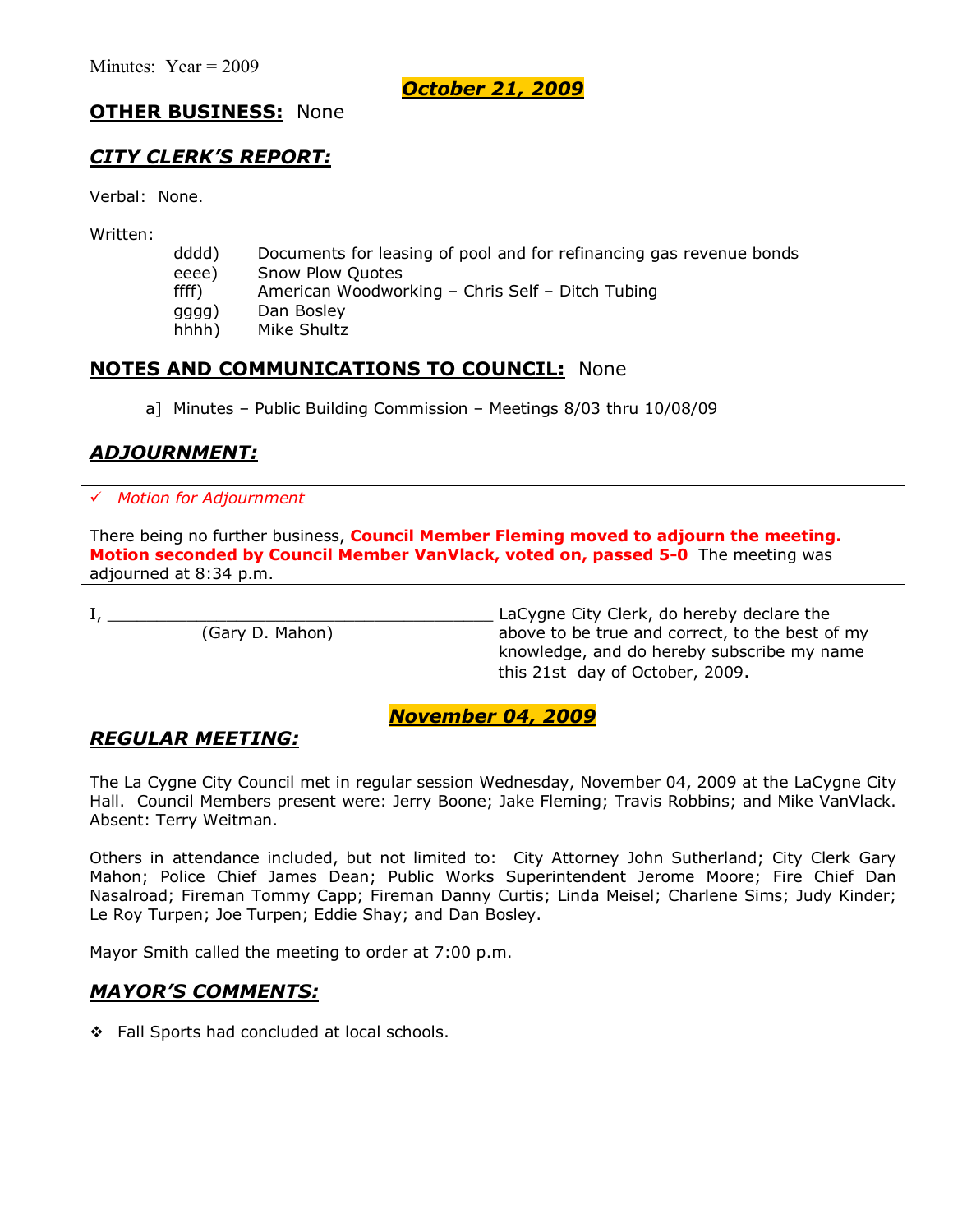# *CONSENT AGENDA:*

#### # *Motion to Approve Consent Agenda*

**Council Member VanVlack moved to approve the consent agenda which consisted of:**  Minutes of October 21, 2009 City Council Meeting Check Register: October 22 thru November 04, 2009

**Motion seconded by Council Member Fleming voted on, passed 4-0.** Time: 7:02 p.m.

### *DISCUSSION FROM THE FLOOR:* None

## *REPORTS OF CITY OFFICERS:*

### **POLICE DEPARTMENT - JAMES DEAN, POLICE CHIEF**

Training - Underage Drinking

- \$ Pittsburg, Kansas
- \$ November 13, 2009
- \$ No Registration Costs
- \$ Request permission for Officer Will Dean to attend

### Inter-Departmental Law Enforcement Meeting

- \$ City law enforcement and county law enforcement officials met
- \* County is considering using former medical clinic building as a sub-station for Linn County Sheriff

### Fire Department Assistance

 $\div$  Thank You to Fire Dept for assisting in recent missing person occurrence

#### **PUBLIC WORKS DEPARTMENT - JEROME MOORE, SUPERINTENDENT**

#### Pipeline Safety Seminar

- $\div$  Held at Salina, Kansas Oct 27 29
- \$ Very informative seminar
- \* New Regulations being implemented in near future
	- $\triangleright$  Funds not yet allocated
- $\div$  Jerome attended KMGA meeting a Wichita yesterday (Nov 3rd)

### Cemetery  $-$  New road construction

- $\div$  Construction is progressing on establishing a road in newest section of the cemetery
- \$ Concrete from old river bridge demolition is being used for fill
	- $\triangleright$  Appears all of river bridge concrete will be used
		- . No need to have crushed

#### **FIRE DEPARTMENT - DAN NASALROAD, FIRE CHIEF**

- \$ Annual Halloween Set Up at Market & Broadway
	- $\geq$  300 hot dogs served
	- $\triangleright$  Thanks to Volunteer Fire Fighters for their participation
- \$ Thank you to American Wood Works
	- $\triangleright$  Used their shop to build props for recent training

#### Request for Purchase of New Bunker Gear

- \* Need for replacing bunker had been presented to Council several months ago.  $\triangleright$  Some sets purchased at that time
- $\div$  Each set costs approximately \$1,000 + Freight
- $\div$  Request authorization to purchase 7 sets
	- $\triangleright$  Estimate total cost = \$7500 (including freight)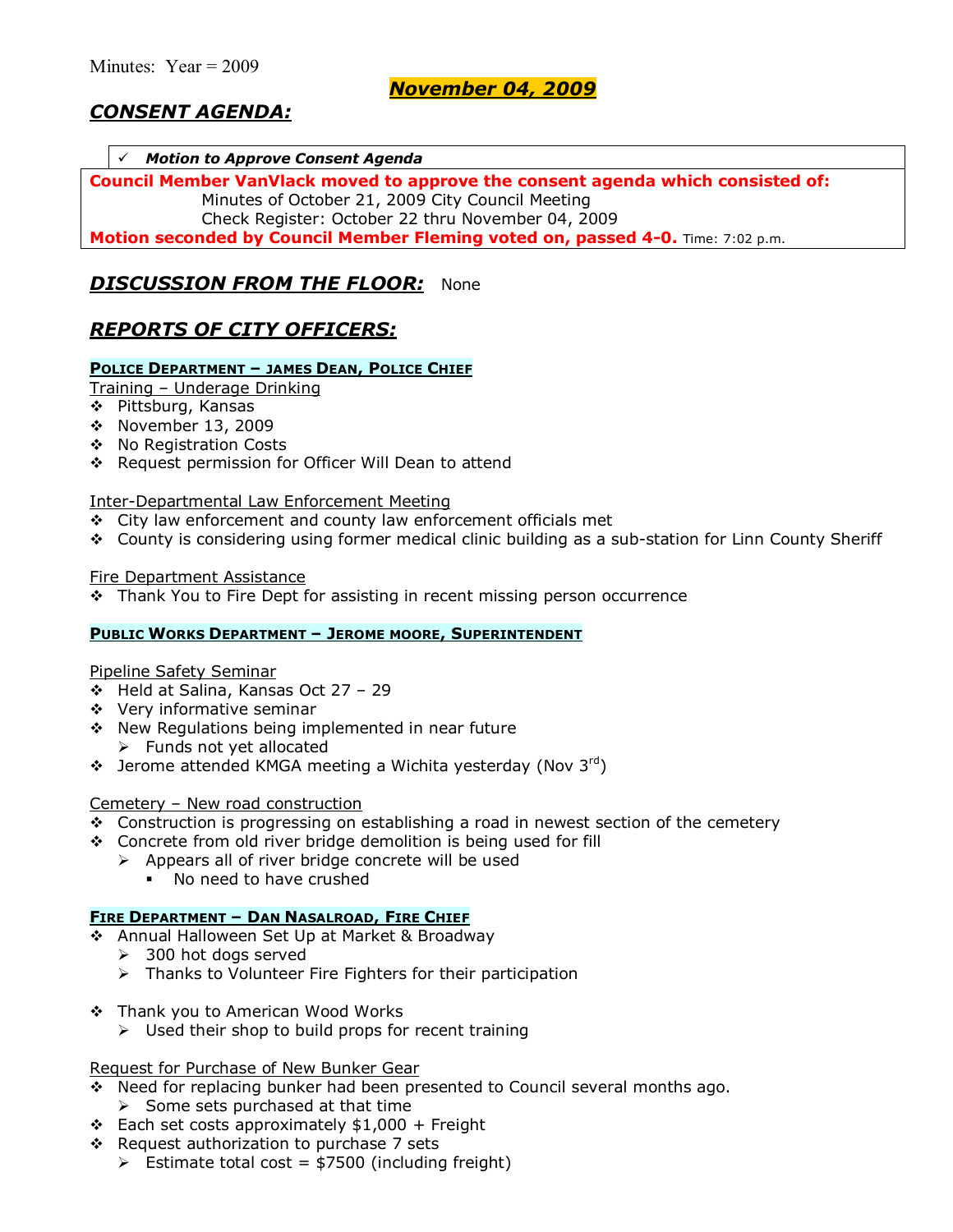- $\triangleright$  Current fire department budget will accommodate the purchase
- \$ Will purchase 2 more sets beginning in 2010
	- $\triangleright$  This will bring department up-to-date
- \* Thereafter, will establish a regularly scheduled replacement rotation plan.

### # *Motion to Authorize Purchase of Fire Department Bunker Gear*

**Council Member VanVlack moved to authorize the purchase of seven (7) sets of bunker gear at a cost of up to seventy five hundred dollars (\$7500.00). Motion seconded by Council Member Robbins, voted on, passed 3-0-1. Abstained: Fleming (Fire Dept. Member)**  Time: 7:09 p.m.

# *COUNCIL COMMITTEE REPORTS:*

### **WATER & GAS**

Lincoln/Scott Township Medical Board – Drainage at Medical Building on Market Street

- \$ Council Member Robbins Reported:
- \$ Drainage problems at Medical Building on East Market
- $\triangleright$  Not draining properly from south to north on east property line
- \* Medical Building has more than one option for correcting problem
- $\div$  City has water line in area that needs to be lowered to enhance drainage
	- $\triangleright$  City Water line only 24" deep at this location
		- This prevents ditch from being excavated further
		- Would it be beneficial to city to move the water line and make deeper?
- $\div$  Council concurred that the city does not have a need to move the water line
	- $\triangleright$  Medical Board will need to exercise another option to improve their drainage problem

#### **STREET**

Mayor Smith asked Street Committee to begin developing a street repair/replacement plan Would like to have it set up on a rotation basis so as not have everything due at same time

## *SPECIAL COMMITTEE REPORTS:* None

### *UNFINISHED BUSINESS:* None

#### **DAN BOSLEY & EDDIE SHAY - WATER LINE CONCERNS**

- \$ Eddie Shay is preparing to construct new building on property adjacent to Sydís Market (Dan Bosley, owner).
- $\cdot$  Location = Block 48, Lots 1 thru 9. North side of Market between 6<sup>th</sup> & 7<sup>th</sup> streets  $\triangleright$  Bosley owns lots 1 thru 4; Shay owns lots 5 thru 9
- \$ Water line to Sydís (Bosley) runs from Market along property line to back side of property.  $\triangleright$  Syd's (Bosley) Meter located on backside of property at NE corner of building
- $\div$  Syd's building and Shay's new building will be approximately 7-1/2 apart
- \$ Dan Bosley question: Will city be responsible for maintaining line after Shay constructs new building? And will City be able to get it fixed? (enough space?)
	- $\triangleright$  Present policy is for city to maintain water lines to meter. Customer responsible from meter to building
- ◆ Dan Bosley offered to pay for material if City wanted to install a new line now, before Shay's new building is erected
- \$ Discussion followed
	- $\triangleright$  City noted that conditions would determine how quickly the city could respond to fixing a leak in the line.
	- $\triangleright$  City asked Eddie Shay about plans for construction and opening, etc.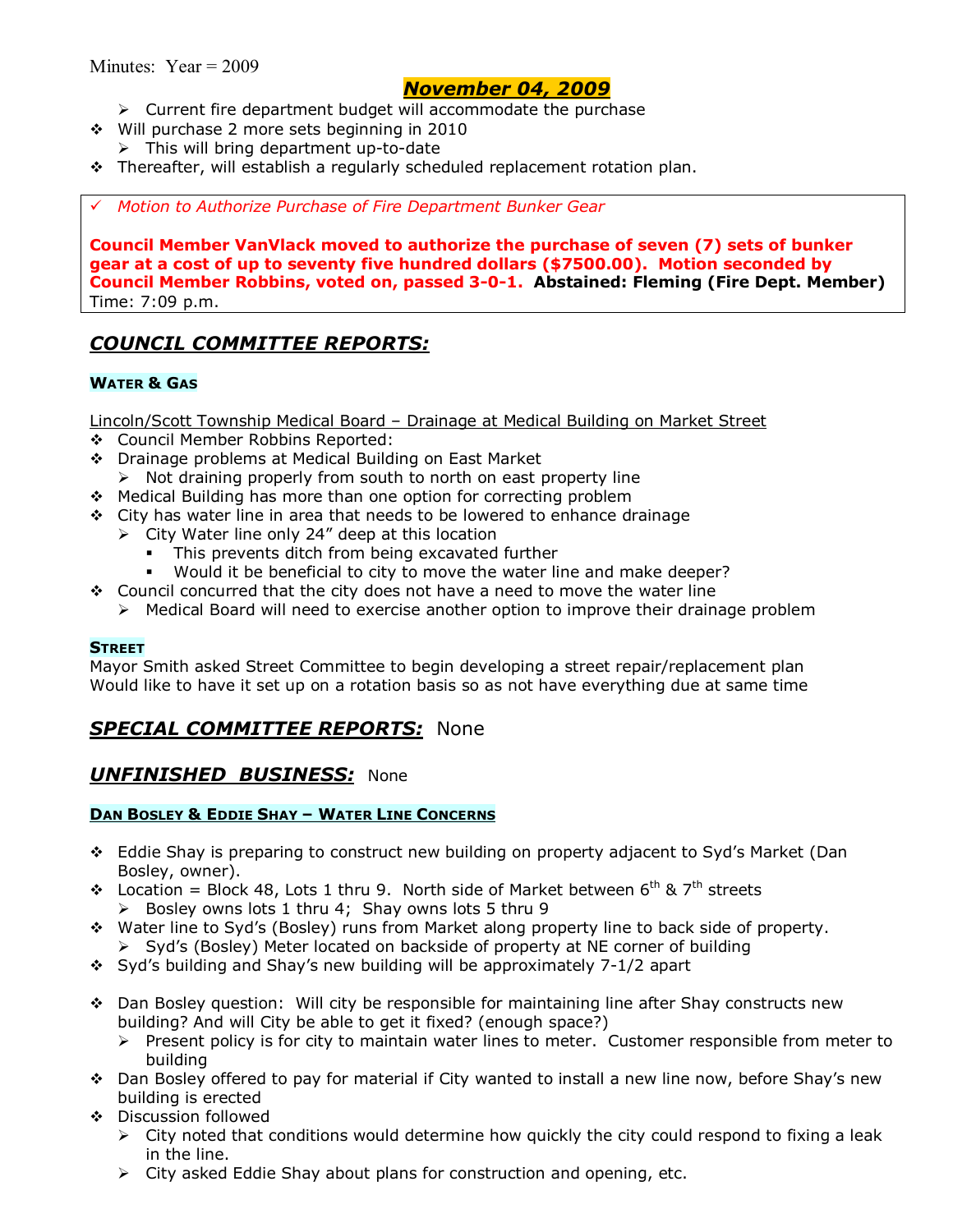- **Building will be for lease or rent**
- Plan to sell fireworks during allowable 2 week period
	- ♦ Fireworks will not be stored on property
- Has a couple of interests in renting the building but nothing firm yet
- Plans to pull out the dirt that has already been spread on the property, then erect a wall between properties to curb water run-off, then level dirt back into space again.
- $\div$  Superintendent Moore affirmed that the City would be able to repair a leak in the 7-1/2 ft space between the buildings

#### **AMERICAN WOODWORKING - DITCH TUBING SOUTH FROM MARKET STREET ON WEST SIDE OF INDUSTRIAL BOULEVARD**

Per Councilmember Fleming: Plans call for use of  $18''$  tubes on north reducing to  $15''$  tubes on south end. 3 cleanouts Drain openings in driveway Danny Morris, County Road Foreman is O.K. with the project.

### # *Motion to Approve Ditch Culvert/Tubing*

**Council Member Fleming moved to approve installation of up to 200 ft. of culvert by American Woodworks, as presented, in the ditch adjoining Industrial Boulevard. Motion seconded by Council Member Boone, voted on, passed 4-0.** Time: 7:32 p.m.

### *NEW BUSINESS:*

### **CHRISTMAS PARTY**

- \$ Council was asked preference in holding Christmas party or not
- $\cdot$  Noted past parties included Council, employees, and volunteers such as fire department, planning commission, etc.
- $\text{cost} = $1,000 \text{ to } $1500$
- $\div$  Last year there were 70+ in attendance
- \* Council asked to think about it and make decision at next meeting

# **EXECUTIVE SESSION**

### # *Motion to Go Into Executive Session*

**Council Member Van Vlack moved to go into executive session for up to ten (10) minutes for Legal & Personnel following a ten (10) minute break. Motion seconded by Council Member Fleming, voted on, passed 4-0.** Time: 7:37 p.m.

In addition to the Mayor, Council Members, and City Attorney, those requesting a portion of time or being invited into the executive session included: Fire Chief Dan Nasalroad.

Open Session Resumed at7:57 p.m.

### **OTHER BUSINESS:** None

# *CITY CLERKíS REPORT:*

Verbal: None.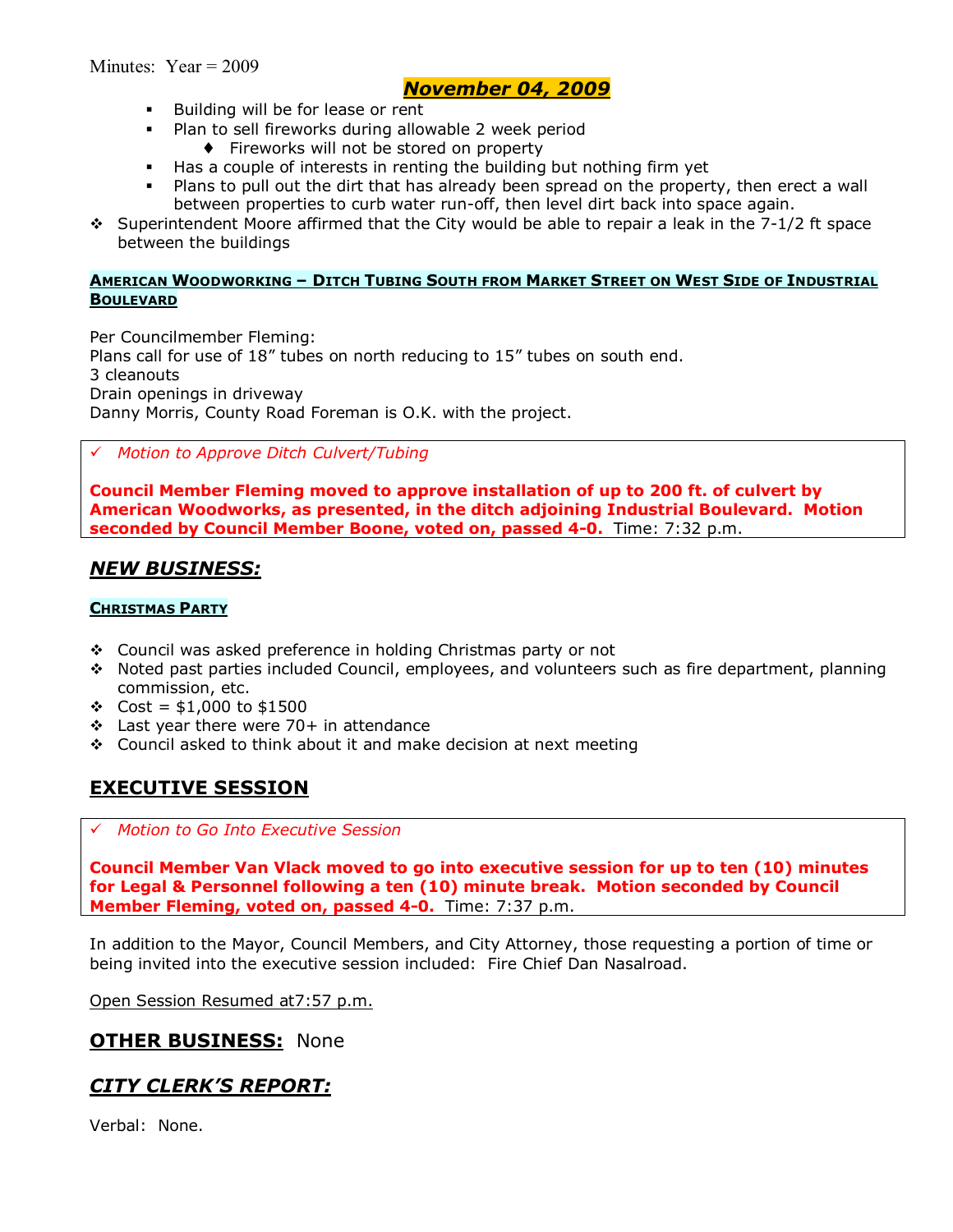Written:

iiii) Dan Bosley/Eddie Shay jijj) American Woodworking - Chris Self kkkk) Christmas Party

# **NOTES AND COMMUNICATIONS TO COUNCIL:** None

# *ADJOURNMENT:*

### # *Motion for Adjournment*

There being no further business, **Council Member Boone moved to adjourn the meeting. Motion seconded by Council Member VanVlack, voted on, passed 4-0** The meeting was adjourned at 7:59 p.m.

I, \_\_\_\_\_\_\_\_\_\_\_\_\_\_\_\_\_\_\_\_\_\_\_\_\_\_\_\_\_\_\_\_\_\_\_\_\_\_\_ LaCygne City Clerk, do hereby declare the (Gary D. Mahon) above to be true and correct, to the best of my knowledge, and do hereby subscribe my name this 4th day of November, 2009.

## *November 18, 2009*

### *REGULAR MEETING:*

The La Cygne City Council met in regular session Wednesday, November 18, 2009 at the LaCygne City Hall. Council Members present were: Jerry Boone; Jake Fleming; Travis Robbins; Mike VanVlack; and Terry Weitman.

Others in attendance included, but not limited to: City Attorney John Sutherland; City Clerk Gary Mahon; Police Chief James Dean; Police Officer Paul Filla; Public Works Employee Jim Johnson; Fire Chief Dan Nasalroad; Fireman Rod Benson; Judy Kinder; Le Roy Turpen; Joe Turpen; Roger Sims; and Mike Shultz.

Mayor Smith called the meeting to order at 7:00 p.m.

## *MAYORíS COMMENTS:*

- ❖ Tovs for Kids Project
	- $\geq$  70 children on list thus far
	- $\triangleright$  Community very supportive and generous
	- $\triangleright$  Linn Valley and First Option Bank to help wrap presents
- \* Read Thank you note from Paul Filla in appreciation of donation in memory of his father

## *CONSENT AGENDA:*

City Clerk Gary Mahon noted that check number 11746 listed on the check register had been voided and would not be issued. Check = \$16.770 to Gregg Bair Track Hoe for demolition of swimming pool. Demolition contract not fully completed.

**Motion to Approve Consent Agenda** 

**Council Member VanVlack moved to approve the consent agenda which consisted of:**  Minutes of November 04, 2009 City Council Meeting Check Register: November 05 thru November 18, 2009 (Noted Void Check 11746) Treasurerís Report: October 2009 Budget Report: October 2009 **Motion seconded by Council Member Robbins voted on, passed 5-0.** Time: 7:02 p.m.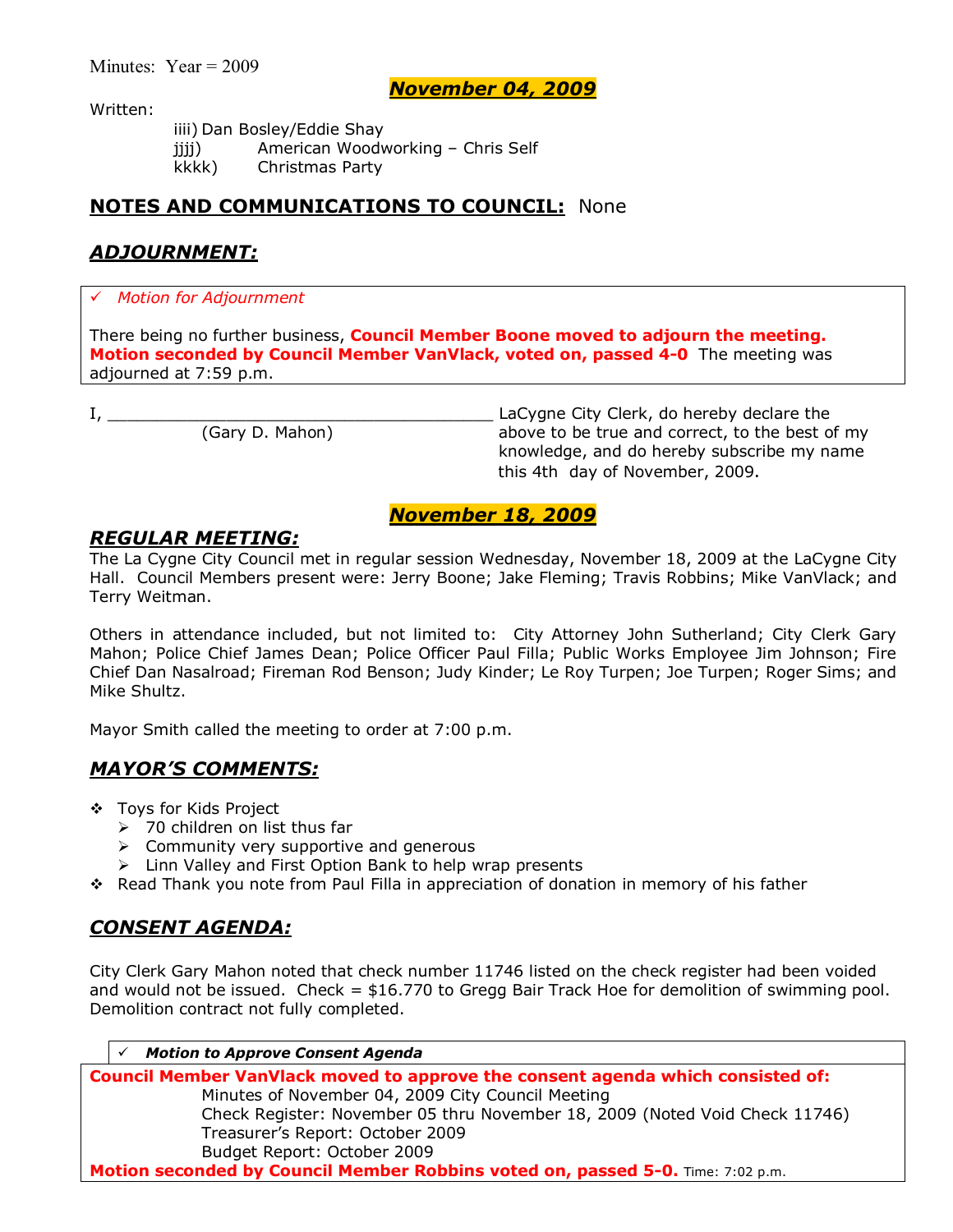## *November 18, 2009*

# *DISCUSSION FROM THE FLOOR:* None

# *REPORTS OF CITY OFFICERS:*

### **POLICE DEPARTMENT - JAMES DEAN, POLICE CHIEF**

Thank You to Mayor and Council for consideration and understanding to Officer Will James. Willís father-in-law recently passed away in Oregon. Officer Will James will be away for several days.

#### **PUBLIC WORKS DEPARTMENT - JIM JOHNSON**

Cemetery Project - Access Road in New Section

- \$ 55% Complete
- \$ All of river bridge demolition debris has been used
- **\*** Thanks to Boone & Van Vlack for their assistance
- \$ Estimate 240 tons rock used thus far

### $6<sup>th</sup>$  Street Project – Rip/Rap & Culvert

- \$ Have not started on rip/rap yet
- $\div$  Also a problem with Culvert at intersection of 6<sup>th</sup> & Vine
- \$ Mayor/Council noted that culvert problem had been identified quite some time ago  $\geq$  Jim stated problem getting worse and was in need of attention
- $\div$  Council directed Jim to obtain pricing for fixing problem and submit at next meeting

### Snow Plow for Dodge Truck

- $\div$  Jim presented his point of view for the need to purchase a snow plow for the Dodge truck
	- $\triangleright$  Once the snow plow is placed on the Dump Truck it is loaded down
		- Need dump truck to do ditches
	- $\triangleright$  Would allow employee Lisa Elmore to operate Dodge Truck with snow plow Difficult for Lisa to handle dump truck
	- $\triangleright$  Dump truck hard to hold in narrow streets when plowing snow
		- **•** Difficult to turn corners
- \$ Council will consider and get back with Jim

Council Member Van Vlack reported that the new uni-loader is scheduled to be delivered in early December.

#### **FIRE DEPARTMENT - DAN NASALROAD, FIRE CHIEF**

2000 Gal Tanker for Transporting Water

- ❖ Presented pictures and specs on an available tanker truck
	- $\triangleright$  New 2,000 gal tank
	- $\triangleright$  Located in Birmingham, Alabama
	- > Request permission to go to Birmingham and inspect to determine if satisfactory for city's needs
- $\div$  Council O.K. with trip to Birmingham for fact finding

# *COUNCIL COMMITTEE REPORTS:* None

### *SPECIAL COMMITTEE REPORTS:* None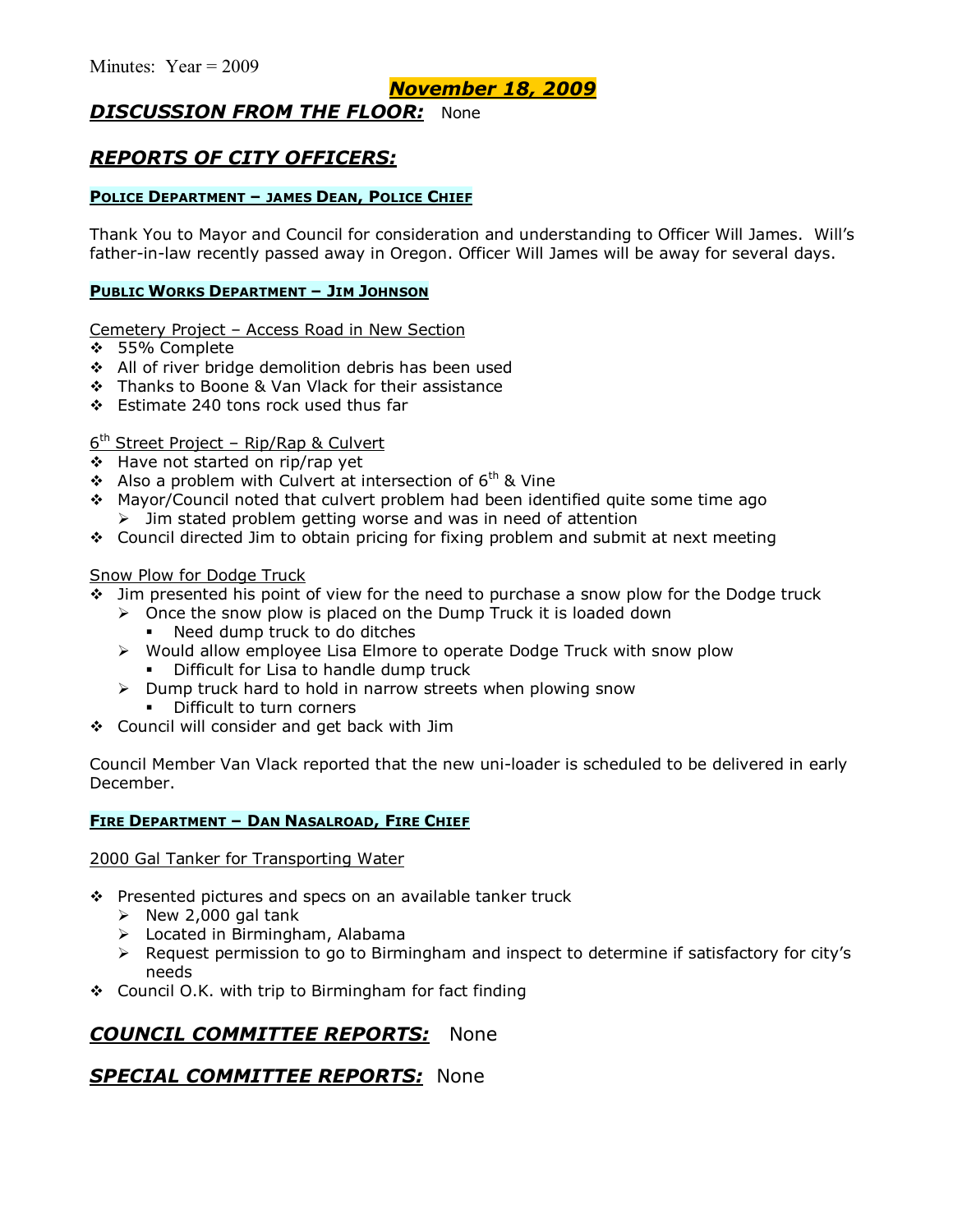*November 18, 2009*

# *UNFINISHED BUSINESS:*

#### **CHRISTMAS PARTY & BONUSES**

- \$ City Clerk Mahon reported on full time employees thoughts
	- $\triangleright$  Two enjoyed having the Christmas Dinner
	- $\triangleright$  Two were indifferent
	- $\triangleright$  Four did not want to have the dinner
- \$ Mayor Smith felt it was important to recognize City Volunteers  $\triangleright$  Show gratitude and respect
- \* Mayor noted that budgets are tight this year
- \* Mayor suggested having an open house with snacks and favors
- $\div$  Council Member Boone suggested bringing in the grill to cook the meat and everyone bring a covered dish
- \* Larger bonuses in lieu of Christmas Party was suggested
- \* Mayor will get with City Clerk Gary Mahon and set something up

## *NEW BUSINESS:*

#### **LA HARPER HEIGHTS - MAKE SHIFT PARKING LOT**

- \* Housing Board Member Joe Turpen was present to represent La Harper Heights
- $\bullet$  Request permission to use portion of Elm Street between 8<sup>th</sup> & 7<sup>th</sup> Streets for parking
	- $\triangleright$  That portion of street is currently unimproved and not used
	- $\triangleright$  Need room for six (6) parking additional spaces
	- $\triangleright$  There is an increase in number of cars per apartment from when apartments were originally built
- $\div$  Jim Johnson reported there would be no problem with public works department
- \$ Who would pay for gravel?
	- $\triangleright$  Estimate: Need 70 tons
	- $\triangleright$  There is crushed concrete from demolition of pool that might be available
		- Council Member Boone: Pool contractor stated he would not be using any of the crushed concrete for pool construction purposes
		- % Council Member Robbins: Do not take crushed concrete until authorized with Jodi Wade and General Contractor of new pool construction
- $\div$  Council instructed Jim Johnson to compile associated costs and report at next meeting

### **AMEND 2009 BUDGET - SOLID WASTE & SEWER**

Solid Waste is over budget due to increase in number of customers being served + a slight increase in rates. Revenue has increased proportionately to the increase in expense. All available funds for the sewer fund were not budgeted for expenditure in the original budget. It is doubtful the sewer budget will stay within the originally published 2009 budget.

Notice of budget amendment needs to be published and then hold public hearing.

# *Motion to Hold Public Hearing to Amend the 2009 Budgets for Sewer and Solid Waste*

**Council Member Van Vlack moved to hold public hearing for amending the 2009 budget for sewer and solid waste. Date of hearing: 7:00 p.m., Wednesday, December 16, 2009. Motion seconded by Council Member Fleming, voted on, passed 5-0.** Time: 7:47 p.m.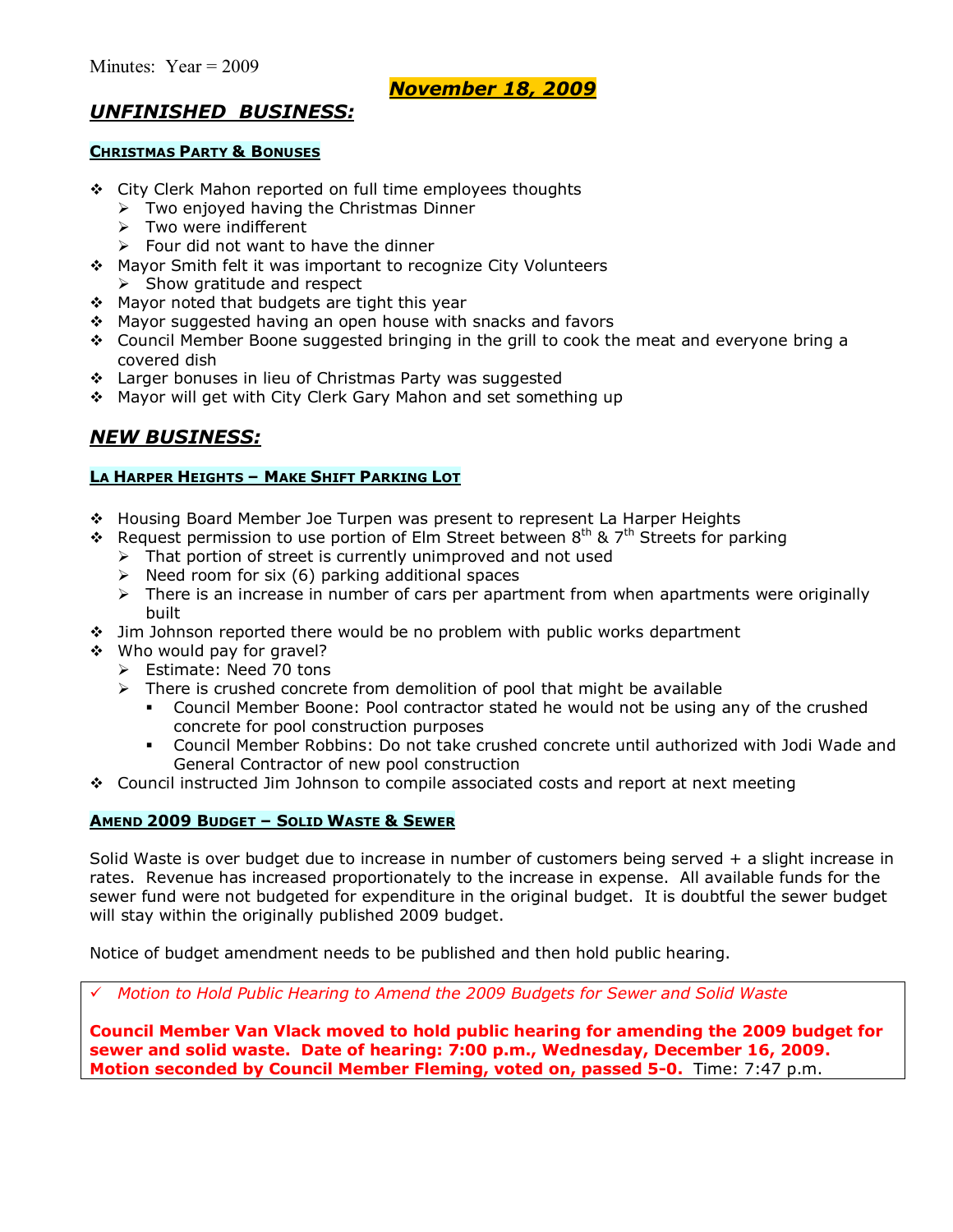# *November 18, 2009*

#### **CEREAL MALT BEVERAGE LICENSE - CASEY'S GENERAL STORE**

# *Motion to Approve Cereal Malt Beverage License ñ Caseyís General Store*

**Council Member Van Vlack moved to grant a Cereal Malt Beverage license for 2010 to Caseyís. Motion seconded by Council Member Fleming, voted on, passed 5-0.** Time: 7:48 p.m.

### **EXECUTIVE SESSION**

# *Motion to Go Into Executive Session*

**Council Member Robbins moved to go into executive session for up to seventy (70) minutes for Legal, Personnel, & Trade Secrets following a ten (10) minute break. Motion seconded by Council Member VanVlack, voted on, passed 5-0.** Time: 7:51 p.m.

In addition to the Mayor, Council Members, and City Attorney, those requesting a portion of time or being invited into the executive session included: Fire Chief Dan Nasalroad. City Clerk Gary Mahon, & Attorney Mike Shultz.

Open Session Resumed at 9:10 p.m.

### **OTHER BUSINESS:**

### *CITY CLERKíS REPORT:*

Verbal: None.

Written:

llll) Gas Bond & Pool Bond Receipts

mmmm) Christmas Party & Christmas Bonuses

nnnn) La Harper Heights - Makeshift Parking Lot

- oooo) Amend Sewer & Solid Waste Budgets
- pppp) Cereal Malt Beverage License Casey's General Store

### **NOTES AND COMMUNICATIONS TO COUNCIL:**

- a) Park Board Minutes: 9/24/09
- b) Park Board Minutes: 10/29/09
- c) Gas Report: October 2009
- d) Water Report: October 2009

## *ADJOURNMENT:*

#### # *Motion for Adjournment*

There being no further business, **Council Member Fleming moved to adjourn the meeting. Motion seconded by Council Member Robbins, voted on, passed 5-0** The meeting was adjourned at 9:12 p.m.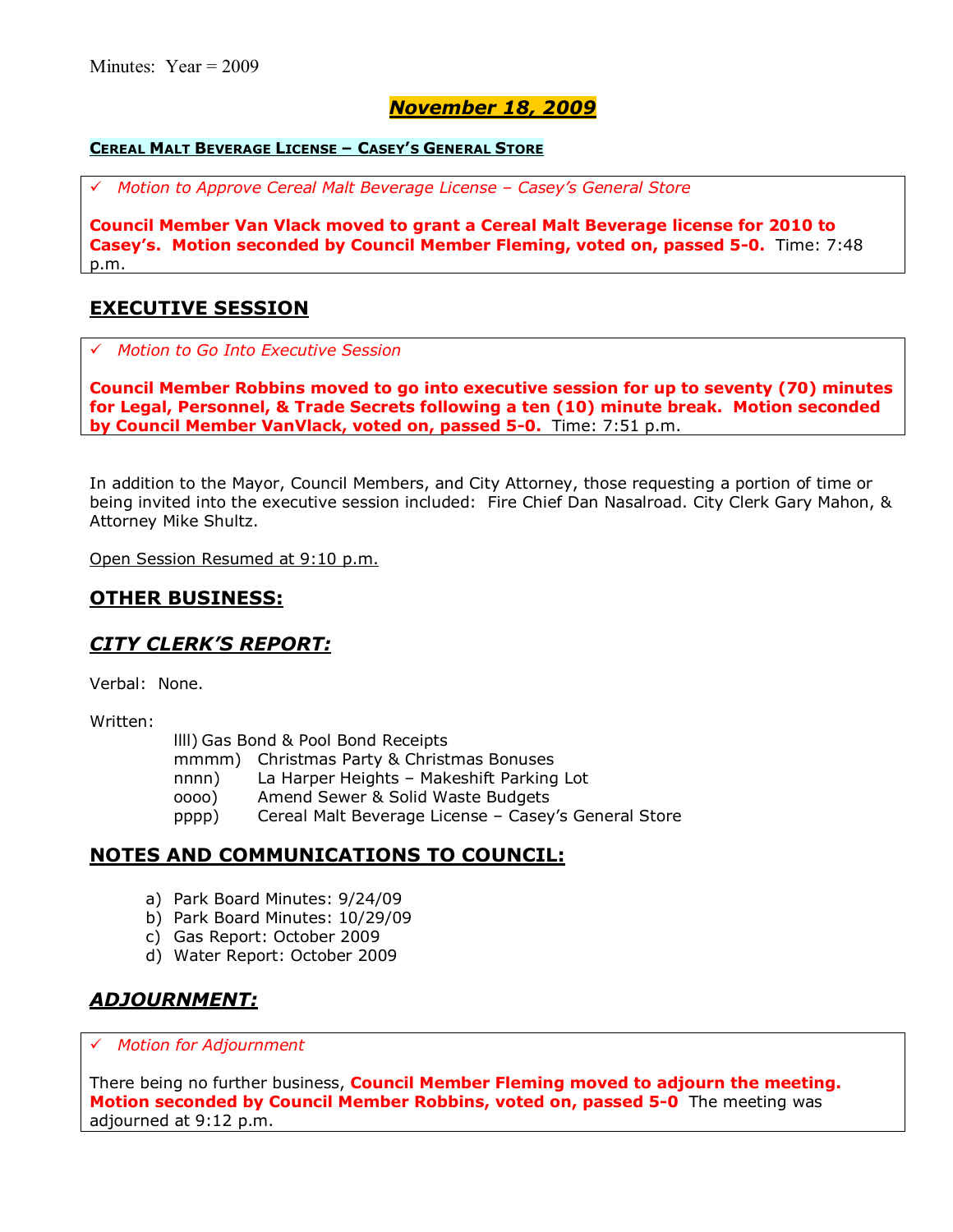### *November 18, 2009*

I, \_\_\_\_\_\_\_\_\_\_\_\_\_\_\_\_\_\_\_\_\_\_\_\_\_\_\_\_\_\_\_\_\_\_\_\_\_\_\_ LaCygne City Clerk, do hereby declare the above to be true and correct, to the best of my knowledge, and do hereby subscribe my name this 18th day of November, 2009.

### *December 02, 2009*

# *REGULAR MEETING:*

The La Cygne City Council met in regular session Wednesday, December 02, 2009 at the LaCygne City Hall. Council Members present were: Jerry Boone; Jake Fleming; Travis Robbins; Mike VanVlack; and Terry Weitman.

Others in attendance included, but not limited to: City Attorney John Sutherland; City Clerk Gary Mahon; Police Chief James Dean; Police Officer Paul Filla; Public Works Employee Jerome Moore; Fire Chief Dan Nasalroad; Judy Kinder; Le Roy Turpen; Joe Turpen; Linda Meisel; Charlene Sims; and Jodi Wade.

Mayor Smith called the meeting to order at 7:00 p.m.

### *MAYORíS COMMENTS:*

- **\*** Reminded employees and volunteers of open house scheduled for 7:00 p.m. December 9<sup>th</sup>
- $\div$  Toys for Tots gift wrapping going well
- $\div$  Bill Craven hand injury = Bill progressing well

# *BUDGET AMENDMENT HEARING:*

**CITY CLERK NOTE: Following is an accounting of the budget amendment hearing. However later in the meeting it was determined that the published date for the hearing was actually December 16, 2009. Therefore the motion made at the Dec. 02, 2009 hearing/meeting to approve the amended budget is null and void. Another hearing will be held on December 16, 2009 during the regularly scheduled city council meeting.** 

A hearing on proposed amendments to the solid waste and sewer budget was held. City Clerk Gary Mahon explained that the solid waste fund was over budget and needed to be amended to allow for expenditures. Gary noted that the sewer budget was close and asked that it be amended in case there were emergency expenditures before the end of the year. It was noted there are sufficient funds to cover the amendments. All of available funds were not originally budgeted for expenditure in the original 2009 budget.

City Clerk Mahon asked if there were any comments from public citizens in attendance. No comments were received.

Mayor Smith asked Council for decision.

# *Motion to Amend 2009 Sewer & Solid Waste Budgets*

**Council Member Weitman moved to amend the sewer & solid waste budgets as presented at the hearing. Motion seconded by Council Member Boone, voted on, passed 5-0.** Time: 7:05 p.m.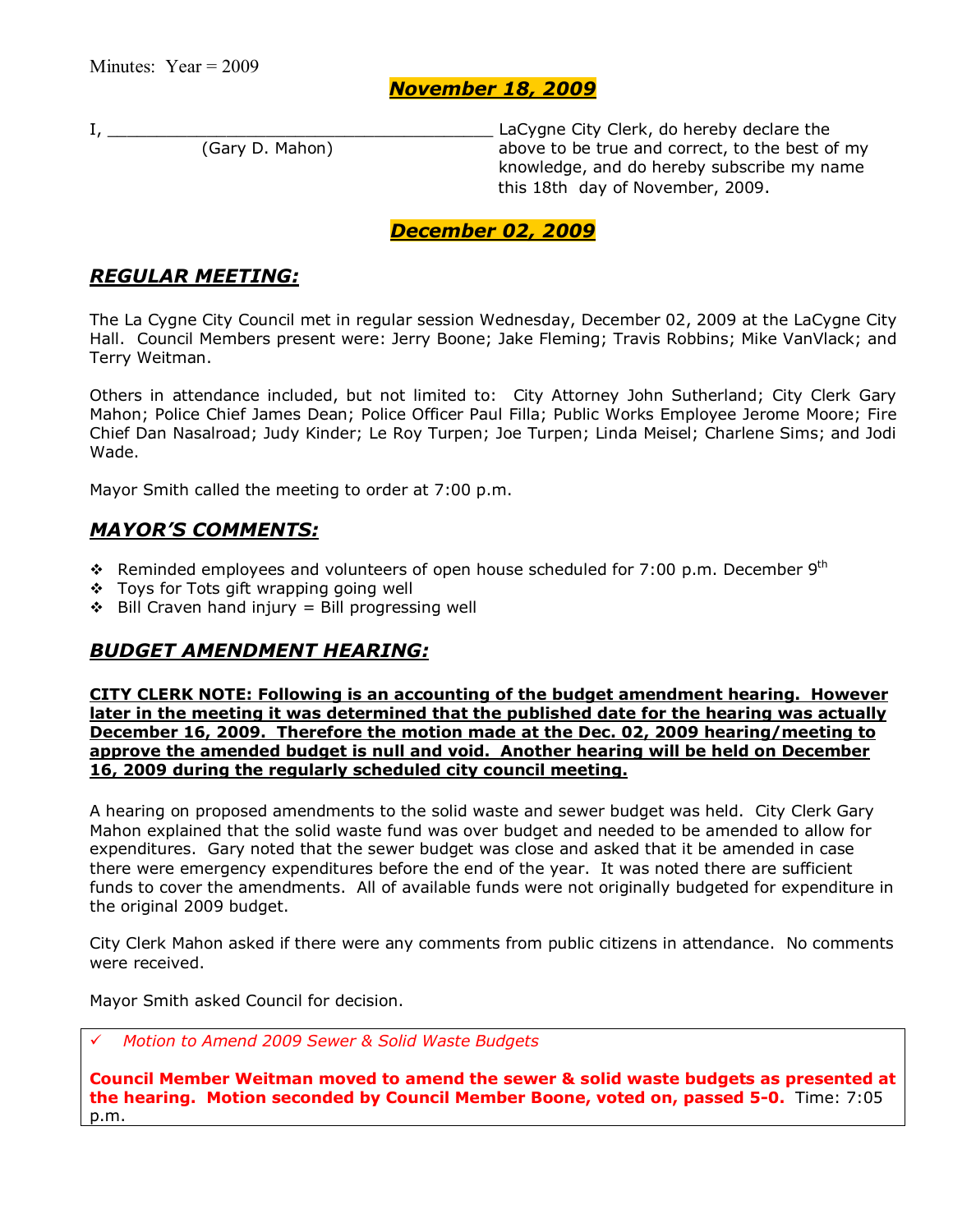# *CONSENT AGENDA:*

#### # *Motion to Approve Consent Agenda*

**Council Member VanVlack moved to approve the consent agenda which consisted of:**  Minutes of November 18, 2009 City Council Meeting Check Register: November 19 thru December 02, 2009

**Motion seconded by Council Member Fleming voted on, passed 5-0.** Time: 7:06 p.m.

### *DISCUSSION FROM THE FLOOR:* None

### *REPORTS OF CITY OFFICERS:*

#### **POLICE DEPARTMENT - JAMES DEAN, POLICE CHIEF**

- \$ S.T.E.P.program held during Thanksgiving Week-end
	- $\triangleright$  Funds used to pay for overtime
- \$ Gravel, etc., being hauled from the McElreath property
- \$ Officer Will Dean attending funeral of father-in-law, will be home this Friday
- \$ Officer Paul Filla feeling better and recovering from recent bout with flu

#### **PUBLIC WORKS DEPARTMENT - JEROME MOORE**

- ❖ Cemetery project progressing nicely
- \$ Mayor Smith reported that Heritage Tractor had called
	- $\triangleright$  Uni-loader will not be delivered until December 21st

#### **FIRE DEPARTMENT - DAN NASALROAD, FIRE CHIEF**

- ❖ Two new firemen
- $\triangleright$  Scott Friend and Alan Robertson
- \* Prospective Tanker Truck still being made ready
	- $\triangleright$  Tentative plans are to go look at the equipment in approximately two weeks
	- > Have asked Labette and First Option Banks for financing information
	- $\geq$  Hope to have everything in place by the Dec 16<sup>th</sup> meeting for council action

### *COUNCIL COMMITTEE REPORTS:*

#### **STREET**

- **\*** Councilman Weitman Ditch project on  $6<sup>th</sup>$  street by post office Good Job
- $\div$  Mayor Smith Project at 5<sup>th</sup> & Grandview Much improved

#### **PARK**

- \$ Councilman Boone asked how much money was in the Special Park & Rec Fund  $\geq$  \$5715.84 in cash – Not sure of budget authority
- \$ Councilman Boone would like to rock the small parking area at north (Bittiker) park
	- $\triangleright$  Area getting sloppy and muddy
	- $\triangleright$  Clerk Mahon felt there was enough budget authority to cover cost of the rock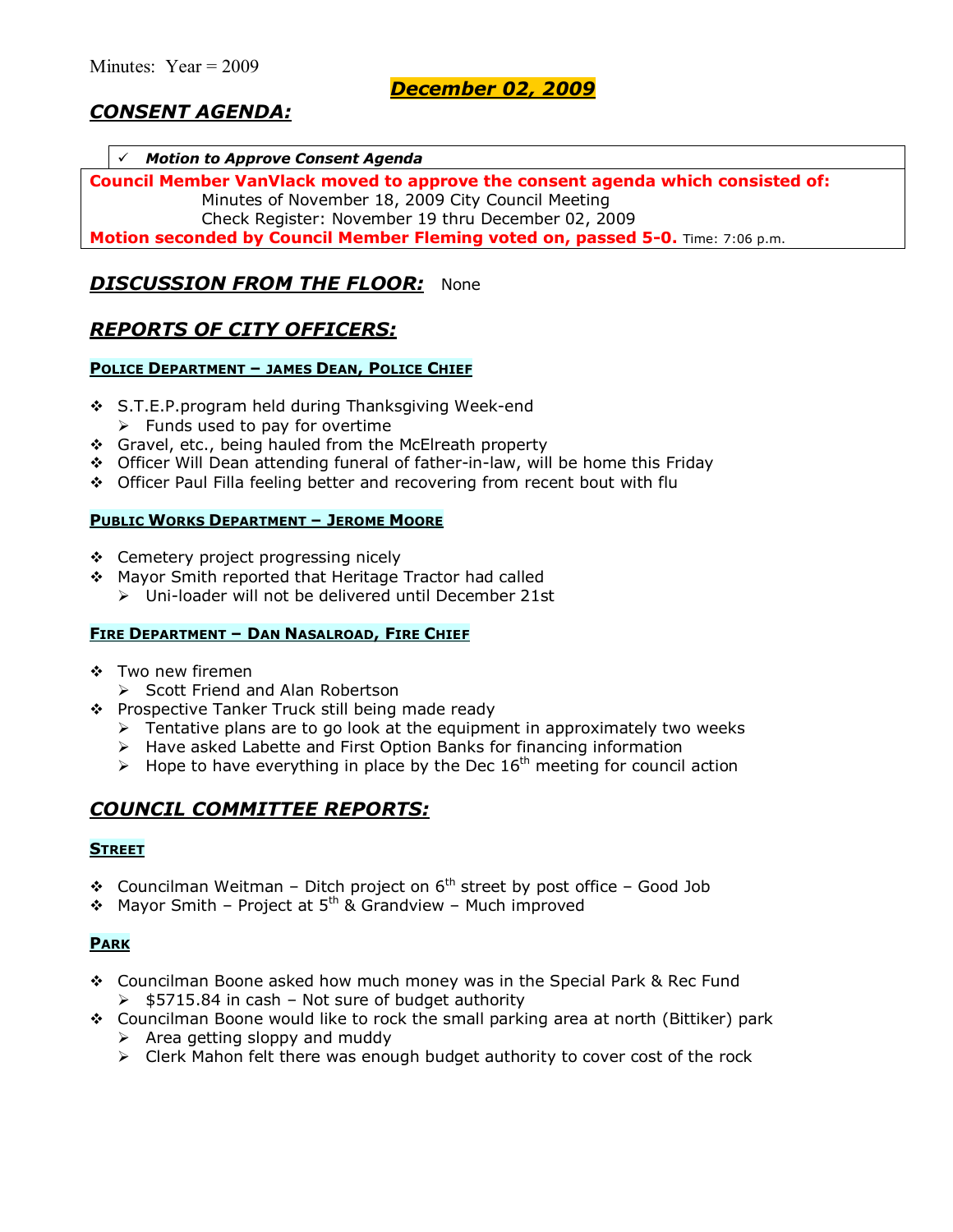# *SPECIAL COMMITTEE REPORTS:*

#### **NEW POOL - JODI WADE**

- $\div$  Project is progressing
- \$ Some issues of concern have been taken care of
	- $\triangleright$  Road has been repaired and patched
- \$ Councilman Boone:
	- $\triangleright$  Noted contractor did good job of repairing road
	- $\triangleright$  Noted that trees on river bank need to be cleaned up where the pool drainage pipe was installed
		- $\blacksquare$  Jodi reported that was on list of things for contractor to do

### **FIESTA**

Linda Meisel reported that Fiesta will be held the first week-end in June.

## *UNFINISHED BUSINESS:*

#### **LA HARPER HEIGHT MAKE SHIFT PARKING - ASSOCIATED COSTS**

- \* Costs submitted by Public Works Employee Jim Johnson were:
	- $\geq$  Estimate approximately 60 tons of base rock (3/4" to 1" with fines)
		- \$351.00 if city hauls
		- **\$546.00 if Wade Quarry hauls**
- \$ Public Works Employee Jerome Moore
	- $\triangleright$  Do they want some type of vehicle stopping device?
		- **Stop blocks? Telephone Poles?**
	- $\triangleright$  What department does time for labor get charged to?
		- **Answer: Street Department**
- \$ General Discussion
	- $\triangleright$  Concern if sixty tons will be enough rock
	- $\triangleright$  Who will maintain after initial establishment of parking area?
		- % Housing board member Turpen noted Housing Authority very short of funds
	- $\triangleright$  How will the land be prepared prior to graveling?
	- $\triangleright$  Would housing authority consider cost sharing?
- $\cdot$  Housing Board Member Turpen noted that next board meeting would be December 10<sup>th</sup>
- $\div$  Council asked street committee to investigate questions and report at next meeting.

#### **CULVERT REPAIRS 6TH & VINE**

- \$ Cost Proposals Submitted
	- $\triangleright$  Walkers Flatwork = \$5100.00
	- $\triangleright$  Fred Noel Construction = \$4970.00
		- Cost Reduction if city performs
			- $\div$  7 ton rock = \$105.00
			- $\triangleleft$  Back Hoe = \$ 320.00
			- $\bullet$  Bob Cat = \$120.00

#### # *Motion to Accept Culvert Repair Bid*

**Council Member Weitman moved to accept the bid from Fred Noel Construction and take advantage of cost savings making the total cost = \$4425.00. Motion seconded by Council Member Robbins, voted on, passed 5-0.** Time: 7:36 p.m.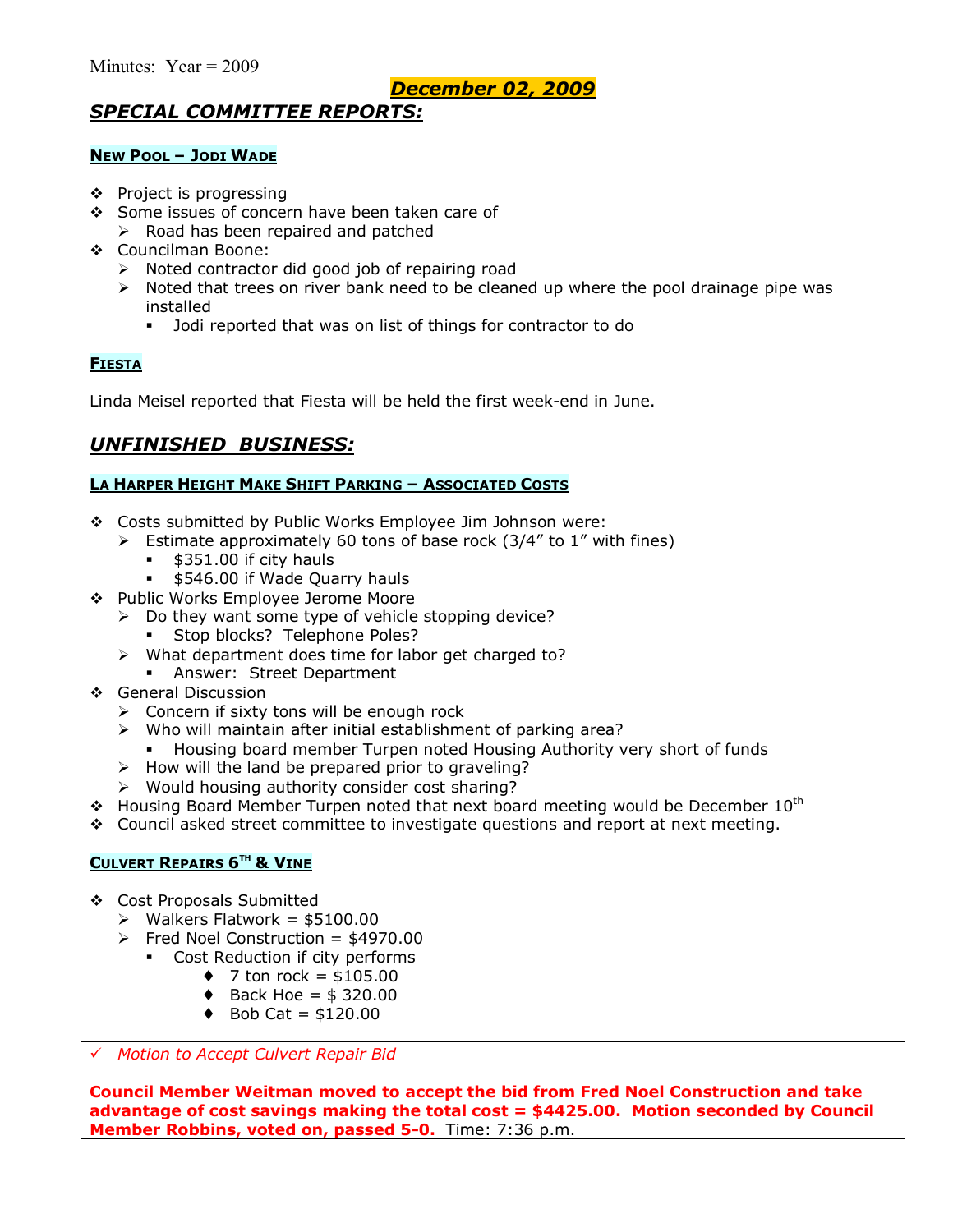# *NEW BUSINESS:*

#### **CENSUS BOUNDARY ANNEXATION WORKSHOP**

U.S. Census Bureau 2010 Boundary And Annexation Survey Workshop

- \$ January 13, 2010 in Kansas City, Missouri
- \$ No Registration Fee
- \$ City Clerk Mahon asked permission to attend
	- $\triangleright$  Wants to assure that city annexations of the past ten years are recorded

# *Motion to Approve Attendance at Census Boundary Annexation Workshop*

**Council Member Fleming moved to send City Clerk Gary Mahon to the Boundary and Annexation Survey Workshop in Kansas City on January 13, 2010 with city paying usual associated costs. Motion seconded by Council Member Robbins, voted on, passed 5-0.**  Time: 7:39 p.m.

#### **UNI-LOADER PURCHASE**

Councilman Robbins asked if the uni-loader that is scheduled to be delivered is the same as what was approved. Councilman Boone and Public Works Employee Jerome Moore confirmed that what is being delivered is what was approved and ordered.

### **EXECUTIVE SESSION**

#### # *Motion to Go Into Executive Session*

**Council Member VanVlack moved to go into executive session for up to thirty (30) minutes for Legal following a ten (10) minute break. Motion seconded by Council Member Fleming, voted on, passed 5-0.** Time: 7:42 p.m.

In addition to the Mayor, Council Members, and City Attorney, those requesting a portion of time or being invited into the executive session included: None

#### **PROTEST OF PUBLIC HEARING PROCEDURES**

Joe Turpen registered a complaint that the public hearing for amending the budget was illegal. Joe's contention was that the hearing was never declared closed by the Mayor and that omission makes the hearing illegal. Councilman Robbins asked Joe why his concern was not aired at the time the hearing ended. Mr. Turpenís response were negative and menacing. After an exchange of incensed words with council members, Mr. Turpen left the meeting.

After the ten minute break, council went into executive session.

Open Session Resumed at 8:07 p.m.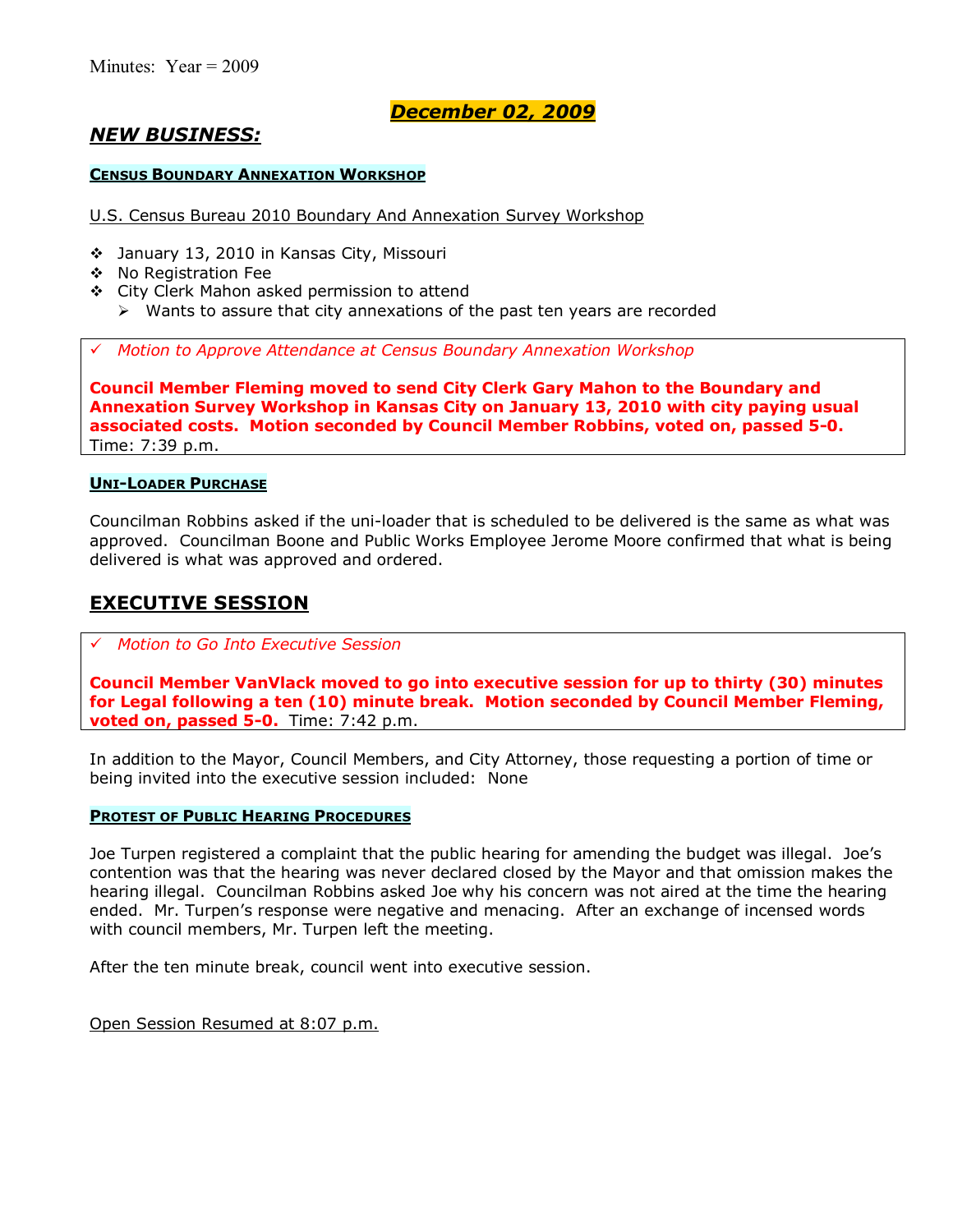# **OTHER BUSINESS:**

#### **CLARIFICATION ON BUDGET AMENDMENT HEARING DATE**

City Clerk Gary Mahon reported that the published date for the Amended Budget Hearing was actually December 16, 2009 which is the next regularly scheduled city council meeting. Mahon apologized for the error of placing it on tonight's agenda and assumed full responsibility for the error. Another hearing will be held again at the December 16<sup>th</sup> meeting. Tonight's motion to amend the budget is considered null and void as the published hearing has not yet been held.

### *CITY CLERKíS REPORT:*

Verbal: None.

Written:

| qqqq)    | Amend Sewer & Solid Waste Budgets                       |
|----------|---------------------------------------------------------|
| $rrrr$ ) | La Harper Heights Make Shift Parking - Associated Costs |
| ssss)    | Culvert Repairs at 6 <sup>th</sup> & Vine               |
| tttt)    | Cereal Malt Beverage and Mobile Home Park Licenses      |
| uuuu)    | <b>Census Boundary Annexation Workshop</b>              |

### **NOTES AND COMMUNICATIONS TO COUNCIL:**

e)

## *ADJOURNMENT:*

# *Motion for Adjournment*

There being no further business, **Council Member Boone moved to adjourn the meeting. Motion seconded by Council Member VanVlack, voted on, passed 5-0** The meeting was adjourned at 8:10 p.m.

I, \_\_\_\_\_\_\_\_\_\_\_\_\_\_\_\_\_\_\_\_\_\_\_\_\_\_\_\_\_\_\_\_\_\_\_\_\_\_\_ LaCygne City Clerk, do hereby declare the above to be true and correct, to the best of my knowledge, and do hereby subscribe my name this 2nd day of December, 2009.

### *December 16, 2009*

### *REGULAR MEETING*

The La Cygne City Council met in regular session Wednesday, December 16, 2009 at the LaCygne City Hall. Council Members present were: Jerry Boone; Jake Fleming; Travis Robbins; Mike VanVlack; and Terry Weitman.

Others in attendance included, but not limited to: City Attorney John Sutherland; City Clerk Gary Mahon; Police Chief James Dean; Fire Chief Dan Nasalroad; Assistant Fire Chief Scott Stainbrook; Public Works Employees Jerome Moore and Jim Johnson; LeRoy Turpen; Charlene Sims; Judy Kinder; Teresa Whitaker; Dennis Arnold; Linda Meisel; Doug Barlet; and Dan Bosley.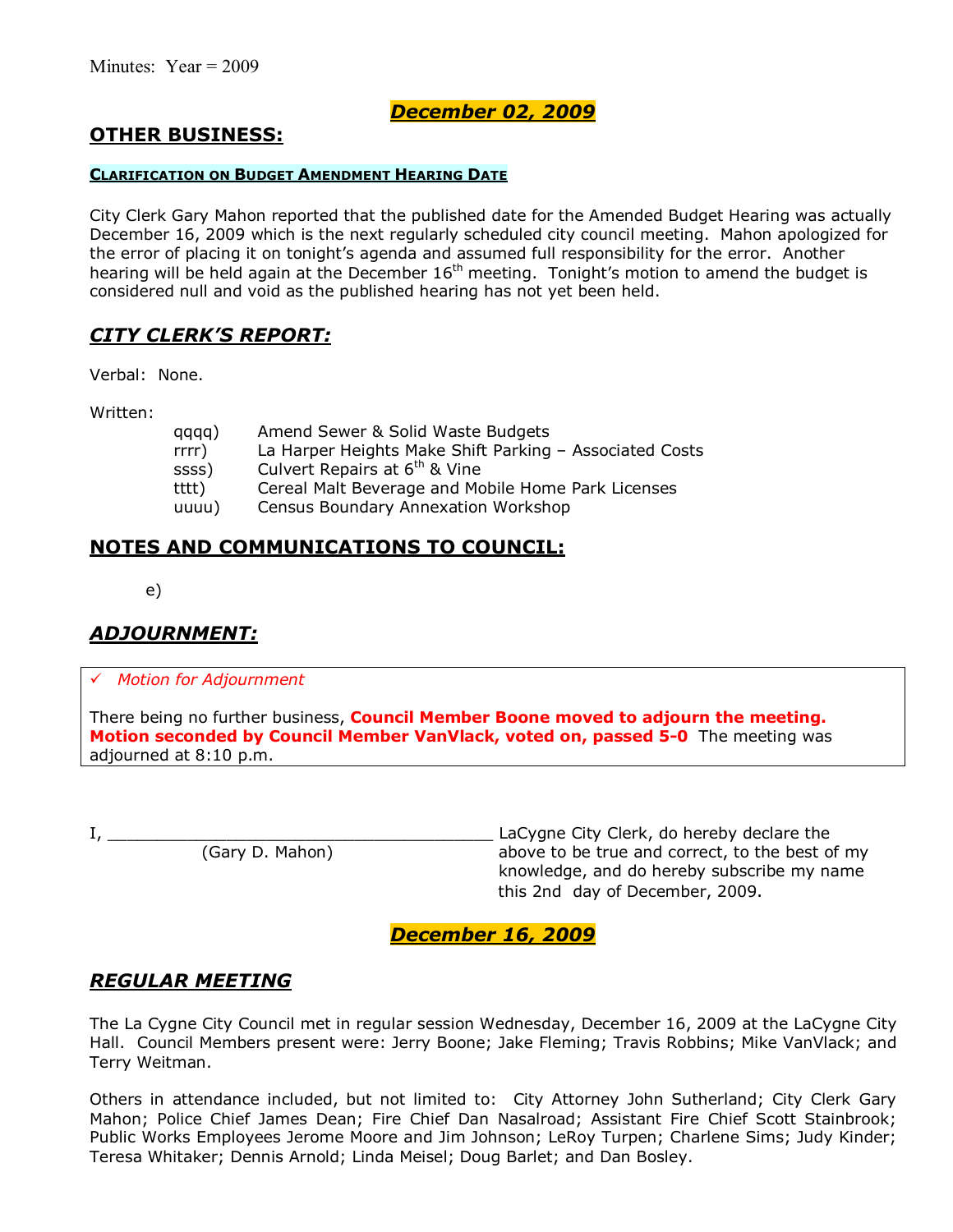Mayor Smith called the meeting to order at 7:00 p.m.

### *MAYORíS COMMENTS:*

- ❖ LaCygne Christmas Toys for Kids
	- $\triangleright$  Special Thanks to:
		- Richard & Donna White
		- Dan Nasalroad and Tommy Capp
	- ▶ 90 Children & 38 Families Served
	- $\triangleright$  Mayor Read Thank you's from recipients of toys
	- $\triangleright$  Special Thanks to Beth Smith for Coordinating and Organizing

# *BUDGET AMENDMENT HEARING:*

A hearing on proposed amendments to the solid waste and sewer budget was held. Mayor Smith explained details of proposed budget amendments. Mayor Smith then asked for comments and questions from the citizens in attendance. No comments or questions were received. The hearing was then closed.

# *Motion to Amend 2009 Sewer & Solid Waste Budgets*

**Council Member Robbins moved to amend the sewer & solid waste budgets as presented at the hearing. Motion seconded by Council Member VanVlack, voted on, passed 5-0.** Time: 7:05 p.m.

# *CONSENT AGENDA:*

#### # *Motion to Approve Consent Agenda*

**Council Member Fleming moved to approve the consent agenda which consisted of:**  Minutes of December 02, 2009 City Council Meeting Check Register: December 03 thru December 16, 2009 Treasurerís Report: November 2009 Budget Report: November 2009

**Motion seconded by Council Member VanVlack voted on, passed 5-0.** Time: 7:06 p.m.

## *DISCUSSION FROM THE FLOOR:* None

## *REPORTS OF CITY OFFICERS:*

#### **POLICE DEPARTMENT - JAMES DEAN, POLICE CHIEF**

Taylor Property Condemnation

- $\div$  Judge Smith ruled in favor of the City Case Dismissed
- ❖ Taylor's have 30 days to appeal

Hit and Run Accident

- ❖ Person responsible fled the scene
- \$ City Officers pursued
- \$ Lost the person after entering Miami County (Dusty Gravel Roads)
- \$ No Injuries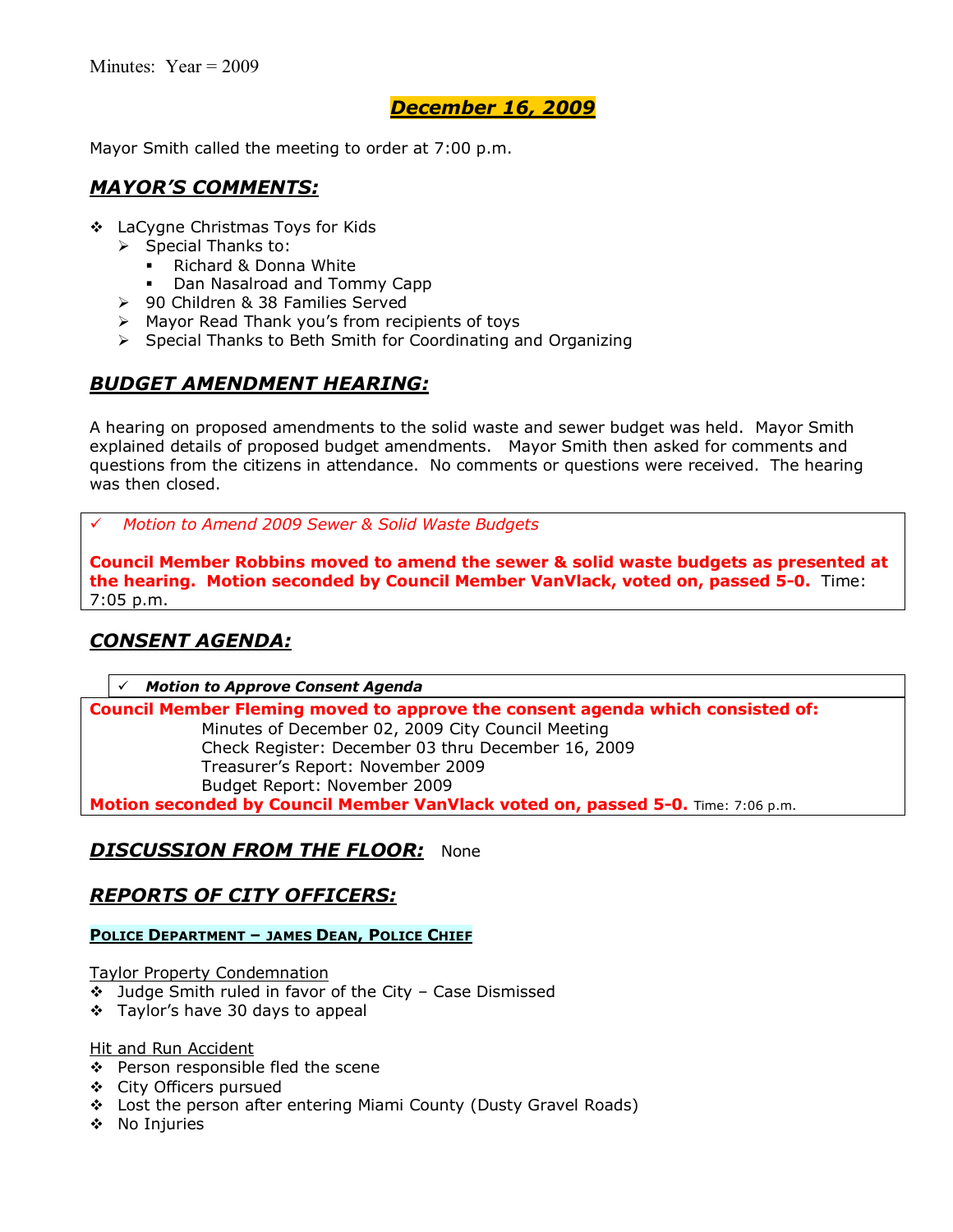Request for old Dell Computer

- \$ Teresa Whitaker offered to purchase old Dell Computer for \$50
- \$ Computer formerly on surplus equipment list
- $\triangleright$  Received no bids at that time
- \$ Council agreeable to sell computer to Teresa
	- $\triangleright$  No formal motion made

Request to set aside funds for future police car purchase

- $\div$  Anticipates approximately \$23,000 of 2009 budget authority to remain at end of year
- \* Requested it be transferred to equipment reserve fund
	- $\triangleright$  Allocate for new police department vehicle
- \$ Noted expense of maintaining present vehicle ! Expenditures of over \$3500 for 2009
- \$ No action taken by council

#### **PUBLIC WORKS DEPARTMENT - JEROME MOORE**

Sewer Lift Station Upgrade Proposals

- ❖ Lee Mathews Equipment
	- > Product Offering
		- $\bullet$  Option  $1 = $1050.00$
		- $\bullet$  Option 2 = \$957.00
		- $\bullet$  Option 3 = \$965.00
	- > Sensor Options
		- $\blacksquare$  Probe Stick = \$790.00
		- Float ITT Flygt (4 required with option  $1,3$ ) = \$170.00
		- Float Connery (4 required with option  $1, 3$ ) = \$50.00
	- $\triangleright$  Installation
		- $\blacksquare$  Labor, travel time, and mileage = \$1640.00
- ◆ Douglas Pump Service, Inc.
	- $\triangleright$  Supply and Install = \$3760.00

Jerome Moore recommended Lee Mathews Equipment Option 1 + Probe Stick + Installation  $Total = $3480.00$ Per Councilman Boone: Lift Station surviving with used parts

This will provide same system as present lift station in park

# *Motion to Approve Sewer Lift Station Upgrades*

**Council Member Weitman moved to accept Lee Mathews proposal of option 1 for total cost of Three Thousand Four Hundred Eighty Dollars (3480.00). Motion seconded by Council Member Boone, voted on, passed 5-0.** Time: 7:12 p.m.

#### **FIRE DEPARTMENT - DAN NASALROAD, FIRE CHIEF**

#### 1999 GMAC 7500 Tanker Proposal

- $\div$  Cost of truck = \$65,000
- ◆ Dan contacted both First Option & Labette Bank for quotes on lease/purchase
	- $\triangleright$  First Option had better rates
	- Four Options ranging with terms from 4 years (4%) to 7 years (4.65%)
- \$ Dan suggested:
	- $\triangleright$  Borrow \$40,000 for six years (4.45%)
	- $\triangleright$  Pay \$10,000 from 2009 Fire Budget
	- $\triangleright$  Pay \$15,000 from present equipment reserve fund
- \$ Council discussed mechanisms of equipment reserve fund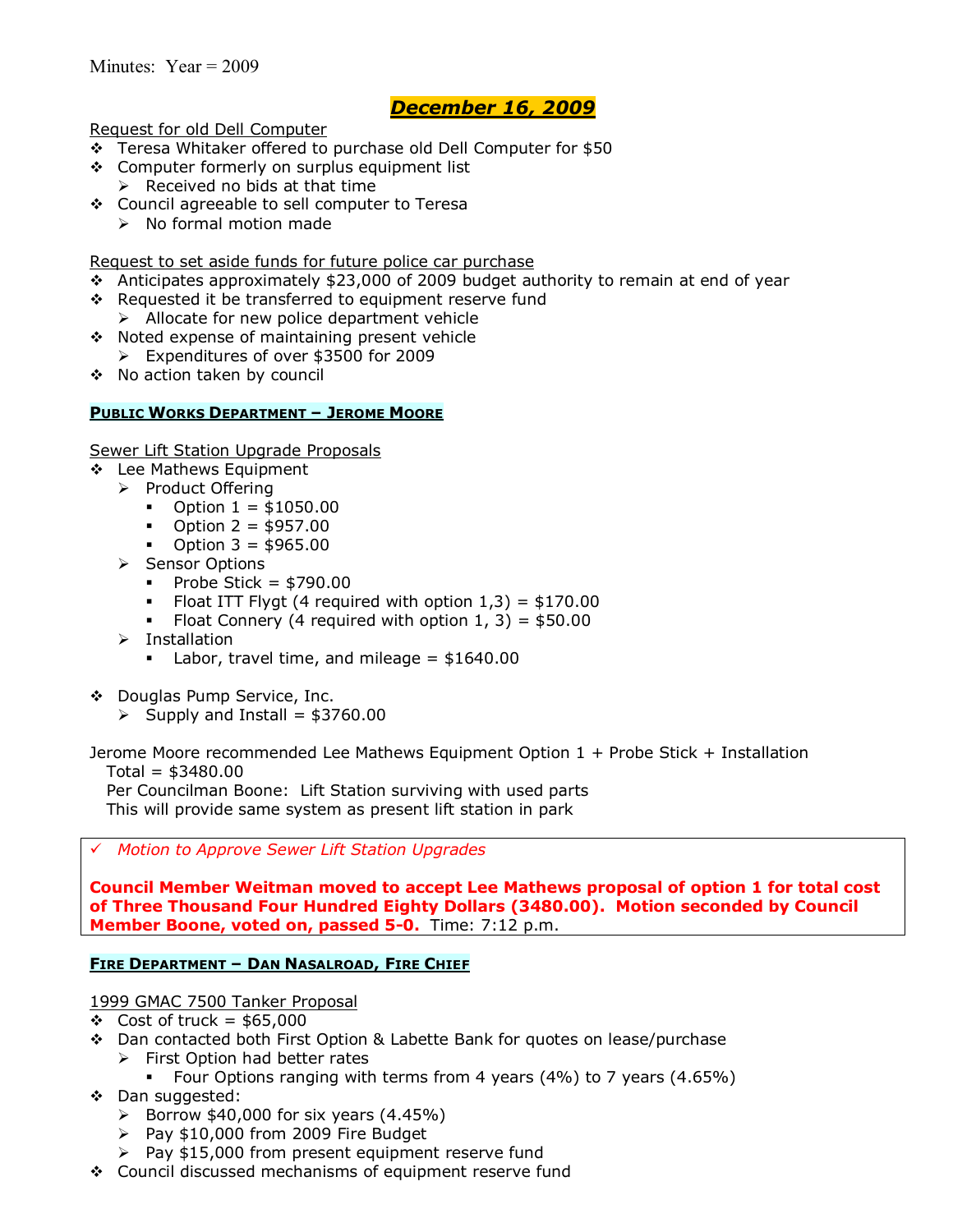- $\triangleright$  City Clerk could not give estimate of amount eligible to be transferred at end of 2009
	- Clerk was not aware of pending request from fire department so had not researched numbers
	- \* Noted that if transfers were to occur, a percentage to each fund (equipment reserve and capital improvement) had to be stated in motion to allow for transfer of excess funds.
- \$ Council tabled item until later in meeting

### Rural Fire Station Bay Heating Upgrades

- \$ Doug Barlet, County Rural Fire Chief reported
	- $\triangleright$  Present electric heaters in building do not heat adequately
	- $\ge$  County will spend \$12,000 to \$15,000 to install new natural gas heaters
	- $\triangleright$  Asked City to provide (at city's cost) gas line and meter to building
		- % Jerome estimated cost for materials to be \$1142.72
- $\div$  City is presently responsible for utility bills
- $\triangleright$  Electric bill in winter approaches \$600+ per month; Summer is approximately \$250 per month
- $\div$  Estimated that winter electric bill could be cut in half with new gas heaters
- \$ Fire Chief Nasalroad noted:
	- $\triangleright$  City has not only kept its end of the original agreement but has done more such as performing all the maintenance  $-$  mowing, etc.
- $\div$  County not firm on installing new heaters yet
	- $\triangleright$  Doug Barlet will ask fire board to approve heaters then take to county commissioners.

# *Motion to Authorize Installation of Gas Line to Rural Fire Station*

**Council Member Van Vlack moved to authorize installation of gas line to Rural Fire Building. Motion seconded by Council Member Weitman, voted on, passed 4-0-1.** Abstain Fleming (Fire Dept) Time: 7:36 p.m.

# *COUNCIL COMMITTEE REPORTS:*

None

## *SPECIAL COMMITTEE REPORTS:*

None

## *UNFINISHED BUSINESS:*

### **LA HARPER HEIGHTS MAKE SHIFT PARKING - ASSOCIATED COSTS**

- \$ Dennis Arnold and Teresa Whitaker addressed council about need for expanded parking
- \$ Dennis presented council with history of the Housing Authority
	- $\triangleright$  City is owner
	- $\triangleright$  Housing Board is agent of the City of Lacygne
- \$ Housing Authority:
	- $\triangleright$  Has a budget
	- $\triangleright$  Can pay for costs associated with graveling area
	- $\triangleright$  Asking permission to use portion of Elm Street in 700 block for parking
		- Portion of street is currently unimproved and not used for through traffic
	- $\triangleright$  City's assistance in providing equipment and personnel to establish lot would be appreciated
	- $\triangleright$  Area now needed for overflow of visitors
	- $\triangleright$  Suggested that original base be designed and laid to prepare for possible future paving
		- . Not currently contemplating hard surfacing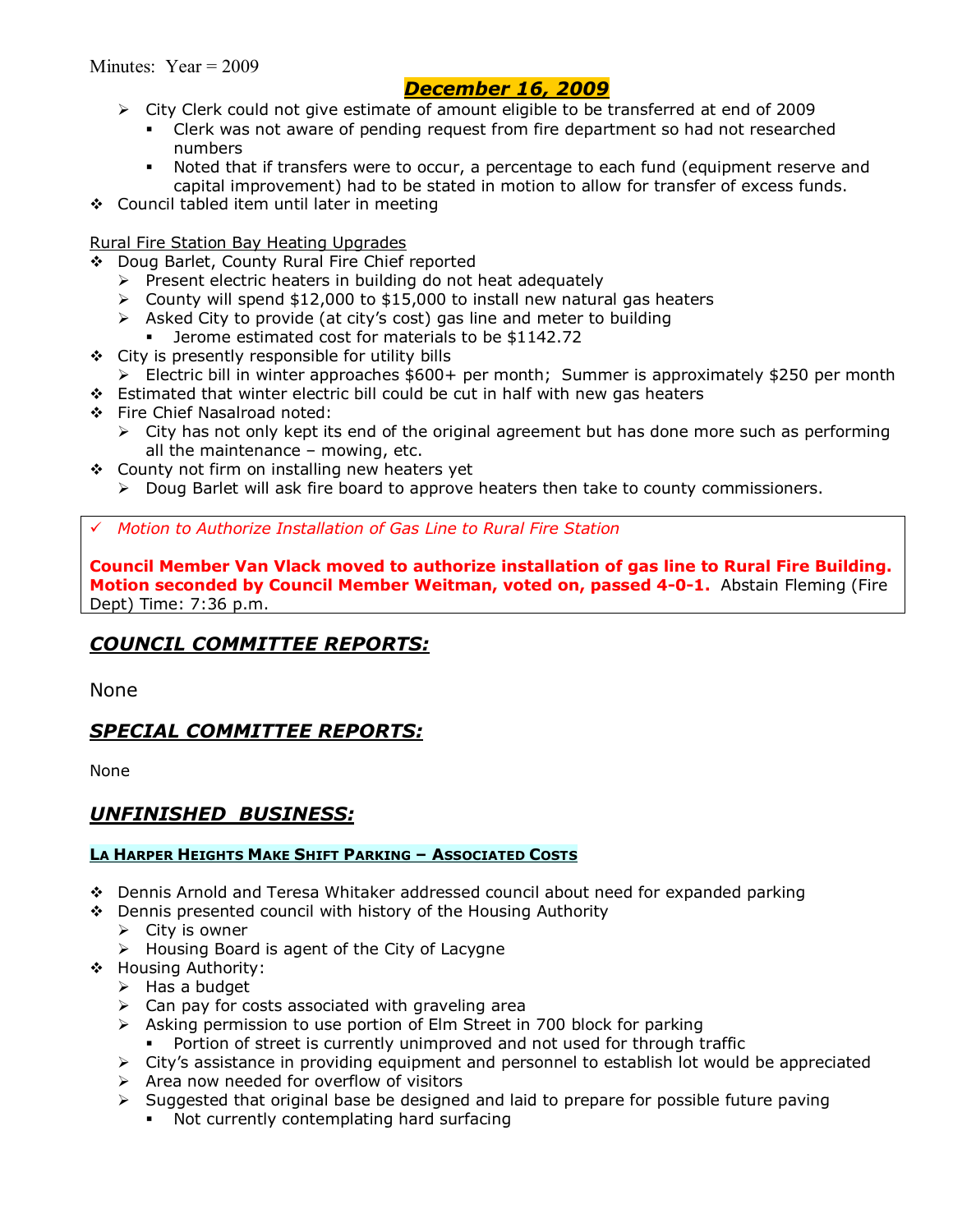# *Motion to Allow Use of Portion of Elm Street for Parking*

**Council Member Weitman moved to grant temporary use of a portion of unimproved Elm Street in the 700 block and allow city to donate use of equipment and personnel to establish such. Motion seconded by Council Member Robbins, voted on, passed 5-0.** Time: 7:49 p.m.

### *NEW BUSINESS:*

#### **CEREAL MALT BEVERAGE LICENSES**

# *Motion to Approve Cereal Malt Beverage Licenses ñ Julieís Thriftway & Syds (Stubís)*

**Council Member Van Vlack moved to grant cereal malt beverage licenses to Julieís Thriftway and Stubís (Syds). Motion seconded by Council Member Fleming, voted on, passed 5-0.** Time: 7:52 p.m.

#### **MOBILE HOME PARK LICENSES**

Codes Officer James Dean recommended granting the licenses.

*Motion to Approve Mobile Home Park Licenses - Marsh & Slocum/Best* 

**Council Member Van Vlack moved to grant a mobile home park licenses to Slocum/Best and a mobile home park license to Richard & Rebecca Marsh. Motion seconded by Council Member Boone, voted on, passed 5-0.** Time: 7:53 p.m.

#### **AUTHORIZATION TO USE EQUIPMENT RESERVE FUND FOR PARTIAL PAYMENT OF FIRE TRUCK**

# *Motion to Use Equipment Reserve for Partial Payment of Fire Truck*

**Council Member VanVlack moved to tag \$15,000 from the equipment reserve fund towards purchase of fire truck. Motion seconded by Council Member Weitzman, voted on, passed 4- 0-1.** Abstain: Fleming (Fire Dept) Time: 7:58 p.m.

#### **AUTHORIZATION TO TRANSFER YEAR-END EXCESS FUNDS**

# *Motion to transfer maximum year-end funds*

**Council Member Weitman moved to allow the maximum year-end transfer from the general fund to the capital improvement and equipment reserve funds with 25% allocated to capital improvement and 75% allocated to equipment reserve.. Motion seconded by Council Member Van Vlack, voted on, passed 5-0.** Time: 8:00 p.m.

## **EXECUTIVE SESSION**

# *Motion to Go Into Executive Session*

**Council Member VanVlack moved to go into executive session for up to forty (40) minutes for legal & personnel following a ten (10) minute break. Motion seconded by Council Member Fleming, voted on, passed 5-0.** Time: 8:03 p.m.